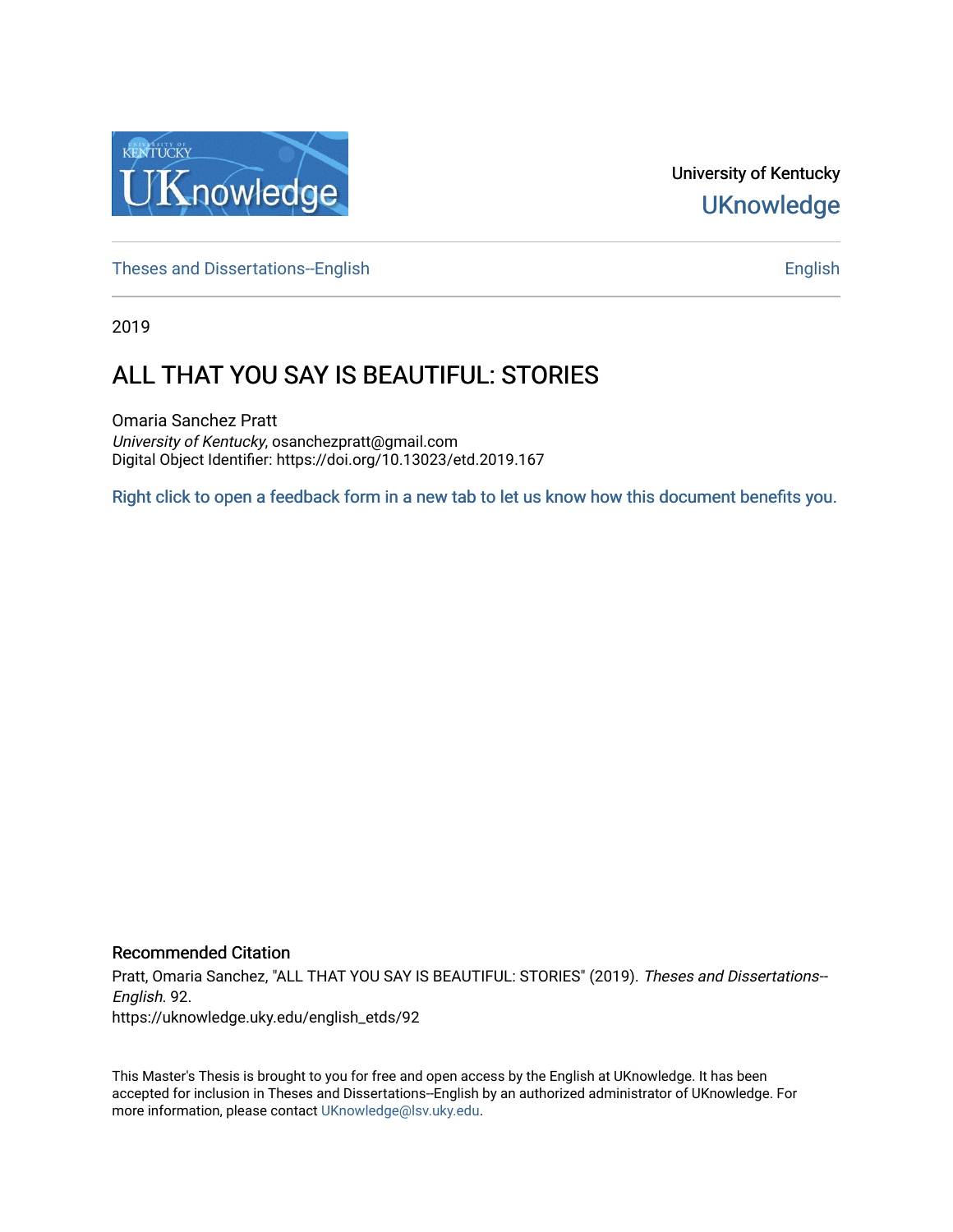## STUDENT AGREEMENT:

I represent that my thesis or dissertation and abstract are my original work. Proper attribution has been given to all outside sources. I understand that I am solely responsible for obtaining any needed copyright permissions. I have obtained needed written permission statement(s) from the owner(s) of each third-party copyrighted matter to be included in my work, allowing electronic distribution (if such use is not permitted by the fair use doctrine) which will be submitted to UKnowledge as Additional File.

I hereby grant to The University of Kentucky and its agents the irrevocable, non-exclusive, and royalty-free license to archive and make accessible my work in whole or in part in all forms of media, now or hereafter known. I agree that the document mentioned above may be made available immediately for worldwide access unless an embargo applies.

I retain all other ownership rights to the copyright of my work. I also retain the right to use in future works (such as articles or books) all or part of my work. I understand that I am free to register the copyright to my work.

## REVIEW, APPROVAL AND ACCEPTANCE

The document mentioned above has been reviewed and accepted by the student's advisor, on behalf of the advisory committee, and by the Director of Graduate Studies (DGS), on behalf of the program; we verify that this is the final, approved version of the student's thesis including all changes required by the advisory committee. The undersigned agree to abide by the statements above.

> Omaria Sanchez Pratt, Student Crystal Wilkinson, Major Professor Dr. Jill Rappoport, Director of Graduate Studies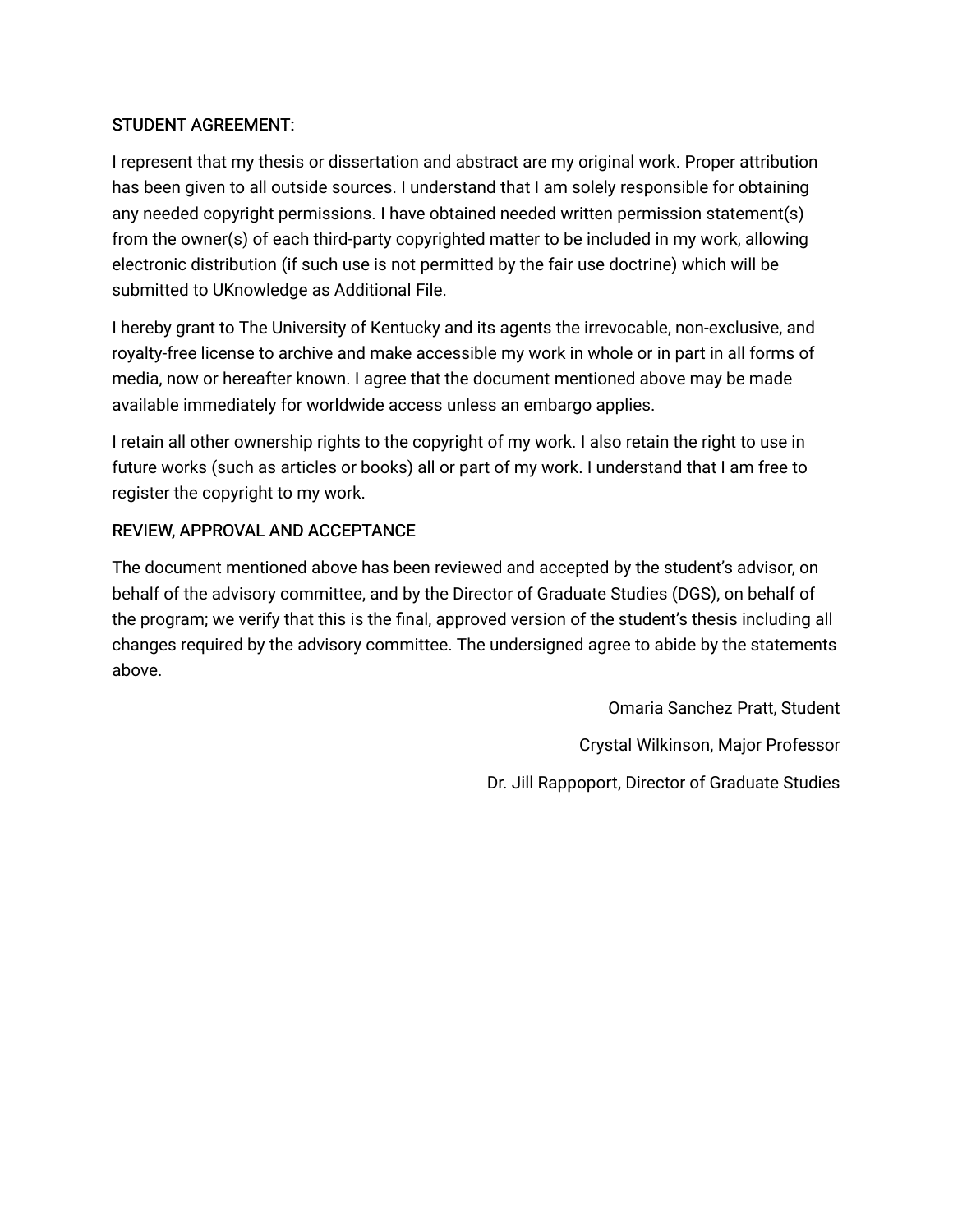#### ALL THAT YOU SAY IS BEAUTIFUL: STORIES

## THESIS \_\_\_\_\_\_\_\_\_\_\_\_\_\_\_\_\_\_\_\_\_\_\_\_\_\_\_\_\_\_\_\_\_\_\_\_\_\_\_\_

\_\_\_\_\_\_\_\_\_\_\_\_\_\_\_\_\_\_\_\_\_\_\_\_\_\_\_\_\_\_\_\_\_\_\_\_\_\_\_\_

A thesis submitted in partial fulfillment of the requirements for the degree of Master of Fine Arts in the College of Arts and Sciences at the University of Kentucky

By

Omaria Sanchez Pratt

Lexington, Kentucky

Director: Crystal Wilkinson, Professor of Creative Writing

Lexington, Kentucky

2019

Copyright © Omaria Sanchez Pratt 2019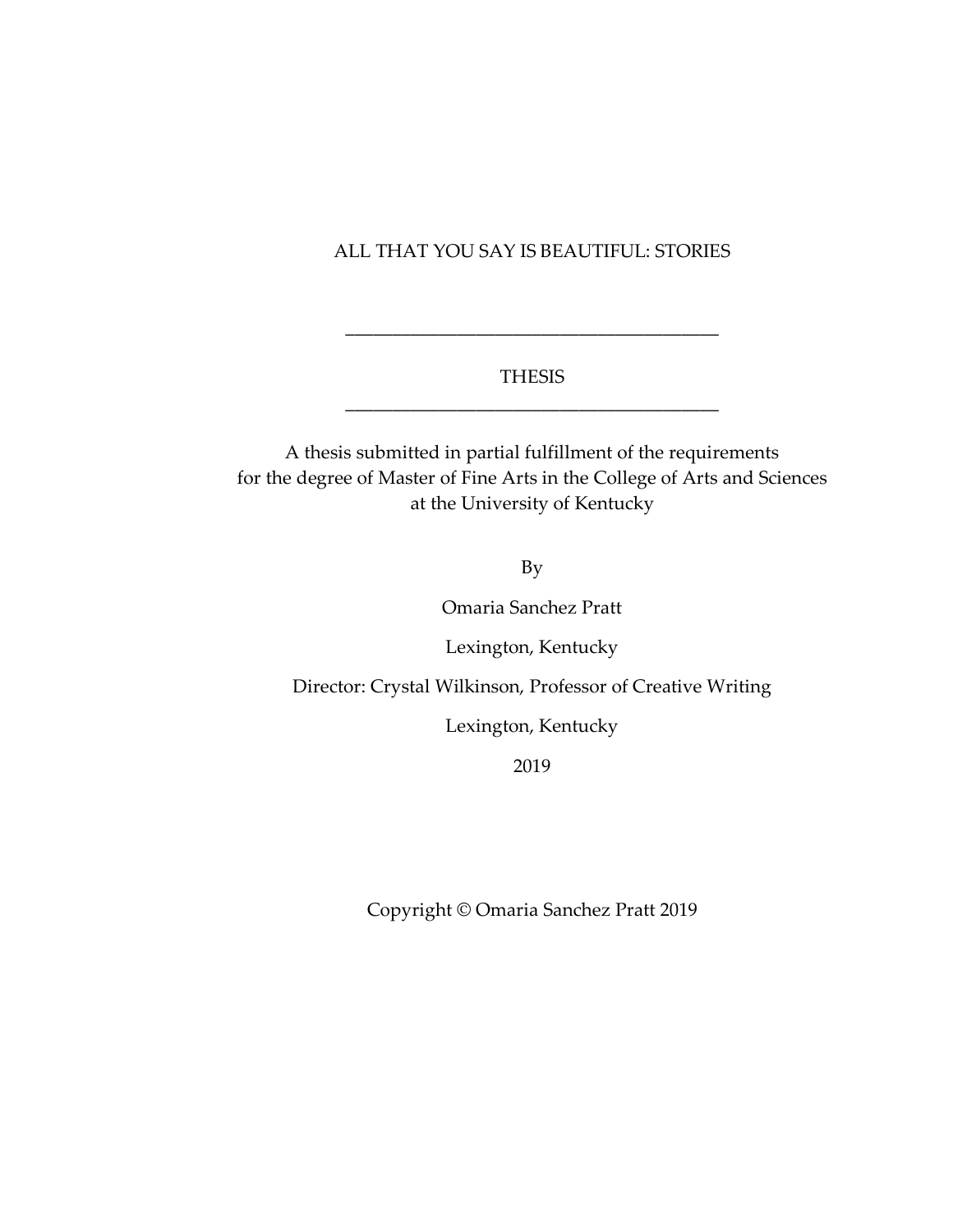## ABSTRACT OF THESIS

## ALL THAT YOU SAY IS BEAUTIFUL: STORIES

From the city of High Point to New York City, this collection portrays a certain black experience. Through a sociological lens, the stories in *All That You Say is Beautiful* study intersections of class, race, family, and sexuality by bending forms, expectations, and seeks to understand what it means to be human when your experience is not that of mainstream American culture.

 KEYWORDS: African-American, queer, girlhood, race, class, sexuality

Omaria Sanchez Pratt

*(Name of Student)*

04/09/2019

Date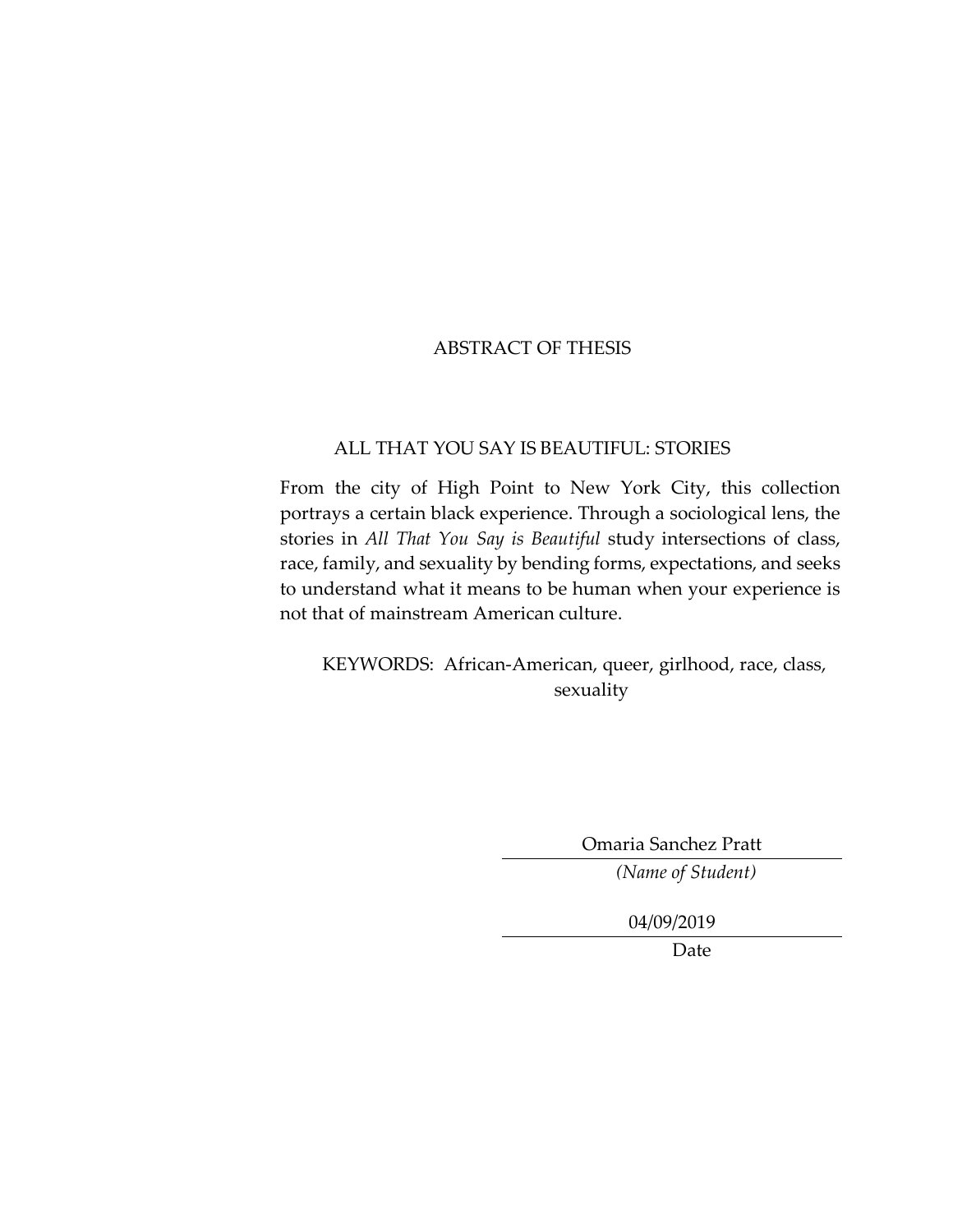# ALL THAT YOU SAY IS BEAUTIFUL: STORIES

By Omaria Sanchez Pratt

> Crystal Wilkinson Director of Thesis

Dr. Jill Rappoport Director of Graduate Studies

04/09/2019

Date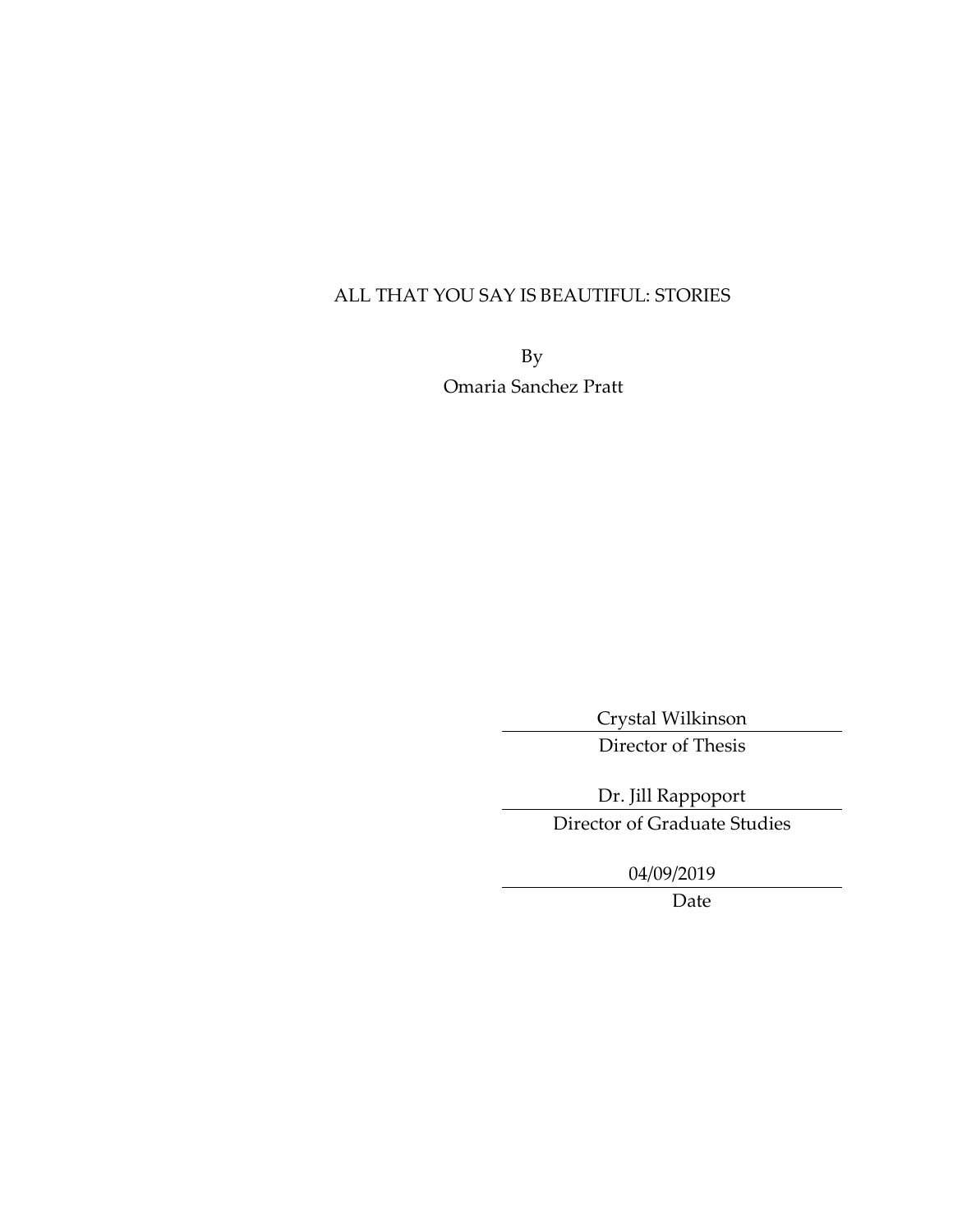# **TABLE OF CONTENTS**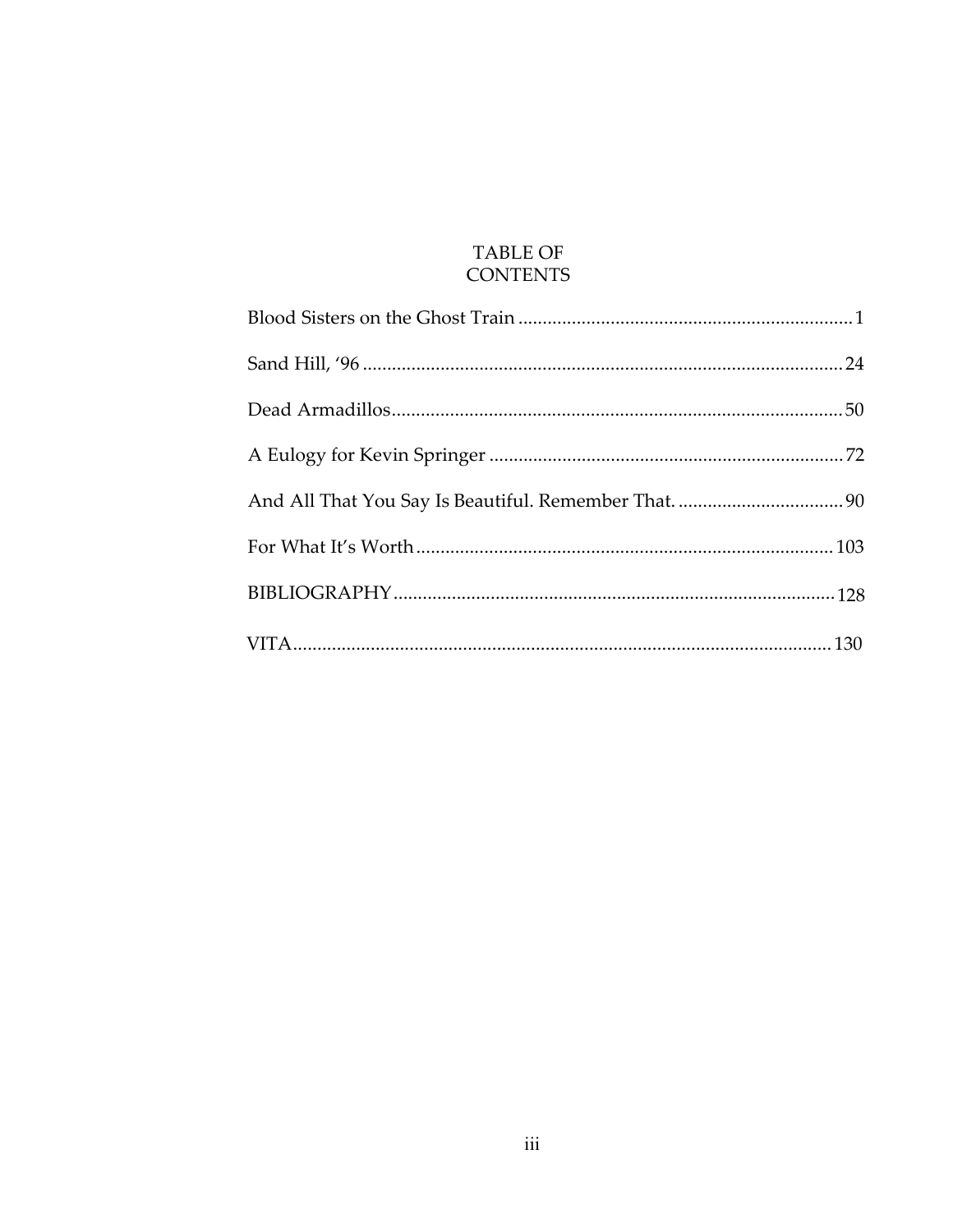#### Blood Sisters on the Ghost Train

That day I met my sister for the second time, me and my best friend Whitney sneaked outside early in the morning to play up the street on the train tracks. We wasn't worried cause everybody else in JC Morgan was sleeping and my mama don't care what I do in the summer time as long as I stay close and don't get into trouble. We liked to bring about the ghost train. Our favorite train. We sat on the grass and tossed rocks across the tracks until we felt wind. And once we'd feel it coming about, Whitney got up and spun around and I spun too and then we spread out our arms in the breeze while our shirts flapped back like we was flying. It picked us up and carried us out to some far place. That ghost train had taken us to China, to Hawaii, and to San Diego. Even been to Disney World four times.

Whitney always chose where we went cause I was never sure on where to go. And when I did pick, she'd slap the back of my neck cause I'd say something like *City Lake* or *Sir Pizza* which are places we already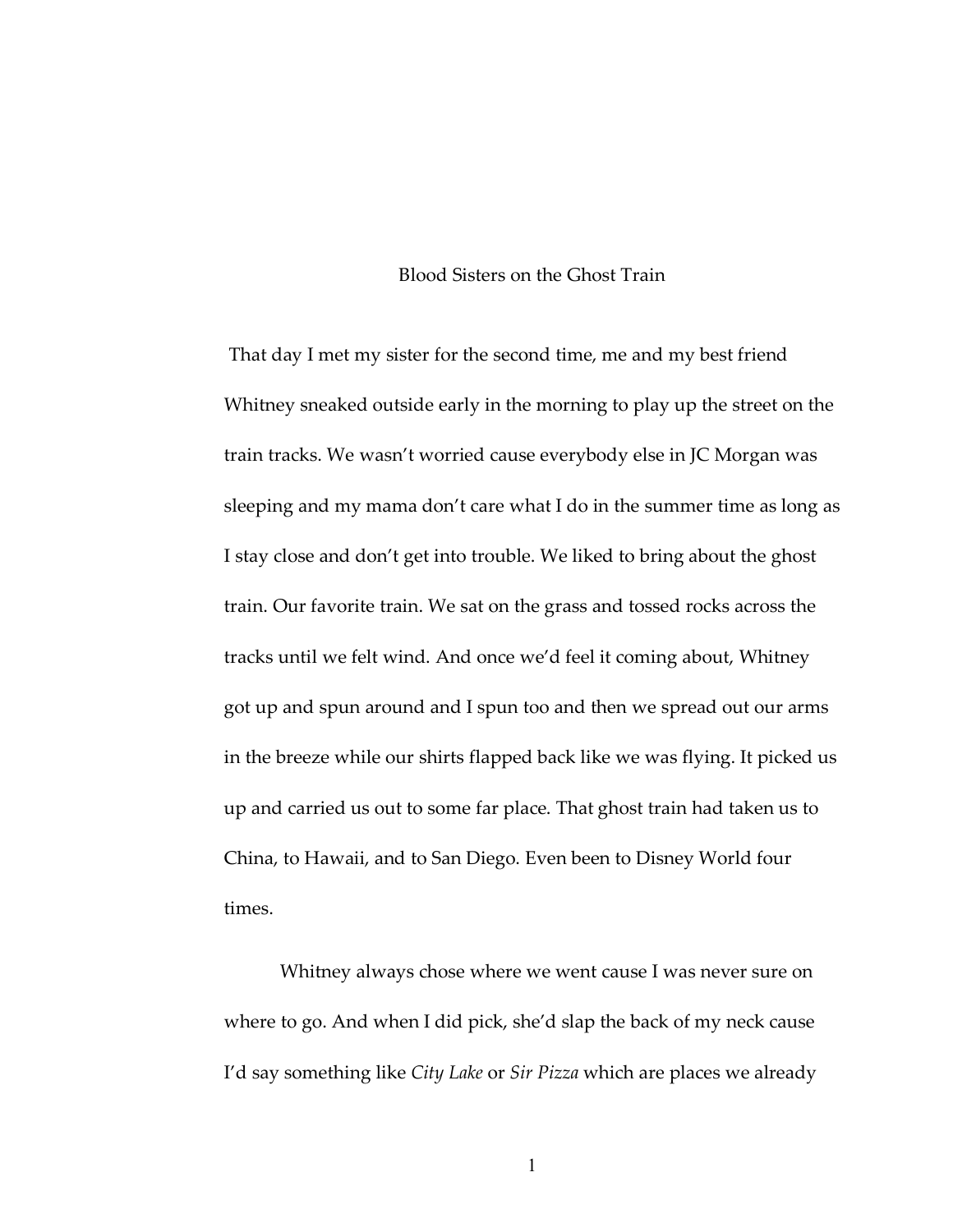been to in real life since they right here in this little city. She was thinking outside the box like our fourth-grade teacher said and now that we was both ten, we was wondering more and more what it was like to not live here. I'd ask Whitney some stupid question like, "What you think the ocean smell like out there in the Outer Banks?" She'd slap me on the back of my neck.

"You know it smell like it does out there in Myrtle Beach. It's all the same." I hated how much smarter she was than me, but at the same time I admired it. When they ask me to write down who inspires me on that piece of construction paper so they can hang it up on the classroom wall, I always wanted to write, *Whitney Underwood, Sunny's best friend and number one amiga.* I would wish at night to wake up and have her as my real sister, 'stead of having Avery as a real brother. We was blood related up on those tracks, though. It was one of our rules: *blood sisters on the ghost train*. We had been running on the ghost train since we was five and now that we both attend different middle schools and I have Tania to look after on the weekends, I can't think about nothing but that summer.

We could see from down the hill since Anaheim St. in JC Morgan was flat and all the apartments was one level, connected two by two. Whitney's Grandma lived right beside us. Our bedrooms shared a wall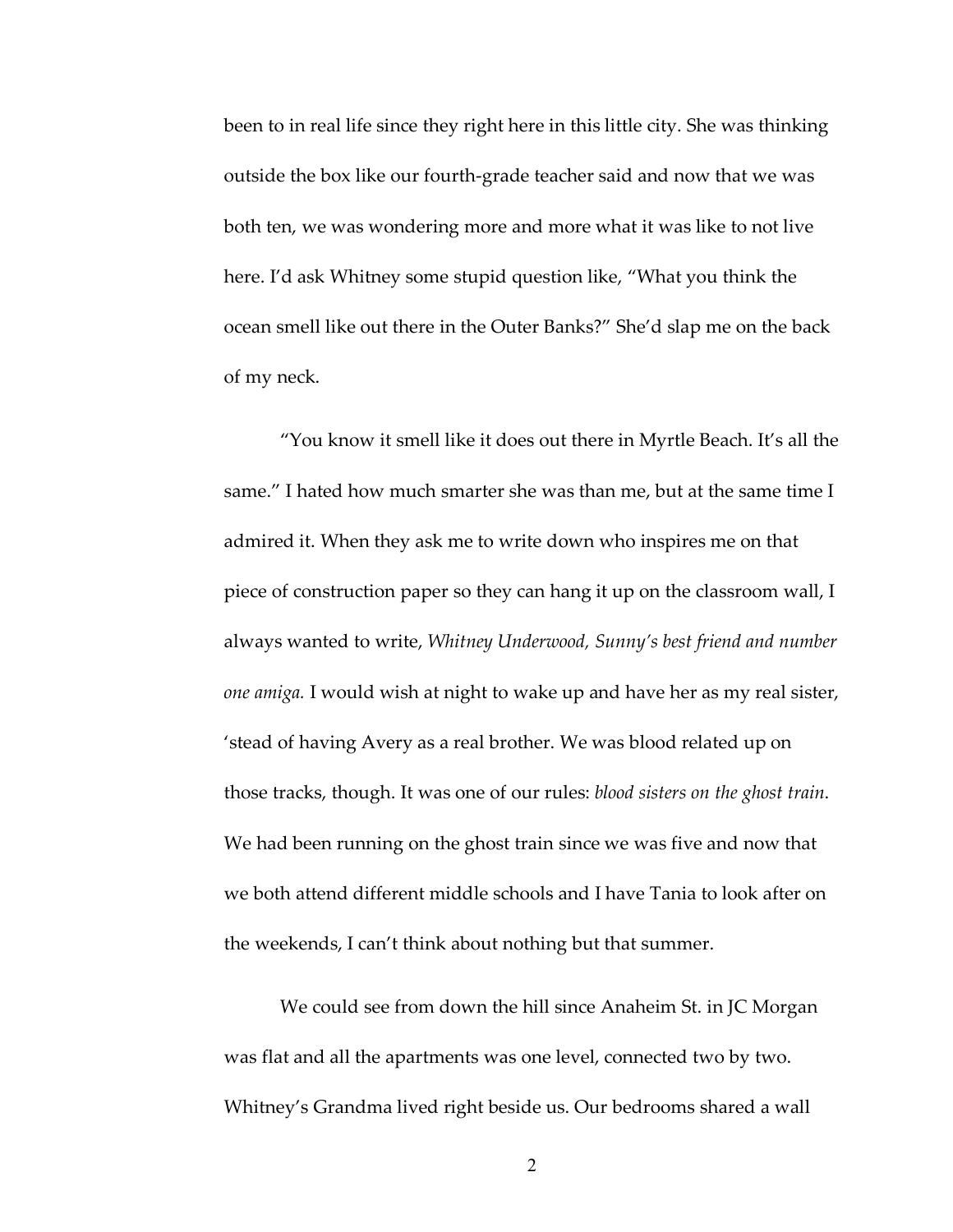and Whitney always said she could hear Avery snoring at night. Avery's bike was on the porch and cars were still in the driveway. Nobody was riding around in they cars yet, since it was a Saturday and too early to be up and about, except this blue taxi that passed us coming down the hill and pulled up to the front of my yard. A woman got out of it carrying a child on her hip, half asleep. They was nobody I knew and certainly wasn't family. I told Whitney I'd meet her after breakfast and we'd ride our bikes to the park before I ran off down the hill up to the porch where these two strangers were standing with they bags all on the ground. They didn't even knock on our door. The woman just yelled out for Mama.

"Delores!" she said all loud, waking up half the neighborhood I figured.

"She still sleeping," I said from behind. The woman looked at me and her eyes lit up.

"Sunny, girl, that you?" She said. And I nodded cause of course it was *me*. Who else would I be? "Come her and give Miss Terry a hug with yo big self." She reached out her arms. I could see her pit stains. The palest woman I ever saw too, and I couldn't tell if she was black or something else. But I gave her a hug. She smelt like Pine Sol and cigarettes and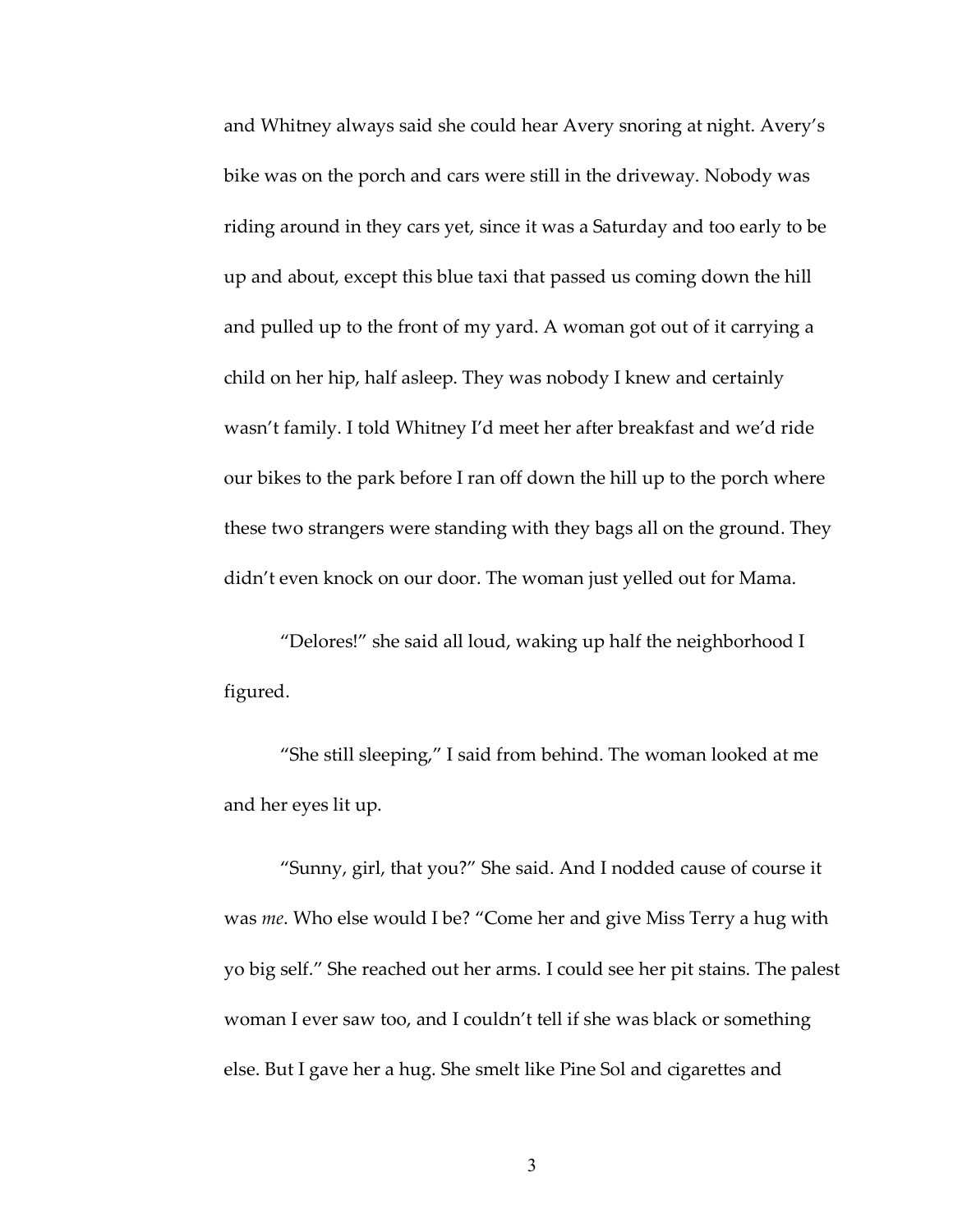something else too that was familiar. The little girl beside her was dark skinned but they had the same long jet-black hair. She sucked her thumb and her eyes was all big and wet like she'd been crying all morning. "You don't remember me do you?" I had to break free from her hug cause she was squeezing so tight my arms was getting numb.

I shook my head and squinted real hard like I was trying to remember.

"You was young, about Tania's age."

"Who's Tania?" I asked, knowing good and well it was the little girl beside me. But sometimes you gotta ask dumb questions to get surprising answers. I think Mama said that was from Oprah or Ricki Lake or one of her talk shows she always watched.

"*Lil' Bit* right here. She look just like you, don't she?" I twisted up my face when she said that, and I must've looked so foul cause Miss Terry stopped smiling then. I opened the door and Mama had just walked out of her room in her night gown, all sleepy-faced. She still had her rollers in and was wiping the sleep from her eyes.

"Terry, that you," Mama said. She jumped like she do when she get surprised or the holy ghost run through her. "Look at you. My god look at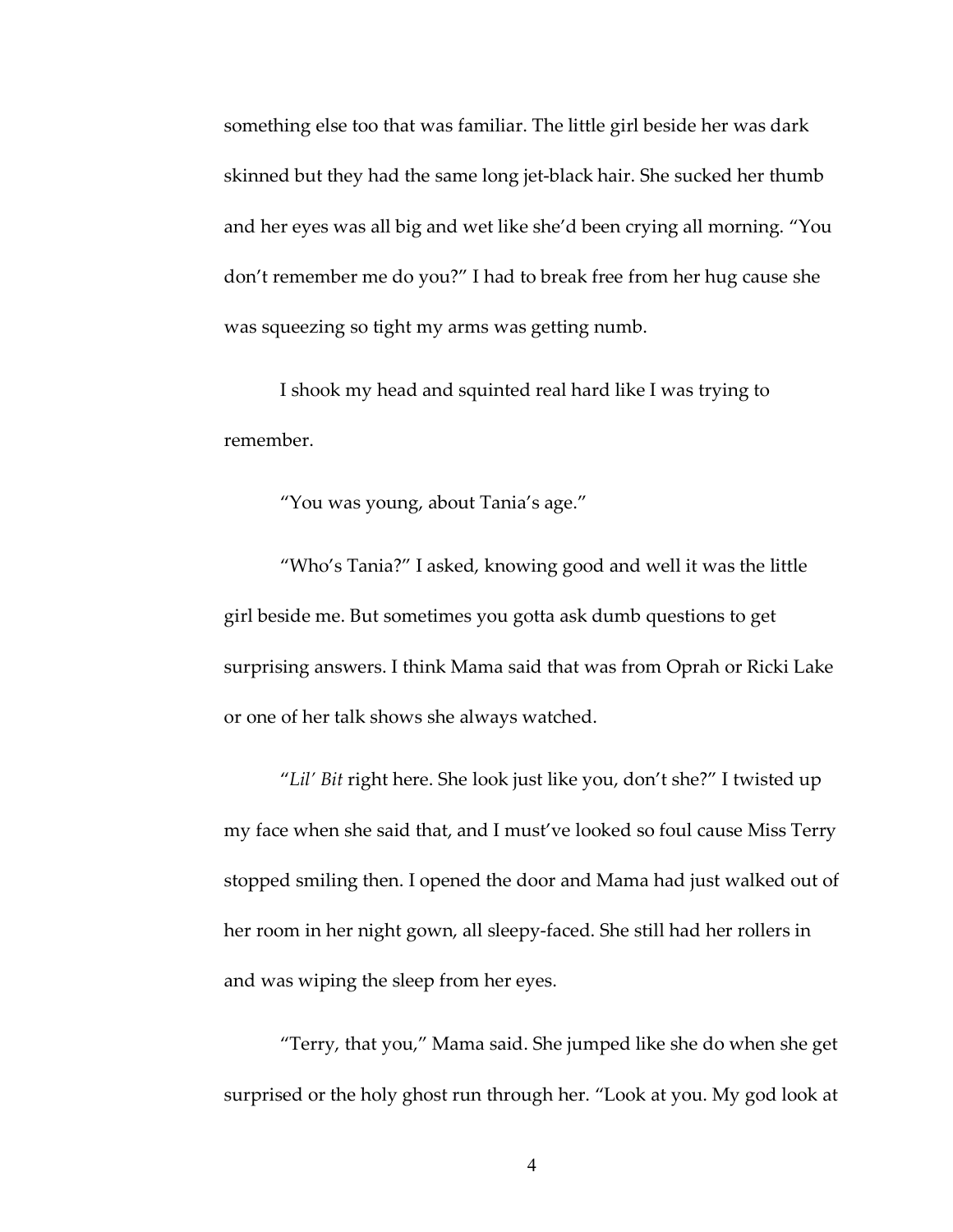Tania." Mama bent down and gave the little girl a hug first. Tania looked 'bout as shocked as me. She had on a little purple backpack and her glittery sandals were unbuckled and halfway off her feet.

"I'm sorry to come to ya'll like this." Miss Terry said. Mama took Terry's hands between hers and they just hugged right in the middle of the front room for the longest time. I heard sniffling and wasn't sure who was crying until they pulled apart and both they eyes was red.

"Sunny, take they bags to ya'lls room. And wash your face. I can see the dirt all on you." I did what I was told. Avery was still sleeping on his bed on the other side of the room when I opened the door. He smelled like feet and was getting more stinky the older he got. Now that he was twelve, he slept on the couch most nights cause he hated sharing a room with his baby sister. I tossed they bags onto his side which made him wake up all surprised. He saw me and threw a pillow. I ran out the room and into the bathroom. I hoped Miss Terry and Tania had to slept in his stinky bed and not mine.

Mama made a big weekend breakfast that she hadn't made in the longest time since she got that new job out there at the Mall. Grits, eggs, Pillsbury biscuits, and sausage patties. She played old songs on the stereo and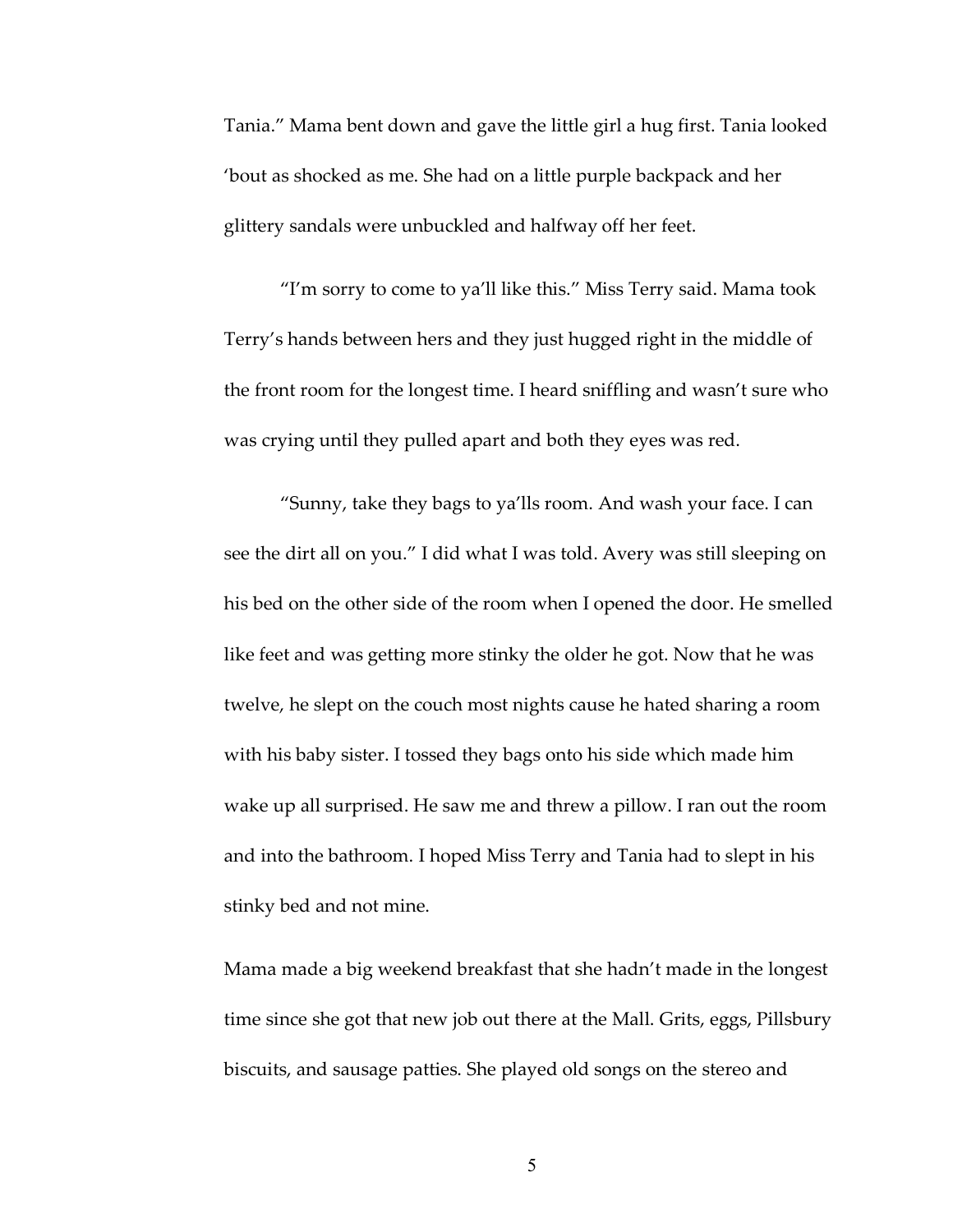danced around the kitchen, talking sweet to little Tania. It was funny seeing mama sing to *The Temptations*, all out tune. Miss Terry just sat at the table with a cup of tea studying me and Avery. Repeating to Mama every five seconds, "they look just like Junebug." I started to ask how she know my daddy, but I kept it to myself. Didn't want Mama to stop what she was doing and smack me on my neck, yelling at me to stay out of grown folks' business, even though my daddy was my business and I hadn't seen him since he left when I was little.

Soon as all of us was ready to eat and we sat around the table, Mama and Terry started talking like there was no kids in the room.

"Swear, it's the last time they'll lock up that man," Miss Terry said. She covered her mouth. "They know?" I knew she was talking about us, but I didn't want to say nothing.

Mama shook her head. "You know they find out eventually." Terry was quiet for a minute.

"You remember my sister up there in Black Mountain? She done moved south to Georgia and I'm trying to find my way down there. Says I could get a job with her in the warehouse and stay at a hotel until I find a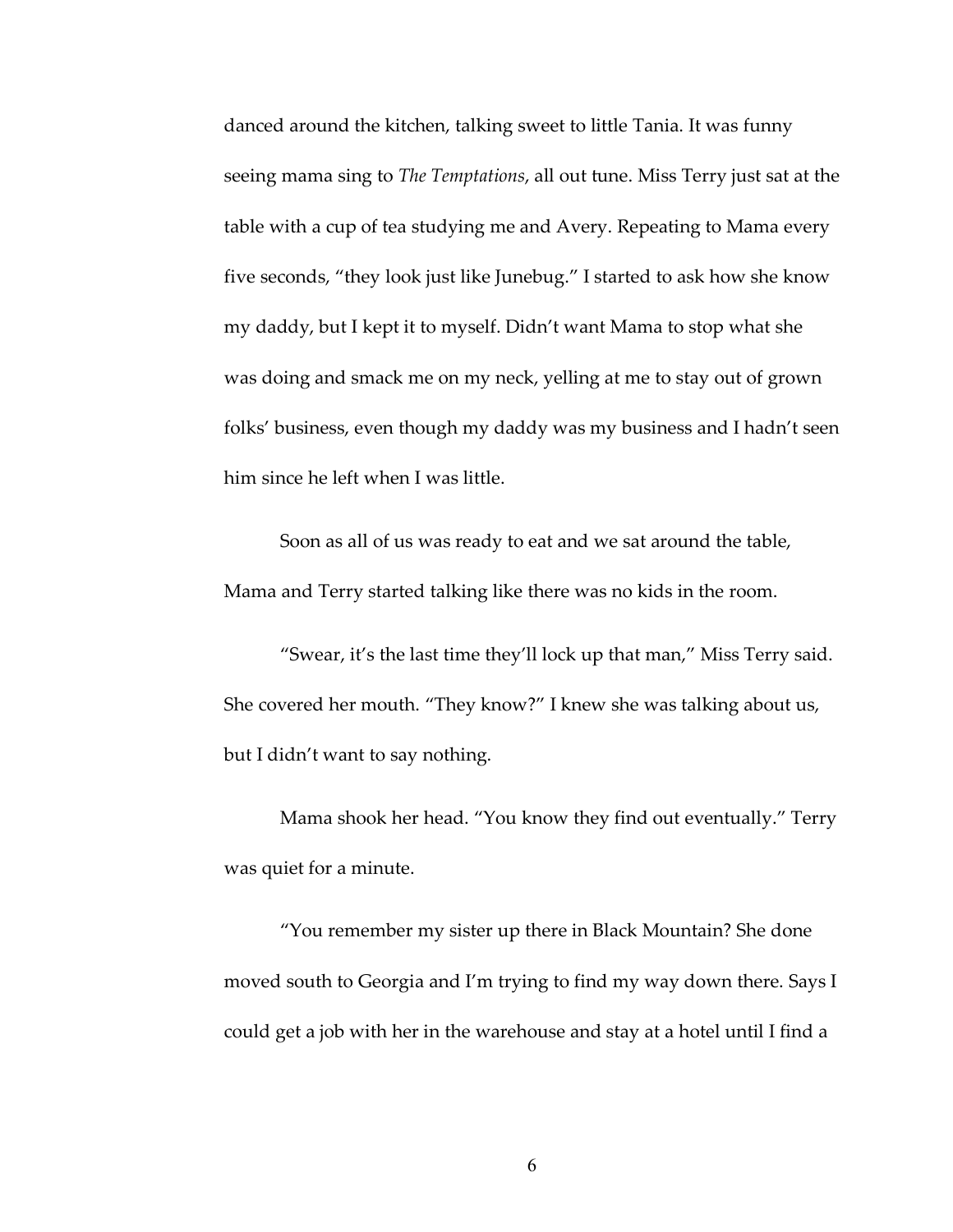permanent place to stay." Mama was listening with eyes all squinty and nodded.

"Ya'll welcome to stay as long as you want," Mama said. Avery cleared his throat trying to be all manly-like.

"Where they gonna sleep at?" I said, butting in. Sure enough, Mama darted her eyes at me so hard, I nearly choked on my eggs.

"I need a favor, Delores." And Miss Terry got quiet for a second.

"Ya'll three hurry up and eat. It'll be 2041 by the time you finish your grits."

"We'll be out the projects before then," Avery said. All confident. "Except Sunny. She gonna stay and live with her real family in the dog house."

"You a dog and your dumb butt ain't never leaving this place," I said. And then Mama *shushed* me. *Me.* Avery was the one who started it.

"Don't talk foul around this child." Mama brushed her hand into Tania's hair. "Such a pretty child, like you was Babygirl."

"Was?" I said. Avery laughed.

"*Are*. You too smart for your own good."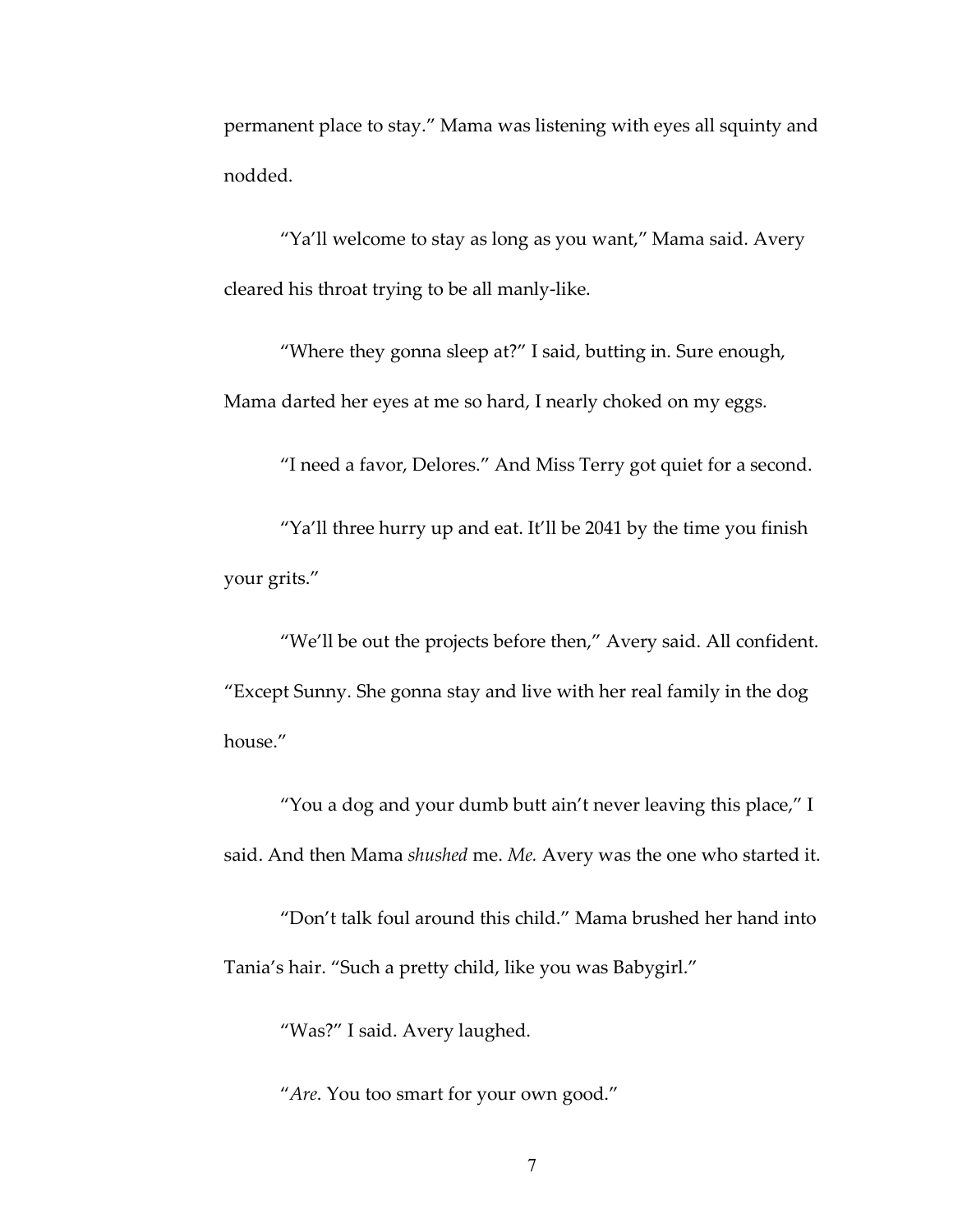Tania was quiet and sat there on my chair swinging her legs. We was sharing a chair cause we only had four and this kitchen ain't seen this many people in it for the longest time.

"She talk?" I asked Miss Terry.

"Yeah, she just a little mad right now. We had to wake up early to leave Black Mountain. I told her she was going to meet her big sister."

"Who that is?" I got to stop asking dumb questions. I told myself I would be quiet after that. Avery, with his big cold hand, slapped my neck good and hard.

"Sunny, you remember. Your daddy lived up there in the mountains. You and Avery both was taken to see Tania when she was just born. You was her age, around four."

Nobody believe me when I say I don't remember when I was four. I don't remember what my daddy look like, and I sure as hell don't remember no Black Mountain or where ever they was from.

"She don't look like me," I said.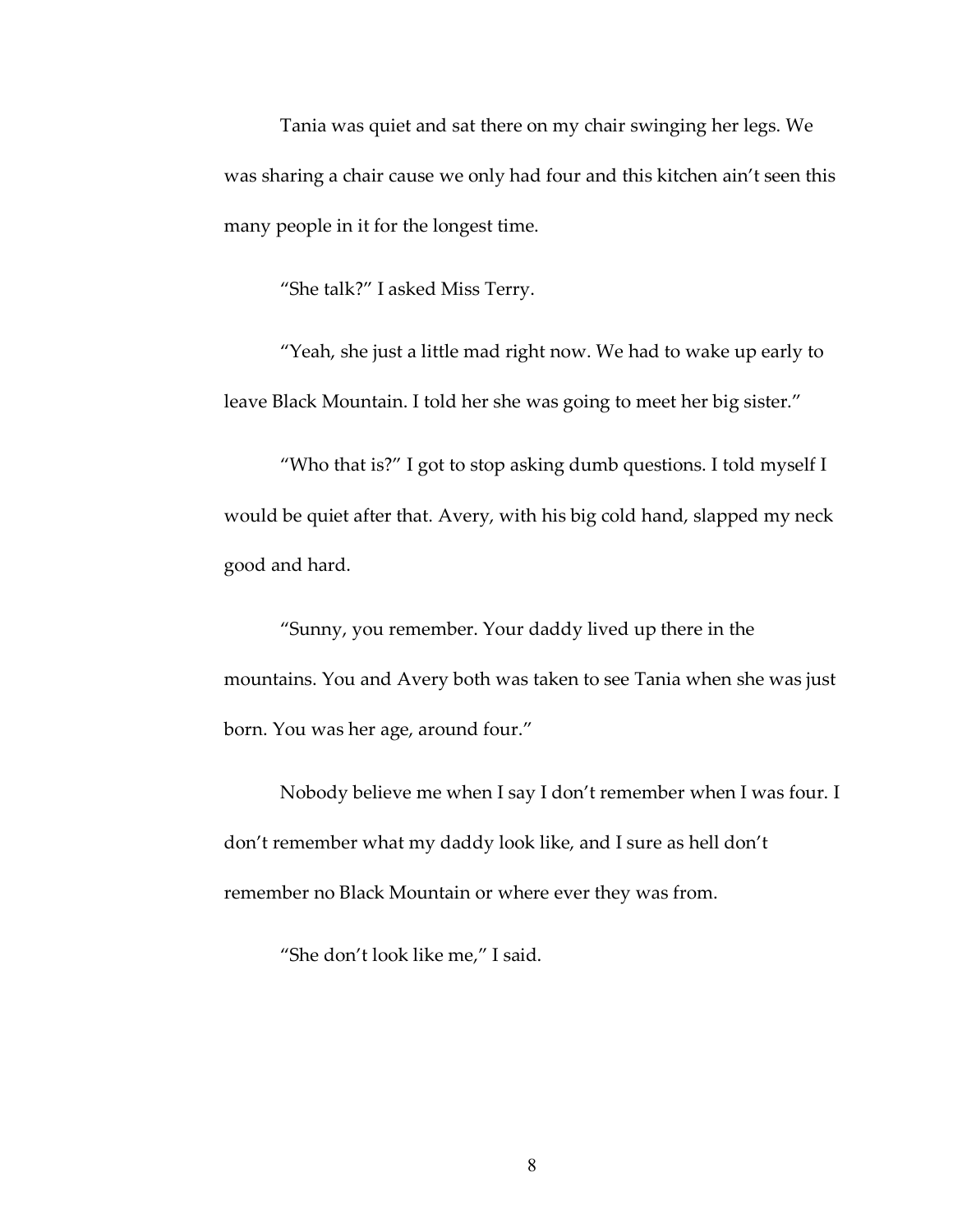"I remember her. She was tiny, Miss Terry, and you let me hold her," Avery said. He sat up straight, looked at me and grinned. I kicked him under the table. He took his fork and flicked a piece of sausage at me.

"Ya'll stop it now," Mama said. I stuck my tongue out at Avery. Mama made us collect our plates, put them in the sink, and go outside. "I'm locking the door." I started to run behind Avery, but Mama stopped me. Fast. "You take Tania with you."

"How am I supposed to ride my bike?"

"Don't ride it."

*Well duh,* I wanted to say but didn't won't to tick mama's last nerve. Instead, I said, "But me and Whitney supposed to go to Five Points."

"You can go another day. Right now, you watch after Tania. Show her some fun."

Fun. Nobody can't have fun when a sticky faced little girl got to follow behind you. Avery came storming back in then and grabbed my arm.

"Where my bike at, stupid!" He yelled and was squeezing my arm so tight, Mama had to pull him off it.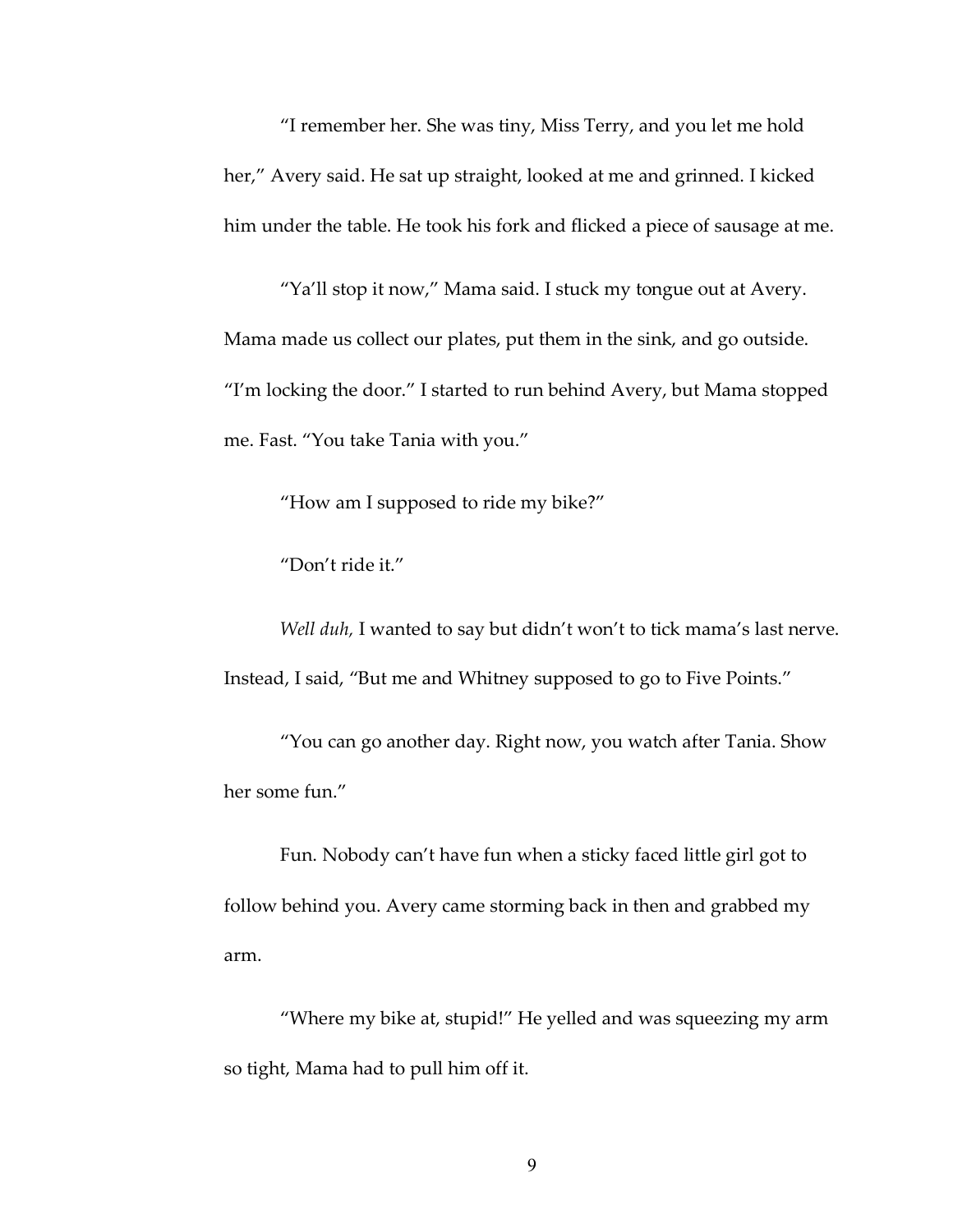"I didn't take nothing. Your bike was on the porch this morning." I rubbed the throbbing spot on my arm and thought about crying before seeing that little girl up under me nearly crying herself.

"Boy, get," Mama said. "And find that bike." Avery rushed out blowing steam out his nostrils. "I said, take her outside." Mama gave that one last warning before she closed the door behind both of our butts.

"I hate this porch. I hate JC. I hate Avery. And I hate being a big sister." We had already knocked at Whitney's Grandma's door before she came out of the house with snuff in her mouth and a spit cup talking 'bout Whitney was already up the street playing at the shelter without me.

"Who's the pretty little thing beside you," she asked before we left.

"Mama's friend visiting from Black Mountain," I said. I wasn't about to tell her and anybody else that she was my *real* sister.

"She look just like you."

I scuffed back to my porch and we sat on the rails. I wanted to bite down and taste the chipped paint. Everything on that porch I tasted: the big black door that was like licking metal, the brick outside that tasted like one of my scabs.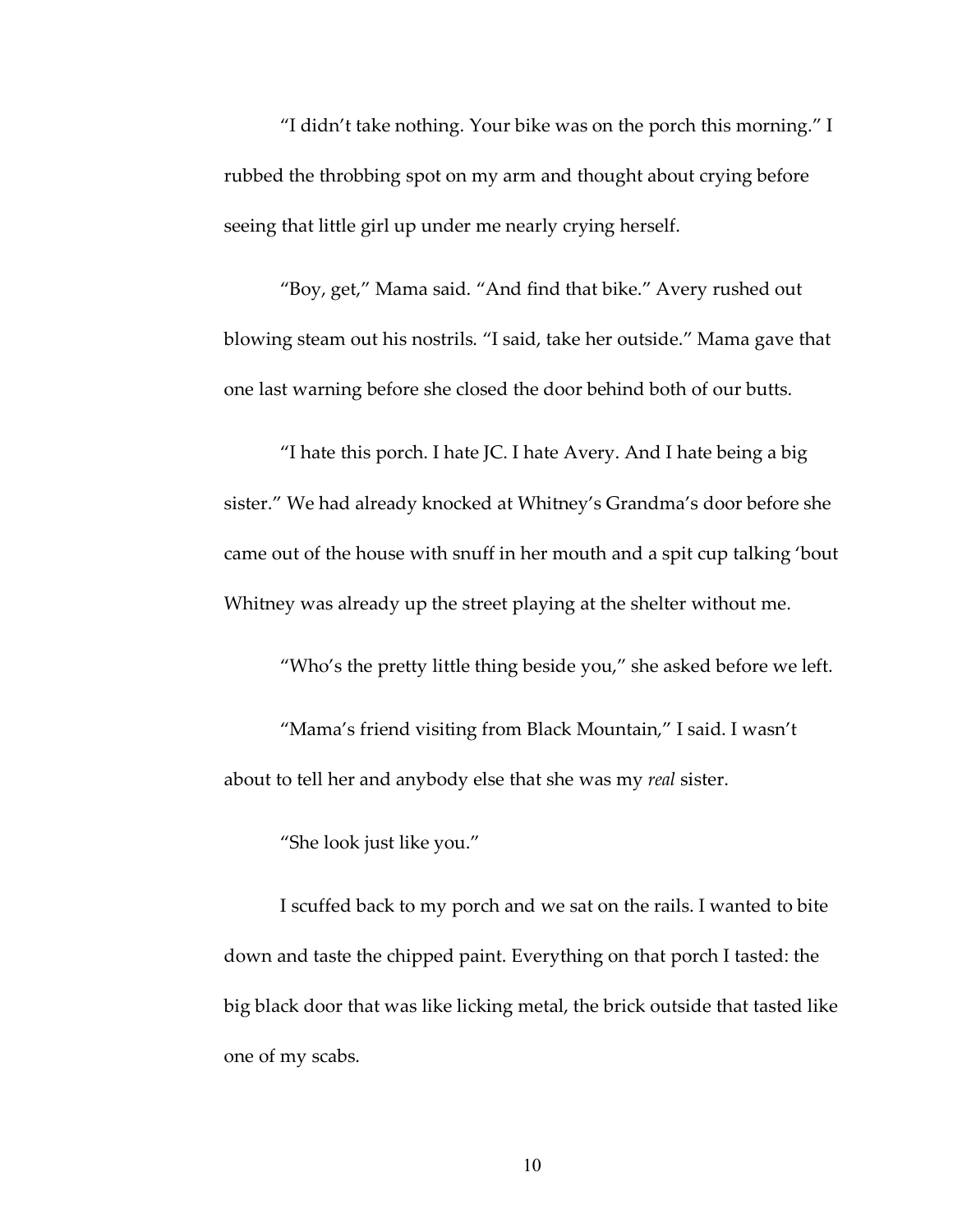"Don't tell nobody I'm your sister, ok," I said to Tania. She shook her head and swung her legs just like me. "When you gonna talk?" She shrugged.

"Well, if you gonna replace my blood sister, Whitney, then I'm gonna need you to say words."

She pointed up the hill to where the big playground was. It was brand new that summer after mama and some other folks from the neighborhood got together and petitioned the housing authorities to have something for the kids of JC Morgan. Mama said it took them three years before the big trucks came with the playground parts and mulch. We was so excited. All of us kids watched them build it every day after school.

"We'll be up there. Just waiting for Whitney." Soon enough, after what seemed like forever, Whitney came speeding down the hill on her bike. Both legs spread out.

"You gonna fall and bust yo head!" I yelled. She rode over to our yard on her new bike, a ten speed with white tires. When she came up on the porch, I shoved her a little cause I was mad.

"Sunny, when you get a twin?" She asked.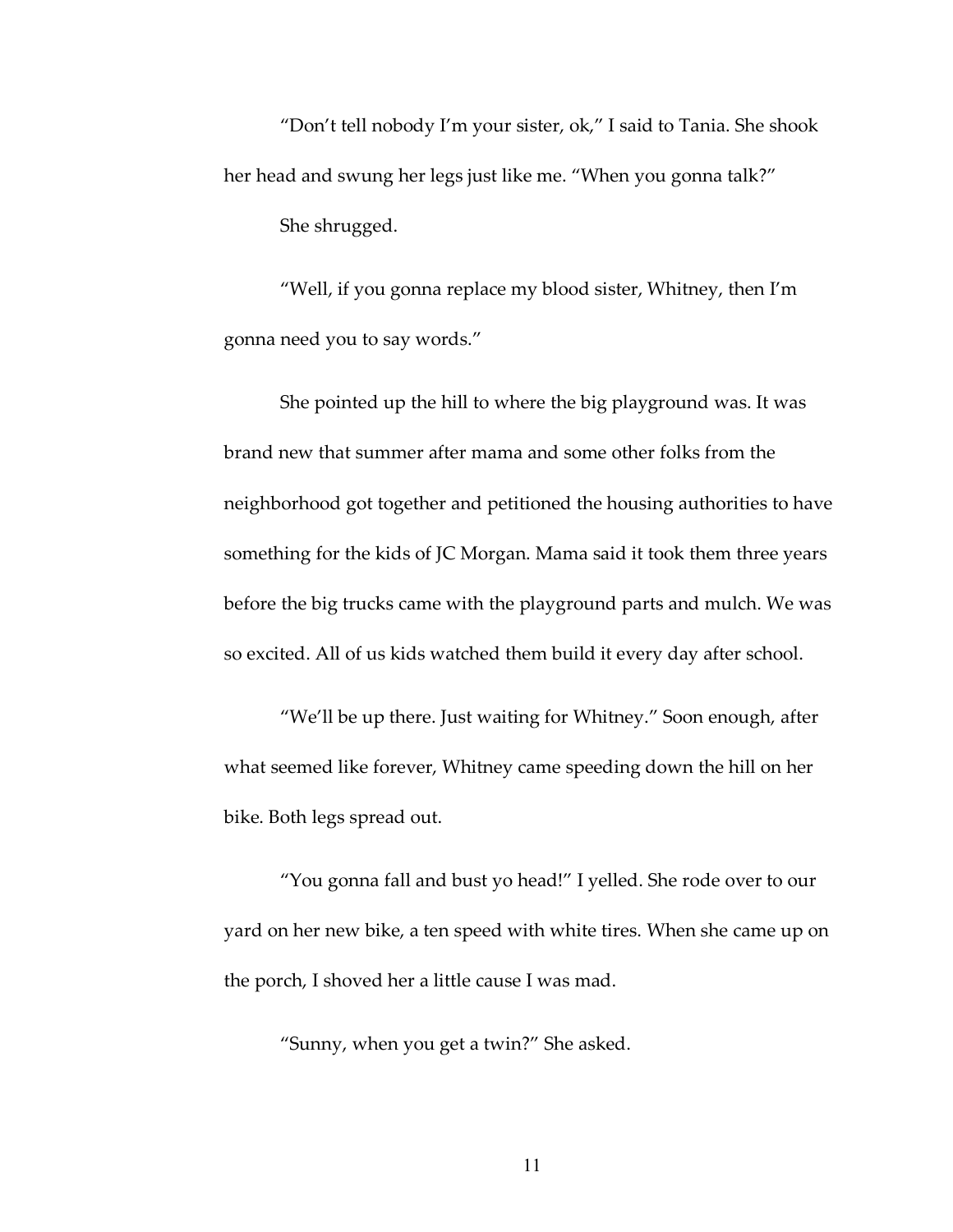"She not my twin, dummy. When you start going outside without me?"

Whitney took out a bag of penny candy from her pocket. "Ya'll was taking too long with breakfast. Got us some goodies from Mrs. Cellar's, though." I forgave her after she gave me half the bag. I can't stay mad at Slick Whit for long.

"This Tania. She showed up on my porch this morning."

"Like Oliver Twist," Whitney said. And I laughed cause I didn't know what that was then, but I knew it was from one of those books she was always reading. That girl stay reading all the time.

"Naw, silly. Her mama from the Mountains. She talk all country like too," I said.

"Well, she look just like you. Those skinny ashy legs." Whitney punched me in the arm. "Punch buggy, no punch back." I looked, but there was no VW Bug around. That girl know ain't nobody in JC Morgan drive a VW. "Does she talk?"

"I think so. Her mama said she got a worm in her throat." I stuck my tongue out at the little girl to get her riled up to say something. She stuck her tongue right back out at me.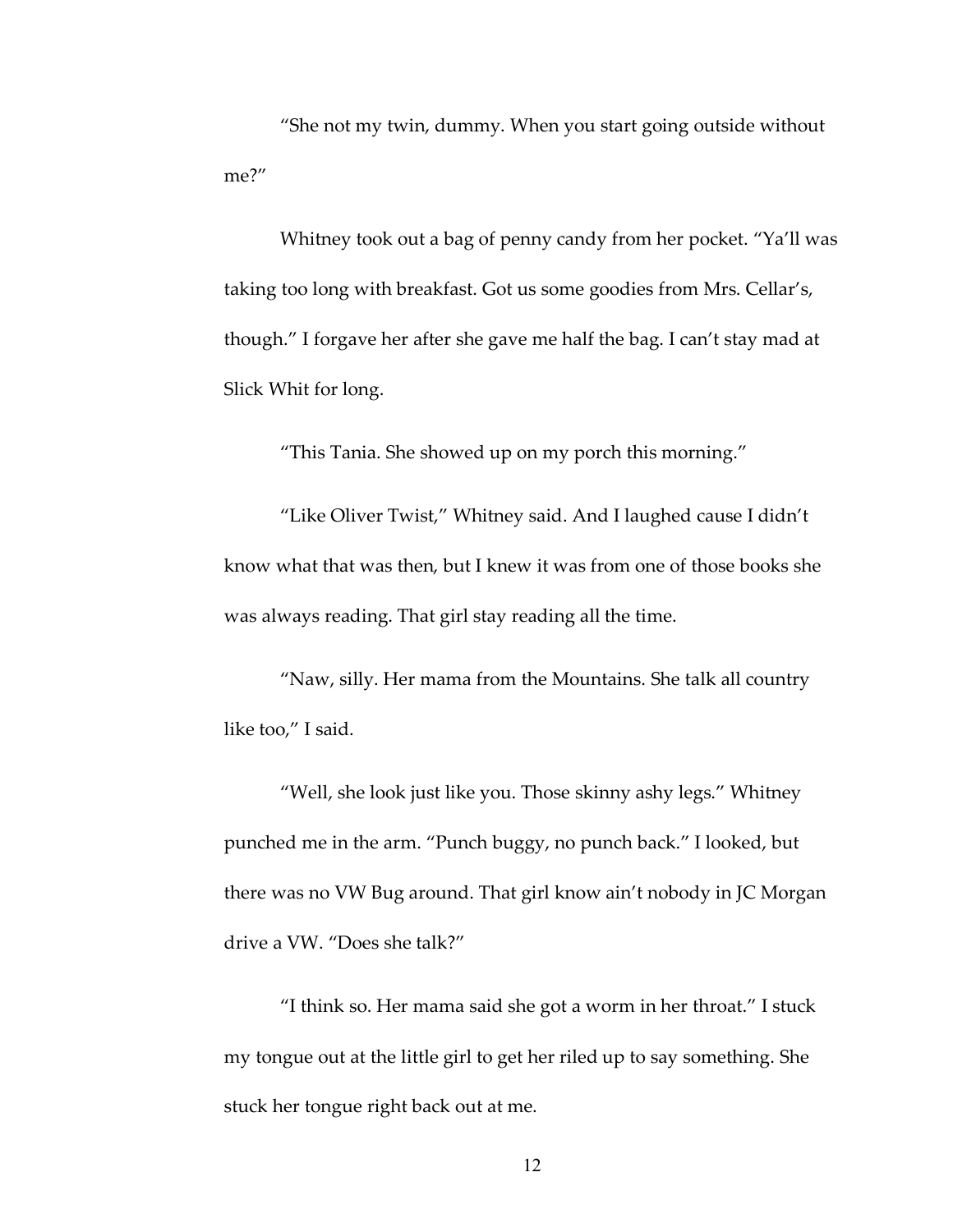"She got some attitude. Hope she don't ask no dumb questions," Whitney said and I smacked her neck this time. "Let's ride to the park. You take her on the back of your bike".

I wasn't supposed to do this but since Mama locked us out, she wasn't 'bout to find out anyways. I went around the yard to fetch my bike up under the back porch where it always be. It was gone. And I knew it was big headed Avery who took it. I came stomping back up to Whitney and Tania.

"I hate him," I said. "I really do. Wish I can zap him away."

"You think he went far?" Whitney asked.

"No telling where he went." I bent down to Tania. "I ain't got no brother no more, only a enemy. You can tell everybody that." And she shook her head. I swear, her eyes looked like she would believe anything I said.

"Let's go find 'em*.* He probably up there at the shelter with all the other kids."

The three of us walked up the hill to the other side of the neighborhood. I held Tania's hand tight cause I couldn't stand to lose that child on her first day here. We had a sheltered area with a couple of grills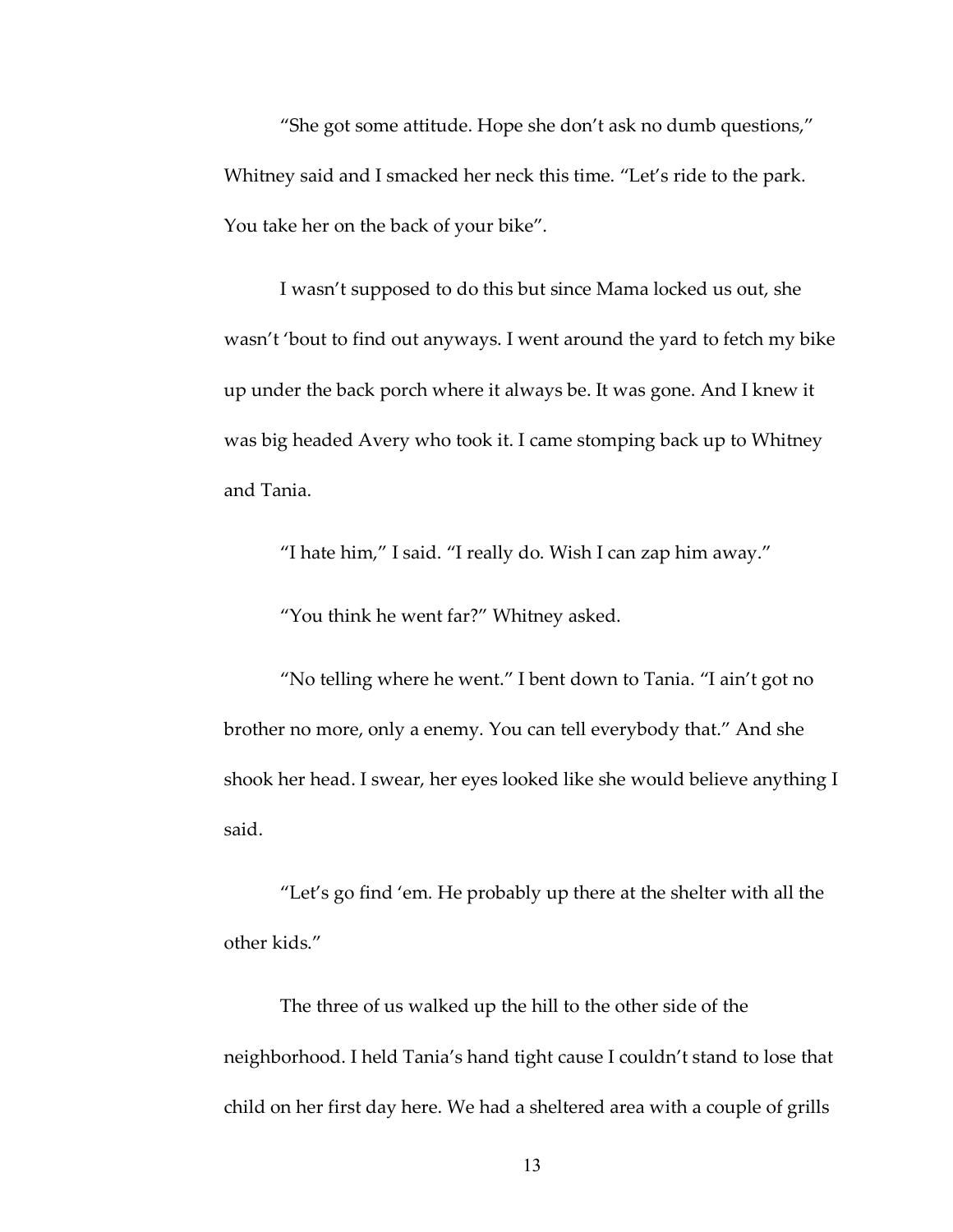and picnic tables for when the whole neighborhood came together for parties in the Summer. There were kids hanging around the tables waiting for the Free Lunch van to come and bring bologna sandwiches, bags of chips, fruit cocktails, and ice pops for anyone who needed it. We didn't see Avery or any of his friends around. The shade under the shelter felt good though. It was so hot that summer and it hardly rained. By the end of it, I had spent so much time outside that mama called me 'chocolate baby'.

This kid named Vic was rolling around the new playground just over to the side of the shelter. He was rolling on Avery's bike.

"Look at Vic," I said.

"Why he take everything, though?" Whitney said. We knew Vic as the kid who'd been kicked out of Mrs. Cellar's because he was caught stealing three times. We called him the village idiot cause he was twelve years old and still in me and Whitney's grade. Mama say he have no home training and if one of her kids ever turn out to be like Vic (*ahem*, Avery), she'd correct us with the switch, quick.

Me, Whitney, and Tania went up to Vic. We stood right there on the mulch beside the swing set.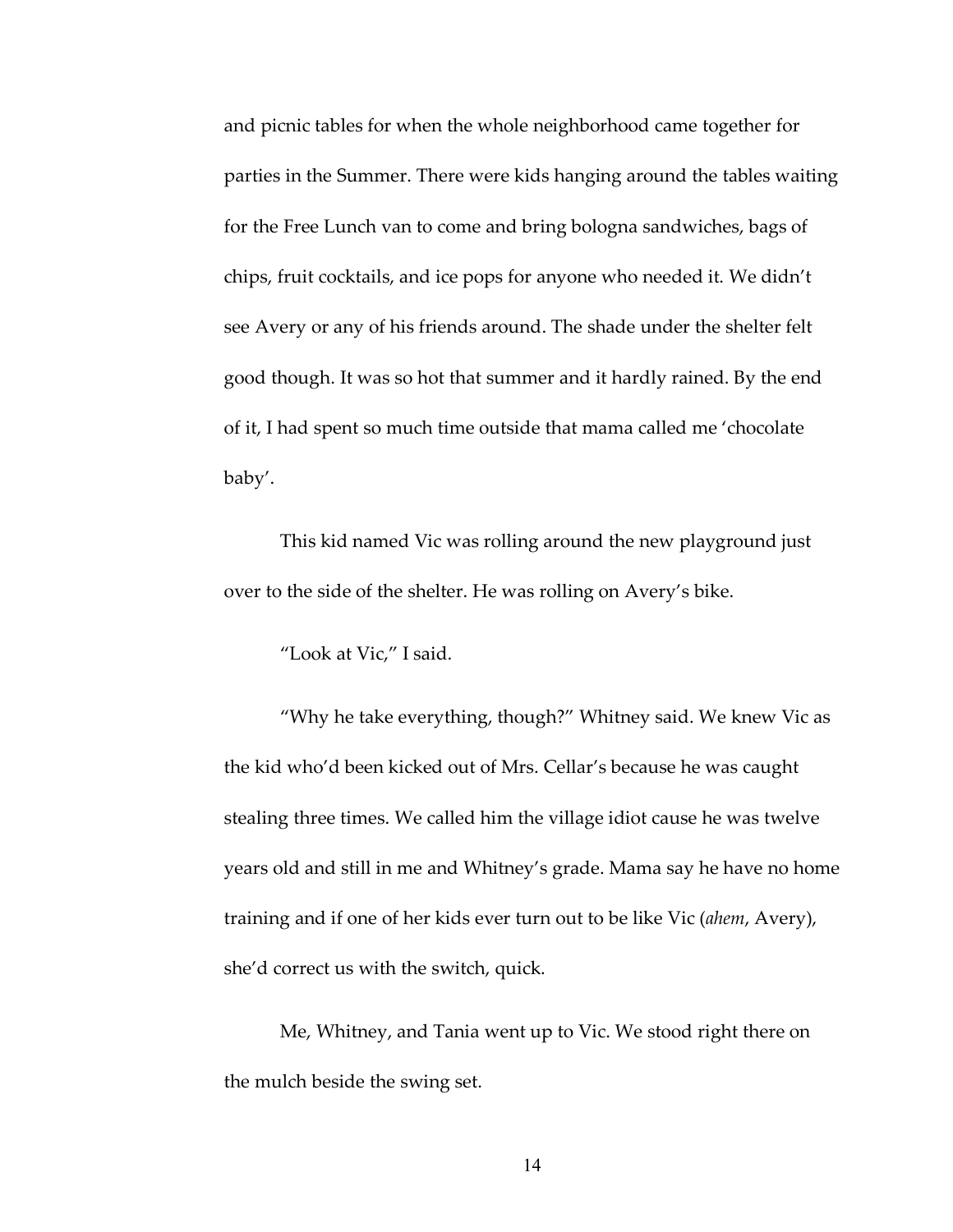"I'm counting to ten, Vic, and on ten you better had put Avery's bike down and run on home," I said. All confident. He was shorter than me anyway.

"Get yo busted head out of my way," he said. Vic got off the bike and got in my face. Whitney stood in between us.

"Give the bike back, Vic. It ain't yours." Whitney had her arms spread out, while my hands was balled up. I was ready to fight.

"Ya'll girls ain't going to do nothing no how," He said. And I shoved him. He started to come for me when I felt a tug at my shirt. It was Tania.

"How am I supposed to fight ya'll with a baby around," Vic said and then he laughed. Whitney was all up on him, all serious.

"What you want Tania?" I asked.

"Can we go to yo house? I'm thirsty," she said. I couldn't believe she sounded just like her mama with that country accent.

"Not yet. We can't go home until Mama unlock the door," I said.

"I wanna go now." Tania stomped her feet. Whitney was chasing after Vic, trying to put him in a headlock. The boy was still laughing and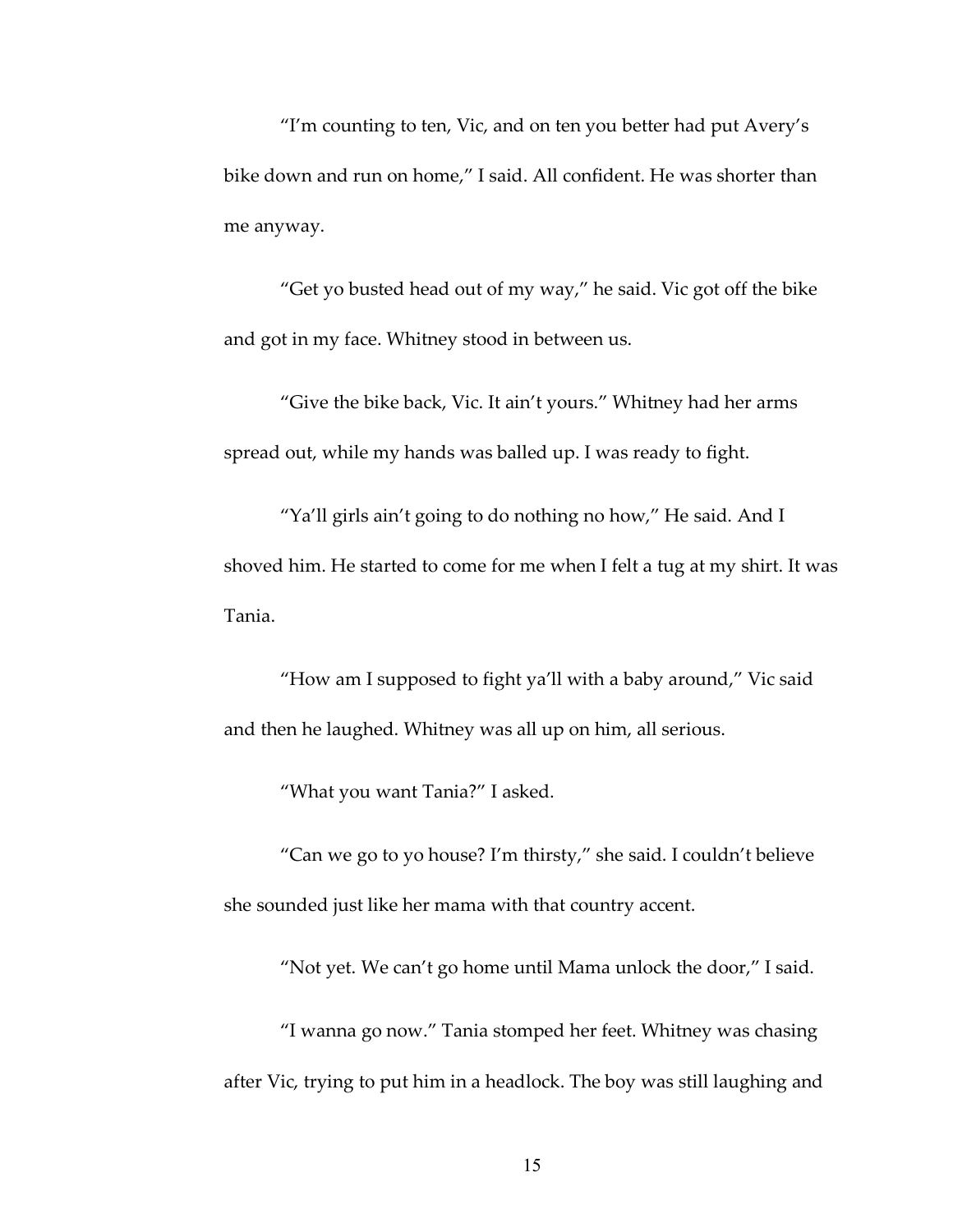carrying on and I looked around to see who was paying attention to us. Nobody was though. The neighborhood was just carrying on as normal. Neighbors down the street was blasting they car radio all loud in the driveway. Kids was in every corner riding bikes, playing jump rope, hollering at each other from across the road. Everybody wanted to be outside on beautiful days like that day when the sky was blue, and the grass was the greenest, and if you squint you could swear up and down that JC Morgan was Disney World.

That was when a fist hit my face. I fell, hard. I came to as Avery and the Carson boys tossed Vic to the ground. They was mad and Vic wasn't laughing when Avery punched him in the gut and kicked him while he was down. He kept yelling, "you touch my sister, I kill you!" Then, Avery swung so hard I think I heard his fist connect to Vic's jaw. The boy fell out cold. Whitney picked me up from off the ground and the three of us ran all the way back down the street to the house. We got into my yard and huffed our breaths. Miss Terry was out on the porch then, smoking a cigarette. She looked as us good and long.

"What ya'll three up to?" She asked.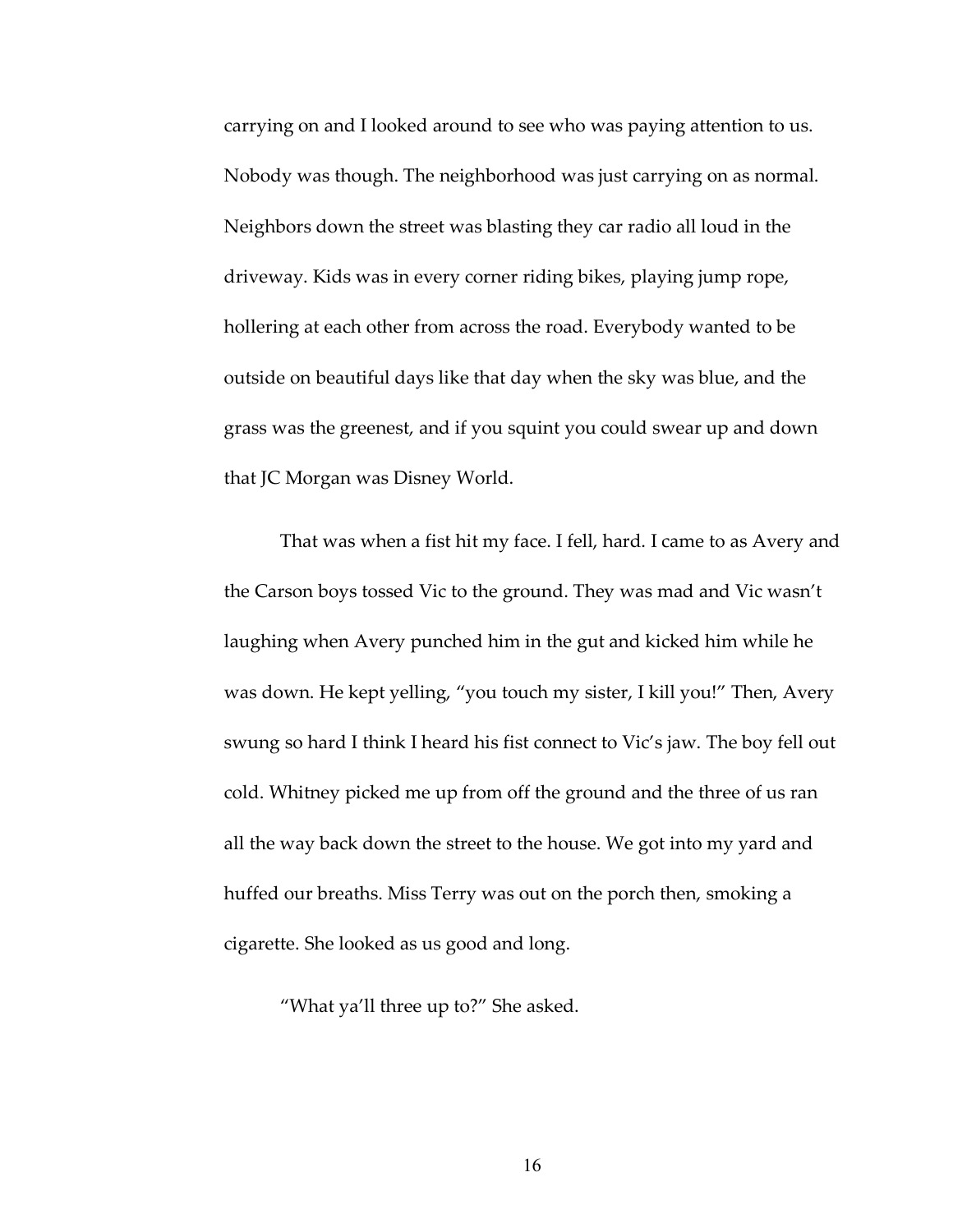"Nothing." We all said this at the same time. I brushed the mulch out of my hair and felt my face. Nothing was bleeding. Vic's small hands didn't even break skin. My face was still a little throbby though.

"Well let me find out ya'll getting into trouble," Terry said. She was sitting on the top of the steps barefoot. Her pants legs was rolled up and her duffle bag was beside her. She fanned herself with a book in one hand and held the cigarette in the other.

"You leaving, Miss Terry?" I asked.

"For a bit," she said. The three of us climbed onto the porch and sat in between the rails.

"How long you know my daddy?" I asked.

"You ask a lot of questions, don't you?" She looked at Tania after saying this. "We was together for a while."

"You know he locked up," I said.

"He'll be out soon. He says that he misses you." Terry flicked a piece of ash off her cigarette into the yard. The red eye of it still burned in the grass. A line of smoke rose up into the sky. I wanted the grass to catch fire then. To burn up the whole front yard so the fire trucks could come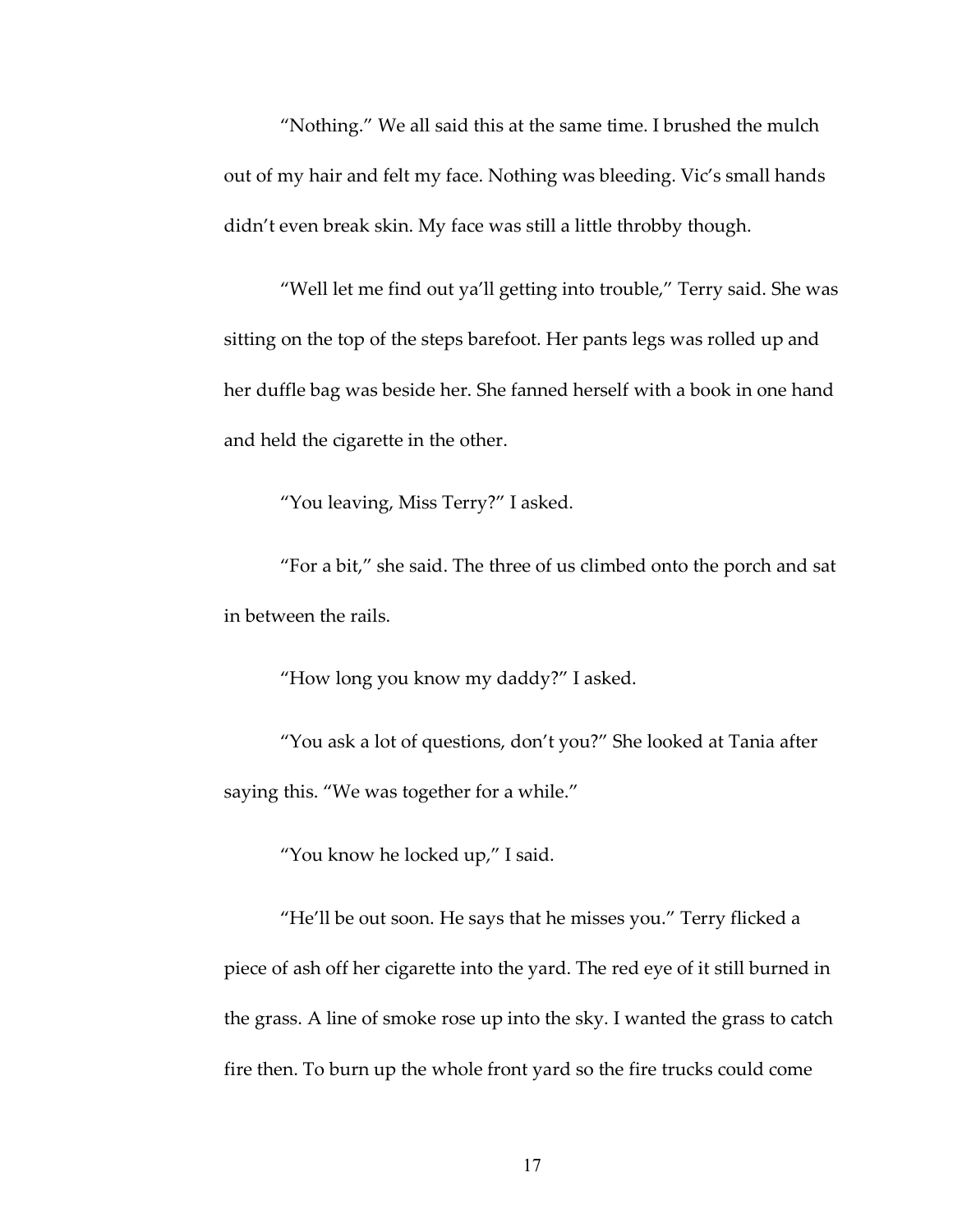and bring so much water that it would flood the entire neighborhood and we would have to build rafts out of doors and float through JC Morgan waiting in the water until someone would come rescue us. But then, who would rescue us?

"I don't miss him," I said. "He don't call to tell me nothing anyhow and nobody tell me I had a sister." If mama was out there and heard me say these things, she'd smack me straight in the mouth. I didn't care.

"Ain't nothing to fuss over, Sunny. That's grown folks' business," said Miss Terry. I gave her a look.

"Ain't nothing grown about keeping secrets." Whitney nudged my arm. I was waiting for the smack. For someone to shut me up and tell me to stay out of it. But that didn't come so I kept running my mouth. "When I grow up, I'm gonna tell the world everything. Nothing secret about me." Whenever I get mad, I start to cry like I'm hurt. Maybe I was. That little girl did look just like me and I was supposed to just shut up and go along like ain't nothing weird.

"Aw Sunny, come on now," Miss Terry said. "You a big sister now. Big girls don't cry. Ain't that right Whitney?"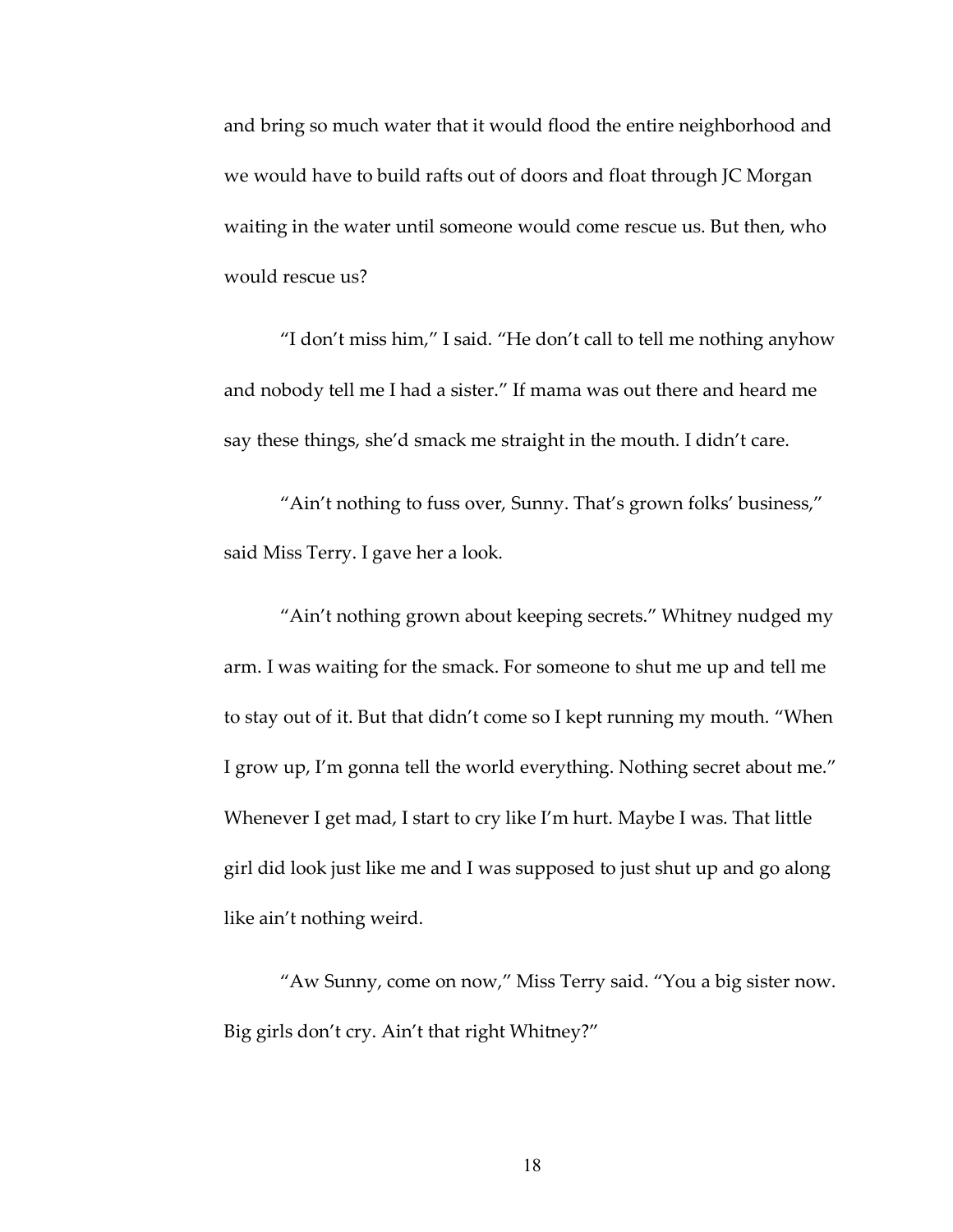"You got *two* sisters now, Sunny," Whitney said. She was smiling, trying to cheer me up "Another passenger on our ghost train." I wanted to feel what she was feeling but I couldn't get myself there yet.

"They not staying here forever," I said. "So, what's Tania to me when she gone?"

Terry let out what was left of her cigarette on the porch. She stood up, slid on her sandals, and picked up her duffle bag.

"Don't you worry, Sunny. You too young to be worrying." She picked up Tania, gave her a kiss on the cheek and a tight hug. "Take care of her for a bit, you hear?" Terry looked at Whitney and me for the longest time, waiting for us to answer. I shook my head cause I didn't know what else to say. Terry looked so serious, like she was going to disappear right there on that porch. Poof. "Your mama's in the house cleaning and she don't won't any of ya'll to come in until she's finished." Terry walked out of the yard and up the street towards the bus stop. We watched until the bus came and carried her away. Us girls was quiet for a time after that. Tania didn't even cry for her mama. Like all the crying she had done early that morning had run her dry. We just swung our legs on the porch waiting for something to happen. It was so hot, I went around to the back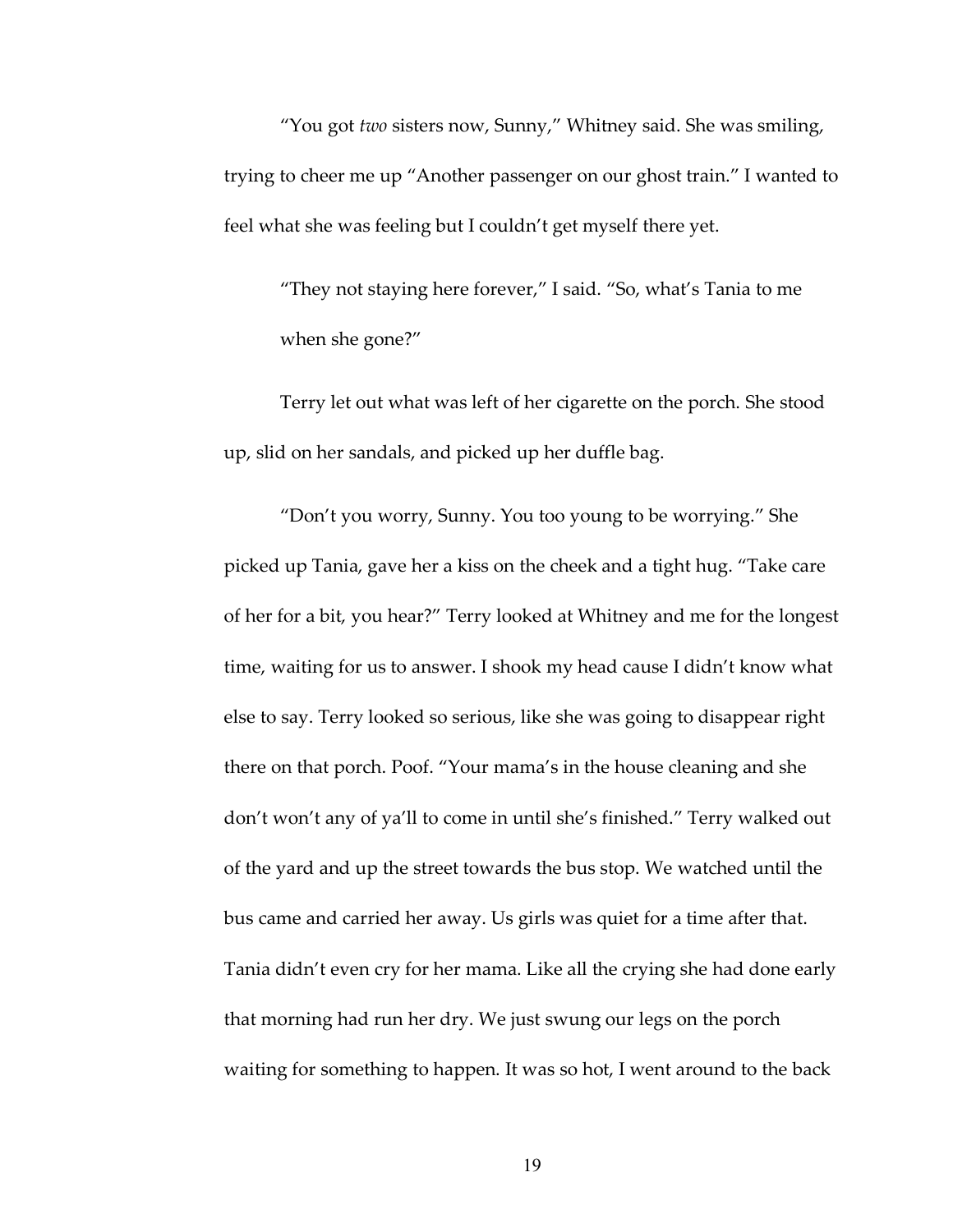to grab the water hose and spray myself down. Whitney and Tania followed right behind me, wanting to play in the water too. We made it look like it was raining. I knew mama would fuss at me, *especially me*, after we came inside soaking wet from head to toe.

Avery and his big-headed friends had beat us into the house and mama was standing over the three of them, heated.

"What happened to you boy?" she asked. His face was all sweaty and kinda red and the boys had mulch all in they afros. I could see the blood stains on his shirt. Mama looked at me but two seconds before she grabbed hold of me.

"You got your sister into this too?" She sat me down on the couch right alongside the boys.

"Naw Mama, she ain't have nothing to do with it," Avery said, all pouty and sad. I looked at him and he stared at me wide-eyed, like he was saying *don't say nothing else*. I kept quiet.

"I had to hear about this from Mr. Charles up the street. What have I told you about fighting?"

"Vic took my bike, Mama," Avery whined. His voice cracked.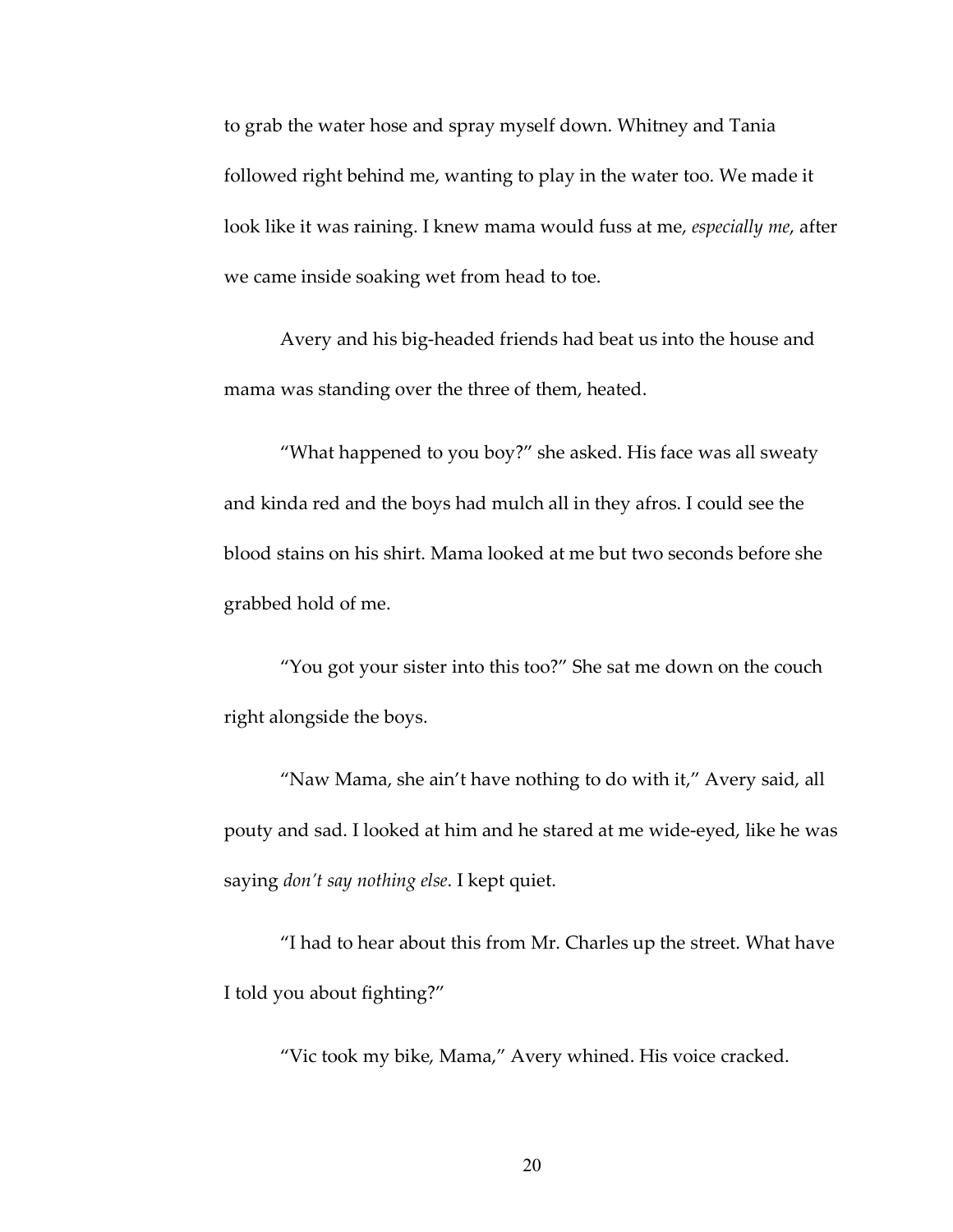"I don't care. No children of mine is going to be fighting and carrying on like they have no home training. None of you."

"I'm tired of people taking stuff from me Ma." Avery started to cry. Ugly cry. This boy hadn't cried since he was smaller than me. He stomped back to our room and slammed the door.

"You two, get out and go home." The Carson boys ran out the house. Mama sat on the couch and looked at us girls. We was as still and silent, not wanting her to notice how soak and wet we were.

"Ya'll have fun today?" She asked. Mama cupped my face with her hand. "You not supposed to be the one fighting. You smarter than these boys."

"I'm sorry," I said. More polite than usual.

"You know, you two, *you three* are sisters and that means you have to take care of each other real good, you hear?" Mama waited for us to answer. We only nodded.

"Miss Terry'll be back?" I asked. Whitney gave me a look. I could feel the invisible slap on my neck.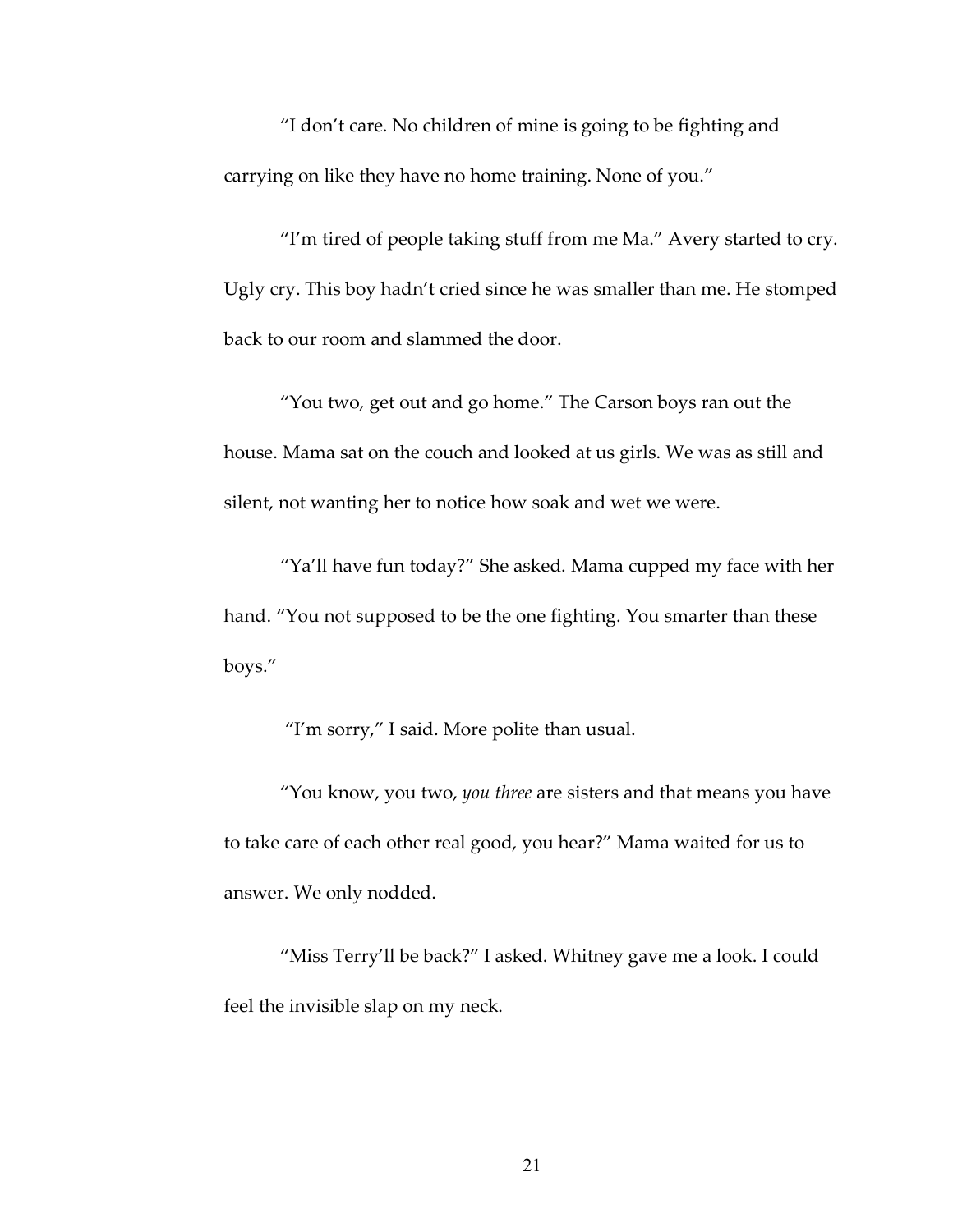"Tania's gonna stay with us for a while. Wouldn't you like that *Lil' Bit*?"

Tania sat on the couch next to me and looked up. "I gonna play with Sunny all the time." This must've got to mama because she got up and went into the back room and shut the door. I looked at Tania. Remembered she was thirsty. We got cups of water from the kitchen and after I drank mine, I just sank to the floor and laid right in the middle of the front room. Tania and Whitney got up and stood over me.

"You can't nap Sunny, we gotta sail to the ocean." Tania *arrgghed* like a pirate and I didn't know whether I should have punched her in the arm then or played along with her.

"Pretend we stranded on an island," Whitney said. "We surround by water and what we have to do is swim our way to the other side." The two of them began swimming on the bare floor on each side of me, with they arms out failing and they cheeks puffed out like they was under water. This made me laugh so hard, mama came out from the back room. It looked like she had been crying cause her eyes and nose was red.

"Why in the world are ya'll wet?" Mama asked. The three of us laughed hard.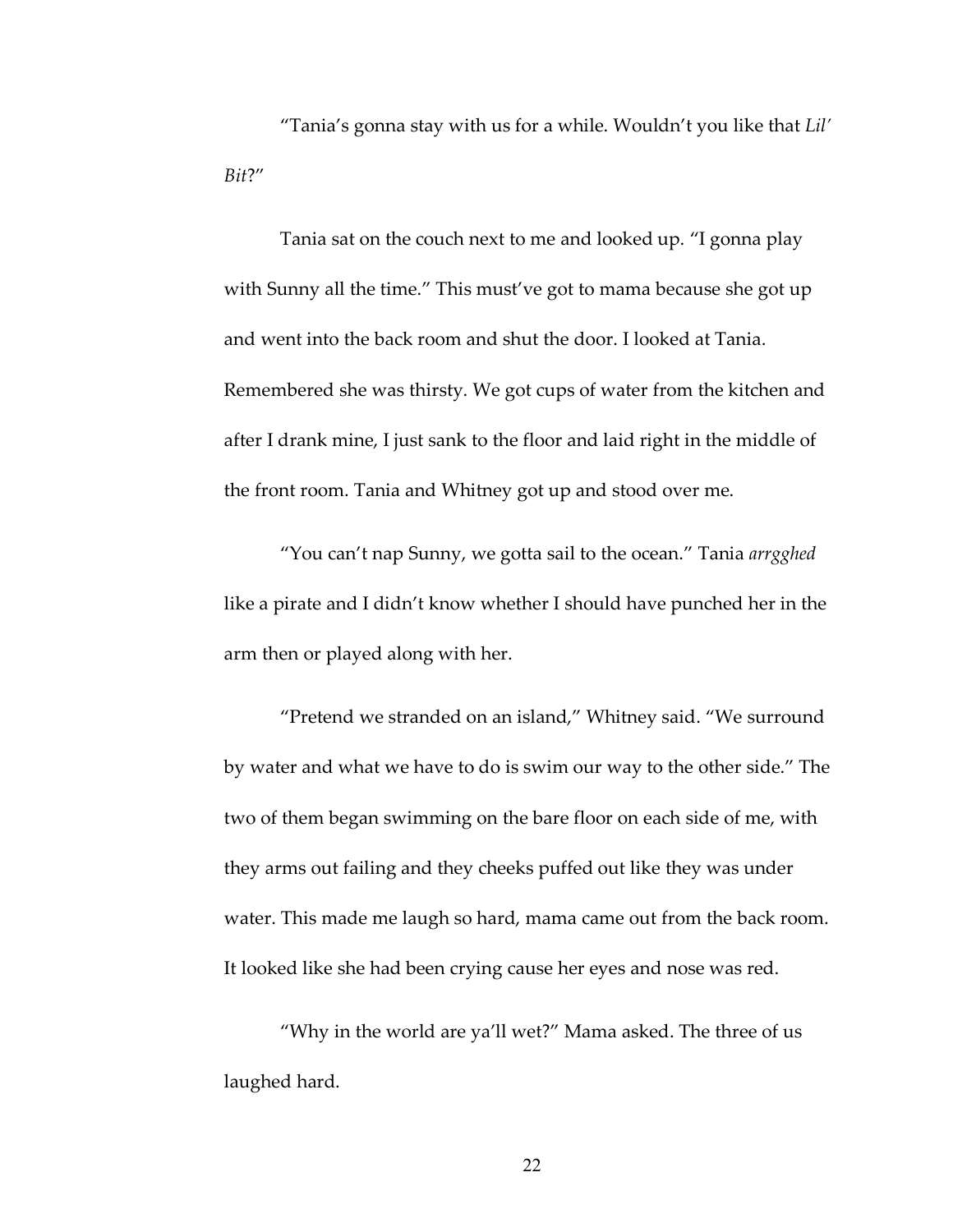"We stranded pirates Mama." I got on my belly and swam around the floor too. Mama just laughed at us. "You and Whitney, I swear. Never grow up."

Mama let me bring Tania to the train tracks the next morning. She made me promise that if I was to cause that girl to get hit by a train, I'd be banished from every spot in JC Morgan. *Pinky promise*, she said. I told Tania the rules, that the ghost train could take us anywhere and that up on them tracks, we was all blood related. All sisters. And now that she was gonna stay with us for a little while, Whitney would have to make some changes to our travelling.

"We'll go wherever Tania wants to go," I said and Whitney just eye rolled like I was saying nonsense. And when the wind picked up and a big heavy breeze pushed us forward on the tracks, I asked Tania where we were headed with our arms spread out wide.

"To yo house!" She said. Me and Whitney fell out laughing. Then we picked ourselves up and flew down the hill headed towards our front yard.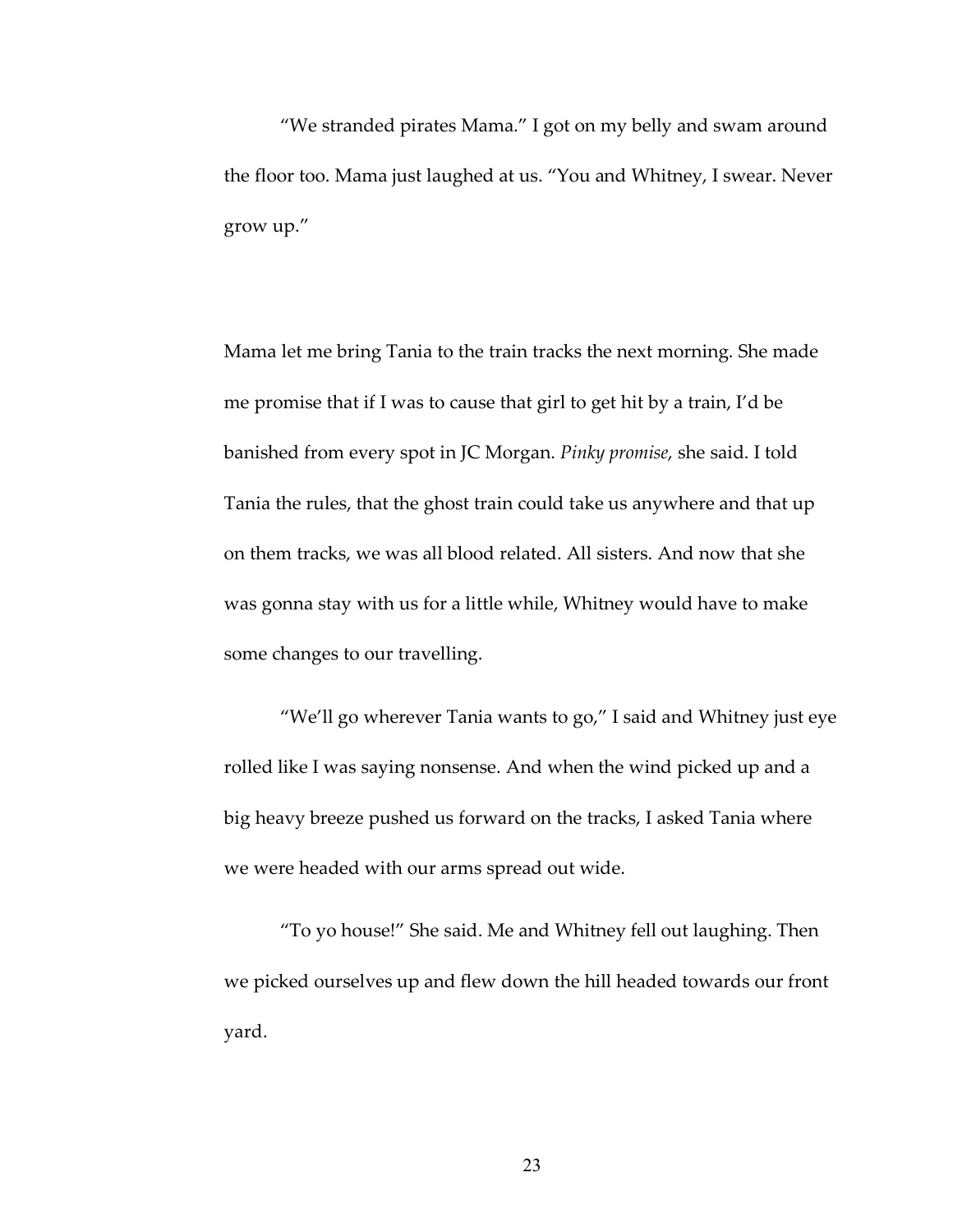#### Sand Hill, '96

I met a child named Tulip my first month at Sand Hill Elementary. I was still settling into my office as Principal when she was escorted in by her third-grade teacher, Mrs. Butterball (I kid you not, the most *obvious-you'rea-teacher* name). Tulip was a quiet chubby thing with yellow beads coating the ends of her braids. Beautiful name, I thought. She would not look up at me.

"This one hasn't done her homework all week, Principal Brooks," Butterball had said. She talked with exasperation, always tired and redfaced. I remember her as the teacher running down the corridor that led from the trailers to the main school building chasing a wild child who had escaped from her classroom. It was her first month at Sand Hill as well. Her first year as a primary teacher.

"What am I supposed to do about that?" I was in the middle of signing contracts, reading up on the rezoning efforts, and looking over permission slips. It was no longer my job to take care of a single child. I oversaw three hundred, plus twenty-five teachers, and a full staff of administrators. I think – and I'm remembering a teacher telling me this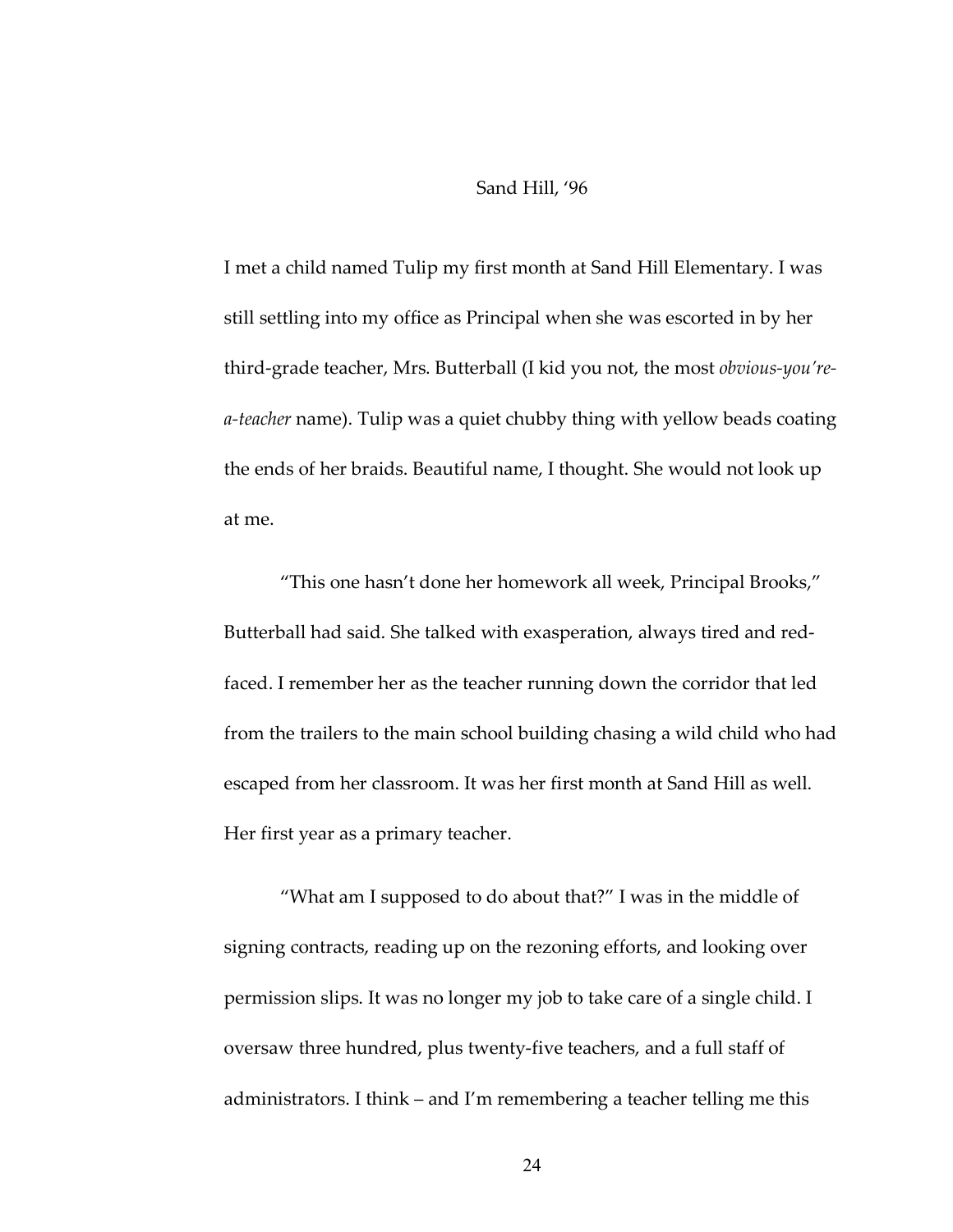some years later – that I was intimidating my first year at Sand Hill. However, Mrs. Butterball did not seem to budge in that moment.

"It's recess hour and her playtime has been revoked."

"You want her to stay here?"

"Yes, for the hour." She nudged Tulip towards the chair opposite my desk. The little girl hopped up, her feet dangled from the end, and with her head still down, she placed her elbow on the armrest and leaned over. "She's a shy one but needs to be taught a lesson." As soon as Butterball closed the door, Tulip snapped her head up and looked at me.

"Am I in trouble?" she asked. She talked softly, yet clear and her accent reminded me of the kids I grew up with on Myrtle Street. There was that low southern cadence.

"Well, yes, for now. You should do your homework."

She shrugged and bounced off the chair, began looking at every framed photograph I had hanging on the walls: the one with President Clinton at the white house, the one with my father and I fishing at City Lake, and the one of Calvin, my son.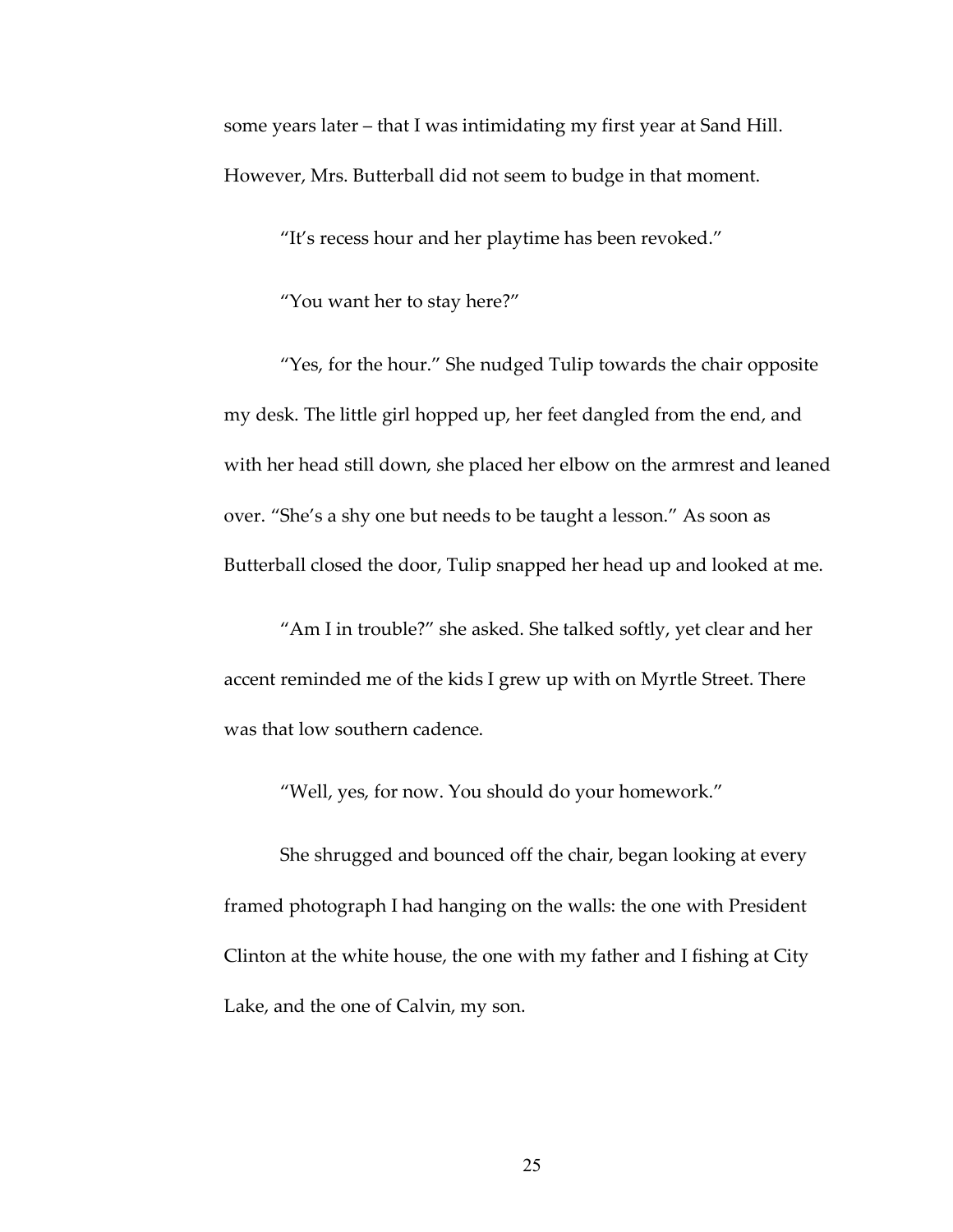"You want to know a secret," I said as she stared at the picture of the President.

She nodded.

"President Clinton didn't do his homework either."

"He goes to school like me?" Tulip asked.

"Not anymore. But he did. And you know what? He got in trouble just like you and started doing his homework." I thought maybe she would fill in the rest of the story, but Tulip just looked at me blankly. "You know, you could be President one day."

Tulip scrunched up her face. "Eww." She saw my bluff. Caught me in a lie.

"You don't want to be President?" I asked.

She shook her head.

"Then, what are you going to be?"

She shrugged.

"Where are you from?" I asked.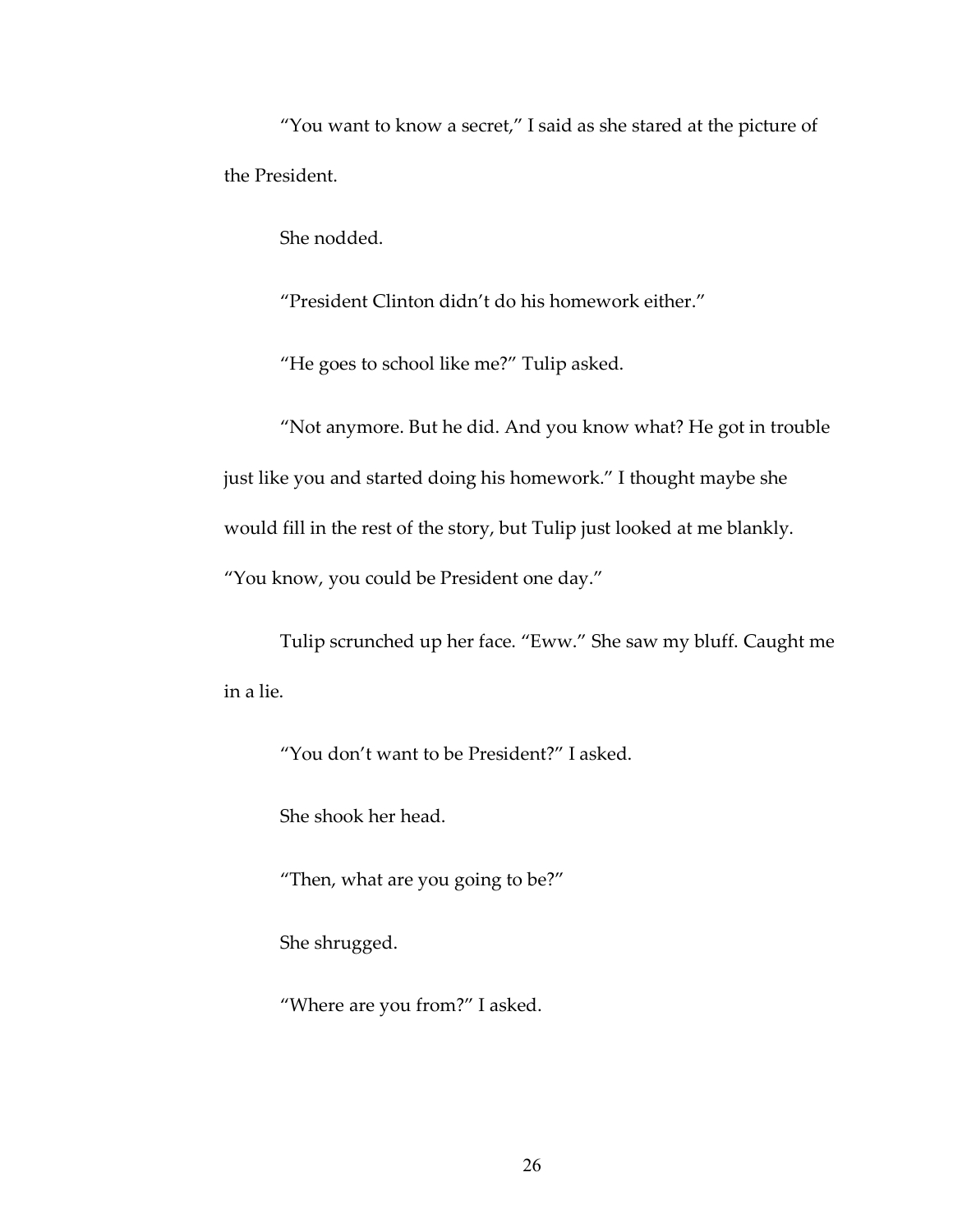"JC Morgan." She said, proudly. And then pointed out past the farm and the fields and the long road that connected this town to the main highway.

I pondered the idea of teaching her about responsibility and consequences, particularly when it came to black people like us - southern black folks who grew up not too far from the plantations our enslaved ancestors toiled. Maybe that was too much for a third grader? I held back and just watched her look at the framed photographs from the corner of my eye for the rest of that hour.

Sand Hill sat across the road from a large dairy farm which made the area always smell of cow manure. The school had a sizable plot of land, its middle and high school were beside it, and each one was separated by a line of trees. Most of the kids who went to school in that area were from the suburbs surrounding it. Their parents were doctors, politicians, and police officers. Mostly white, at the time. There were four buses who brought in children from farther away, from the neighboring city of High Point. A city I grew up in and rode similar buses out of town to neighboring schools after 1968. The kids like Tulip were from the housing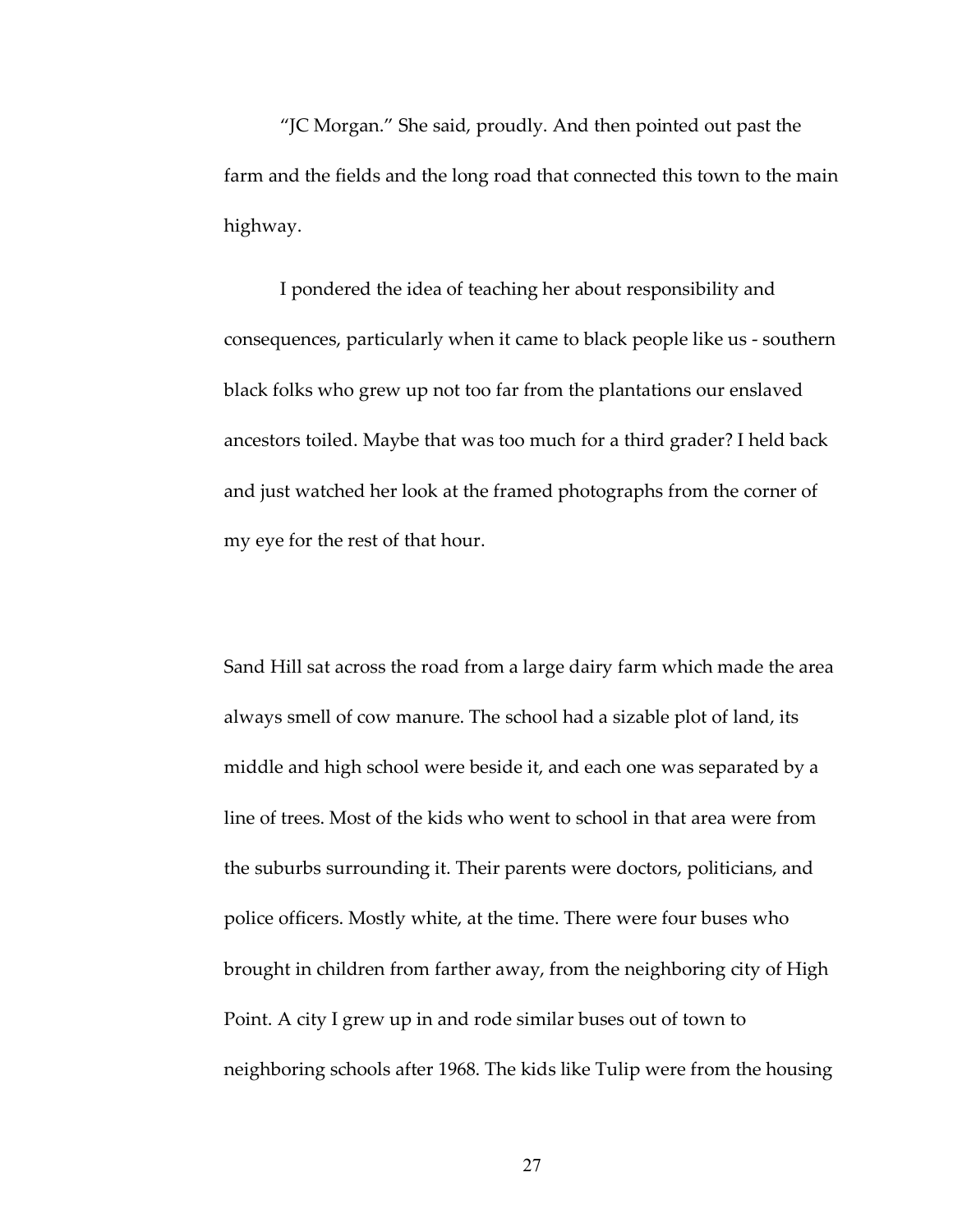projects. Mostly black. I was given this information when I first arrived at Sand Hill, back to the South, after spending five years in Los Angeles as head of a magnet school in Long Beach. I had gotten used to hearing ten different languages spoken in the hallways and seeing brown kids at the top of their class. When I received the news of being hired as Principal of Sand Hill, I called my mom first thing to tell her that I was coming back home and that I was going to make changes here leading a school in North Carolina.

"You were doing *so well* in LA," is what she said. No congratulations of being a black principal at a majority white school, at that time. A worried tone emanated from her voice. I assured her I would be fine. And then she said, "I'm proud of you, I am, but I don't want you to get deterred by what hasn't changed."

I told her I understood. Growing up, both mama and daddy pushed us to leave. The only reason we were one of ten at an all-white school, having to see the word *nigger* scrawled on our desks, was because they had the resources and, well, fuck segregation. She was in Maryland then, retired there after daddy died. But, after that first phone call from the local news station wanting to interview me about my groundbreaking takeover at Sand Hill, I had forgotten what mama had said. Funny, I still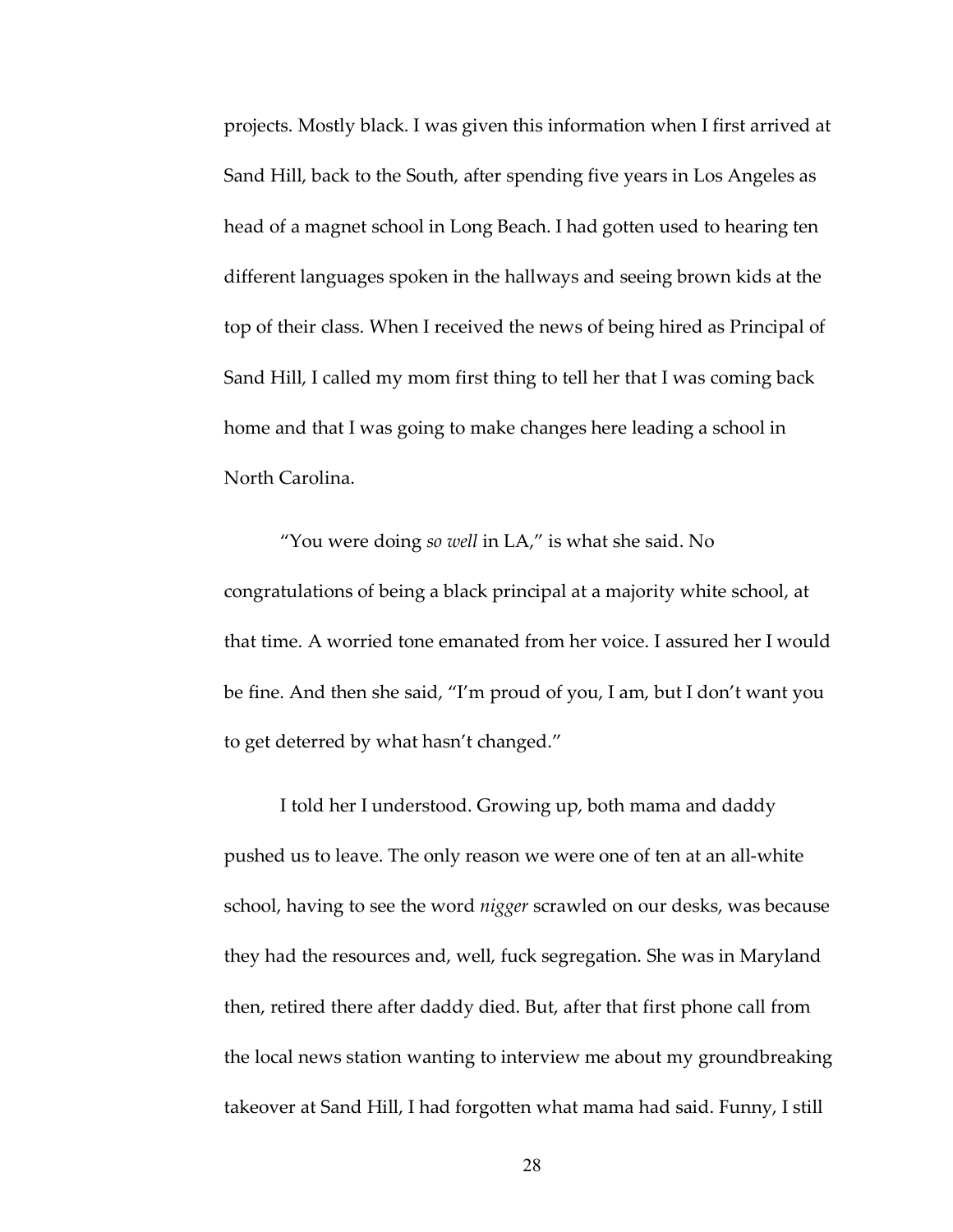have that broadcast tape stored somewhere in my basement. The headline that scrolled at the bottom, *For Sand Hill's first, new leader promises change*, is all fuzzy now because of the low quality; the top part of the tape missing.

Those first few months, before winter break, Tulip kept coming into my office twice a week. Mrs. Butterball would nudge her towards the chair. The faint sounds of children playing in the playground outside could be heard. After lunch was a special time for me that had quickly been revoked. The younger kids were in nap time, while the older kids played outside on the mulch ground beneath the jungle gym or on the black top where hula hoops and balls were strewn all over it. The building was silent, and I could focus on all the things I planned to do: my test reports, committee planning, preparing for those long parent/teacher conferences in the cafeteria. However, Tulip came prepared with questions. And it was never about why math homework was so hard for her to do, or why she had to miss out on the only time during the school day that the kids could be *kids*. It was always about me. And about the people in my photos. I admit that I did answer every one of her questions.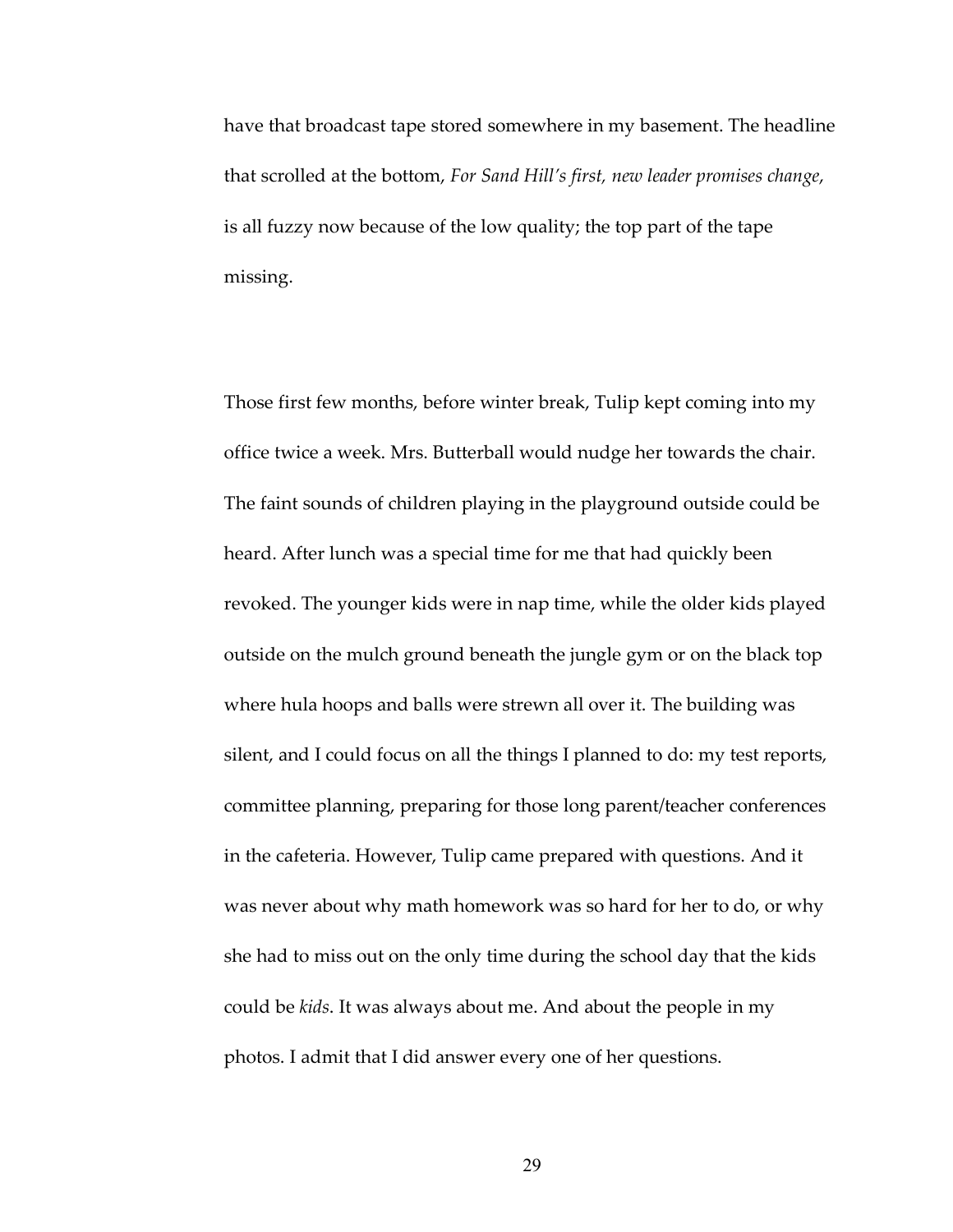"How old are you?"

"37."

"What's your favorite color?"

"Green, I think."

"Is that your husband?"

"No."

"Are you married?"

"No."

"You have a kid?"

"Yes."

"Is he my age?"

"A little older."

"Where is that?"

"Los Angeles."

"Does Los Angeles smell like here?"

"Nothing smells like here."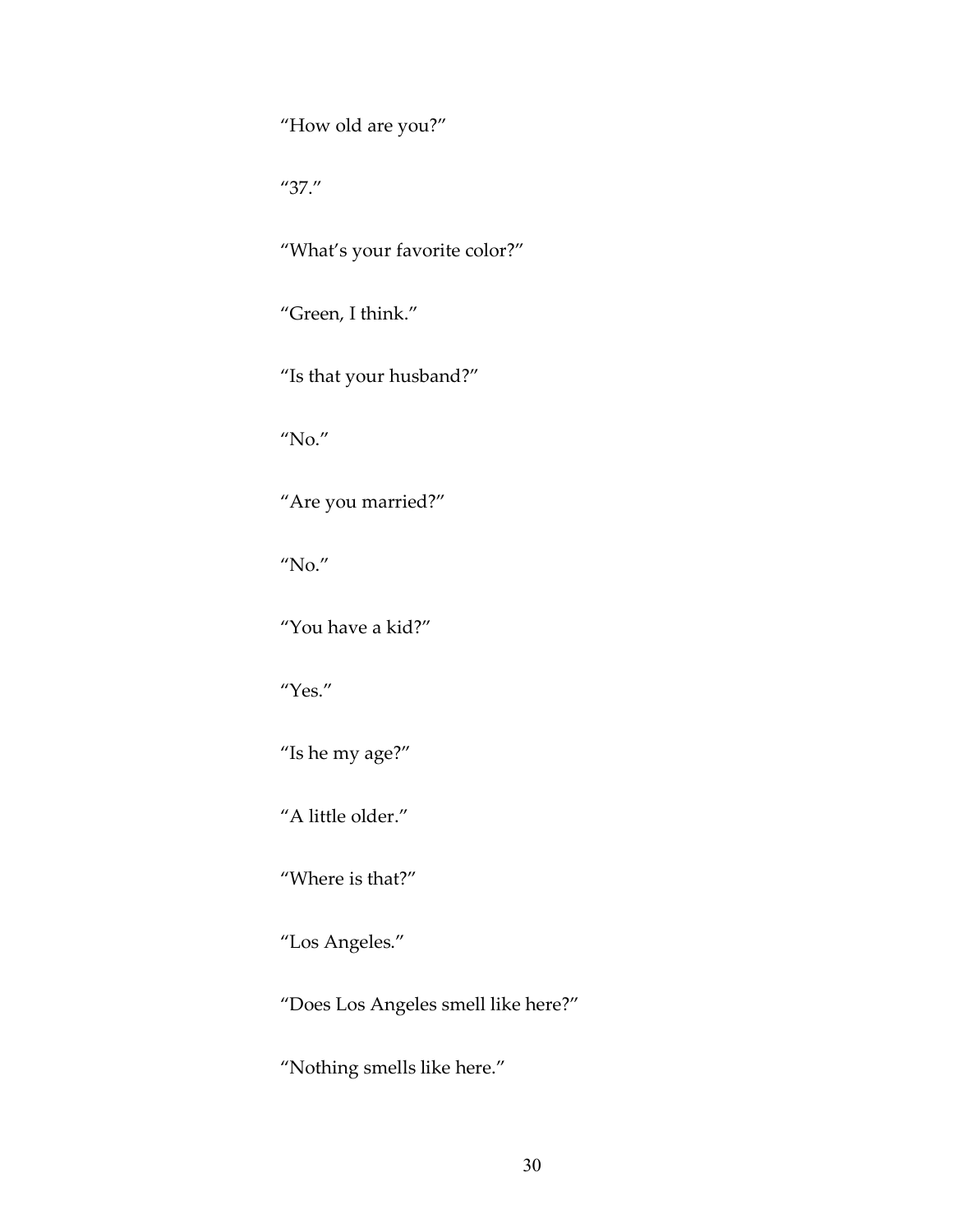And it kept going like that. On and on. I was told that this child was shy, and barely spoke three words to Mrs. Butterball. To keep her quiet, I began bringing snacks. Maybe this was not the best strategy to discipline a young child, but a bag of Lays and a fruit rollup kept her quiet. I spoke with Mr. Evans, the head janitor who knew Tulip, when he caught me that first time giving her snacks in my office. He was a tall and serious man and one of the only other black people who worked in the school. Also, a father of one of my buddies back in the sixties and someone that had lived in High Point his whole life. The kids – especially the ones from the projects– loved him. He'd say hello to every child in the hallway.

"You think she's learning a lesson?" I asked him. Tulip was busy snacking away as she sat on the other side of my desk.

"I don't know, Principal Brooks. She likes you though." Mr. Evans would only speak to me when he was in my office, or if I saw him on the weekends at the farmers' market selling produce. We'd run into each other in the hallways at school and head nod.

"I don't won't her to like me. Nobody seems to like me around these parts." My assistant principal, a former PE coach and darling of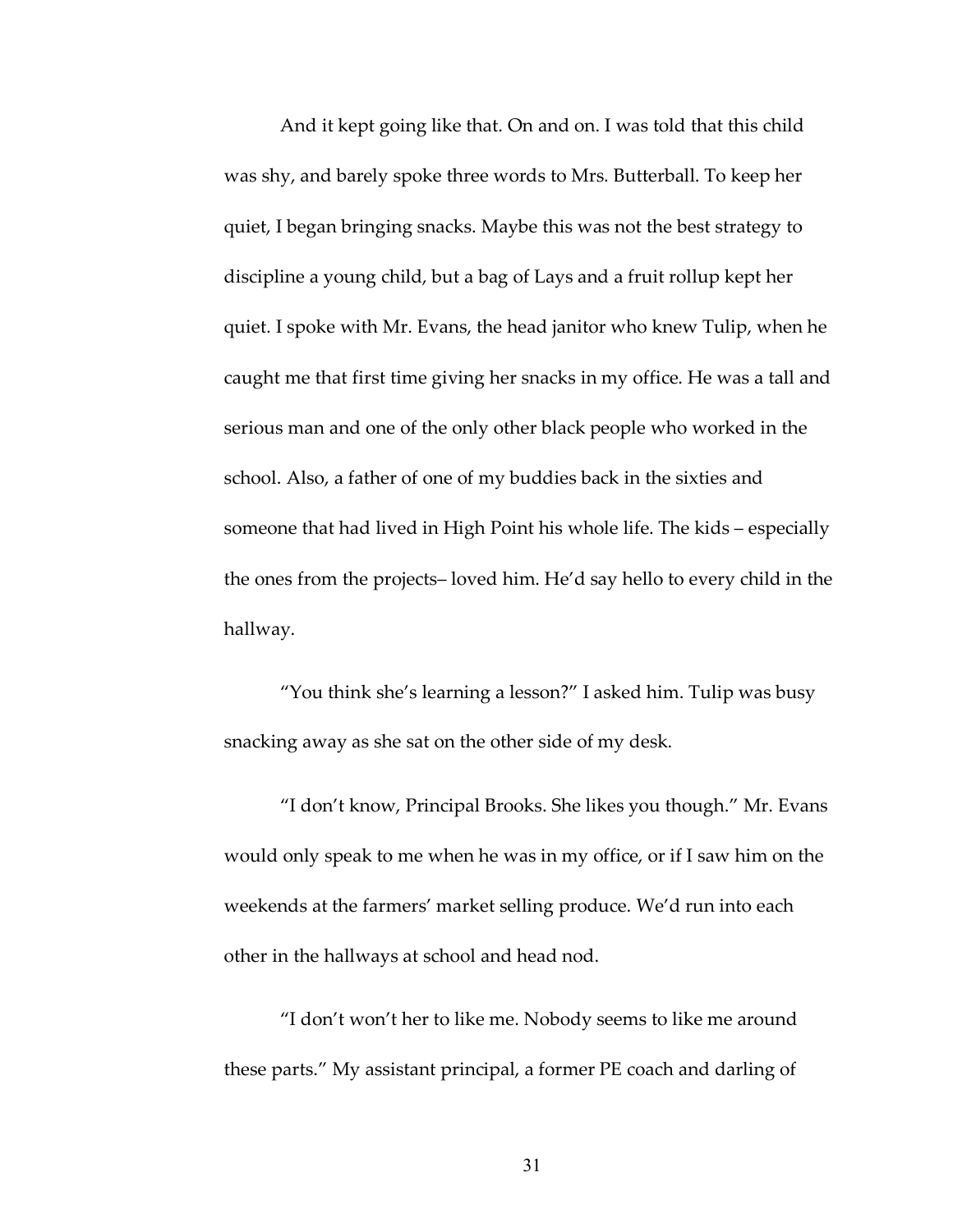Sand Hill, had an office that was a revolving door of teachers coming to him with their complaints. Never to me. Except, well, for Mrs. Butterball and that Tulip.

"Listen, I've been here for thirty years and that first half was rough. And it's taken this long to get someone like you here. They'll either grow to like you or move on." Mr. Evans had a way of holding my gaze, letting me know that every moment I was in that school was a moment for learning. He would show up to the parent assemblies after his shift as one of the only black people in the room. A form of his support. It was an hour every week in the cafeteria of hearing parents complain about rezoning – of more kids from High Point being bused in the following year – and how there being not enough of after school activities, healthy lunches, homework, tutors, library books, teachers. Always not enough of something.

I was doing my best to change the school. Had planned to have more cultural events. Our test scores where some of the best in the state, so I focused outward and on those bused in kids from High Point. My job was to make this transition into a sort of "open door policy" run smoothly. Why I was hired as Principal and why I decided to move three thousand miles back to where it all started for me. One time, during that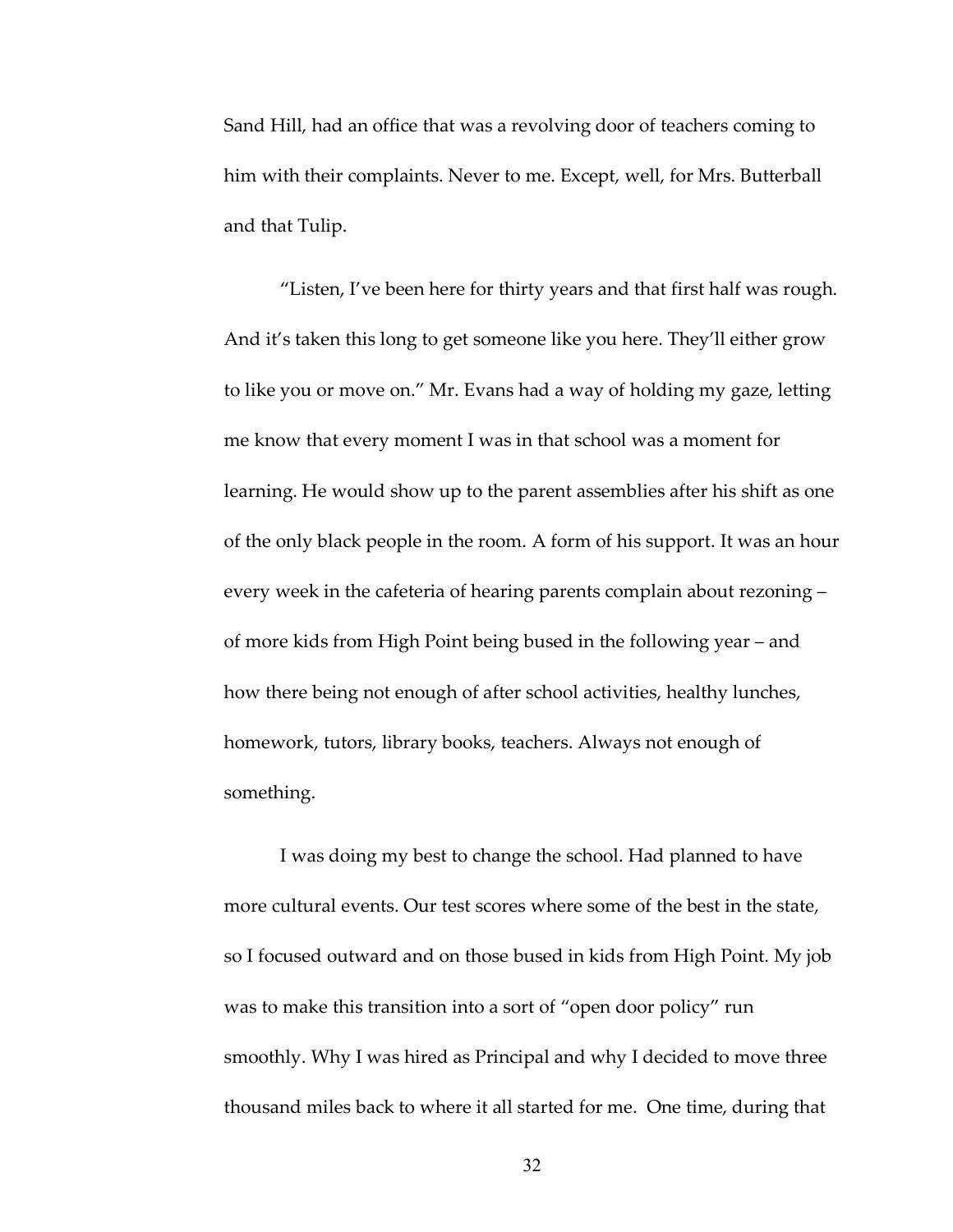recess hour, Tulip wondered in alone with a note from Butterball. She caught me with my head down on the desk.

"Principal Brooks, I don't think you can nap like we can." Tulip stood beside me, a note held out.

"I'm not napping, I'm thinking." I said, my head raised, my eyes barely opened.

"About what?" She asked. I took the note from her.

"This school. You. Did you know that you placed in the top ten on your reading test scores last year?" I had read all her reports and test scores. As well the other ninety children from High Point. Ninety out of three hundred and this rezoning issue was the biggest problem these parents fussed over.

Tulip shrugged. "I like reading," she said. I handed her the bag of chips and fruit rollup before opening the note to read it out loud.

"*Principal Brooks, Tulip is once again banned from recess because she failed to complete her worksheet. -Mrs. Butterball.* Any comments you want to add?" I asked.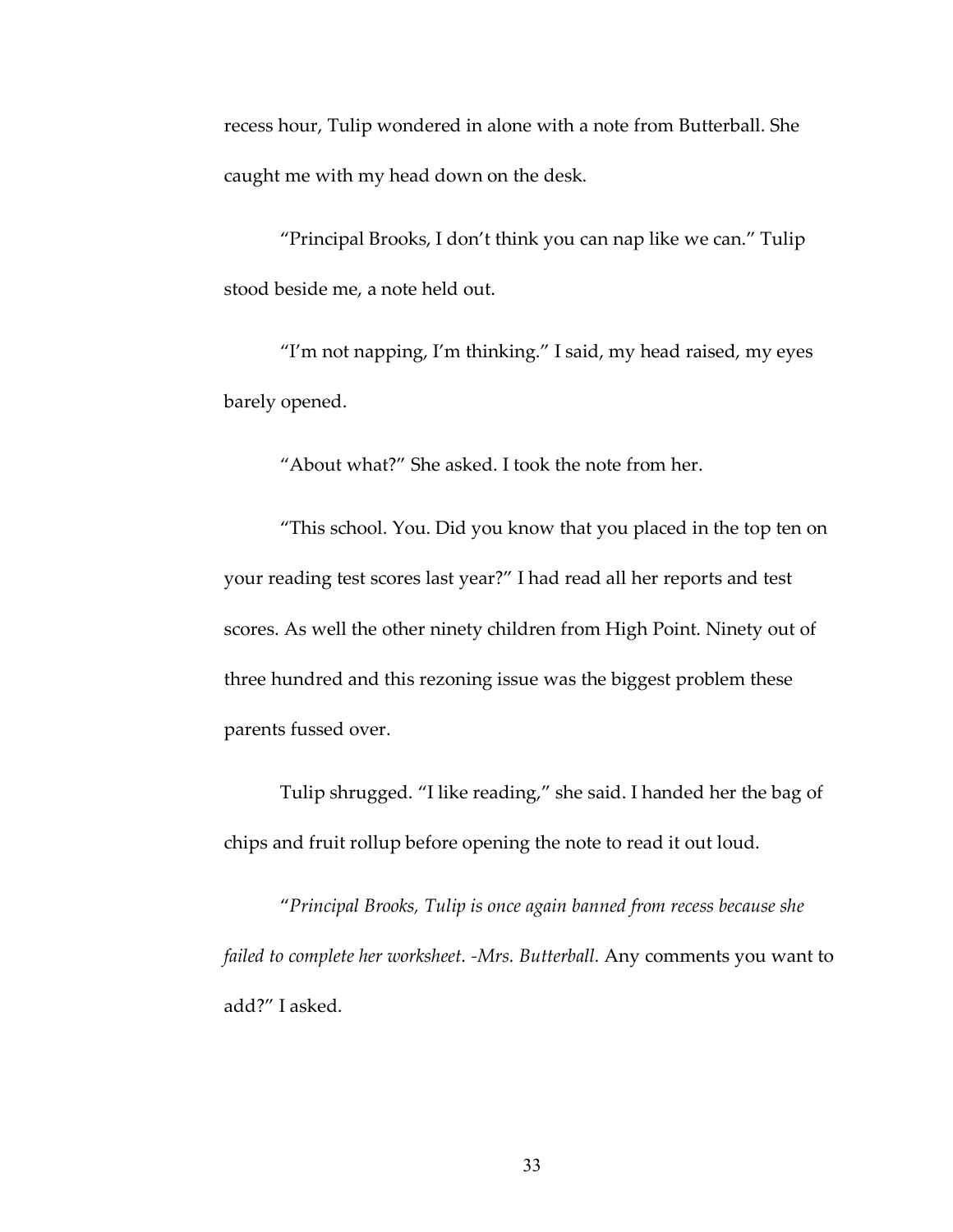Tulip thought for a minute. "It's the same stuff we do in class." I said nothing to that because there was some truth to it. Before seventh grade, homework is just busy work for the most part. A formality to make sure kids are staying engaged. And part of the rules of education.

"Try to play along, Tulip. *They* like when you follow the rules." We sat there for the rest of the hour, and I let her ask all the questions she had swirling in her mind.

Sand Hill was in the news, however. We were rezoning – a product of a school board vote before I arrived.

Sometime around September of that year, the letters began.

*Dear Miss Tina R. Brooks,*

*I am a parent of two kids who attend Sand Hill. I, myself, had gone to Sand Hill and grown up in that area. A beautiful place. Full of wonderfully gifted children. I'm afraid the quality of our school, our area, is being compromised due to your plan to expand the number of children. We here in the Sand Hill area are forming our own committee and we vote against the expansion of our school district. We hope that you will not go forth with this plan.*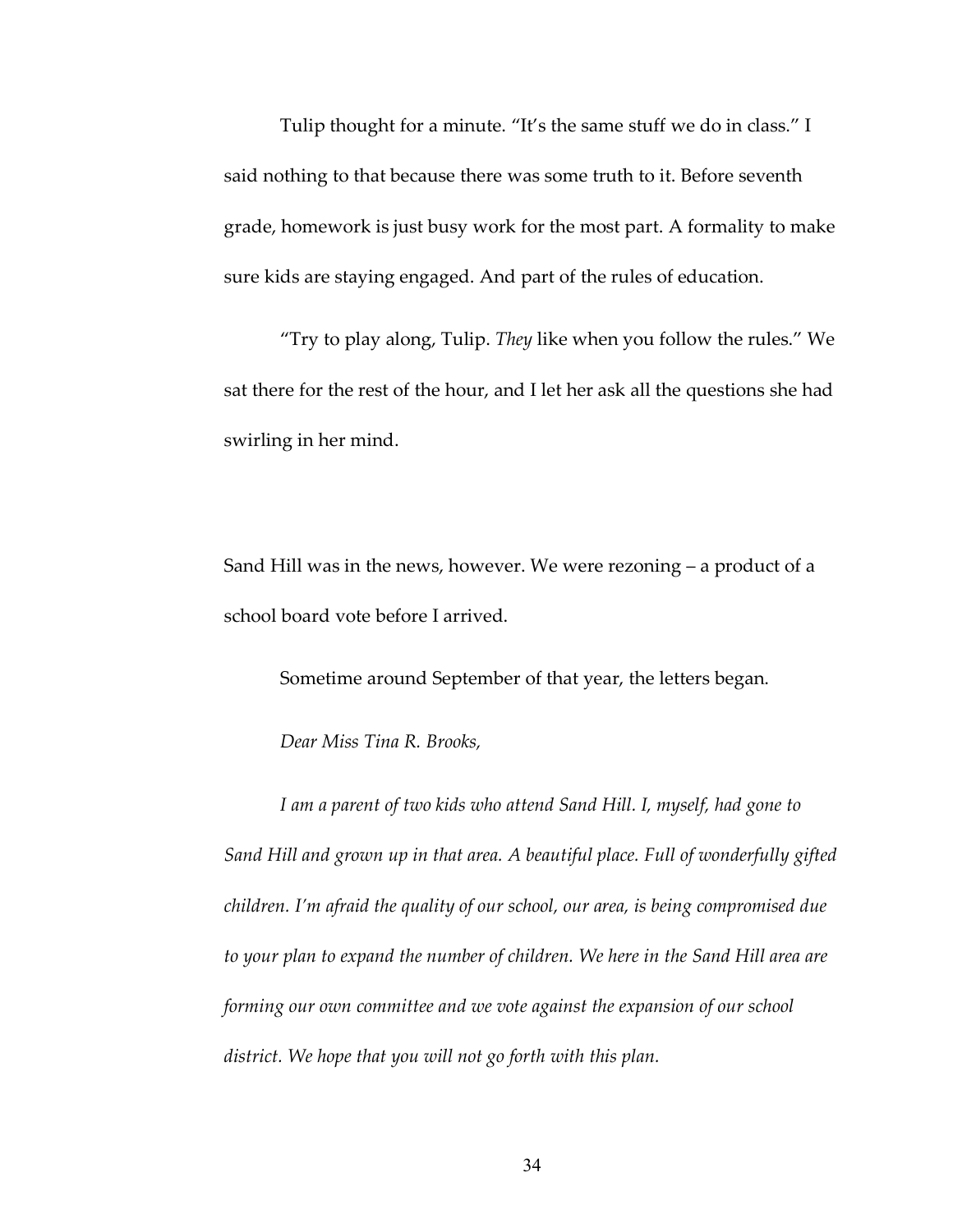*Regards,*

*Dr. So and So.* 

I received at least five a week, up until that December, right before break. Our hallways were filled with holiday decorations then. The end of term could be felt as the teachers bounced around the building with an air of almost completing a difficult mission. As we stood outside to greet the children who stepped off the bus or out of cars, some parents looked at me. Some scolded me from afar, or what felt like a silent scolding. I kept the smile on my face. Kept greeting in my sing-songy voice: *good morning, good morning, how are you good morning?* Mrs. Butterball, her face sweaty for some reason up against the cool December air, managed to find me every morning and stand right next to me.

"Tulip's not getting any better." she'd say.

"I'm working on it."

"We might have to hold her back," she'd say.

"She's doing well with classwork."

"Why don't we have a meeting with her mother?"

"I've tried calling. She works during the day."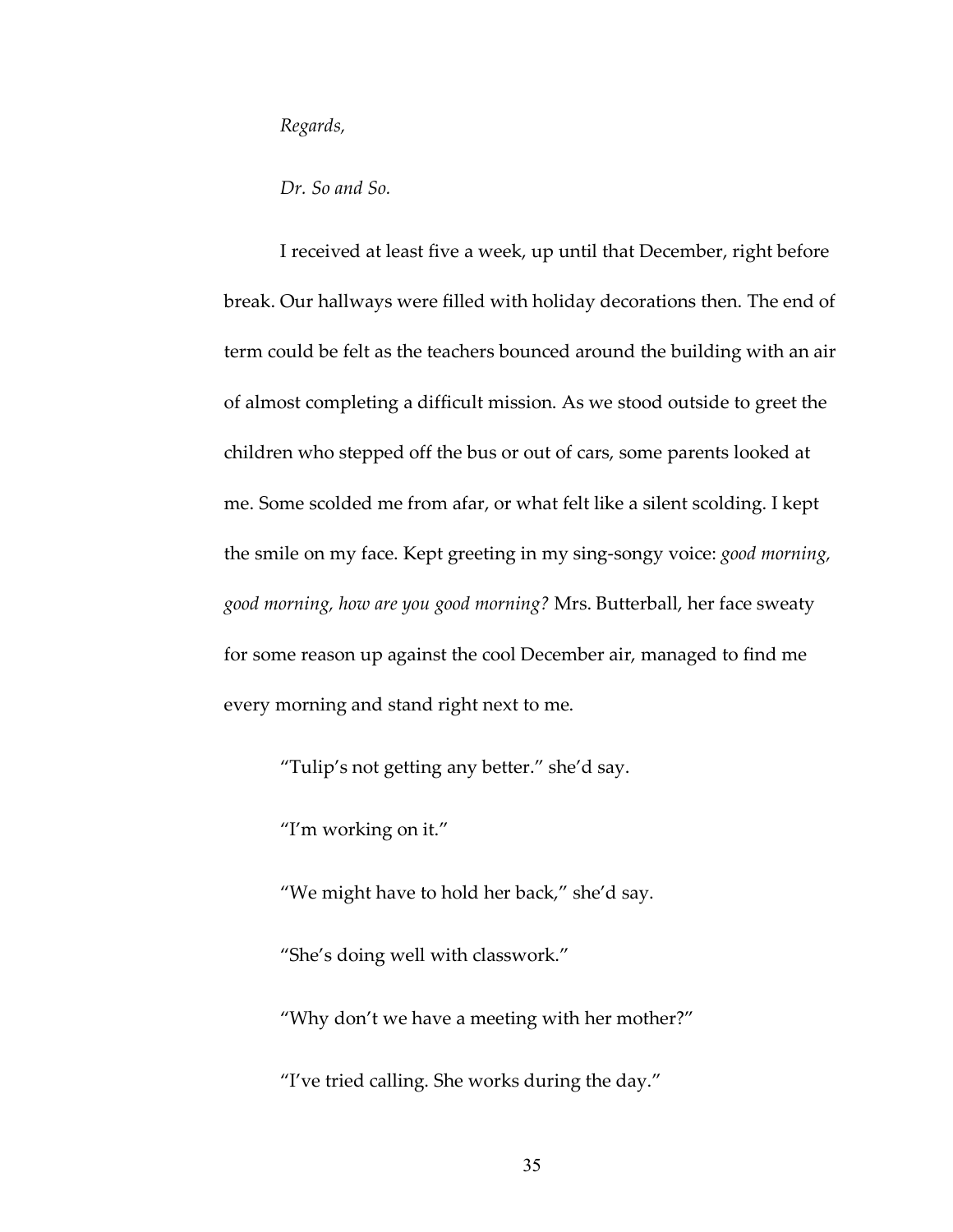"You're not trying hard enough, Principal Brooks."

I'm sure any other Principal would not allow such bold statements from their teachers. But, for some reason, Mrs. Butterball established herself as my superior. And that got under my skin. Not *trying hard enough?* If only Butterball would have known that I stayed passed school hours every day. I would get home at seven, pour myself a glass of wine, make a quick bowl of pasta, plant myself at the kitchen table, and respond to letters. Or forgo all that and scream into the walls. Sometimes I would call Calvin. He was twelve then, wrapped up in middle school and sports. He took after his father, so much so that when we divorced Calvin chose to live with him. I brought this up every time we talked, asked him to spend the summer with me in North Carolina, but the kid would say nothing, or get pissed and hand the phone to his dad. I was not bitter or mad, it just ached to hear his voice over the phone. There was always something new, and I felt ten steps behind in his life.

A couple of months after new year's, when March of '96 slowly crawled out of the cloudless sky of winter, I walked to school that morning as it was the first day back. It was one to remember because I ran into a herd of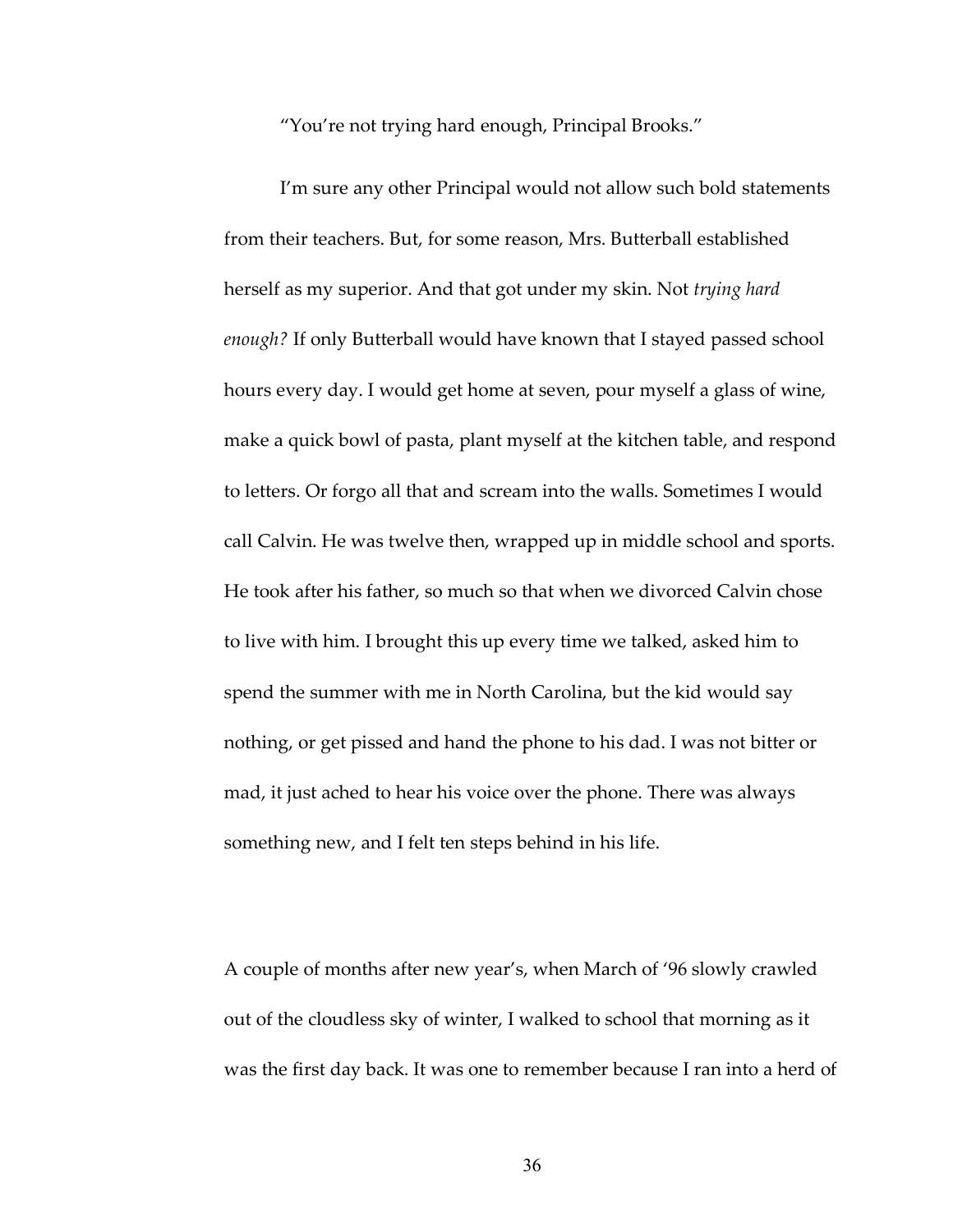cows and young calves from the farm being transported into a windowless building. This was the other part of the dairy farm I rarely saw while driving in to school. The slaughterhouse, I assumed. It disturbed me, initially. But I had to ask myself, *what to do when a male calf is born? Or when an adult cow can no longer produce?* There is a way to make normal this kind of absurd brutality. And I figured it was a thing the farm had to do to survive. When I approached Sand Hill, a small group of people were standing outside with signs above their heads. A news crew was parked to the side and as soon as they saw me, I had that urge to turn back and run. Out of town. Back to LA where the weather was warmer, and the white folks were a lot less angry at me.

A microphone or two was placed in front of me as I tried to swing around the crowd.

"Principal Brooks, can you tell us about the backlash to the proposed plan of rezoning?"

"No comment," I said. An older man pointed at me. He carried a sign. *Secession for Better Education*. I pushed through as the crowd yelled at me. "Miss Brooks, Miss Brooks, my kids depend on this school! Don't fail our kids!"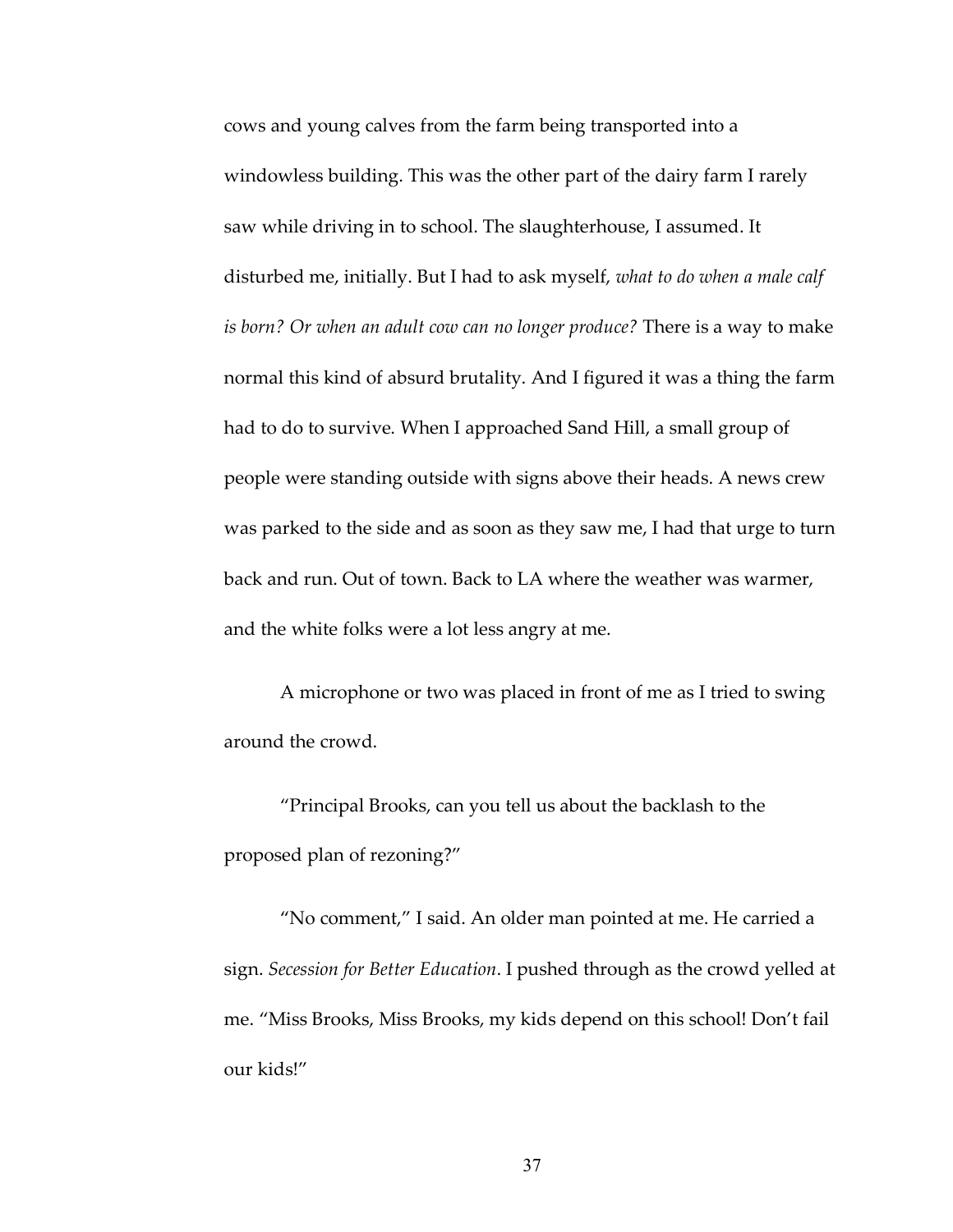And they began to chant this. *Don't fail our kids! Don't fail our kids!*

I barricaded myself inside the school that morning. Mr. Evans and his team had planned to keep the doors locked, just in case the parents outside tried to rush in. To keep the mob from "swarming the kids," as he stated. The way he said "swarm" brought me back to that time, when me and his own child walked from a bus to the front of a school yard surrounded by angry parents removing their white kids from school grounds because our presence would be some kind of poison.

We rerouted the buses to drop off the children – especially the ones from farther away – in the back of the school, where the third through fifth grade trailers were. Towards the end of the morning, I met with the assistant principal and a few administrators in my office.

"We need to schedule a conference," I said as they all took notes. My AP sat beside me.

"Should we cancel school?" he asked.

"No, let's go about the day as normal. Remember, this is all out of our control. We're just abiding by the school board's ruling."

"Yes, but what do *you* think of the ruling, Principal Brooks?" A faculty member, her name escapes me now, had asked this.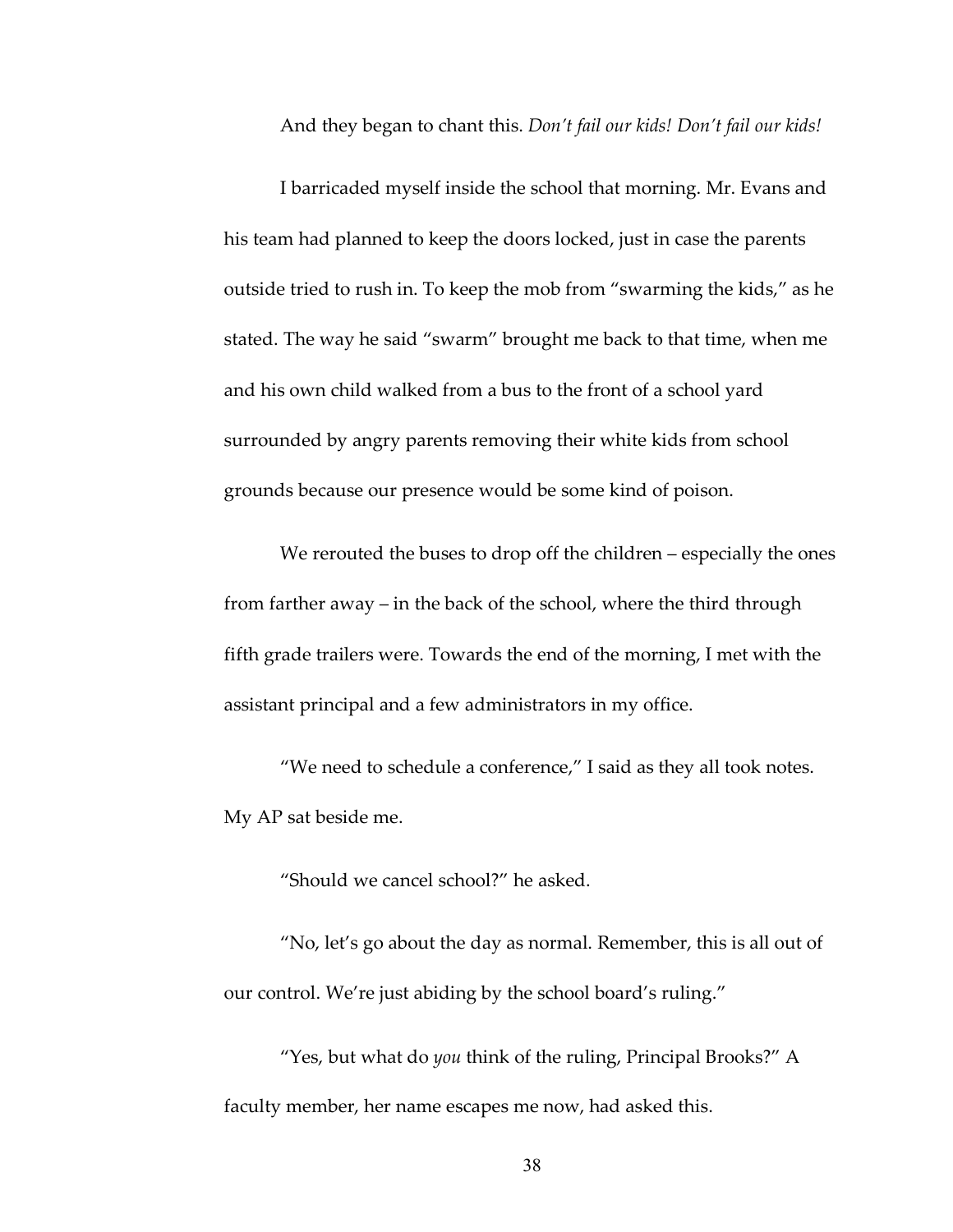"I think every child deserves a fair shot at a good education." As soon as I said this, Butterball walked through the office door. I wanted to hand her a bottle of water as she huffed in. Out of breath.

"Tulip locked herself in the bathroom," she said.

I had to walk all the way to the back of the school, outside where the trailers were, to intervene. Mrs. Butterball had Tulip's backpack turned over and its contents spilled out on the floor. Her little desk was opened, and things strewn about. It was like walking into the middle of a prison sting. A few children were on the ground trying to peek through the crack in the bathroom door. They pointed.

"She stole this child's pencil box," Butterball said. A little boy with coke-bottle glasses and a buzzed haircut looked angry. His arms folded across his chest. All she had to do was quietly escort Tulip to my office with her things intact and I would have done the procedure of calling her mother or waiting until school was out to put her on a bus with a note. But this stunt, I knew the little girl must have been embarrassed. I was embarrassed. I felt angry then. At who, I wasn't sure. At Tulip or fucking Butterball? I tapped on the wood framed door.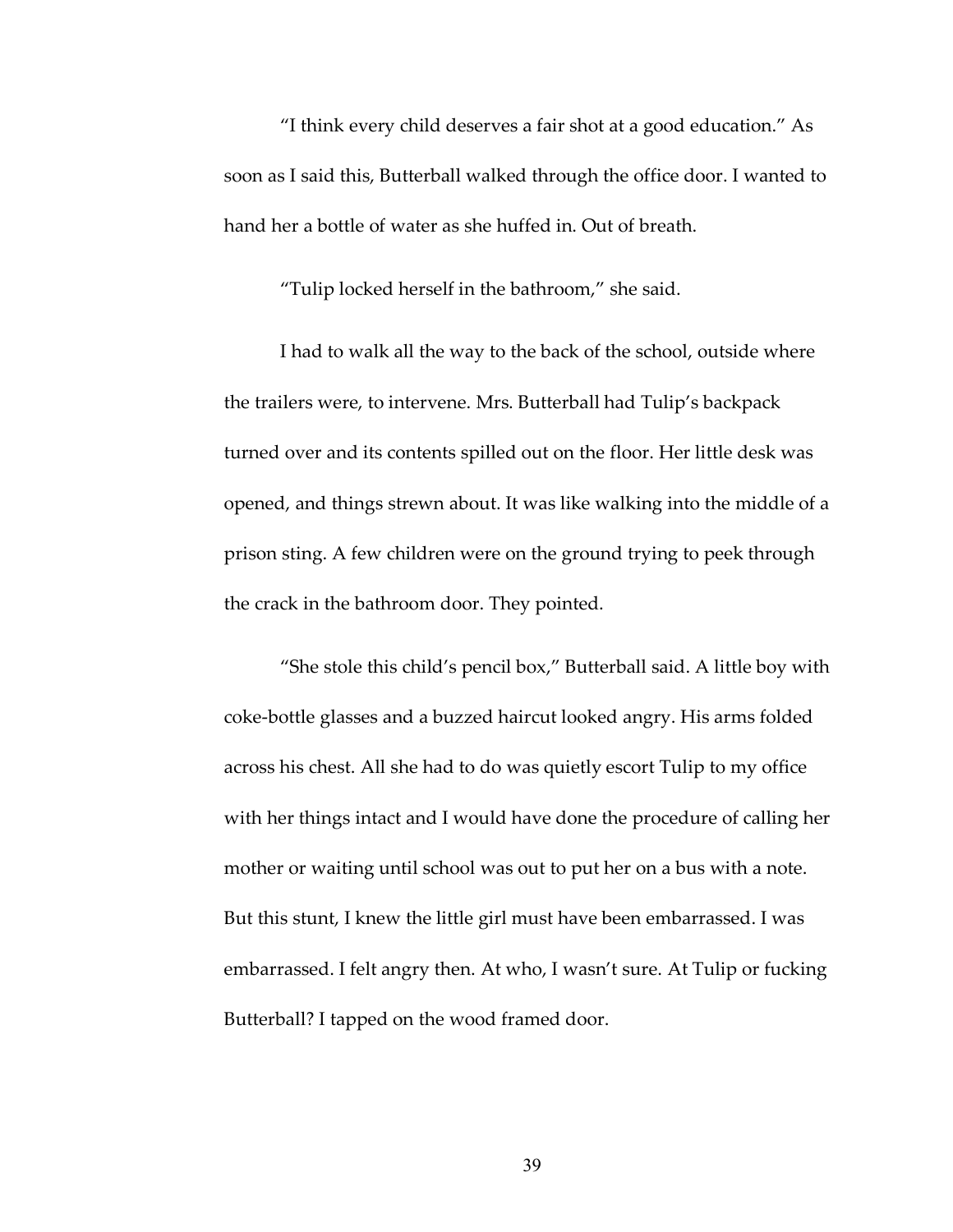"Tulip, it's Principal Brooks." I heard sniffling from the other side. "Honey, we need you to come out of the bathroom, ok?" I waited for sounds of movement.

"Come out of the bathroom Tulip!" Butterball yelled this from over my shoulder. Her face was still red. I wanted to punch her right there in the mouth.

"You're not in trouble ok." Butterball puffed a sigh so close to my ear I could feel how hot her breath was. "Mrs. Butterball, how about you collect the class and take them to the gym. Wouldn't you like that class?" The third graders burst with excitement. She lined them up against the wall and filed out behind them with a stomp.

"It's just you and me now, Tulip. Want to let me in?" I heard movement then. She flushed the toilet. For effect, I gathered. Clever girl. She opened the door and stood and looked up at me. Her eyes were watery, and her cheeks wet. She looked so small then and I felt so big. Like I was consuming her. Out of pure instinct, I stepped back to give her some space. And then I got down on my knee and looked straight into her eyes. "You ok?" I whispered this. She nodded. I wanted her to say that she was framed, and that Butterball and her crew of stringy haired children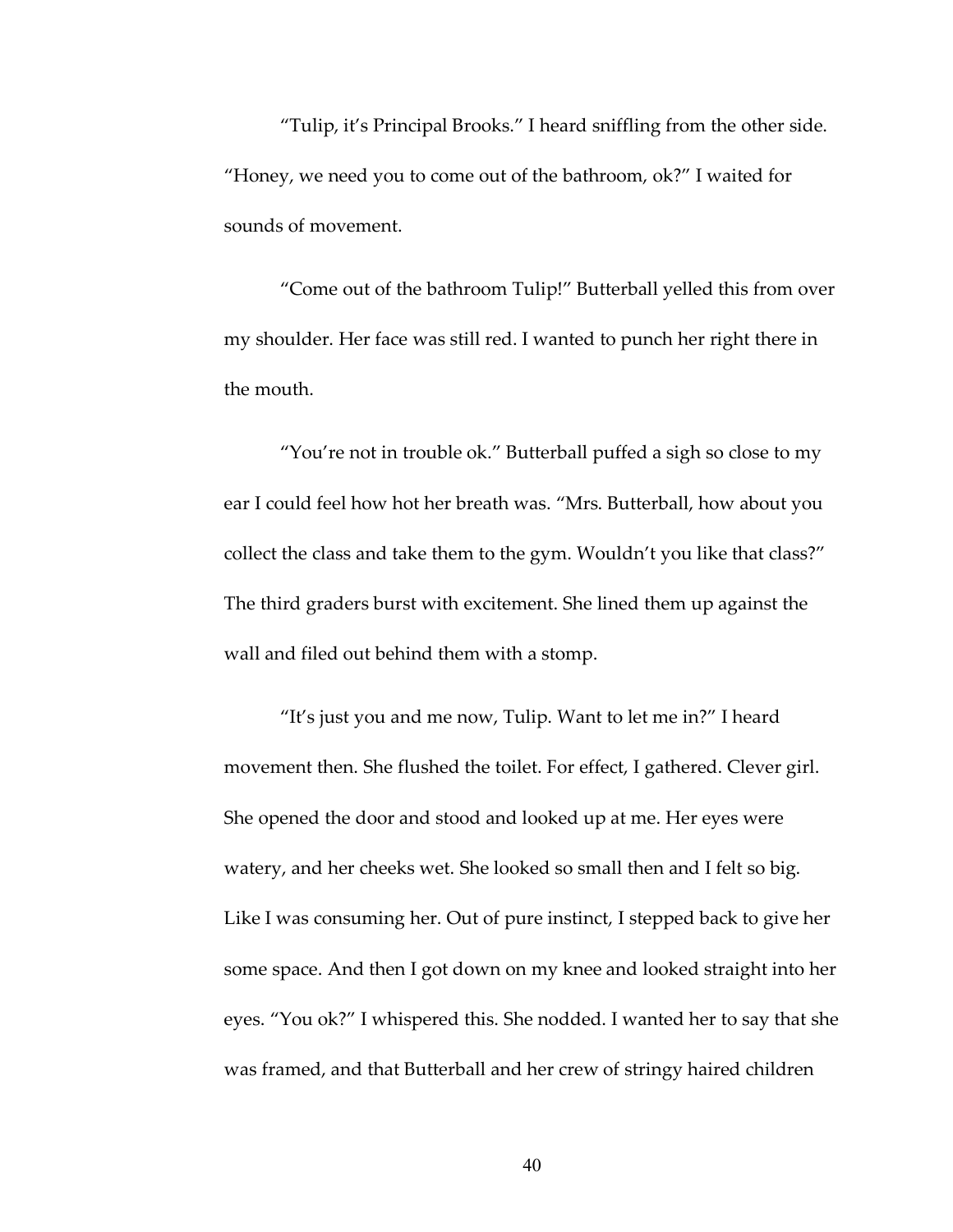set her up, scattered the pencils around the room to make it look like a crime scene. "Did you take that little boy's pencil box?"

She nodded.

"Why?"

"He said I could have it and then took it back." She let out with the tiniest of voices. I was not used to seeing this side of her vulnerability.

"The whole thing?"

"No. Just one." And then she held up the pencil that the boy had given her at first, as a token of friendship perhaps. It was in her pocket. "I didn't want to give it back," she said.

"If he gave you one, why'd you take the others?"

She held her head down. "I was teaching him a lesson."

We walked back to my office and I kept her there for the remainder of the school day. She sat there in the chair, this time it was facing the wall. As punishment. I called her mother and left a voicemail. Every now and then, I watched her from the corner of my eyes. It felt like hours had passed, days of silence, months of Tulip staring at the wall waiting for the bell to ring. I didn't know if there were still protesters outside with their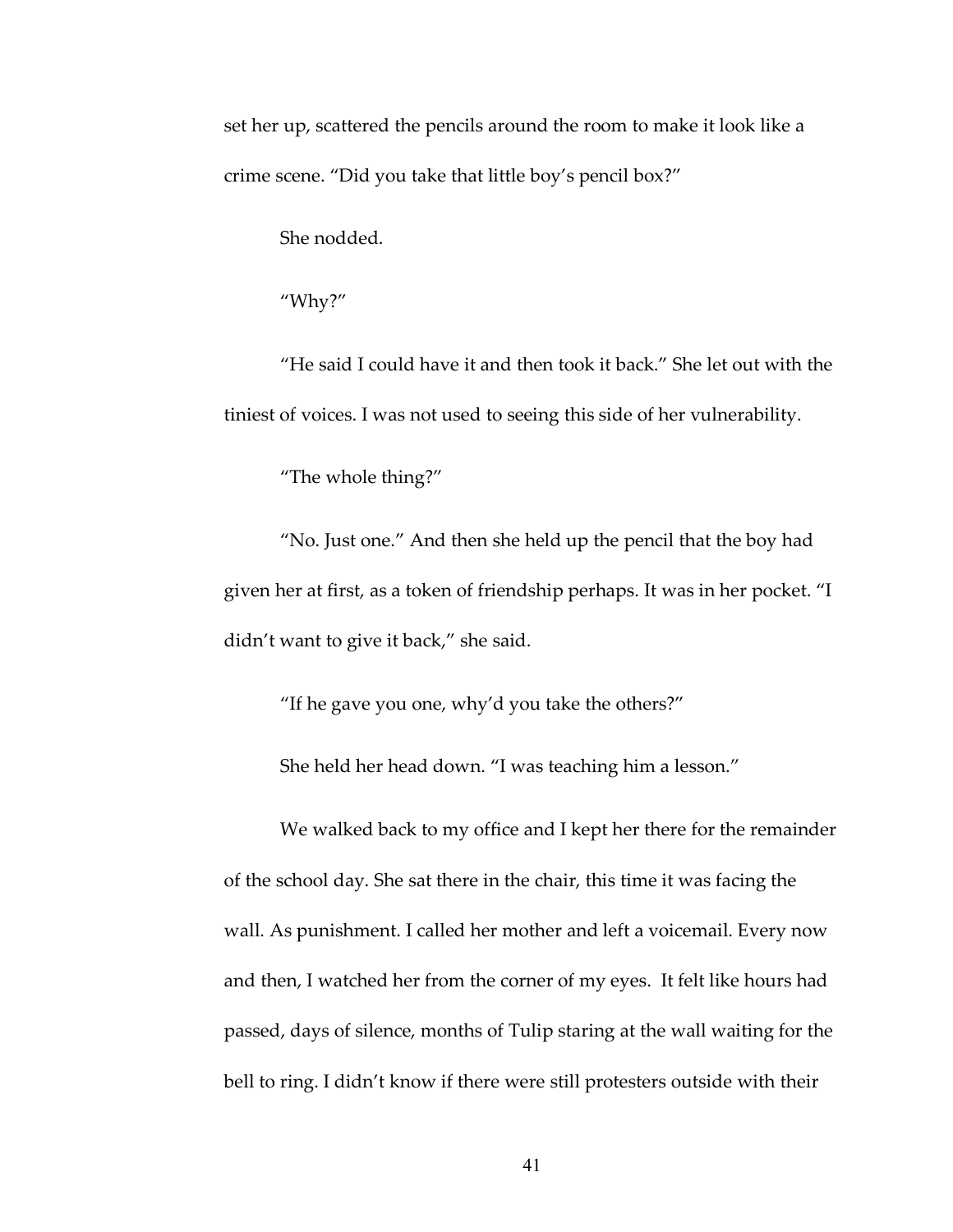signs and their judgments, but I had to teach Tulip an important lesson then.

"Tulip. There are things you won't be able to have in this world. You understand?"

She looked at me. Wiped the snot from her running nose.

"What you did was wrong. You can't take things, ok? You have to earn them."

"I know," she said. Her voice still a little weak.

"We might have to keep you in the third grade an extra year."

"I promise. I won't take anything else."

"What about your homework? You have to do the work, Tulip."

"But I forget."

"To do homework?"

She nodded her head.

"I don't understand. You do so well in class. Why not at home?"

"No one tells me to."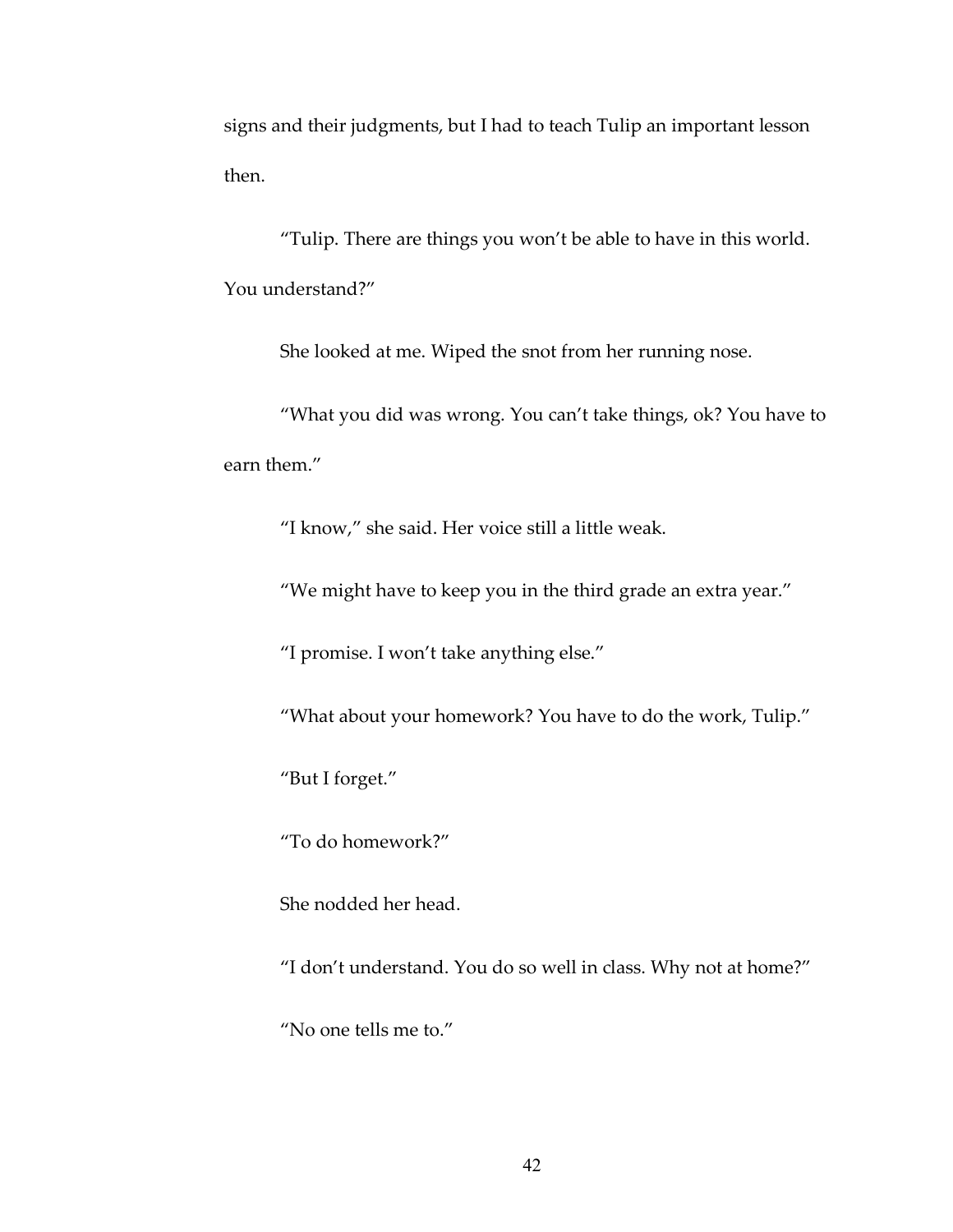"Ok. Well, I'm telling you. Sand Hill is telling you. The world is telling you. You understand?"

She looked at me as if she wanted to ask a question. Maybe a serious one this time. Like, *why don't the world care*? And I could quote Tupac, or some contemporary philosopher. *It's you against the world, baby*. And those folks who are angry people outside are not just angry at me, they're angry with the system who allowed someone *like me and you* to be put here in the first place. But, maybe that was too much for a third grader? I waited for her to ask.

"Does this mean I don't get a snack?"

By that afternoon the school was empty of children and the protesters had left. Mr. Evans was sweeping the halls. A few teachers were scattered about putting up Easter decorations. I went outside and sat on the bench next to the playground in the back. The jungle gym was new as of last year and its big slide wrapped around the entirety of it. The mulch was freshly laid, and the monkey bars stood high next to the footbridge. It had been the sixth month that Tulip had been coming into my office a few times each week. The child had missed out on this most days. So much of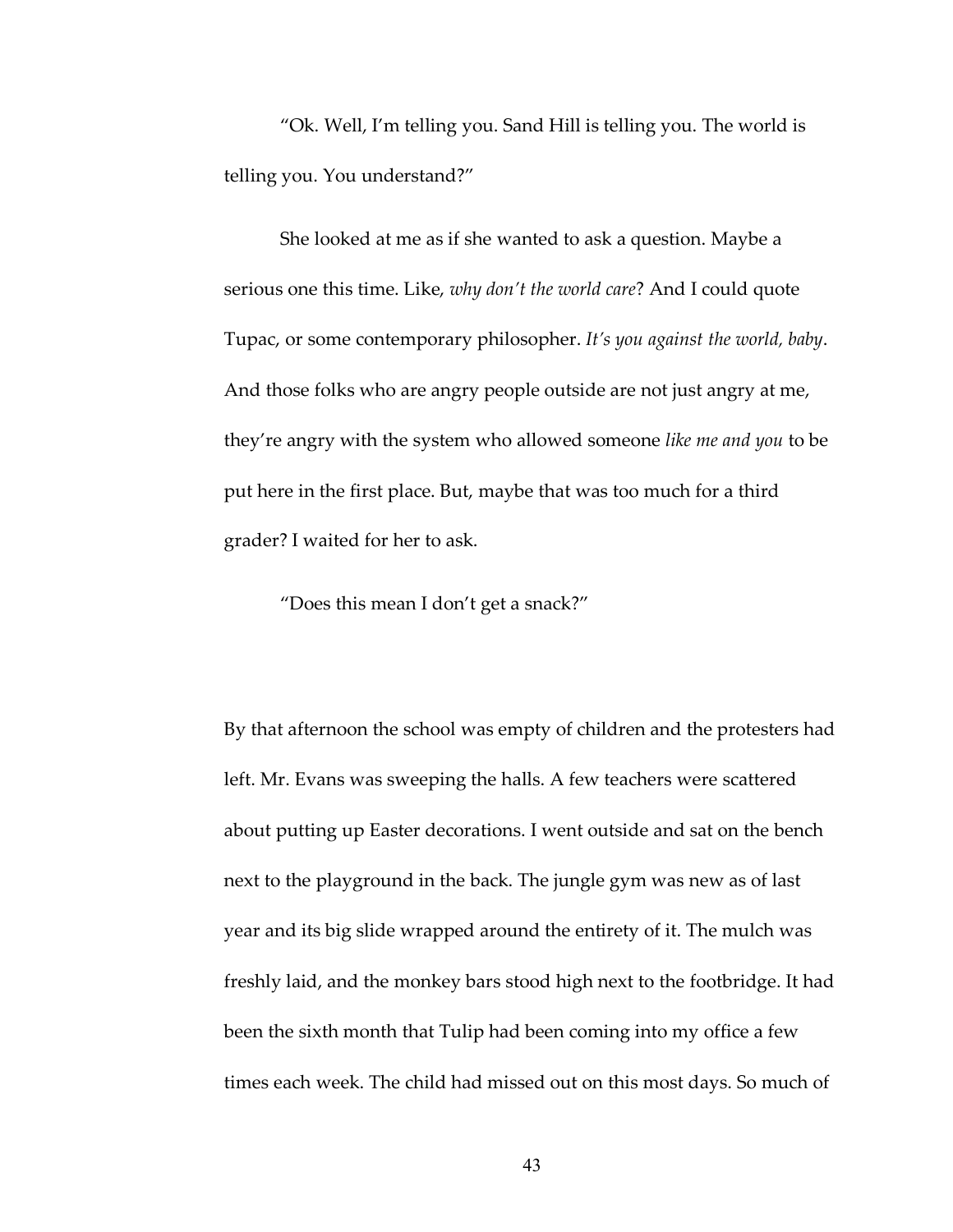it. Why? I looked around and made sure no one was outside before going over to the monkey bars and giving it a go. I took off my flats and jumped up and grabbed the handlebars. One by one, my legs folded so my feet wouldn't touch the ground. I made it to the end. "I still got it," I said aloud. I had a thought then, on that jungle gym. I would go to her. Travel out to High Point where she lived and talk with her mother. Maybe she knew something I did not.

JC Morgan was a housing project about a half hour away from the school. I remembered when it was just being built in the late sixties when we would ride passed the construction workers. It was just a plot of trees then. An unremarkable piece of land. Before they were completed, I remember mama saying *it's a damn shame. They trying to put us back in cages.* The neighborhood was worn in now after twenty-five years. Each apartment was plain, brick colored, one-story. It was early spring, so the grass was getting its color in. I pulled up along the curb to 303A. Tulip's place. There were a few children hanging out on the porch. Sitting on the rails, joking around. I did recognize most of them from Sand Hill.

"You the Principal lady," one little boy with a shaved head said.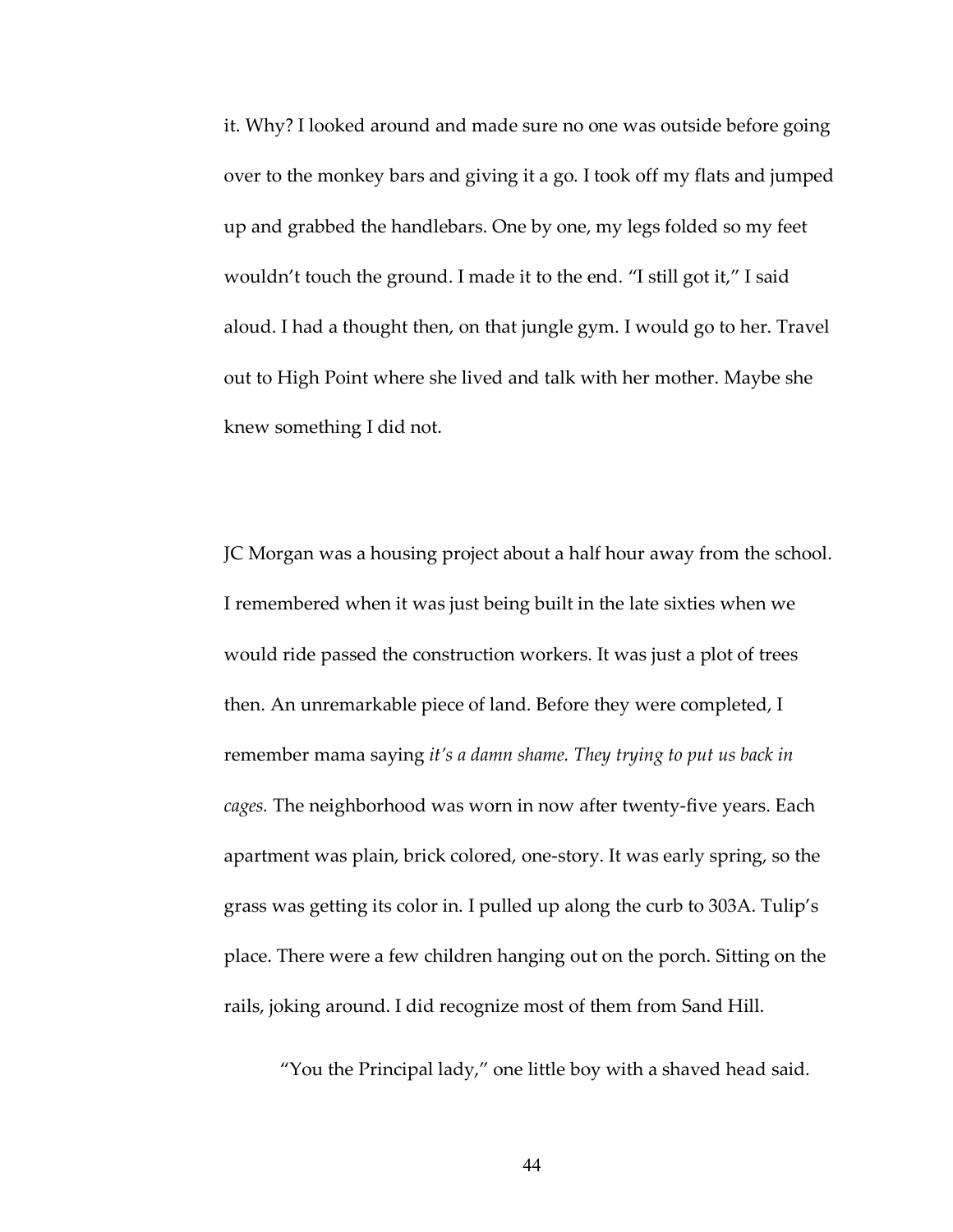"Ooh Tulip in trouble," a little girl said. They all laughed. Tulip was not around.

I assured them no one was in trouble. I just wanted to talk to her mother. They laughed even harder then. Perhaps I said the wrong thing. I was let inside to a house with adults scattered about. It was a revolving door of movement, with the back door swung wide open. It was getting warmer and the apartment felt cool with the breeze coming through. Tulip's mother was tending to something over the sink in the kitchen. A woman wearing a head scarf came through the door and dropped off a bag of groceries.

"That's the last of it, Nez. You want me to cut up the potatoes?"

"Mr. Evans hasn't got here yet." She walked into the living room and greeted me without even a look of surprise that I was there.

"Principal Brooks, I got your message. Gave her a good talking to. Tulip know not to steal. From *nobody*. Especially from that school."

"It's ok. Call me Tina. And don't worry about what happened earlier. She was just scared is all."

"Well, Miss Tina, she did the wrong thing. I don't know about you but, I want my children to know that there are consequences."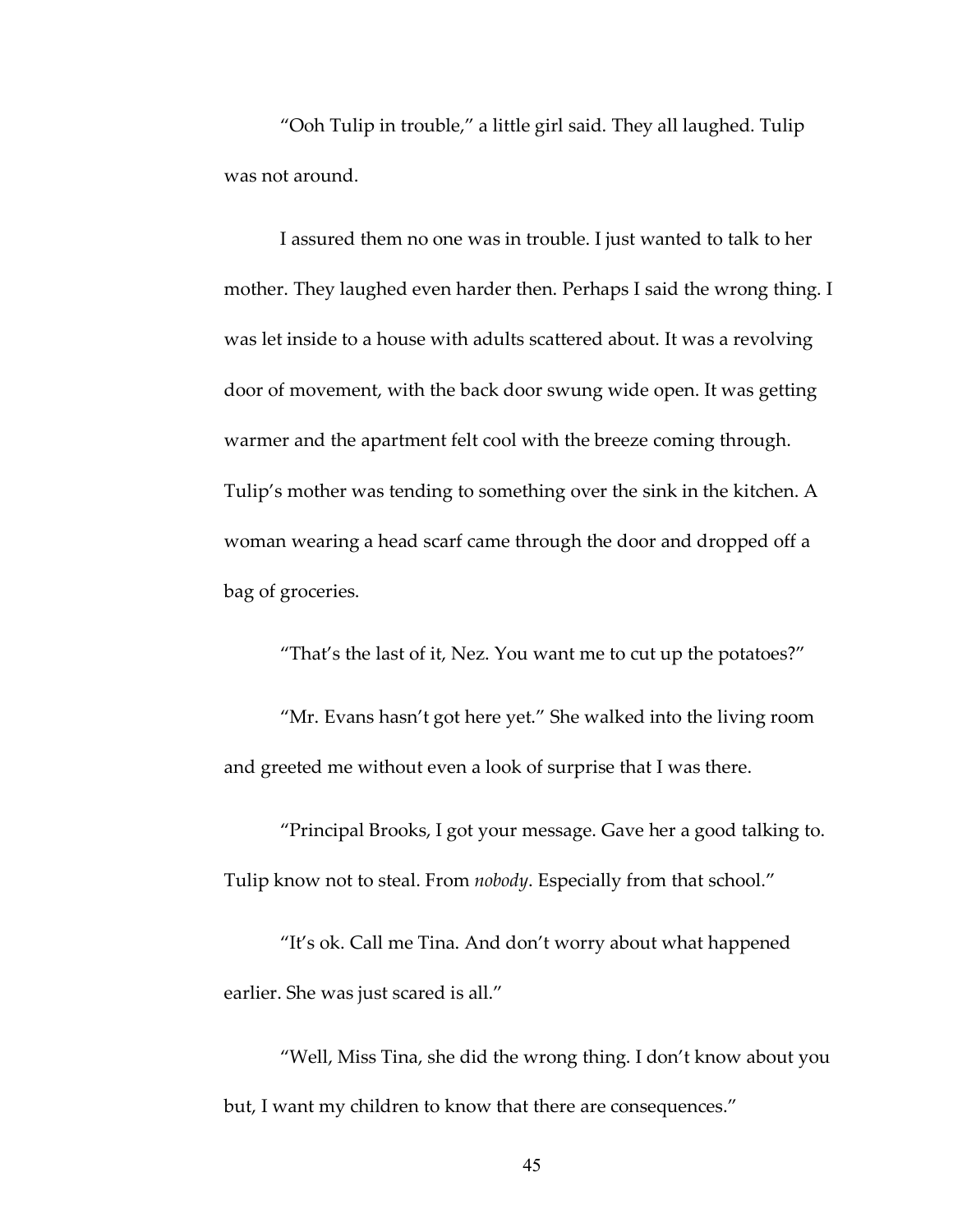I repeated the word *consequences* in my head. Maybe I had failed to teach Tulip what this meant for the past six months she kept being sent to my office. Was Miss Nez aware of this? Then again, Tulip was not my child.

"She's a bright kid, you know."

"Don't I know it. She comes home and repeats to me everything she learned that day."

"Yes, well. I just came to say that Tulip will have to attend summer school this year."

"I'll make sure she does what is needed to move on to fourth grade, Miss Tina. You have my word."

Tulip sat on the other side of the kitchen table quietly. She was wrapped in a workbook. Possibly doing her times tables. She was doing homework though. She'd finish a page and then quickly turn to the other.

"That girl's been doing her homework all day since she got home. I barely seen her open up that book all year and now she's doing every problem."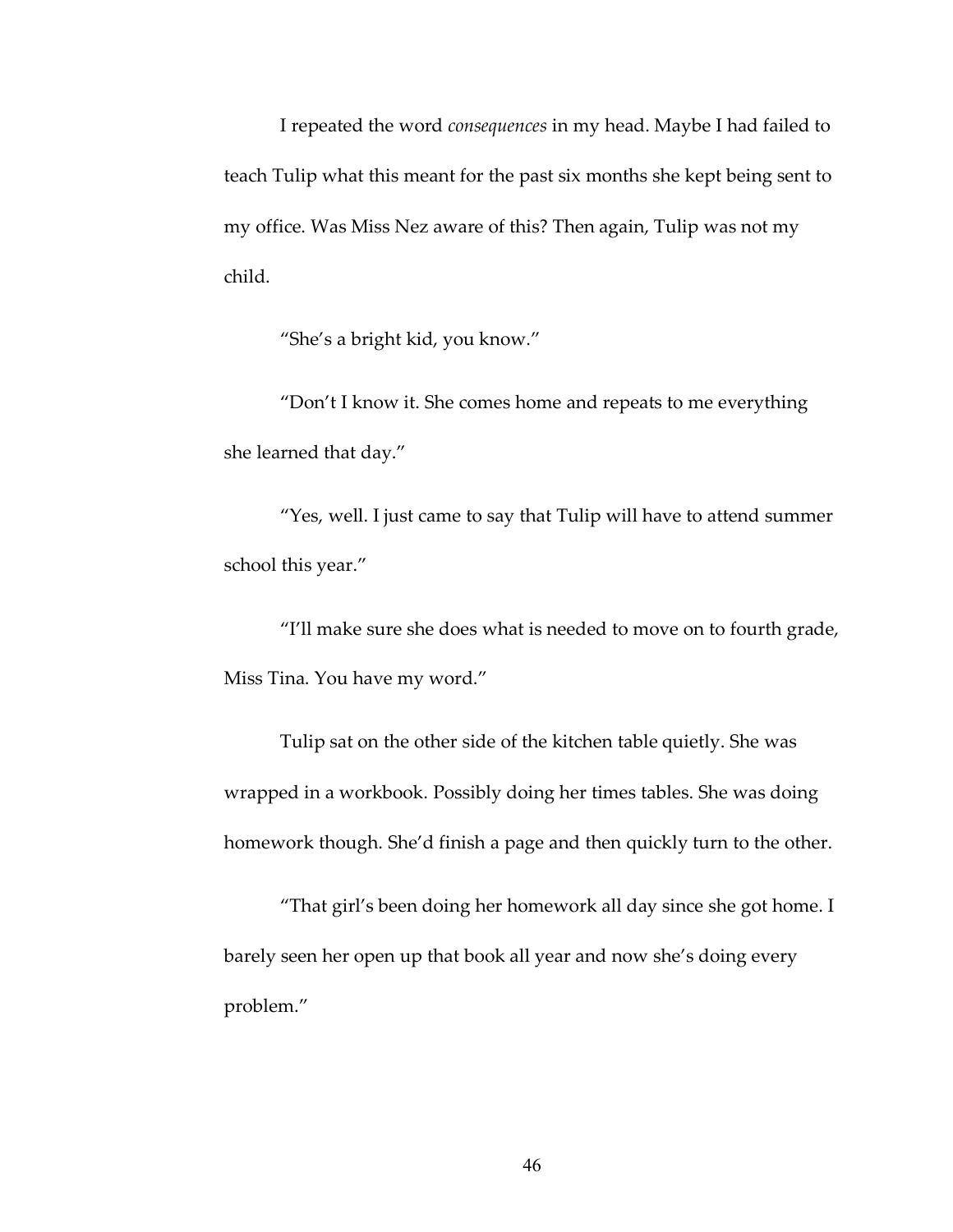I started to ask why she didn't make her do it in the beginning. But, somehow, I knew the answer. I looked around at the house, at all the people carrying on with their conversations, the kids on the porch calling Tulip's name. The smell of what was wrapped up in newspaper – fresh fish from the market. It sat on the edge of the sink ready to be cleaned and gutted and cut up and fried.

"You care to stay for dinner?" Miss Nez asked.

I said I would stay for a little bit longer, if that was alright with them. But, I didn't want to stay for dinner. It was not my place to impede on this already dynamic ecosystem. Something Tulip was a part of. As soon as she finished the last problem in her book, she darted up and joined the kids out on the porch who was calling her name.

"Don't go too far, dinner will be ready soon," Miss Nez shouted. "Those children, I tell you, they stay around Tulip all day. Can't pull them away from her."

Mr. Evans entered carrying a box of local produce. He saw me and raised his eyebrows. Looked surprised. "Principal Brooks, good to see you in these parts." He placed the box of yams on the kitchen table. "Last of it for the season. Next up, cucumbers." He waited for reactions from the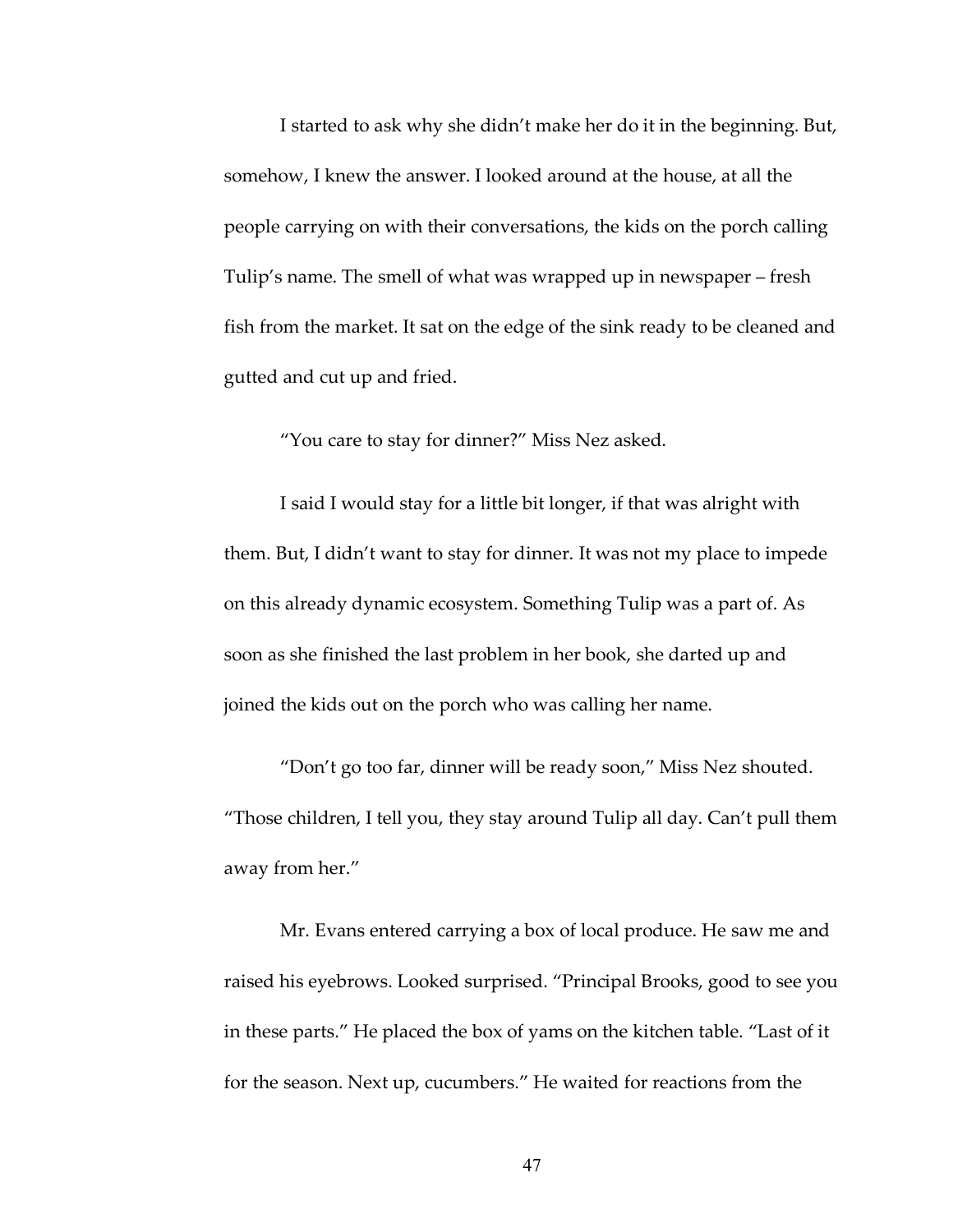children who had followed him in from behind. They scrambled to look inside the box. "I said, CUCUMBERS". And the children all reacted with *yummms* and *aaahhhs* and tummy patting. One child said, "I hate cucumbers."

I offered a hand to help with dinner, forgoing the letters and glass of wine and screaming at the walls. I wanted to be around them, to see why Tulip neglected all those months of homework. Maybe, and I think this one is the truth, it was because of that moment right there. After school, when all she needed to think about was the people around her. Their laughter and playfulness. No Mrs. Butterball constantly breathing down her back. I just loved watching the way she watched her mother clean the whiting fish in the sink. The heads still attached. Tulip covered her nose and stood up on a chair. Miss Nez took a paring knife and scraped the scales off until the fish was smooth. She cut a slit in the middle of it and pulled out the guts, discarding them in the trash. She cut the heads off and wrapped them in newspaper. The fish were fileted with the tails still attached, seasoned, battered, and placed in a big frying pan with hot oil. What wonder it was to see how much she was learning from these women around her.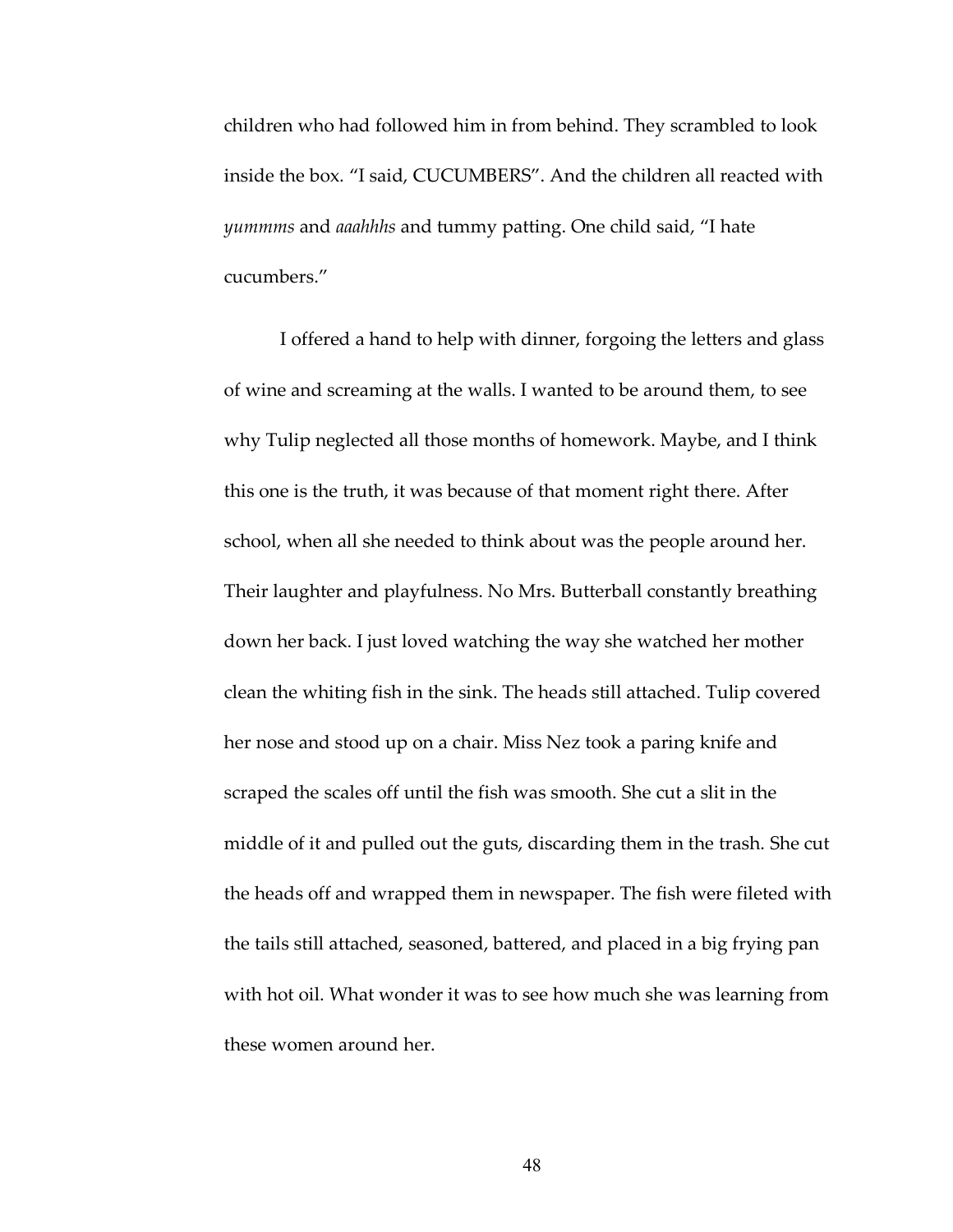I left that evening with a plate wrapped in foil. Miss Nez demanded I take some food. She was not going to let anyone leave her home hungry. It was their Friday night tradition: fish fry, yams, and greens.

At home, on my couch, I plopped myself in front of the television with the plate and a glass of white wine. I couldn't get out of my mind the beauty of it all. How alive Tulip was at home. How the kids swarmed her and tickled her and ran alongside her up and down the street. Their house was full. I ate the fish. I would read letters another day. And the parents of Sand Hill would state their case to keep Sand Hill the same. And the school board would not budge. And the district would change. And the white parents would withdraw their children and enroll them into other schools; private schools. And Sand Hill would become majority black. And I would remain Principal for another ten years and watch Sand Hill lose funds and resources and fall from some kind of grace.

It could all wait. I had a plate of life in front me at that moment, and what I wanted most was to feel that full.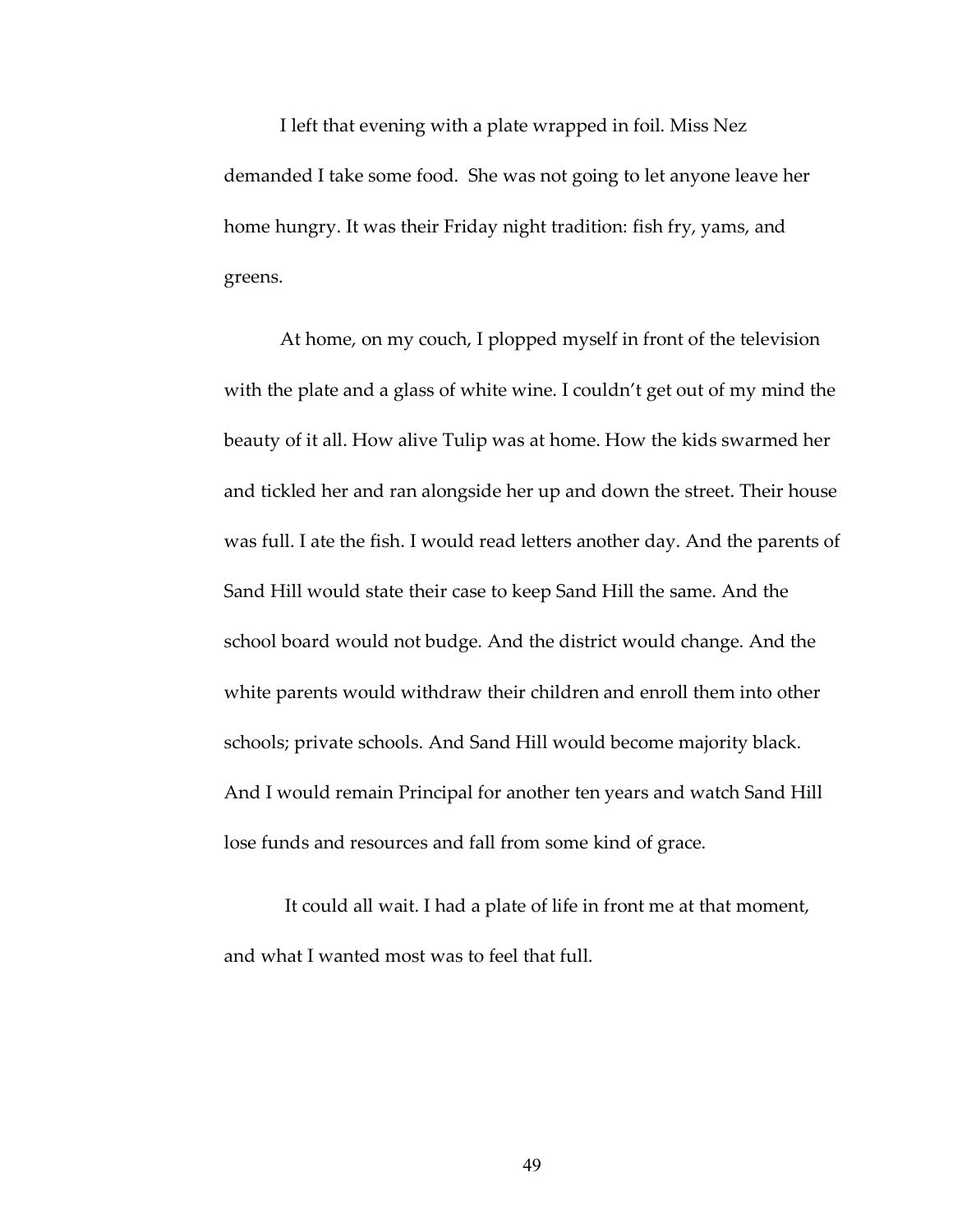## Dead Armadillos

The drive from Georgia was humid and reeked with the smell of skunk that led the way up I-95 to North Carolina. I played a CD on the stereo that I had mixed ten years before on *LimeWire*. Some of the songs skipped. I needed antifreeze for the radiator but wanted to wait until I got to New York to do all of that, so I drove my little green Honda with the a/c off and the windows down. My box of books and laundry basket overflowing with clothes that sat in the back seat was all I possessed. I was only going to be in High Point for a night. Ma and Charles's house was just off the highway exit, passed the *Biscuitville* on Main Street, that turned into Triangle Lake Road. It was a street that had no lake and no sidewalks. It had a sharp steep turn that was the cause of many accidents, some of them I witnessed and some of them left evidence behind: broken pieces of glass along the asphalt, a windshield wiper, a back bumper, shredded tires. Most of this ended up in the ditch that was in front of our house, which sat lower than the other houses around it, as if it were on a sinkhole.

I hadn't eaten anything since I left Atlanta and as I was passing the *Biscuitville*, I thought of the cinnamon biscuits Charles used to bring me after he got off work. The box would still be warm, icing still stuck to the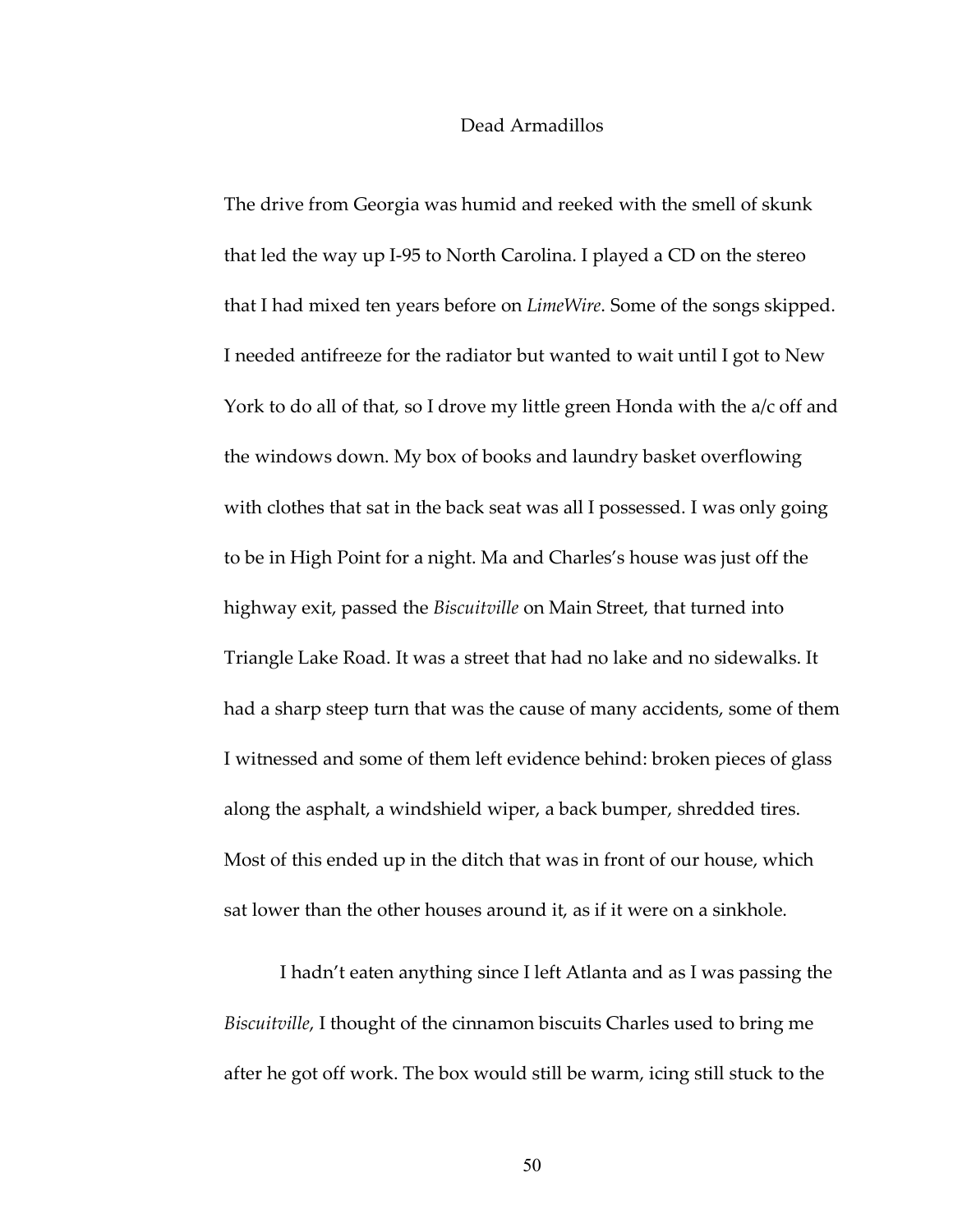wax paper. I used to go for it first – licking the paper clean until it shined. It wasn't that I was betraying Ma by stopping by the house, I just wanted to know how he was getting along since Ma left him, for good this time. I slowed up to the house and pulled down into the driveway. It had rained some days before because the front yard looked like a swamp; the water just sat underneath the house with nowhere to go. An old tricycle and abandoned balls of various sizes sat in the dirty water. There were piles of wood and trash bags around the house, along with a trail of debris that led straight through to the backyard. The front steps had one split plank. The screen door had been removed and the front door, which was white, had black thick scratch marks all over it. Yellow paper was scattered on the front porch, with one notice tacked up on the door. I could clearly see that it was from the sanitation department. Charles's gray Oldsmobile sat off to the side of the yard. The curtains were drawn. I had a key, but could not get myself to go in, so instead I blew my horn, hard. Long enough for him to know that someone was there, waiting for him to step outside. But he did not open the door. No one pulled back the curtains. As I backed out and drove away and headed to Tasha's place, I couldn't help but imagine him inside of it, sitting there, rotting.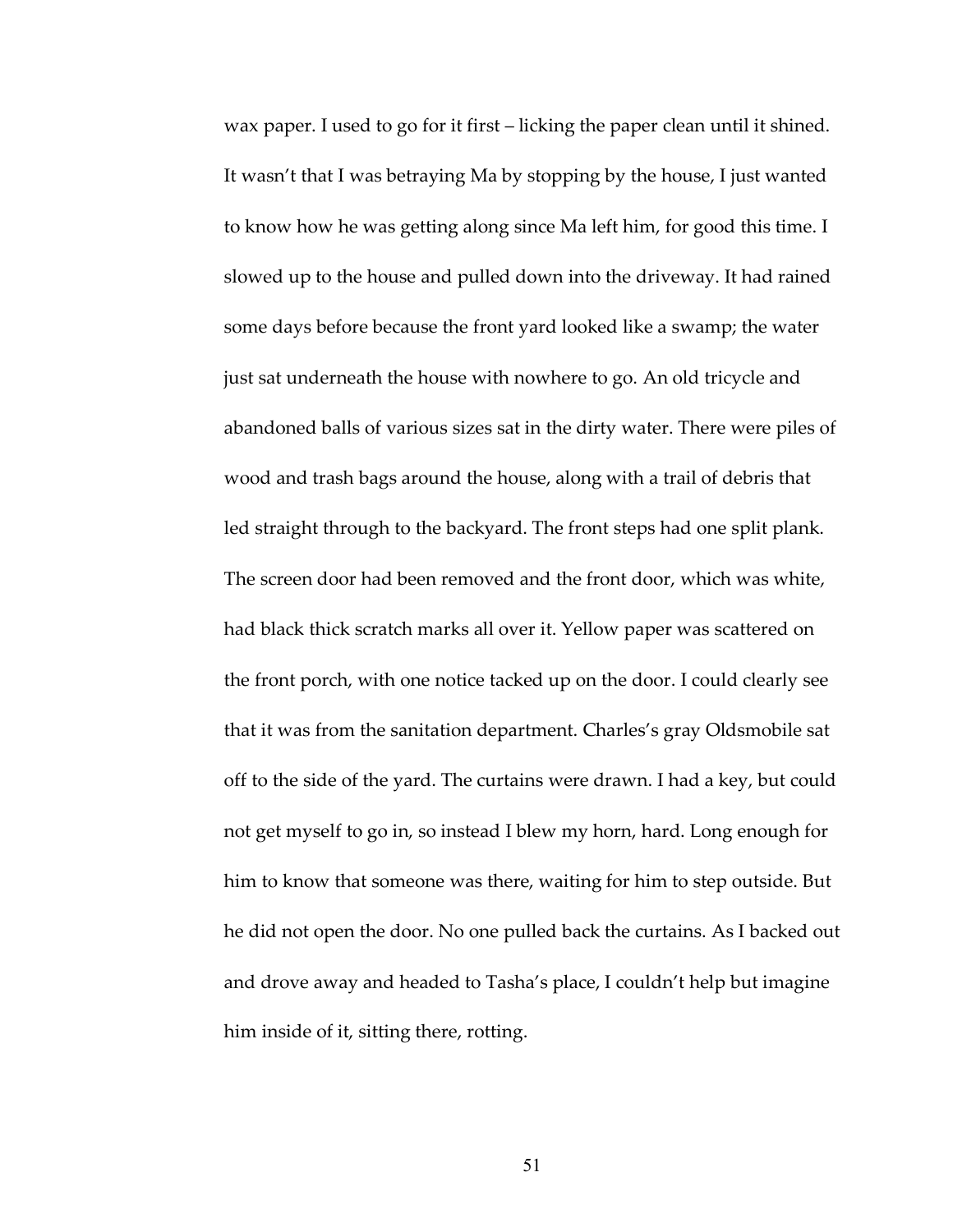It was two years since I had been home. My family was still there - besides my mother who had recently moved to the west coast - and I wanted my visit to be a surprise. The last time I had talked to my two sisters was when Ma moved two months before, over the summer, on short notice. She had planned a trip to visit my uncle, rented a storage unit, took all her things out of her and my stepdad's home, and purchased a one-way ticket to Las Vegas. She sent my two sisters and I a snapshot of the tarmac just before take-off. After that, she lived only in our group chat, occasionally sending photos of her travels through the west coast.

I was living with an ex-girlfriend at the time, sleeping on her couch, working doubles at a café to save up enough to move back to New York City. My ex had given me three months to move out, offering a tattered and dusty corner of her one bedroom as a sort of truce. I should not have moved down there in the first place, but we got along for the first year until she found someone else. Someone who was not so *distant* as she described it. That was around the time Ma began calling me and my sisters more and more, just to check-in, or to complain about Charles, or to talk to us for an hour about a movie she'd seen on the Hallmark channel. And when she called a week before she left, her breathing was heavy, and she whispered like she was planning an escape.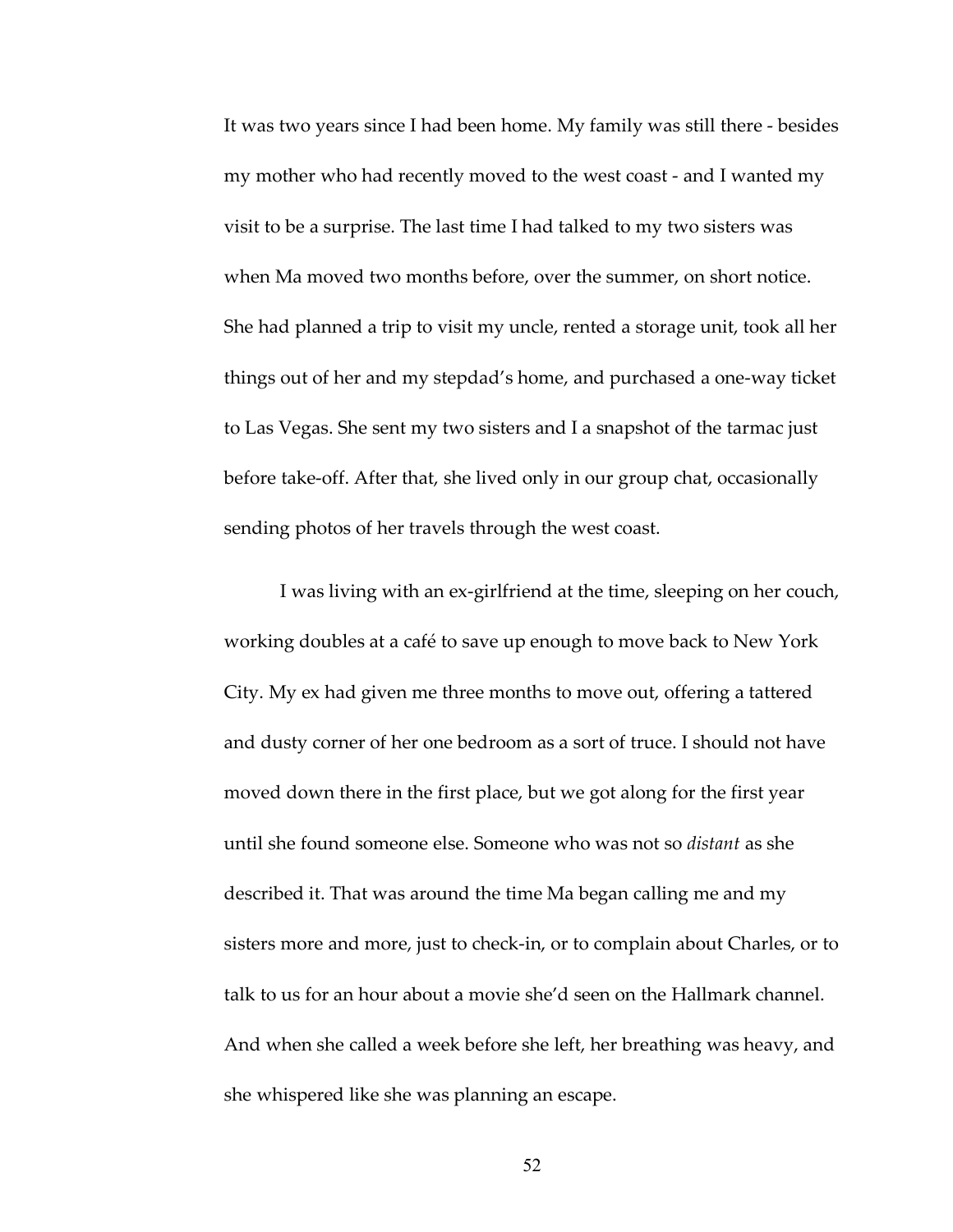"You ok?" asked Tasha.

"Why Vegas?" asked Francis.

"Desi, I'm tired." I had said nothing in response to the move, but I was thinking the same as Tasha. I pictured Ma crouched in the bathtub, hiding from Charles, afraid to ask her daughters for help. Ma didn't say much after that. She had already packed the things she needed. It did not matter if Charles knew that she was leaving for good, but I knew that it would be the end of him as some kind of father. And that house was to be left with nothing but the filth surrounding it.

Charles began taking away things from my mother three years ago. First, it was her car she bought in his name, then it was my old bed in my room that the grandkids slept in, and then it was the mortgage; he stopped paying on the house altogether. In retaliation, Ma stopped paying the light bill and the last two months they spent together was in entirely separate rooms in that hot dark house. It was twenty years in the making. Ma's third marriage. I was ten and had only met Charles just three months before. It happened so fast. The years had flown by and the only memories I held on to were of the house at the bottom of a hill, the ditch filled with trash, the refrigerator stocked with leftover biscuit sandwiches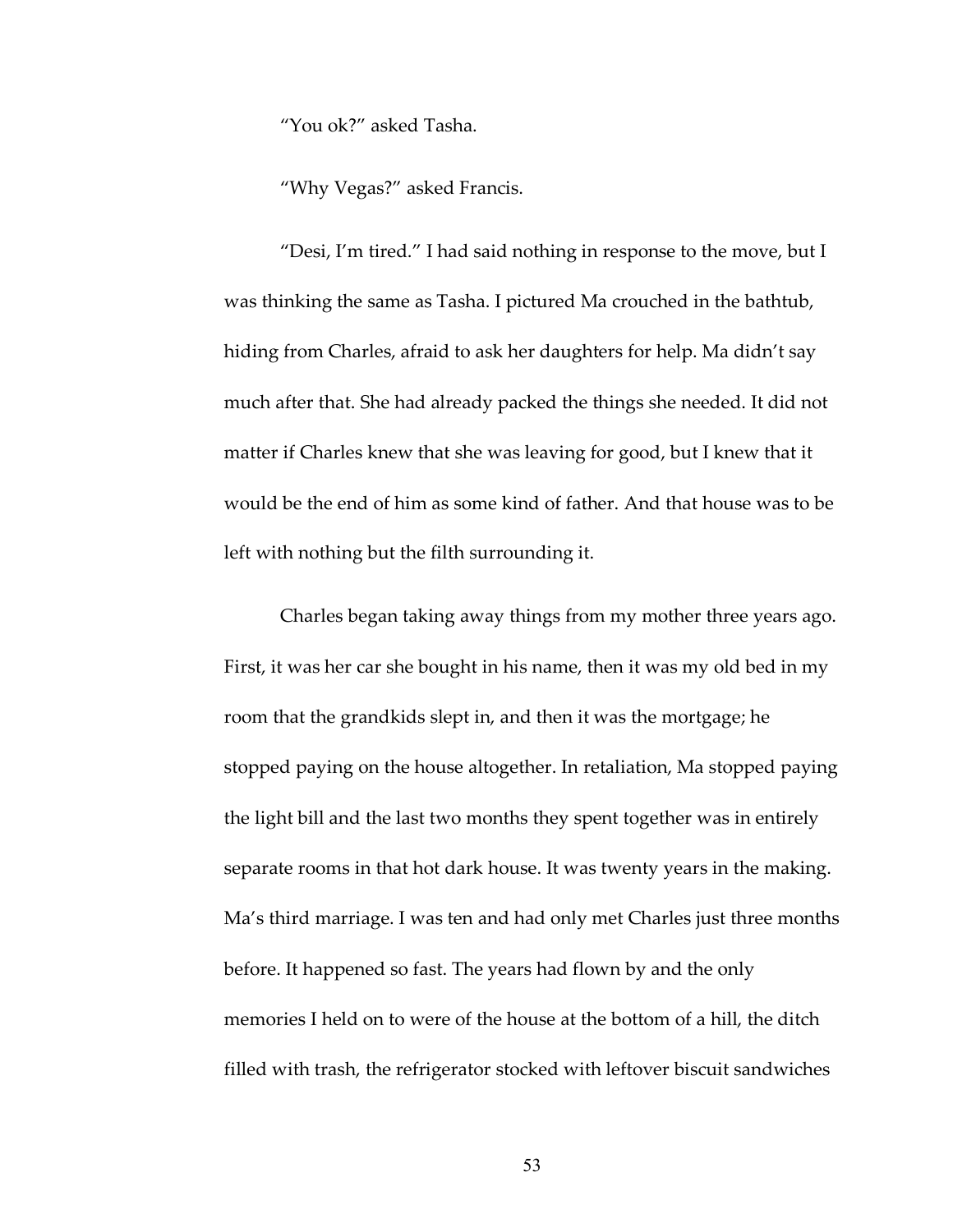and stale hash browns; Charles's *Biscuitville* uniform always hanging from a kitchen chair. It was the three of us – Ma, me, Charles – who moved into the house because I was the youngest by a longshot. Tasha had already moved into her own place at the age of eighteen by the time Ma remarried, while Francis lived with us part time, splitting it with her dad's family. In theory, Charles was the closest to a father I would ever have, although I could count on one hand the number of conversations we had in all those years I'd known him. I had never called him dad or anything like that and he had never shown any desire to be a father. I felt relief, first, when Ma left. That house was like a prison to her, to us. His presence was so distant and cold that when he made noise, or fussed, we complied silently, trying to make ourselves small.

It had briefly rained when I arrived at Tasha's place around nine that night. The rain shower cooled the air and the wet gravel crunched and popped beneath my car tires. Francis's old Acura was parked out front. I smelled something cooking on the grill and saw a light coming from her backyard. A few children were playing around a big tree that sat in the middle of the yard, its branches reaching over the roof. They were playing hide and go seek because a little girl with beads in her hair, no more than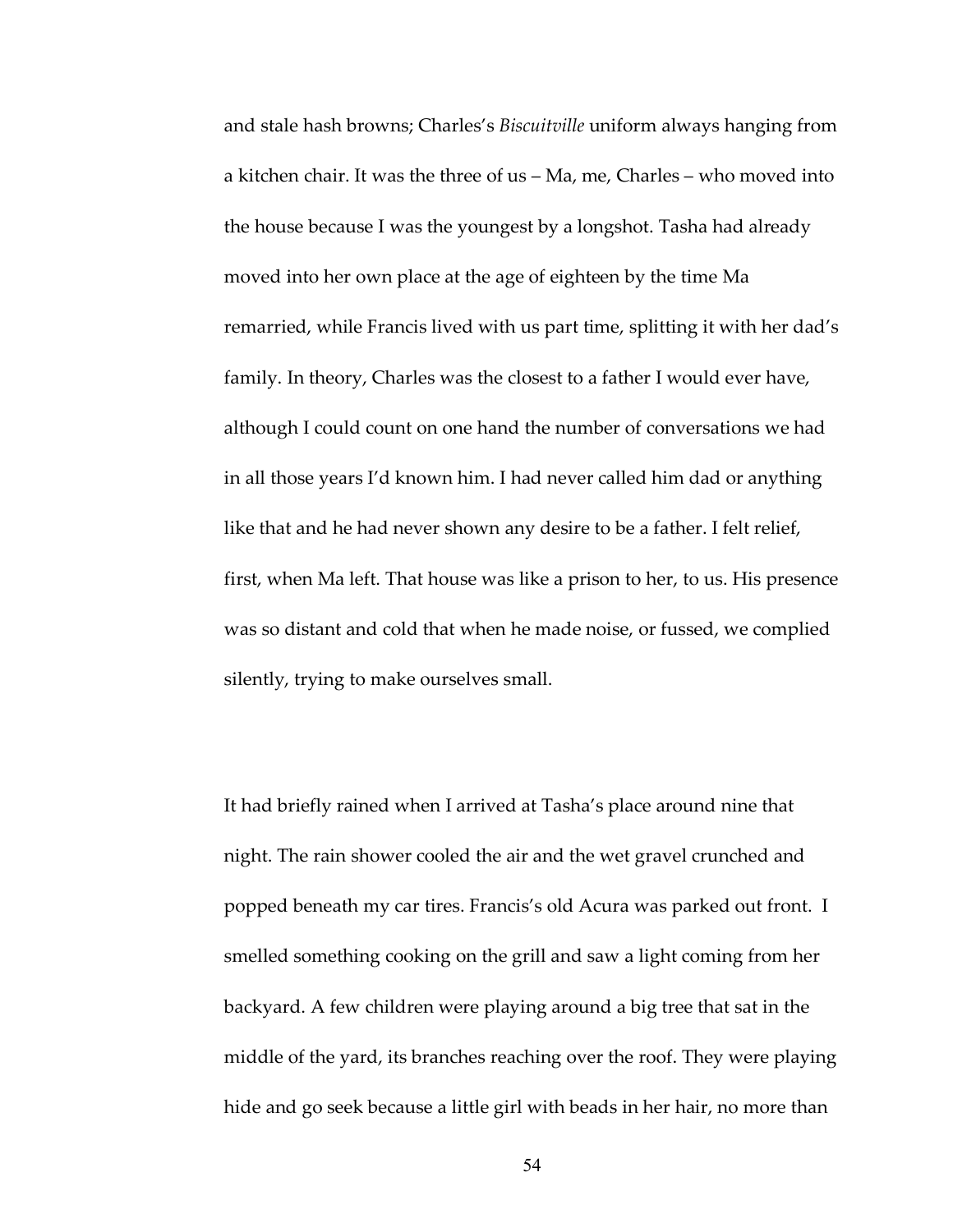six, hid behind the tree and peaked out at the seeker. She looked toward me and smiled as I pulled up, her missing front teeth gleamed in my headlights. It was Kiara. She came over to my car on the passenger side and rested her chin up on the door to look inside. Her tiny fingers rummaged through the opened glove compartment.

"You got candy?" She asked. She didn't wait for me to answer. She opened the door and hopped inside. "What's your name?"

"Desi. Your Aunt Desi." I was looking through the stash of travel snacks I had in the black gas station bag for a packet of spearmint gum I bought earlier. I pulled out a couple of pieces and gave it to her.

"You mama's sister. I know you live in N-Y-C." She opened both pieces of gum and smashed them into her mouth. Not soon after that, other little girls that were once playing in the yard surrounded my car. Someone lifted a baby, about one or two years old, and I had to grab her and place her in my lap, or else the tiny hands holding her would have dropped her on the gravel. Her thick black hair grew up out of her head, and was unkempt, like mine. She had large brown eyes and she held onto me as if she'd known me this whole time. Five little faces rested their chins on my car, looking inside on their tippy toes. I passed around the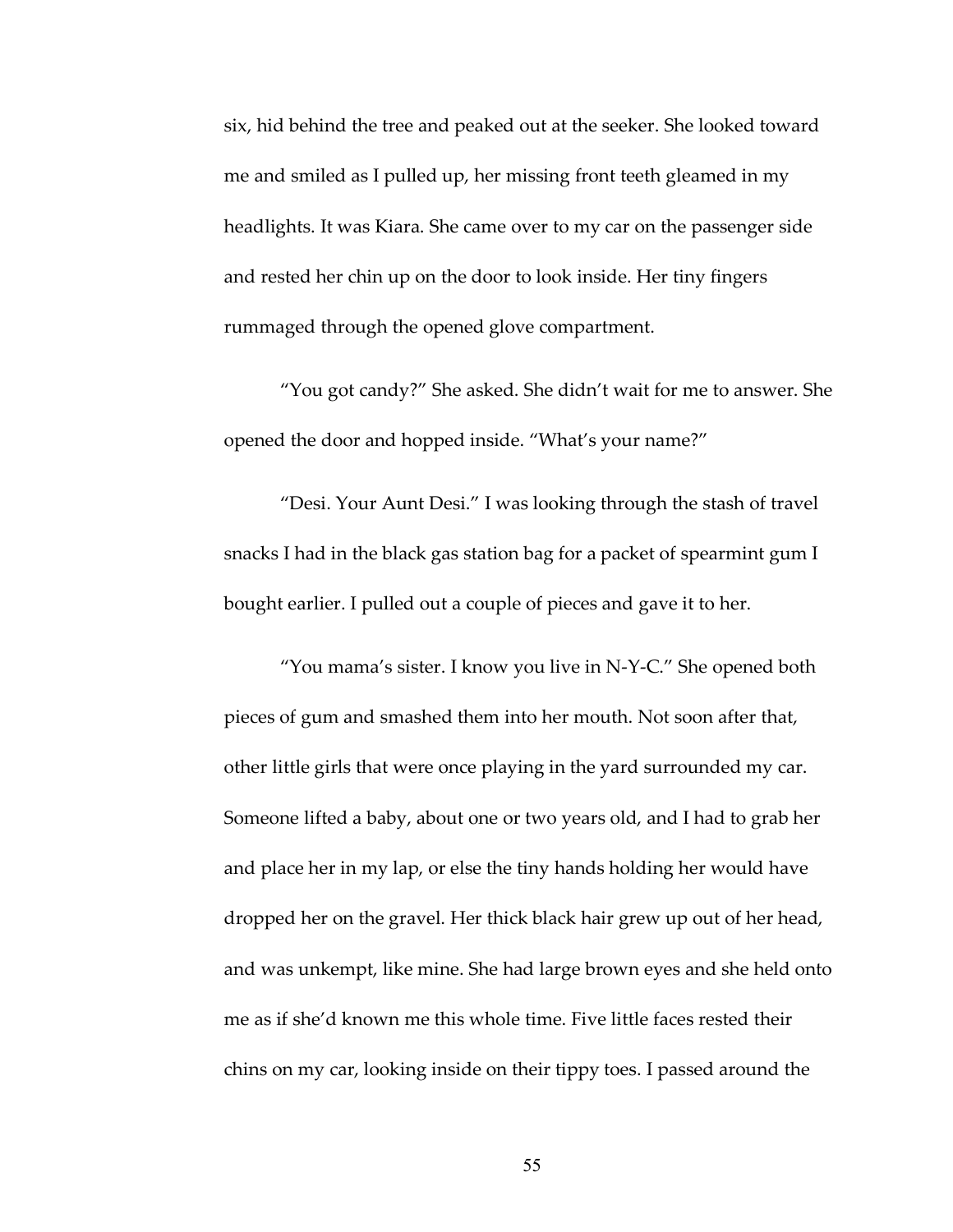gum until it ran out. I had none for the baby, but she wasn't begging. She just looked at me and smiled occasionally. Her face mimicked my confused reaction. Francis came out of the house and waved to me.

"Get your ass out of that car," she yelled. She had a cup in her hand. She laughed and told the girls to move. They all ran to the back of the house, without the baby. She was still in my lap, still looking at me with wide eyes; studying this foreign thing holding her, perhaps. We got out of the car and I held her on my hip. "Gibbs," Francis said, stumbling down the steps. "You look just like a Gibbs." She had called me by my last name when we were kids and it didn't make sense until I cut my hair. I looked just like my father. I had his nose, his tall stature, his dark brown skin, his gapped tooth. The three of us looked like our fathers more so than our mother, which is to say we carried different last names like a reminder, or a piece of something broken.

"Drink that." Francis handed me the cup she was holding. It was sweet, like strawberry syrup, and bitter tasting at the end. A chunk of ice got caught in my throat. I coughed it back up. "Punk." Francis slapped my back.

## "Surprise," I said.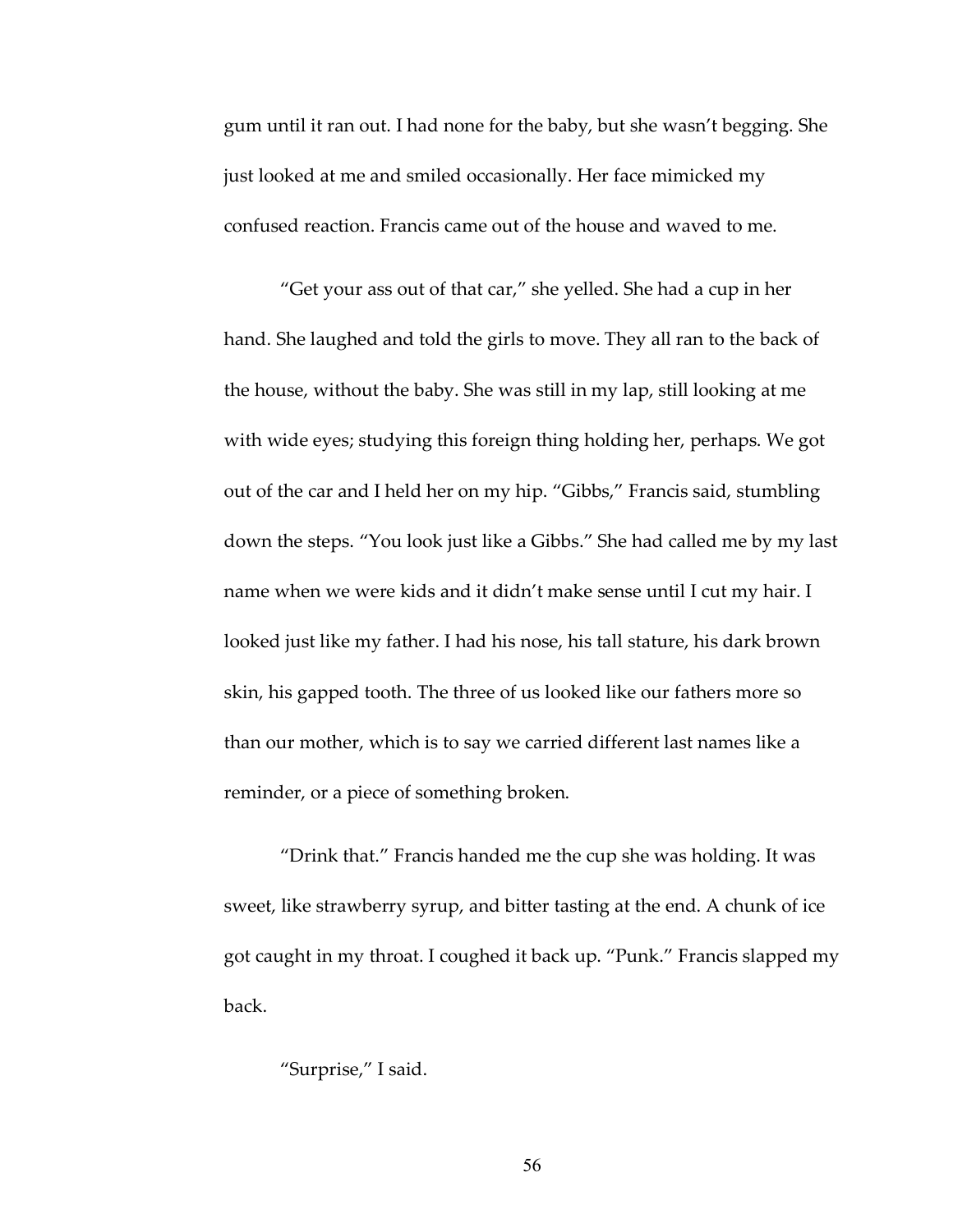"How long you here for?" Francis took the cup from me and continued drinking.

"Just for tonight. Thought I'd check in." The baby on my hip played with the collar of my shirt and tried to pull at my afro. I swatted her hand away. She swatted back.

"You've checked. And we're good." Francis was standing right in front of the screen door and the only glimpse I got from inside was of people moving about. A faint sound of music. What I could make out was a single verse, something like, *baby, baby, baby*. Some celebration.

"What's the occasion?" I asked.

"When did you start talking like *that*?" Francis took the baby from me. "This is Sierra. Looks just like you, right?" Tasha was pregnant that last time I came, but no one told me until the baby was born. No one had ever told me much of anything about the family.

"Is Tasha around?" Francis nodded, said she was in the back.

"You hungry, *Skinny*?" We both had lost weight a few years ago, but Francis gained all her weight back after losing the job at the hotel she worked at for fifteen years. I knew this because it was the only time she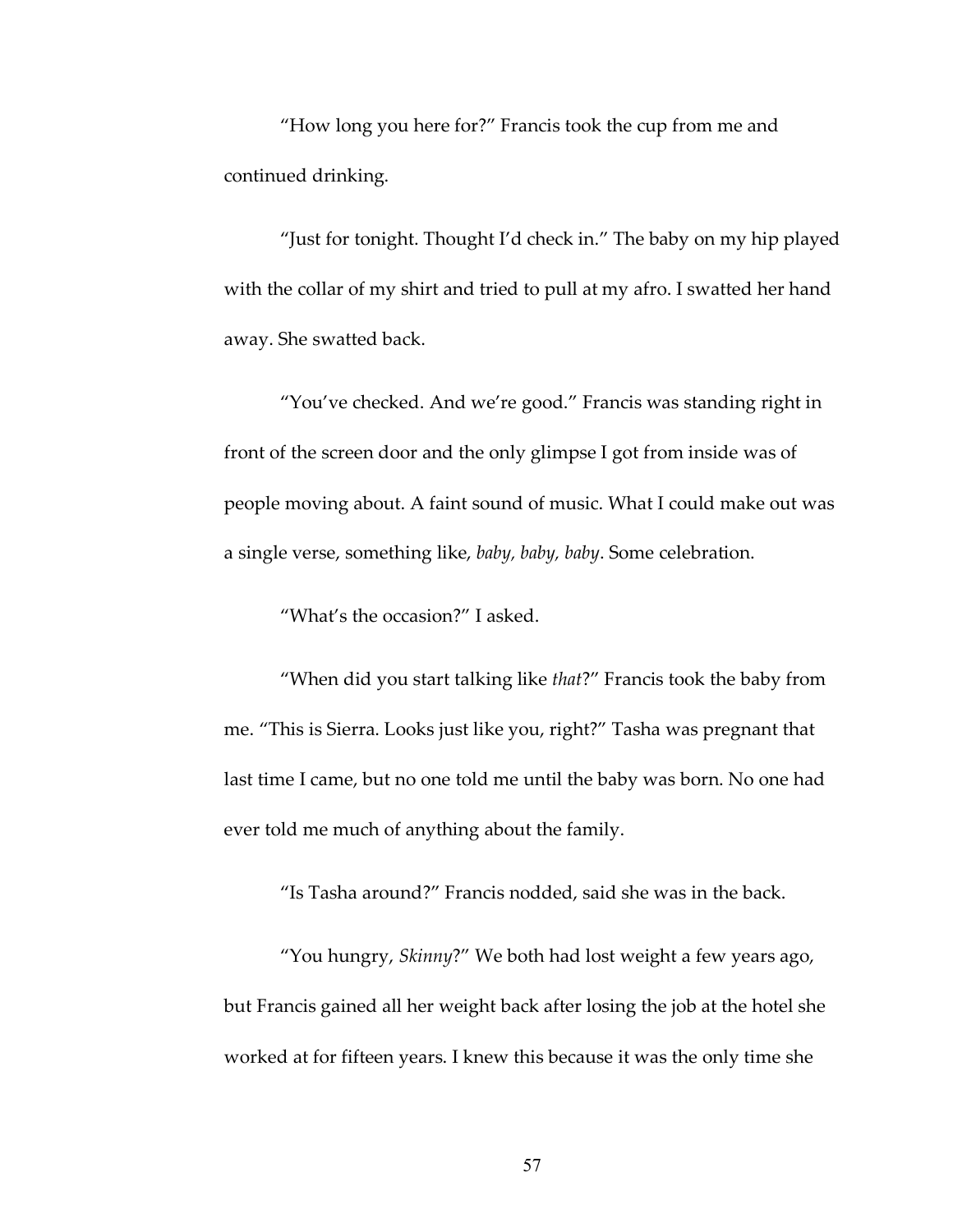had called me for money. The only time one of my sisters needed me for anything.

Francis poked my stomach, pinched my arm, asked me how I kept it off. She had been heavier most her life, all of us had, putting on weight as we grew into adolescence. I hid my body as a teen and wore oversized hoodies and the same two pairs of jeans, one of them with the zipper broken, a shoestring sewn in place of it. Even still, I masked a part of myself into adulthood, and at the age thirty I had finally made a commitment to looking more masculine.

"It smells good." We didn't hug. Francis took the baby from me, led me through the house. Tasha had lived in it with her three children for two years, but the place was barely furnished since the last time I saw it. Two leather arm chairs sat in the middle, the material torn and showing the yellow foam underneath, a flat screen sat on the floor, and an old playpen full of toys was tucked behind the chairs. There were about ten people in the house, mostly gathered in the kitchen surrounding the table. Cigarette smoke covered the kitchen, a glassy wall of it thickening the air surrounding the faces, nearly blurring my vision. I knew hardly anyone, though they all seemed to know me. A string of *Hey Desi*'s came out of each pocket of the table: an older man playing his hand in a card game, a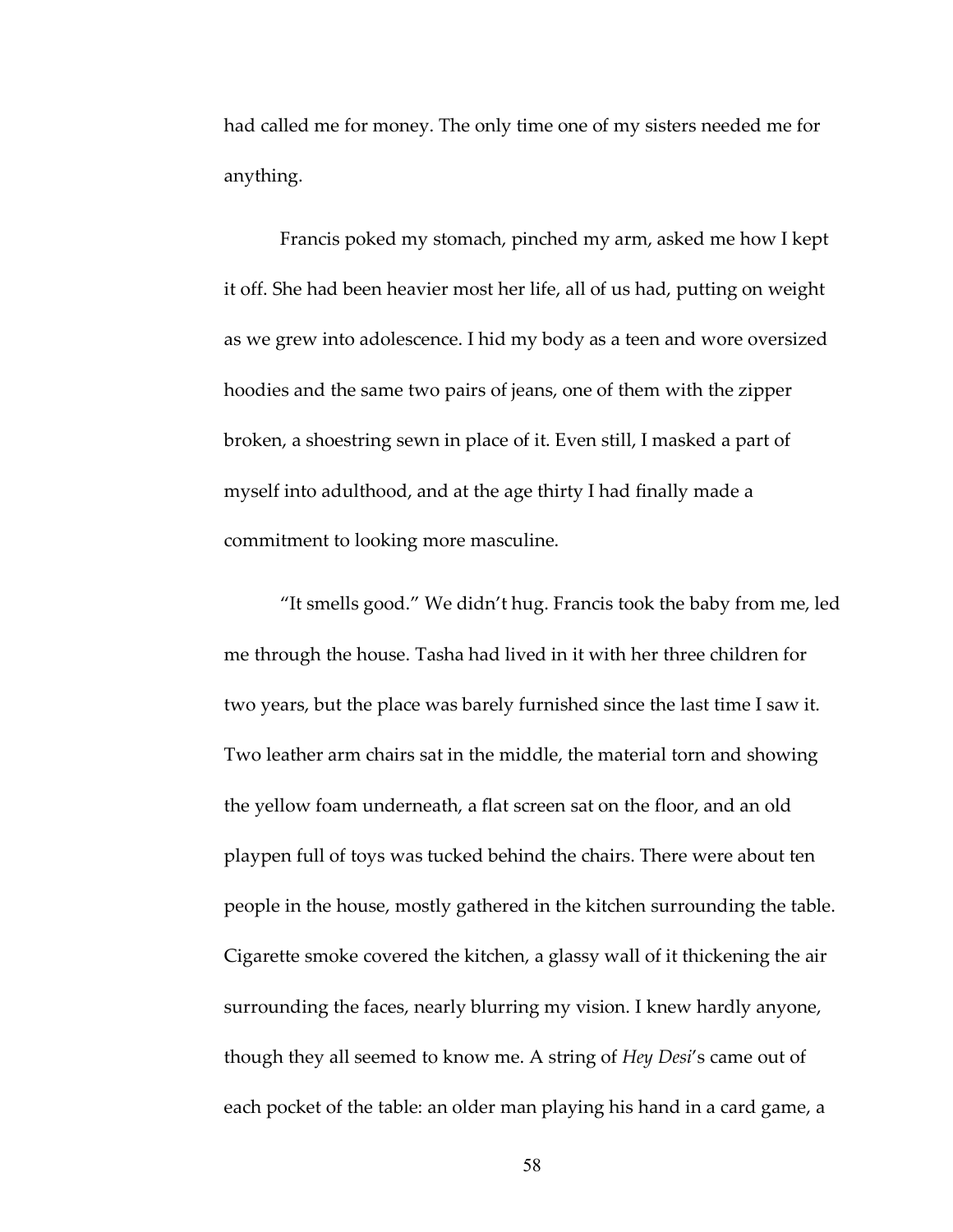young woman sitting on top of the cooler, a woman with thick coiled hair dyed red popped a tape into the old stereo and said, "look at Babygirl." I blushed. My nephew, tall and dark skinned, appeared through the blur of the smoke, his eyes still smiled at me. "Hey Auntie," Devin said and then handed me a Bud Light. I took it from him and slapped his arm.

"You shouldn't be drinking." He laughed and gave me another hug. Devin was twenty-two then, but in my mind, he would always be twelve; the two of us playing basketball in the driveway. The only friend I had, I witnessed Devin being brought home as a newborn when I was eight. He was the last thing I cherished and missed about High Point. Before I could say anything, he had disappeared somewhere inside the house. I dodged the rest of the familial strangers and found Tasha on her back-deck porch, in front of the grill, flipping flank steaks. Her hair was cut shorter than what I remembered, and she was barefoot standing on the wet deck. Tasha had always liked to go barefoot outside.

"You met Babygirl out front?" Tasha asked without taking her eyes off that fat piece of steak she was flipping over. "Sierra looks just like you." She took her beer that was resting beside the grill and took a long swig. My eldest sister: a bad sleeper and a heavy drinker. Tasha could drink a six pack in one night and be up for a six o'clock shift at the nursing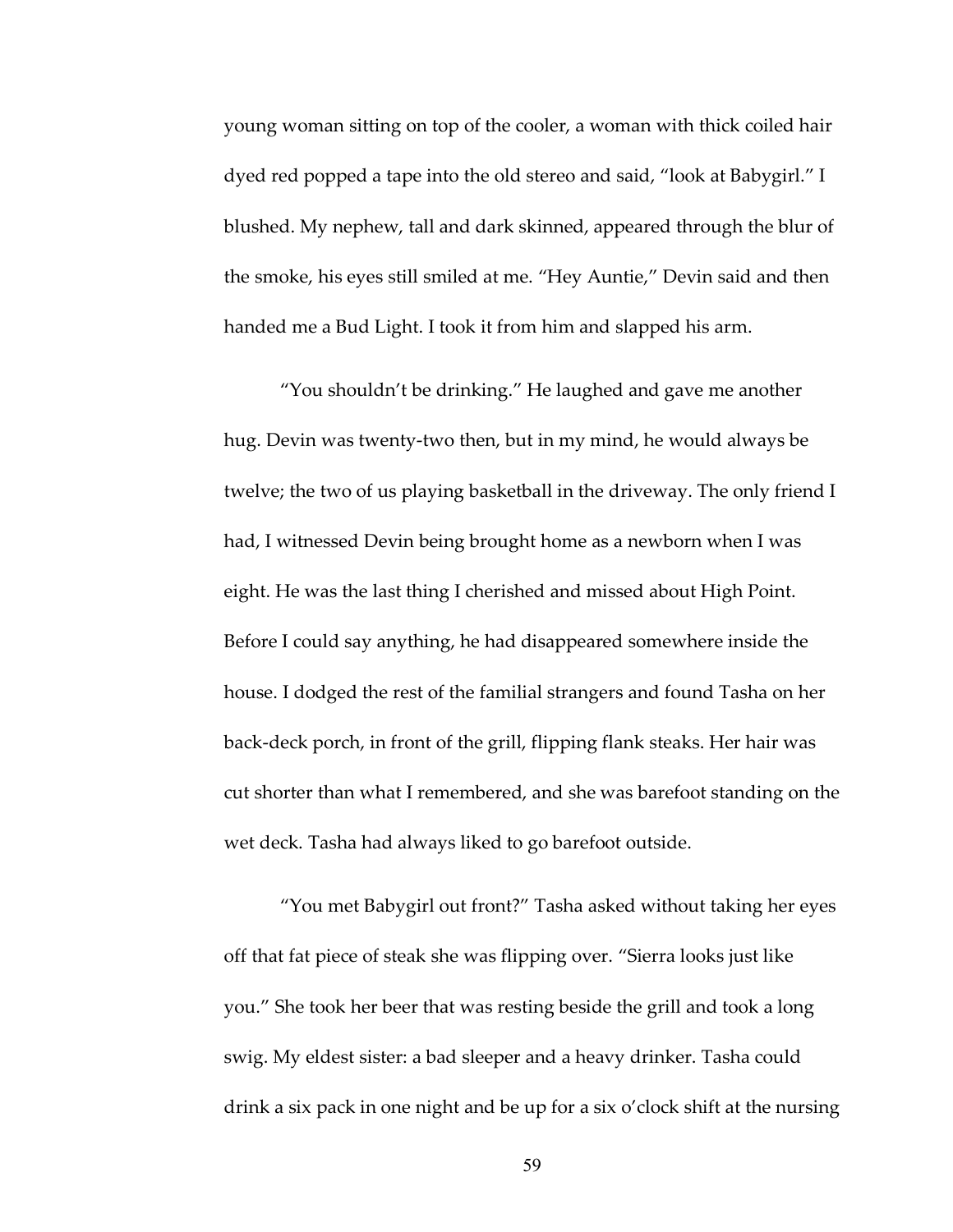home with hardly a complaint. The dark circles under her eyes were new. The concern in her face when she saw me was not.

"What's the celebration?" I asked.

"No celebration, we're just hungry." Tasha looked at me after putting the steaks to rest. She slapped my head. "How long you here for this time?"

"Just for the night."

"You see your daddy yet?" She laughed at this.

"You know he's not my daddy." Tasha grabbed a plate with the cooked pieces of steak on it and told me to hand it to the people inside. I walked over to the sliding glass door, opened it, and let the sounds of laughter and music spill out. For a moment it was like I was on another planet, with an unfamiliar language. I had forgotten how my people sound in celebration.

"I know he's not your real dad. Your real dad ain't shit." My *real*  father was barred from our house after he raped both my sisters when they were young girls. He was in and out of prison most of my life. I have one memory of him. One memory of waking up to my *real dad* on top of me. We rarely spoke of this. And I was careful not to mention his name in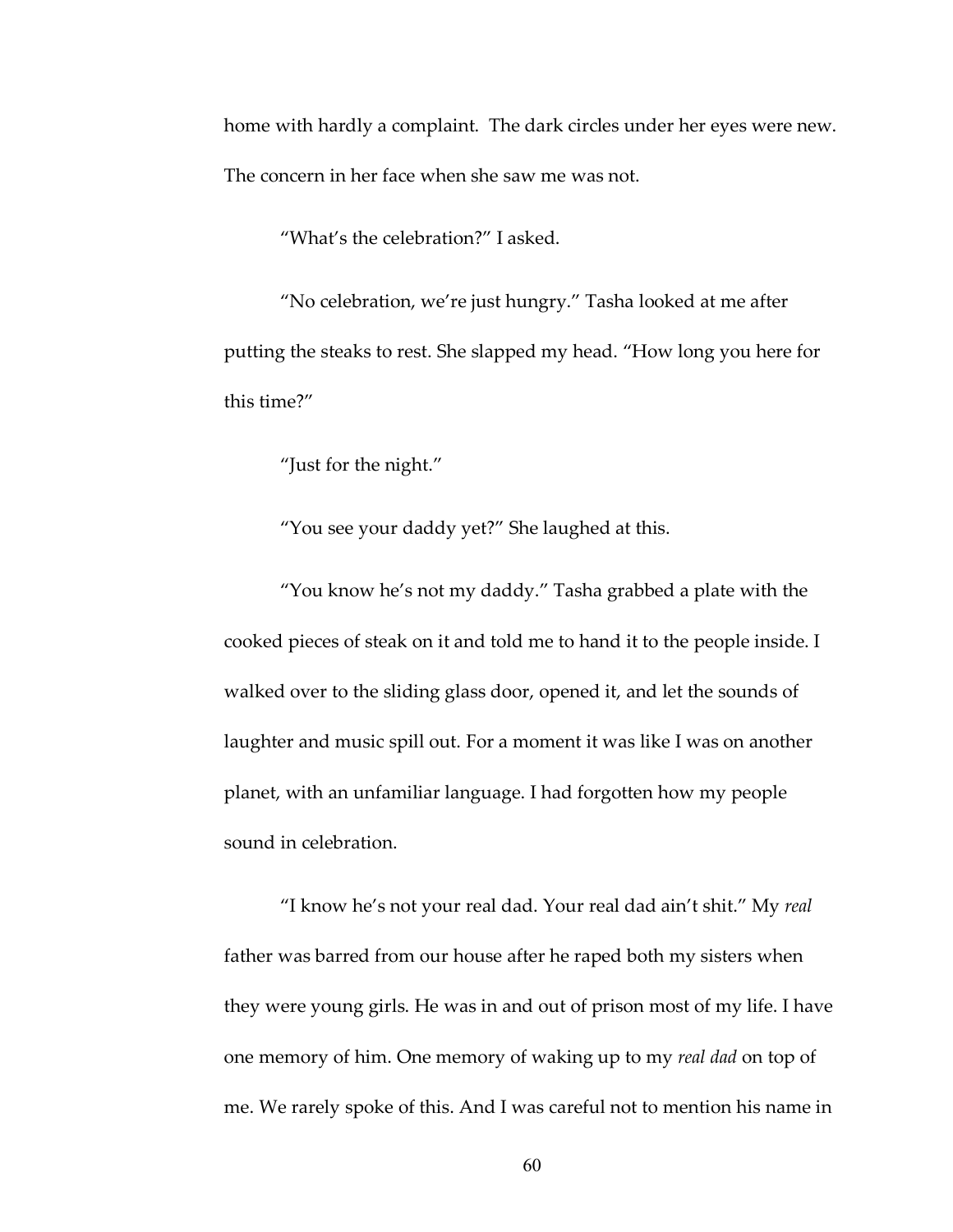their presence. Somehow, I thought I had it easier. I could place that one memory into the back of my mind, hide it underneath the moments when Tasha showed me how to ride a bike, when I first saw the ocean, when Ma gave me a keyboard for Christmas, when I left High Point for college. For Tasha and Francis, the "happy" layers weren't thick enough for them to hide that pain. Ma was different with them then she was with me. I was the last of her children, but the only one who got to go to Summer camp, take karate classes, and attend a performing arts school. I got a better version of Ma, the one that looked outward even before she knew that Vegas was possible.

"I won't have time to see that man." It was the first lie I was to tell that night.

## "Where're you going?"

"I'm dog sitting for a friend in New York. They're going to Europe for a while." I'm not sure why I said it. So Tasha could let go of that worry, perhaps. I had lived in three cities in five years. I told my ex the same story just to see the relief on her face. I had no place to stay or a job lined up. A friend I knew from an old café I worked at in Brooklyn had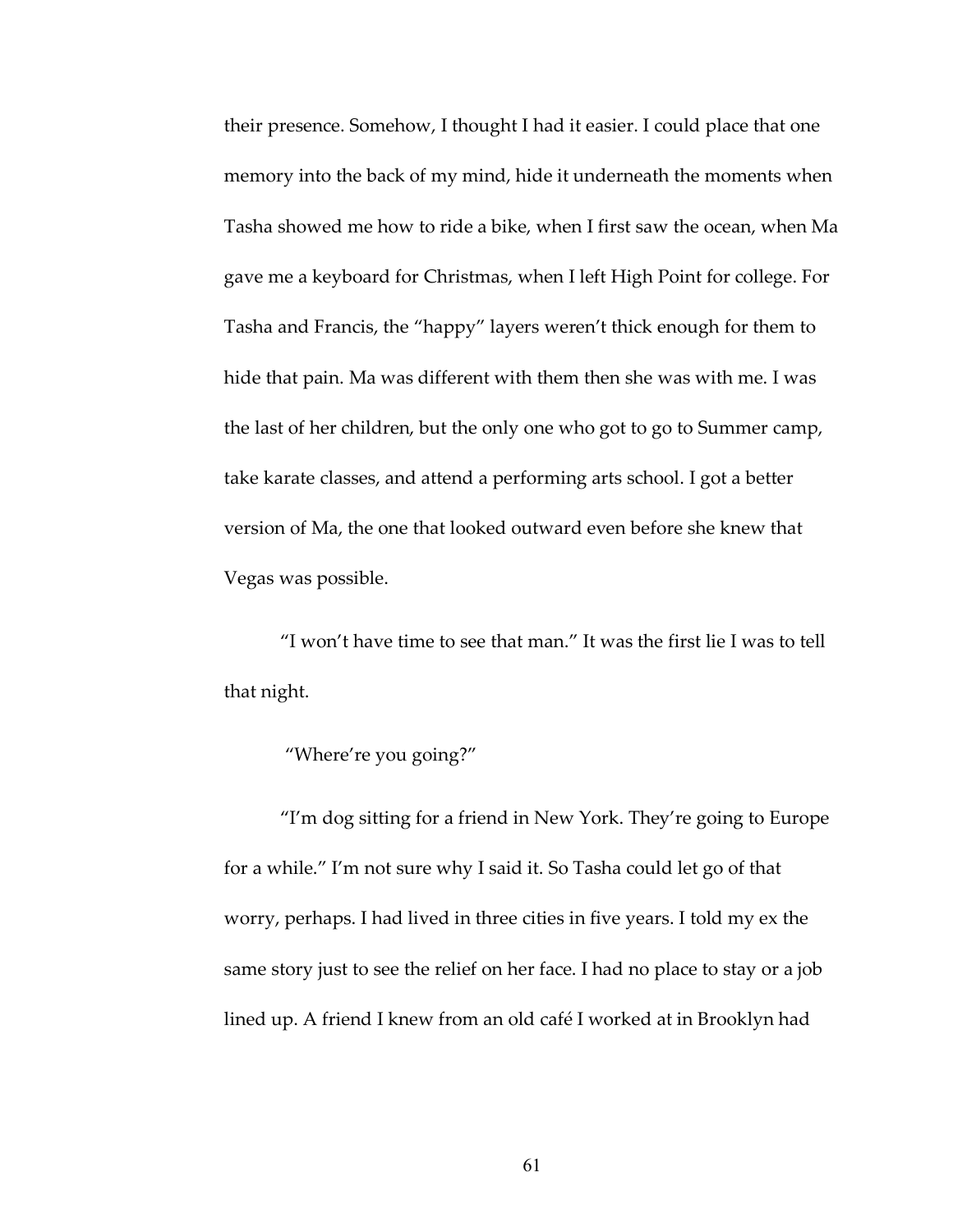said there was a couch for me to sleep on when I moved back, and my fingers were crossed that that door was still opened.

"Miss New York," she said. "I'm trying to make it over to Vegas with Ma. She's talking about getting a house out there for all of us." It was a happy thought. Tasha danced to the music faintly playing inside the house, moving her feet from side to side. "You should come out there with us."

"Let me know when the house is bought." Ma had little to no savings, this I was sure of. She had two hip replacements and three knee surgeries before the age of sixty. This forced her into early retirement as a school bus driver. Her social security check wasn't going to be enough for a mortgage.

The little girls were back to playing hide and go seek. Two of them, not Kiara or Sierra, came up onto the deck and hid behind the grill.

"Leave," Tasha said. She snapped the meat tongs at them. The girls ran off. Tasha dropped a raw piece of steak on the deck. "Shit. Babygirl, why you just standing there? Help out." I shuffled over to the grill and grabbed the tongs. Tasha had to instruct me on what to do. She sat on one of the deck chairs and pulled a loose cigarette out of her bra. "You should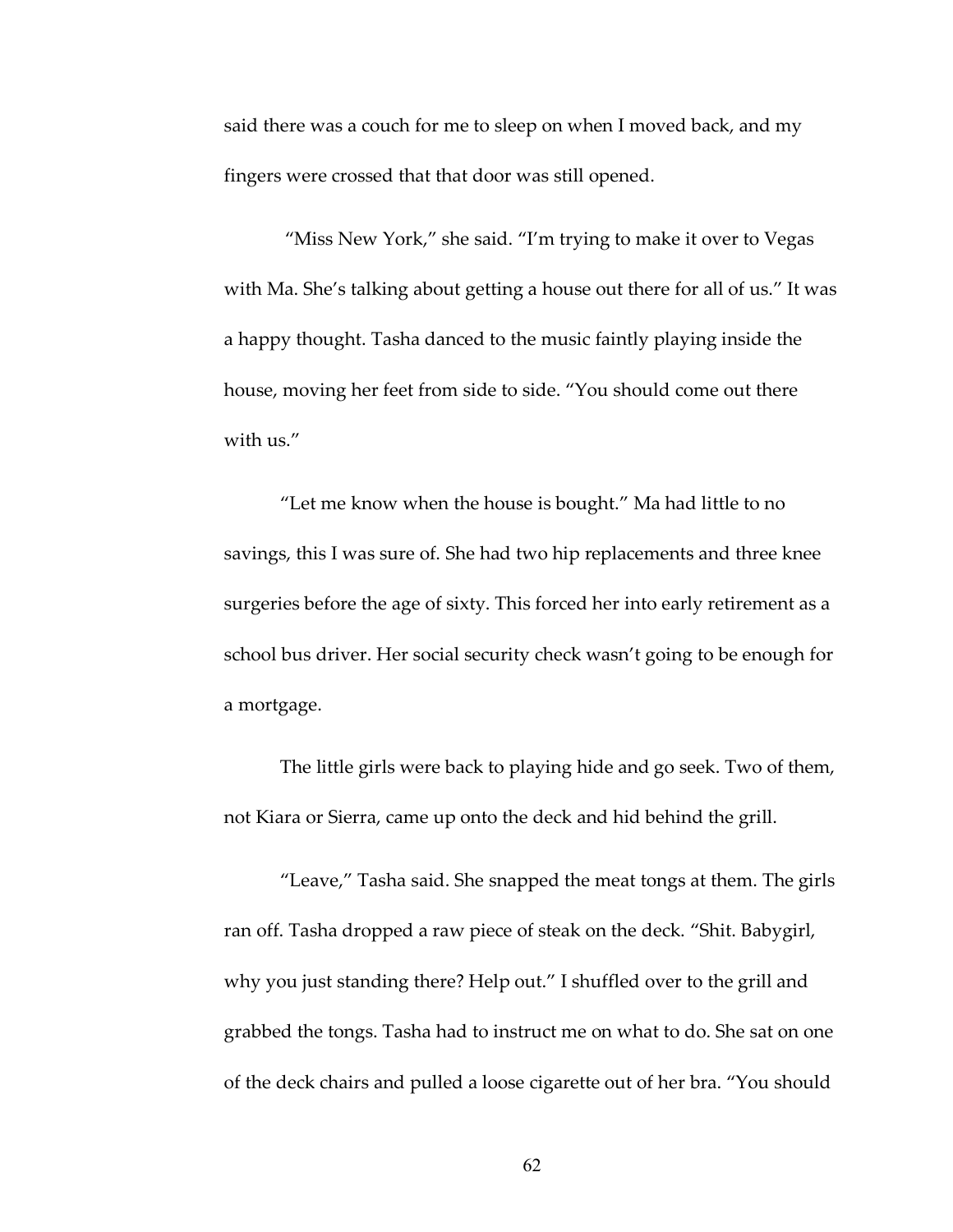know how to cook by now." She sighed with the cigarette between her lips.

Francis came out onto the deck. She had been peaking at us through the glass doors the whole time. I caught glimpses of her squinting, possibly wondering what we were saying. She always thought someone was talking about her. Francis: the paranoid one, the one who treated me mostly like dirt when I was young. She nudged my arm and pinched it as I flipped a half-cooked steak.

"Desi's going to ruin that meat," Francis said. I clapped the tongs at her, doing my best Tasha impression. Francis leaned against the porch rail. The three of us didn't talk to each other for a moment. We nodded our heads in unison and rocked, shifting our bodies back and forth like dancing with the wind. This was something we did. Maybe it was a silent prayer. A remembrance. I never knew if we were thinking the same thing until someone spoke.

"We should buy the house back," Tasha said. She had finished her cigarette, her second beer. She was opening another can.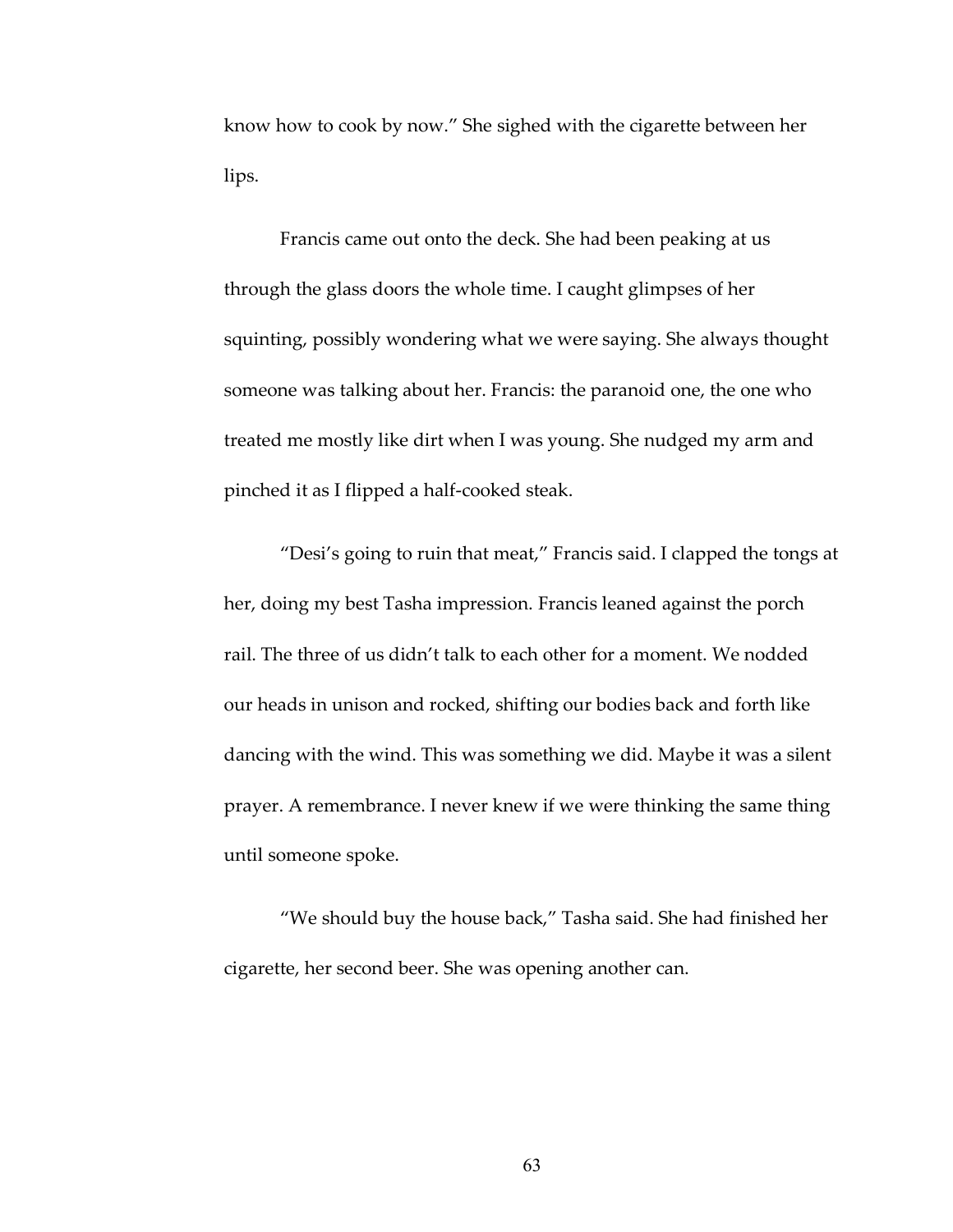"I don't want that house. Or the man who is up in it. You know he's probably in there dead or something worse," Francis said. She looked at me, waiting for my agreement.

"A friend said that they didn't know the guy that lived above them had been dead for three days until they smelled it and came across a wet spot in the carpet outside his door," I said. Tasha and Francis grimaced at the same time.

"Where do you come from?" Francis asked. This was their inside joke about me. I was the one who was *adopted* or found in a basket or fell from a spaceship. I was convinced for a time as a child that maybe my real family was somewhere else; like Mars, perhaps.

"But, Charles has friends, right?" I thought of his decaying body leaking out onto our green carpet. I knew he didn't know anyone besides Darryl who used to work with him at the furniture plant.

"It's not fair to you though. That was Ma's first house. And now, you damn near orphaned?"

"I can just come stay with you when I visit."

"You don't want to stay with me?" Francis asked.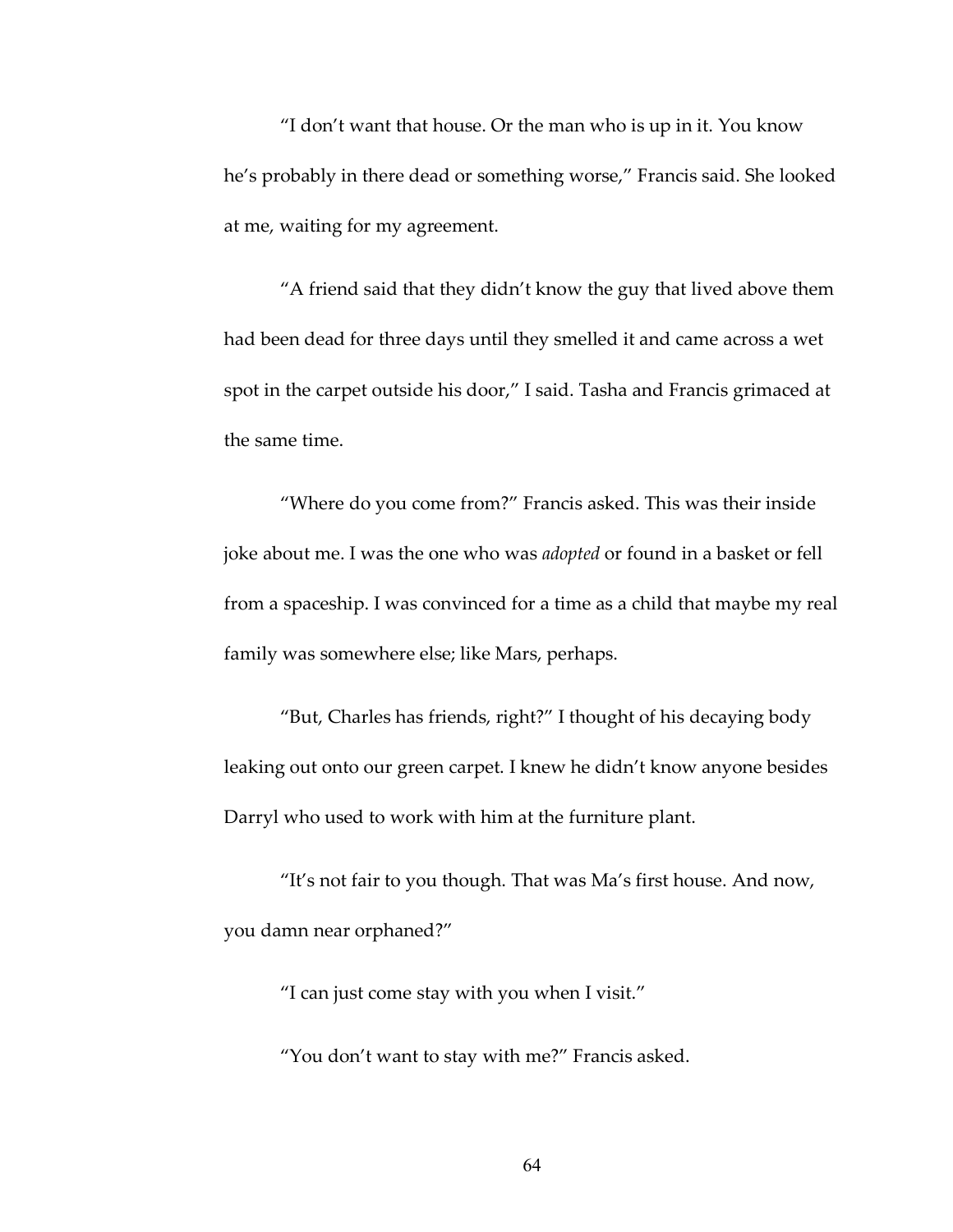"When do you ever come to visit," Tasha said. It was more of a statement. When I did come, for one holiday a year, I stayed with Ma, only stopping by their homes to say hi.

"I didn't have much money to come see ya'll, you know that." And I was never going to stay with Francis. Tasha was more of a mother to me. She helped raise me in between my father being taken out of the family and before Charles came along. I met Francis when I was six. She beat me in the head with her fist in our back pantry when I was eight. She threw an iron at my face. Called me "Dirty Gibbs". It is true that I have a favorite. But I also hold the guilt of resenting one sister for something that was no fault of hers. Or mines. We all harbor our pain differently. And maybe because we only share half a bloodline, the ways in which we manifest took three different routes. Tasha and Francis meeting somewhere along the way while my route caught fire and burned just about everything that was behind it.

"Miss New York is fine on her own." It had occurred to me then that I'd forgotten to tell them that I moved down to Atlanta a year ago to be with a girlfriend. And that I was in a relationship. And out of one. I flipped a steak.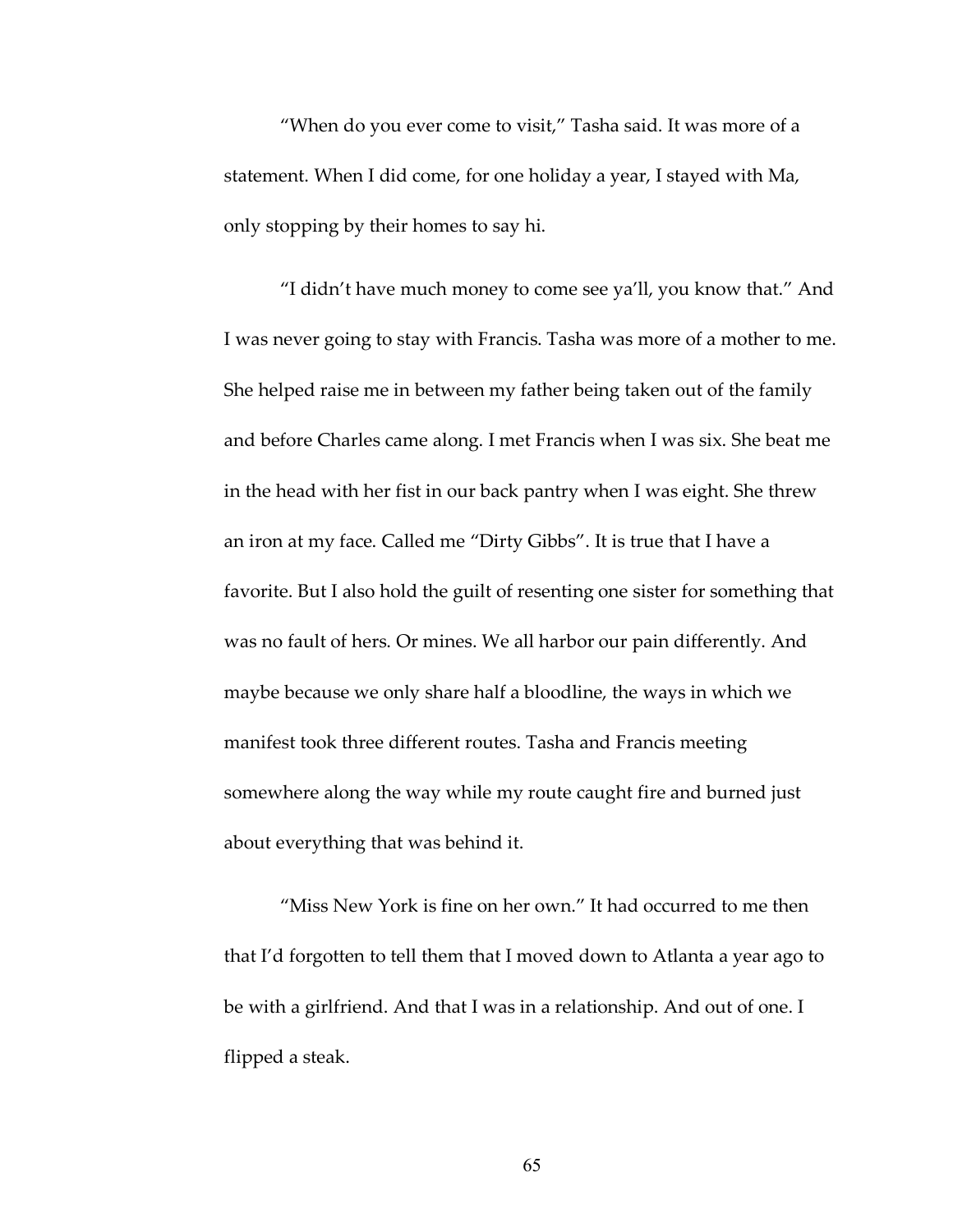"She's happy now," Francis said. She was sitting next to Tasha, taking her half-smoked cigarette out of the ashtray. She scrolled through the messages in our groupchat on her cellphone, the plastic chipped on the edges.

## "Desi?"

"Ma. Look at her. That glow. Even with her bad hip, she takes pictures in front of the Grand Canyon. How is she doing this?" The three of our phones buzzed.

"She found a dead Armadillo."

I looked at the picture taken on the side of a highway. It was split in three, the shell like a broken clay pot. She sent another – its guts spilled out onto the asphalt, all four legs sticking straight up towards the sky. *They're everywhere*, Ma wrote.

"Those alien looking things," I said.

"It's your fault. Sending those kids over unannounced. Charles never liked kids," Francis said. She was still looking through the photos on her phone.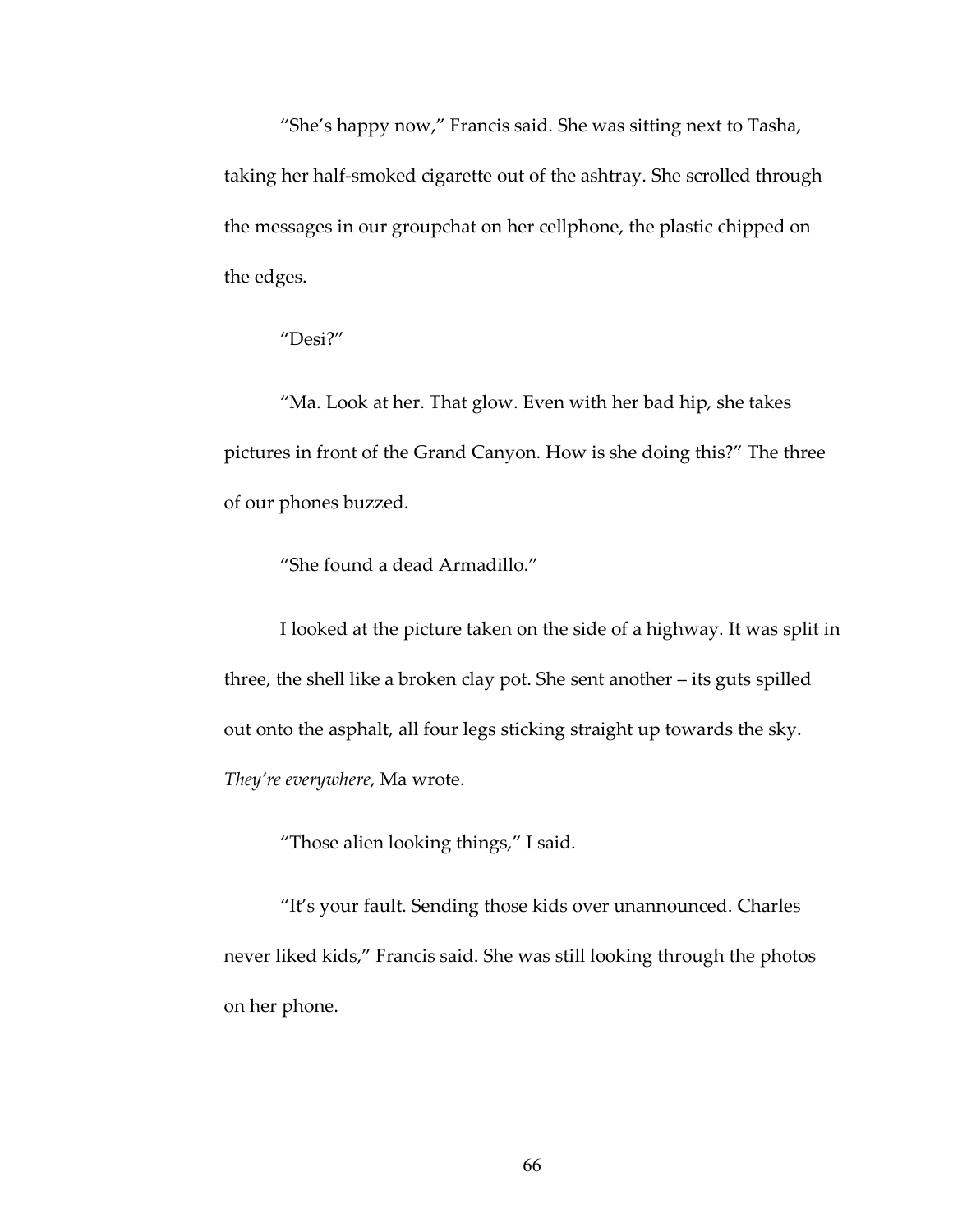"Don't start. Who else was going to help me? You? Desi? Ma was there for me, OK."

"Yeah, but you treated her like a daycare. Listen, Desi, the last day before Ma left town, Tasha had her baby-sitting Sierra and Kiara. For eight hours. Why you think she ran away so fast?"

Devin stepped out with a tray of hotdogs for grilling. He asked if the steaks were ready to eat. People were hungry. Tasha stood up, took the tongs from me and plopped my half burnt, half raw steaks on a plate. Devin stood in front of us for a moment. We said nothing.

"Anything else?" Tasha asked. Devin shook his head. He looked at me and I smiled as if assuring him that everything was OK. He went back inside, shutting in the noise of music and laughter.

"*My fault?*" Tasha continued. "Listen, Desi, Francis borrowed at least five hundred dollars from Ma over the last year because she needed this or that. You thirty-eight years old and still living off your damn mother."

"I'm paying her back though. *Right*, Desi? You can't take back the years of her rearing your fucking kids while you go off, have other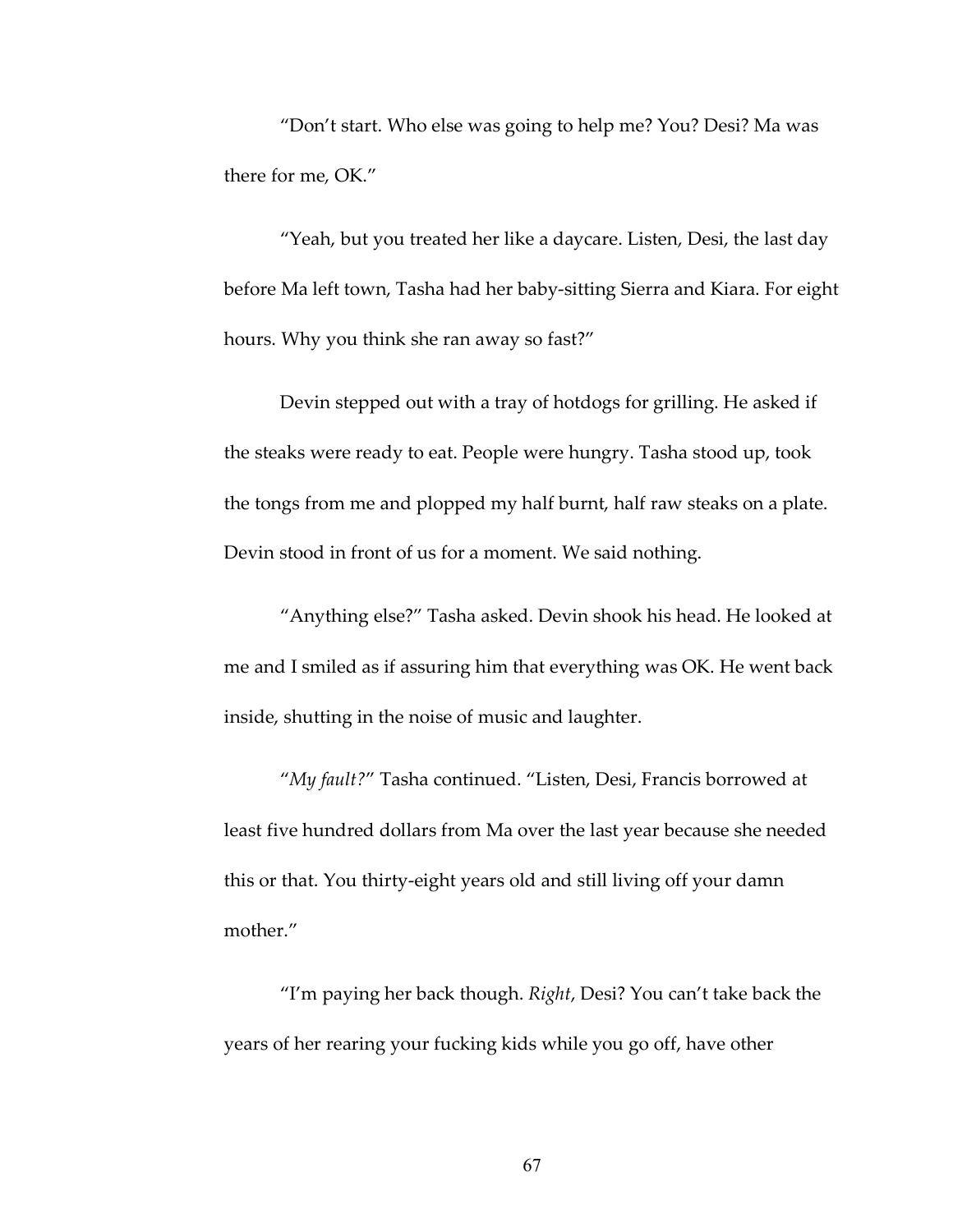babies." Francis pulled out another cigarette and lit it, leaving what was left of the other one to smolder in the ash tray.

Tasha put the hot dogs on the grill. She looked at me, gave me the tongs, and sat next to Francis once again.

I had no words to say because it was the first time I heard any of this. Even after all these years they still kept secrets from me. And their fights were coded with this secret history. The two of them had the best arguments when I was younger. It would often escalate into fist fights – Tasha and Francis going at it bare knuckled like boxing champs. I would sit on the living room floor and watch them scream at one another not knowing what the cause was behind their rage. To me, they were like real sisters. Something I didn't know I craved.

I got an urge then, to lie down. To be still. To blend in with the deck. I got on the ground, on my back, and splayed out like a dead thing.

"Desi. Get your ass up."

"The goddamn food's burning."

The grill began to smoke just as the wind picked up. Little specks of raindrops fell onto the deck, one by one until a full-on pour. The three of us ran inside, taking the charred hotdogs off the grill. Tasha held the door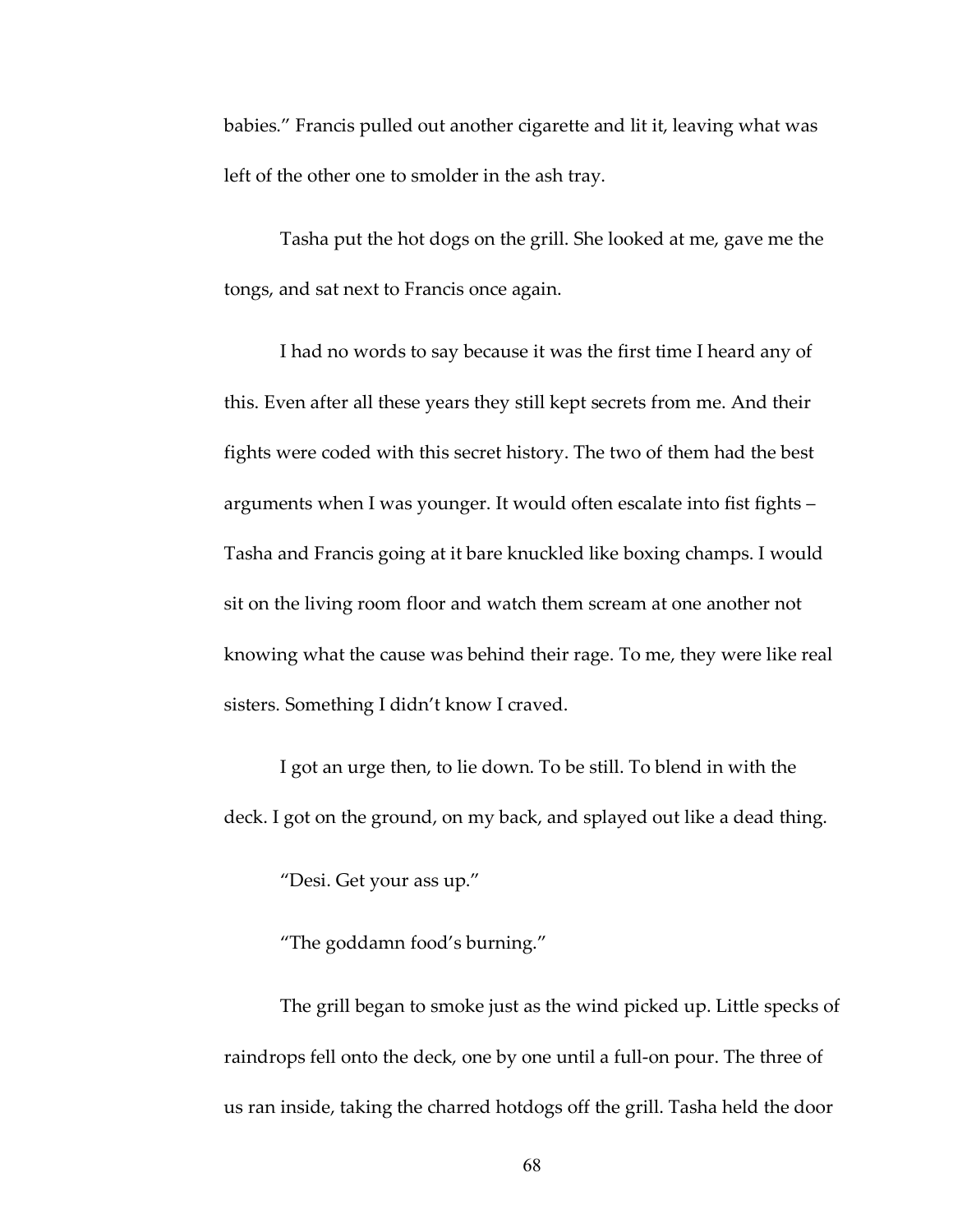open for the little girls playing in the yard. Each one of them ran in wet, soaked down to their sandals.

"Get towels from the bathroom." The girls ran to the back, except Kiara. She lingered near me and held my arm. She had yellow beads stringed through each braid, her hair like a field of daisies. I wondered if she lost the little black rubber bands that kept them on like I did when I was young. If she shook her head from side to side so hard that the beads flew out and pinged against the wall.

"You taking me to N-Y-C?" she asked. I thought for a moment even though the answer was clear. But, I nodded a *yes* and ran my fingers through her braids, picking out a single twig.

"Get in that bathroom and dry off," Tasha interrupted.

The family that was gathered in the kitchen began to leave when the rain slowed down. They took sleepy, damp children with them as well as plates of food wrapped in foil, cups, bottles of liquor, cans of beer. The house was silent, except for the television that was tuned to an action film. Some car chase in the middle of a busy highway. The three of us sat in the living room. I was on the floor next to the playpen with Sierra inside, sleeping next to a doll. It wasn't long until I fell asleep, on the cool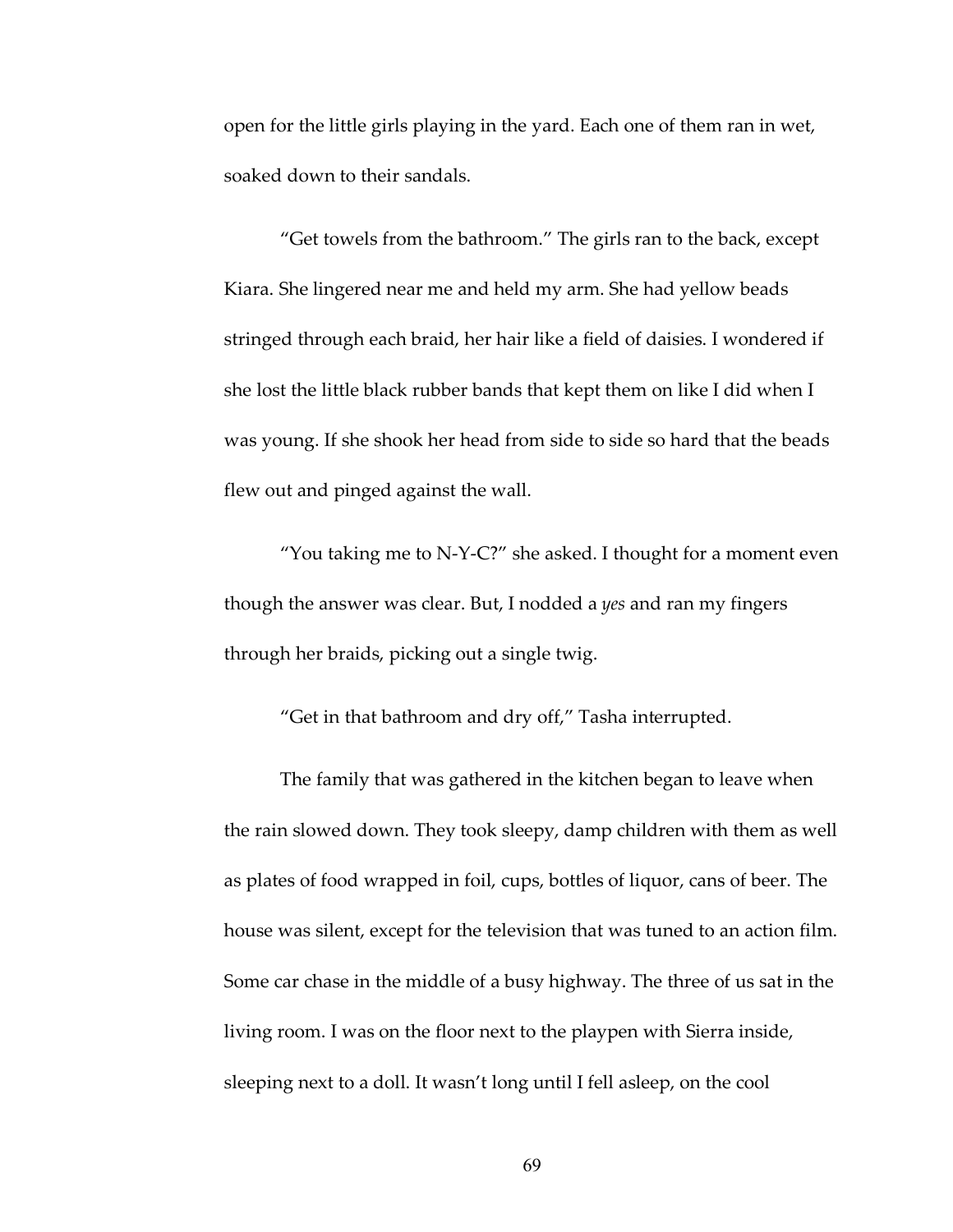ground, next to the chair Tasha sat in. I dreamt of Tasha and Francis driving their car down into the Grand Canyon, like *Thelma and Louise*, their eyes shut tight, while I could not move to save them. Paralyzed, not able to scream. Their car tumbled and crashed and ripped into pieces. What was left of them: a rear-view mirror, a loose cigarette, a severed hand, a single photograph of Tasha's children laying on the rocks.

I left Tasha's house early the next morning. Francis was gone before I woke up, but she left me a text. *Don't forget about us, Sis*, it said. I drove down the road and crossed into the newly named *MLK Drive*. I passed the church we grew up in. Behind it was the cemetery where Grandma was buried and next to it was Apple Tree corner store. The history of that place ran through my bloodline. My Grandparents lived just around the corner from that church. Their parents before that. Roots that ran so deep, I thought I couldn't stay away forever. Like I could turn back and be sucked into its vortex. I could see myself here, ten years from now, playing ball with Devin and Kiara in the parking lot. Laying down more roots, waiting for trees to bloom.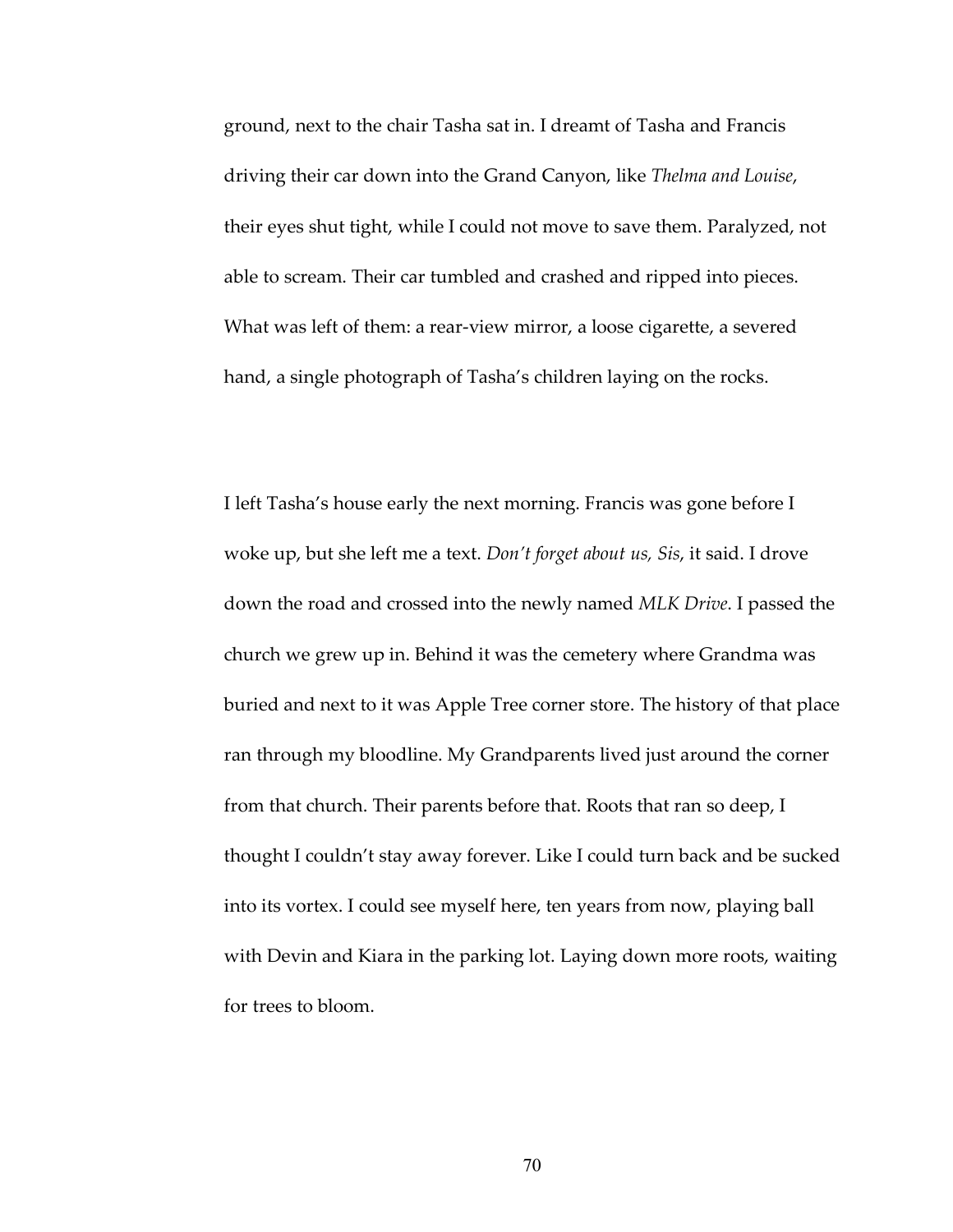Just before hitting the highway, on the other end of Main Street, I stopped at the *Biscuitville*. I ordered a cinnamon biscuit, with extra icing. Inside the drive thru window, the few people working behind the counter packing to-go boxes and ringing up orders, paid no attention to me. Behind the fryer, I saw Charles standing in his flour stained apron. He rolled out dough for the biscuits. He had gone gray in recent years. Gotten heavier. The window opened. A rushed sound of machinery and cash registers ringing buzzed in my ear. The cashier, young with strands of green in her kinks, said "1.29". Charles saw me then. His eyes remained expressionless. I waved a hand. He nodded. I opened my mouth to say something. All the things I had wanted to say since Ma left.

"She's happy without you, you know. And you're still alive. Stay that way, just a bit longer." Charles cupped his floured hand over his ear, told me to repeat. The cashier rolled her eyes.

"Could I get some extra napkins?" I asked. Defeated.

I left the drive thru, turning onto the highway, with the box in my lap. The wax paper dripped icing onto my jeans, my windows were rolled down, my stereo turned up.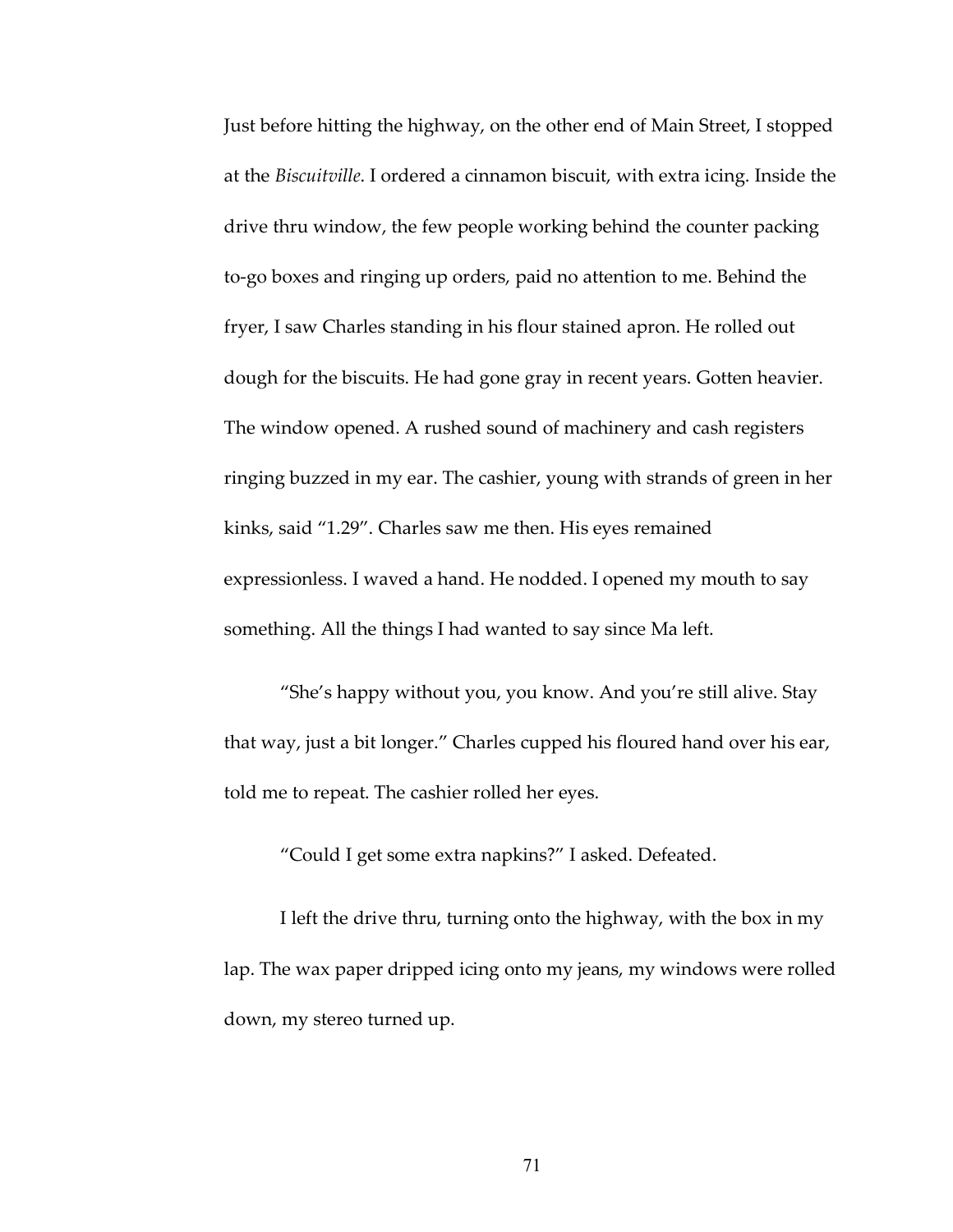# A Eulogy for Kevin Springer

#### **Part I:** *highpointdontburyme*

A week after Kevin's murder, his ashes sat in an urn in front of the photo of his face that was placed on the coffee table. It was his driver's license photo that Kim had chosen for the memorial service because it was the one she used for the obituary and the only recent photograph she had of him that looked professional. The rest of him, how he was, was posted on his Facebook profile, still with his street name, *GunnaK*. It was pictures of him and his boys posing in front of old cars, swing sets, and on top of the city's sign on the highway that read *Welcome to High Point*. The last picture he took was of him alone on Kim's porch, crouched down with his shirt off, looking straight at the camera. He posted, *real ones hide behind nothing.* On the day of his death, that photo trended among the High Point community on social media and was used in a brief broadcast on local news about his untimely death.

Kim sat in one of the folding chairs in her living room holding Theresa's hand. Flowers and stuffed animals were placed by his urn as people came into her apartment that morning to pay their respects. They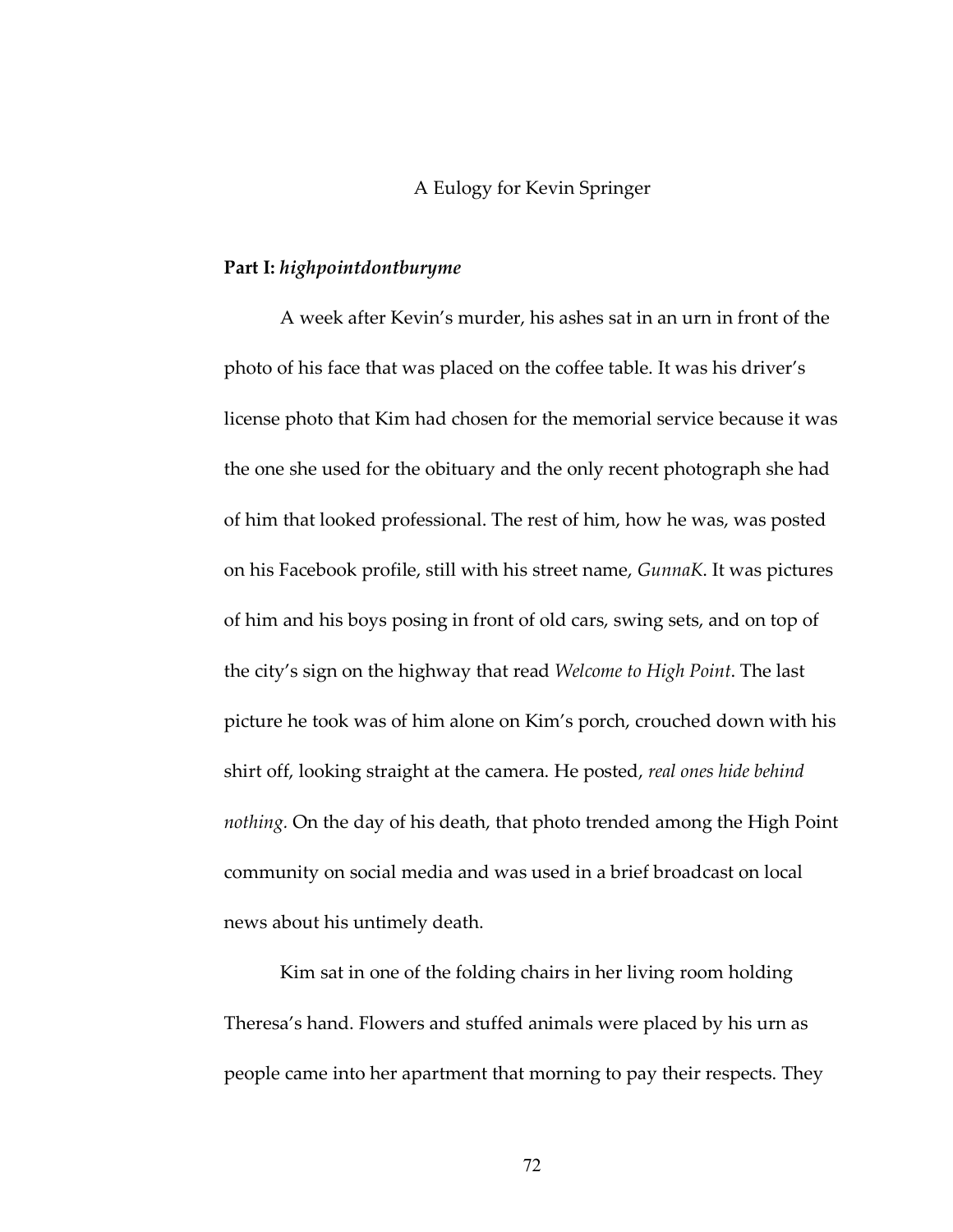gathered around the two of them in the available chairs. They both wore their engagement rings. Theresa had proposed to her a few weeks before, and as the *I'm sorry for your loss* sentiments went around, the *congratulations you two* rang out simultaneously.

"Thank you," they both said. And *thank you*.

Each one of Kevin's young friends, no more than eighteen, spoke up and stated their thoughts on who Kim's brother was.

"You was the one who kept my head on straight."

"Kev, Goddamn, you didn't deserve this."

"My dudes up in heaven with his mom now. Love you Cuz."

"I was just with you Kev. You posted up on my porch that night and said you was happy to be out the hood, right?"

"Goddamn, my dude."

Kim tried to listen anyhow. Her thoughts focused on that photo of him not smiling but doing that squinty thing with his eyes she always hated. She had to take the ID up to the CVS a few days before to get it printed on a white foam poster board. There were stares from the employees. Like their eyes were saying, *you want to do what with what?* And Kim, impatient and tired, responded. "Just print the fucking photo of my little brother who was shot in the head two times." She left it on the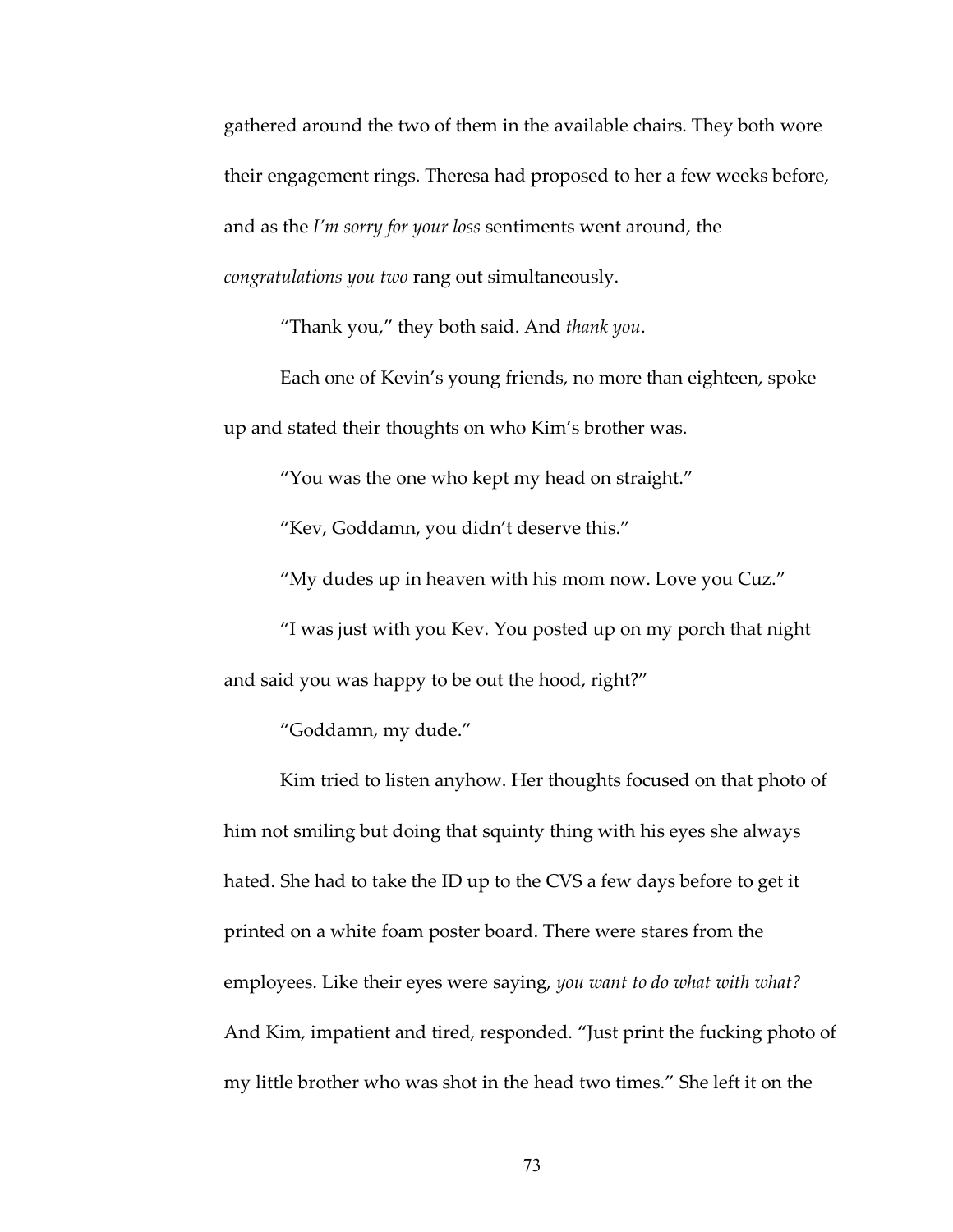counter, walked out, and sat in her car in the parking lot cursing everybody who worked in that store. And after she was called in to pick up the poster board, a manager politely asked her to never return to that CVS again.

At the memorial, they all wore homemade t-shirts of Kevin's face air brushed on the front below the words *Rest in Peace Kev* in swirly lettering. Printed on the back of each shirt was *Anaheim St. kids forever*. A kid named Red sat beside Kim and placed his arm around her shoulders.

"I'm sorry about your Bro. Marian your only Bro left now. Damn, Kim." He sniffed as the tears rolled down his face, freely. His eyes were as red as his name.

"Thanks, Red," she said and held his shaky hand over her shoulder. He had a cigarette tucked behind his ear and he smelled a little like weed. The whole room did. And all the boys' eyes were red from crying and lighting up that morning, that previous day, that entire week. What else was they supposed to do?

The ones in attendance were mostly these boys she had not seen in years. Not since she moved out of the JC Morgan housing projects with her two brothers after their mom died ten years ago. There was not much family of hers left here. When they moved to the East side of town, they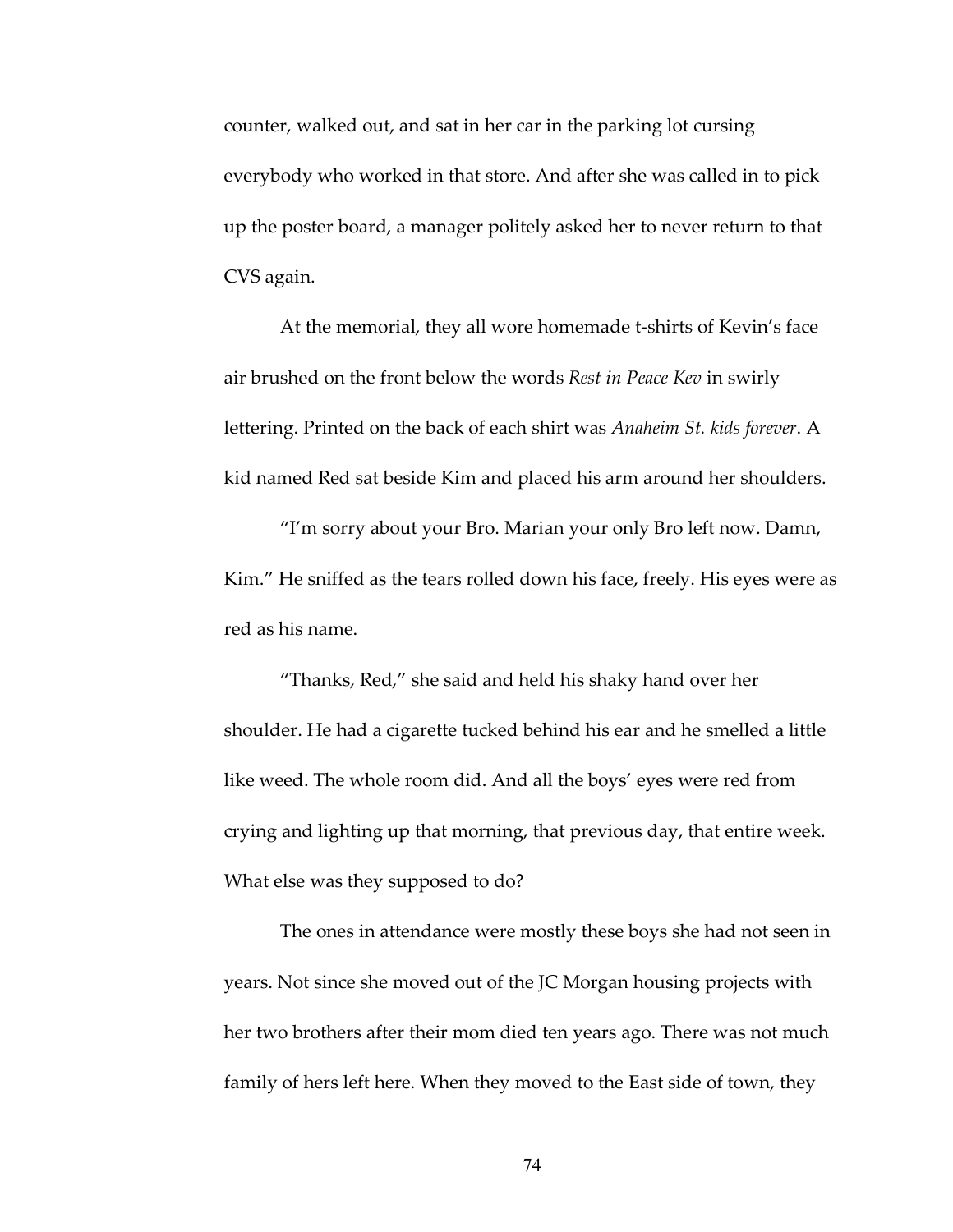moved away from all the trouble as far as Kim could tell. When Marian was locked up in Juvenile, it became just her and Kevin in this little twobedroom apartment. And now that Marian was coming home in two months, it felt like there was some twisted exchange happening. As if Kim had to lose one brother to gain another back.

Red took the cigarette from his ear and rolled it between two fingers, got up, and went outside to smoke it on the porch. Kim joined him. She needed to get outside for a bit and away from Theresa's clammy hand and all the drug induced condolences.

"Whatever man, I mean, we know who it did," Red said.

"The police called Marian up there in the detention center. Like he knows who did it. I swear, they not even trying to investigate." The two sat on the steps and looked out into the yard at the stillness of that morning. It was May and the bushes out front were full of berries, a few birds hid inside of it, each of them singing their own songs. Red looked over to Kim after he took a couple of long drags.

"We running our own investigation. Believe me, Cuz, Kevin won't be forgotten." Red looked up to the sky, avoiding Kim's gaze.

"Don't do anything stupid." A helicopter flew above, its buzzing vibrated through the porch rails. A kid across the street chased it and ran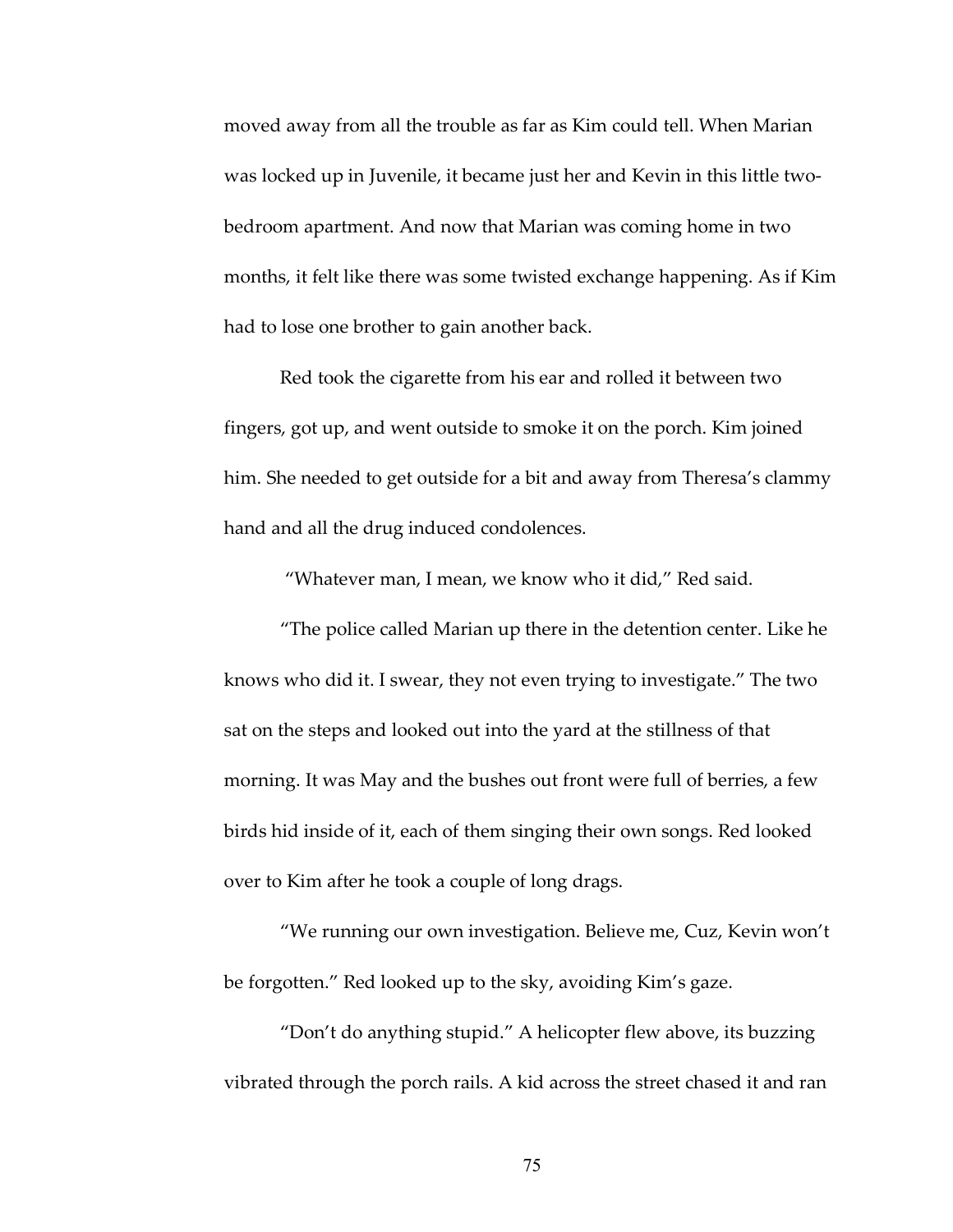down the sidewalk until it was out of sight. The two remained silent for a moment, watching.

"You think I could have his CD collection?" Red blew out smoke in the other direction, but it blew back around into Kim's face. She coughed.

"You want what?" She said, all in a daze.

"Just the HY-CITY tracks," he said. All serious. Kim said nothing, got up, and went back into the house, into Kevin's room.

On his dusty bookshelf next to a jar of grease and a hairbrush was a stack of CDs labeled with the name of his rap group when he was in high school. Kim had heard his music in the past. The first time he recorded in a studio, he came home with a pizza he had bought with some of the money. The two of them sat in the kitchen with the CD player blasting their songs. The kid was smiling the whole time. Saying, "We about to blow up!" Kim thought the songs were mostly trash, though she liked that one song about the blunts and aces. The rest of it, to her, was just teenage gibberish.

His room still smelled like him – that sour smell of musk, of pine, a hint of weed, and vanilla incense. An ashtray was on his nightstand with a half-smoked cigarette he saved for later. Kevin would say that buying a whole pack was too expensive, so one cigarette every two days was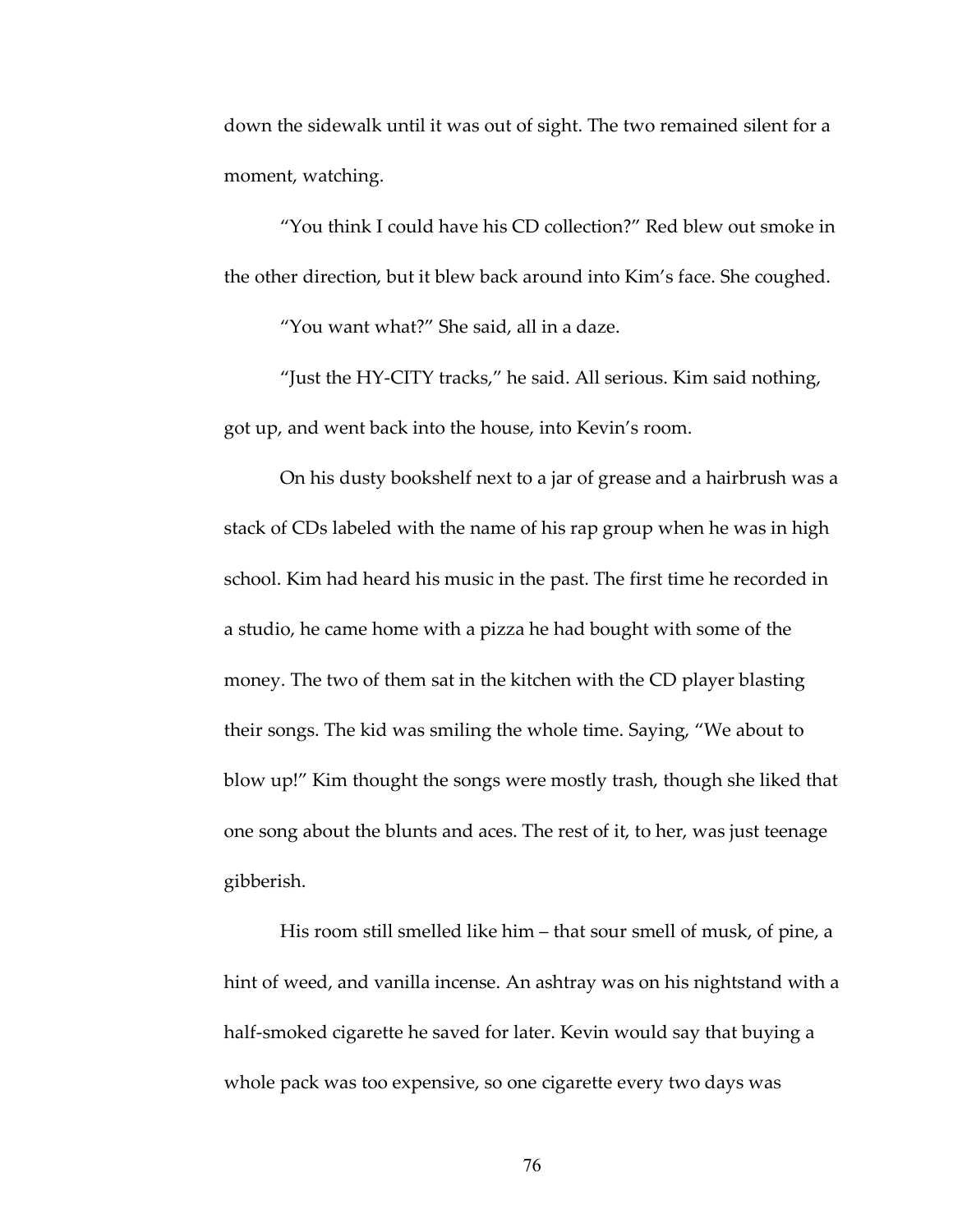enough for him. His bed was still not made-up from how he left it and Kim would eventually have to wash his sheets because Marian was coming home and this room, his stuff, would be all his now. Kim wanted to lie down in his bed and fall asleep forever. Maybe when she woke up from that never-ending dream, Kevin would be standing over her with a ping pong paddle about to smack her in the head from sleeping in his bed.

In the living room, Red took the CDs from Kim. He placed one into the little CD player plugged in the corner of the room. A song started playing. *Trap Money King*. Red swayed from side to side and pointed up at the ceiling. "This one's for you Bro." The other young boys bounced their heads.

Theresa, collecting cards from off the table, whispered to Kim. "Should we tell them to stop?"

"I don't know. They seem to be into it." The two of them looked at each other, held back a laugh before Kim straightened her face.

Theresa bounced her head to the rhythm, "Some memorial service."

Before Kim could respond and shut the music off, Red broke down and sobbed. The boys around him lifted him up, sat him down and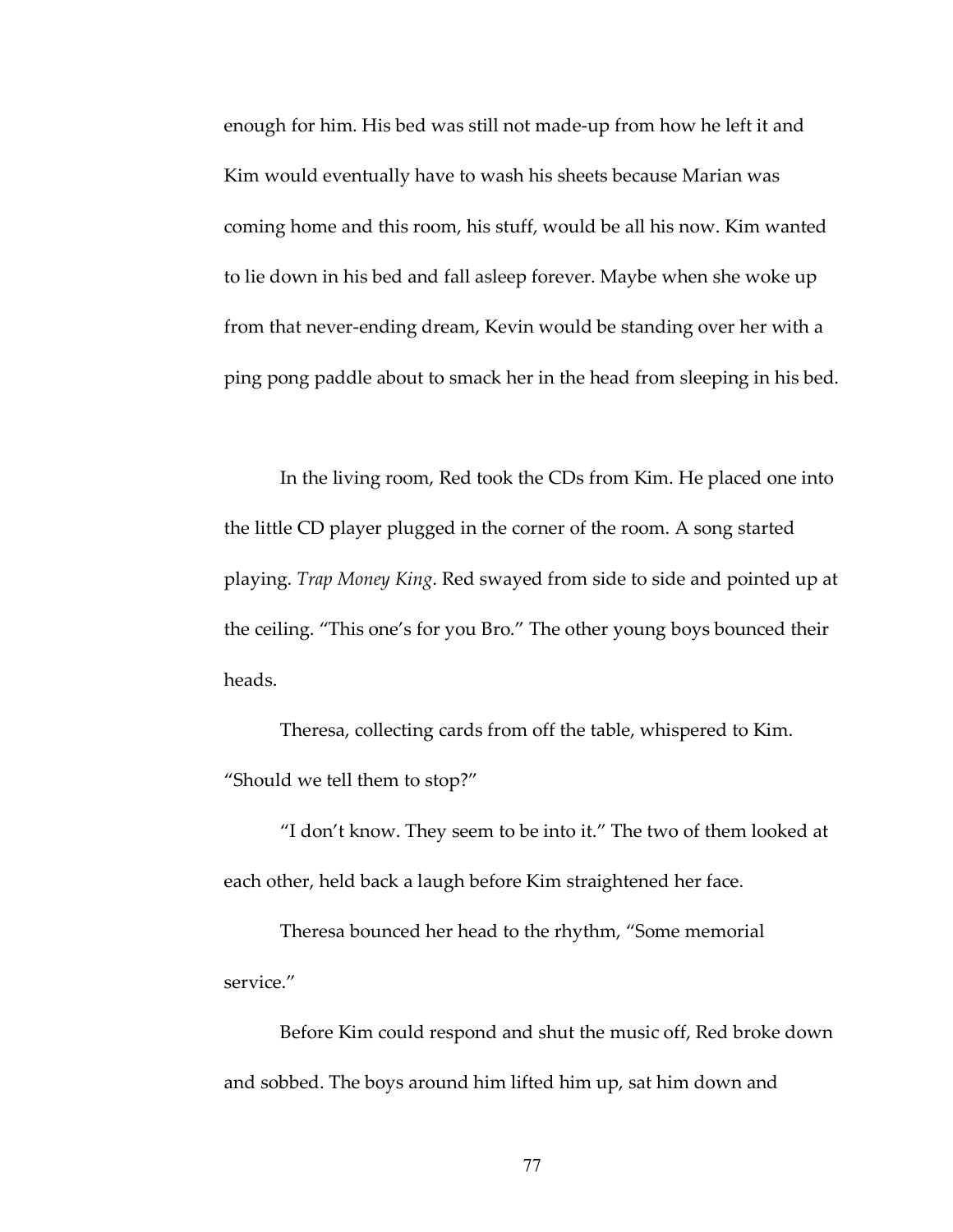huddled over him. Kim took out her phone and snapped a picture. She let it sit for a moment, thinking about what to post. Thinking about how to show these boys like this to the world.

She wrote, *praying for this war to end* and tagged it, *ripkev*, before posting it to her page.

After the morning ended, Kim looked out into the empty living room where Kevin's urn still sat and wondered what it was all for? And if she would ever hear from the police about who did it. And how all those young men in that room earlier knew who killed him, knew it was someone from the Southside that shot Kevin in the head. But, they were never going to tell. And somebody was bound to retaliate. Kim could not understand this feud. She was ten years older than Kevin, nearly thirty, and had grown up in a different High Point, before the feuds between hoods that started nearly five years ago. All she was sure of was that there was a war going on and it did not look like it was going to end until every young man was shot dead.

That night, as she slept holding Theresa, the post she made collected likes and reposts and comments from the kids who knew Kevin or didn't know him but knew of the gangs and the violence. For a while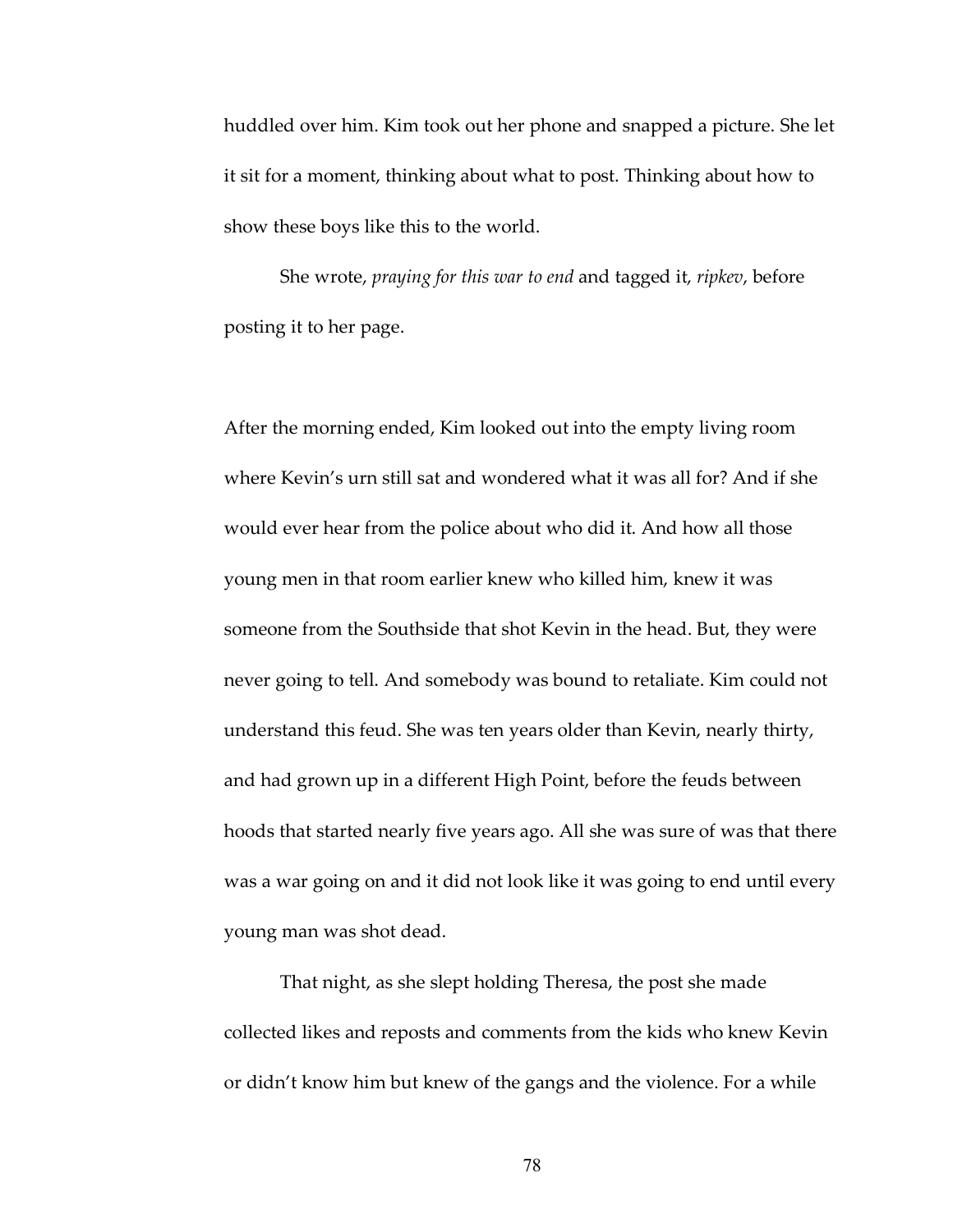her page lit up the darkest corners of the night sky with hashtags of *justiceforkev* and *highpointdontburyme*.

### **Part II:** *pop pop like nothing happened*

Marian was finally headed home from the detention center out near the mountains. He sat in the back of a Greyhound with his plastic bag of the things he owned and the letter he had written for Kevin. It was to be placed beneath his urn. Marian spent the last year of his sentence keeping his temper in check in hopes of getting an early release date. It had been three years for him in Juvie, locked up at sixteen for attempted robbery and possession. The last time he saw Kevin was in the visiting room a year ago. They stood face to face, measuring each other. Marian was taller, thinner. Kevin had less acne. They both sounded the same, though Kevin had more hope in his voice.

Marian remembers him saying, "I'm joining *Job Corps,* Bro." Kevin had hashed out a plan to be an auto mechanic because fixing cars was good business. The two of them would open a garage and tinker with old Chevy parts and build their own Hoopties from scratch. By the end of that hour, Marian left Kevin feeling calmer. More focused. Like Kevin's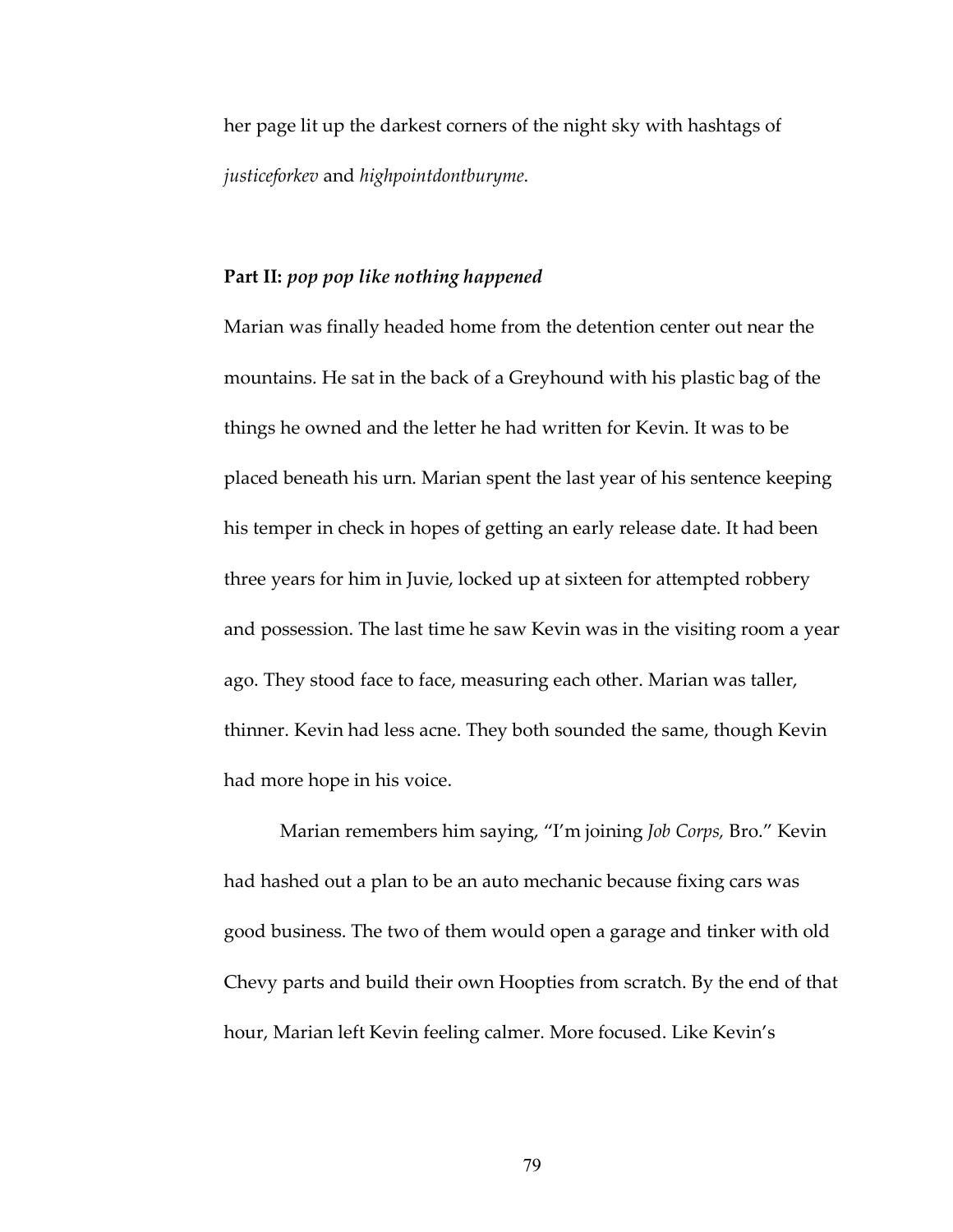presence made him forget all the anger he felt being contained behind those walls.

"One more year," he told Kevin before they hugged. He left his brother standing in the that room watching him return through the gate.

The bus made one stop, three hours in at a gas station. Everyone on board had ten minutes to use the rest room, buy food, or just stand off to the side of the bus to smoke. Marian stayed on. Outside of his window, he watched a woman pump gas into her car while looking at the screen of her phone. He tapped on the window to get her attention, maybe ask for her number if she seemed interested, but she did not look up. The silhouette of Black Mountain behind her was carved into the pale sky. The same sky he had seen each day standing out in the yard with the other boys in their blue jumpsuits, waiting to leave. Waiting to kiss a girl. Hoping to never get transferred to the penitentiary down the road when they aged out of Juvie. Marian slammed his fist against the glass and the woman jumped. She looked at the bus, at him in the window and he ducked his head. He pressed his feet up against the back of the chair in front of him and leaned back, as the woman's eyes searched for him through the window.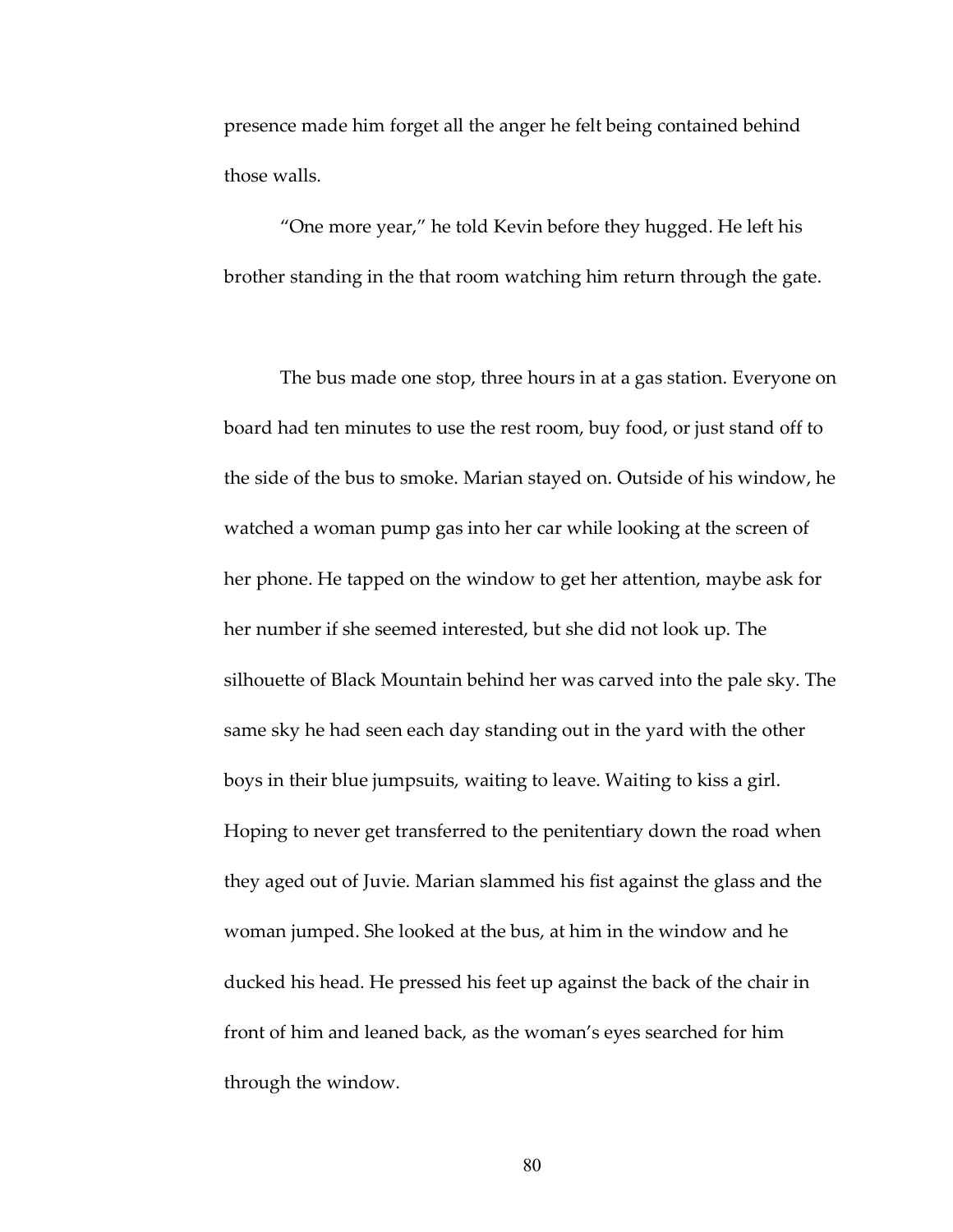It was around nine o'clock that night when the bus drove into the parking lot of Burger Joe's. Kim was waiting outside and waved him down as he stepped off.

"Sis," he said, and they hugged and for a moment he almost thought he was hugging Kevin.

"They didn't feed you right." Kim said. Marian squinted and laughed, hiding his missing front tooth. Kevin was the one to kick it out on accident when they were young. Kim studied the little bits of hair he had on his face. "New look," she said and they both laughed.

"How's Theresa?" Marian asked.

Kim held up her ring finger. "The wedding's in a few months."

"Congrats, Sis. I'm happy for you." The two of them searched for words to say.

"Let's eat, Sis." Marian patted his stomach, the sound of it so hollow. So much like the nights when he went to bed hungry in solitary.

Marian sat in the booth of Burger Joe's, bit into his cheeseburger and drank a milkshake while Kim received hugs from the employees. They had Kevin's photo hanging up on the wall, since he worked there for a few summers during high school. It was a weird photo of him. All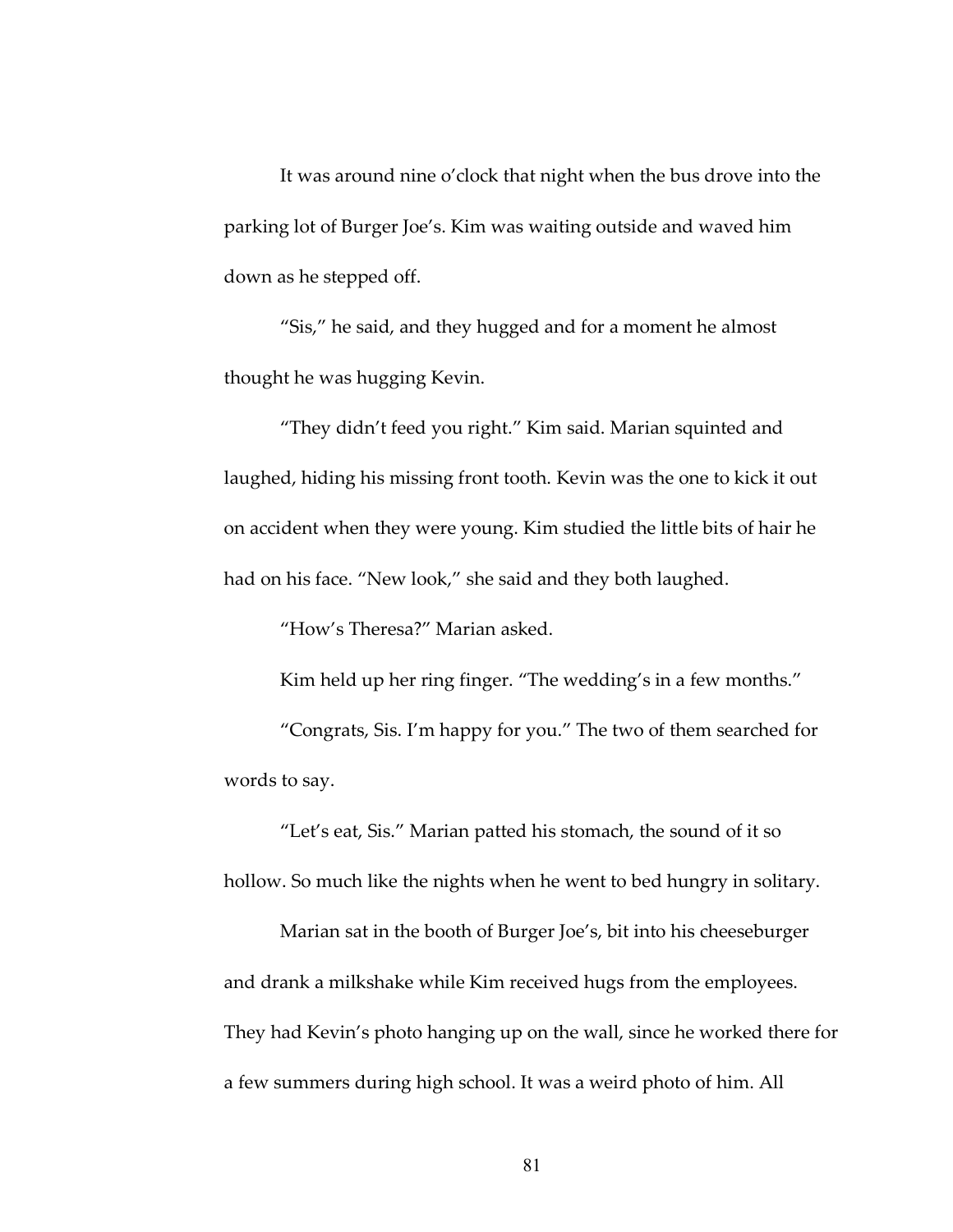squinty eyed. He looked like their mom when she was alive; brooding and untrusting of what was in front of him. They both had that large head with the heart-shaped jowl. A *heart-chin.* Kim returned to the booth with her food.

"What you thinking?" Kim asked.

"Of Mom. Of Kev. The chaplain over there in Juvie told me, *they're together now*. I laughed, Sis. Right in his face." It had been so long since his mother died that he had forgotten what she sounded like. This would be true of Kevin in a few years' time.

"How long's that picture going to be up for?"

"It's been up for a couple of months. They'll take it down soon." Kim drank a gulp of her cherry soda and picked at a bowl of chili.

"Damn, I hate I missed the memorial and all," Marian said, his mouth full of chewed up burger. To be honest, Marian had that urge to walk into this city and burn it down for what it did to his brother. Just so he would not be reminded of how much it hurts being home.

"You were on his mind a lot. He even bought you a little something in preparation for your return." Kim said that she left the box Kevin had ordered under his bed, unopened.

"What am I going to do now?"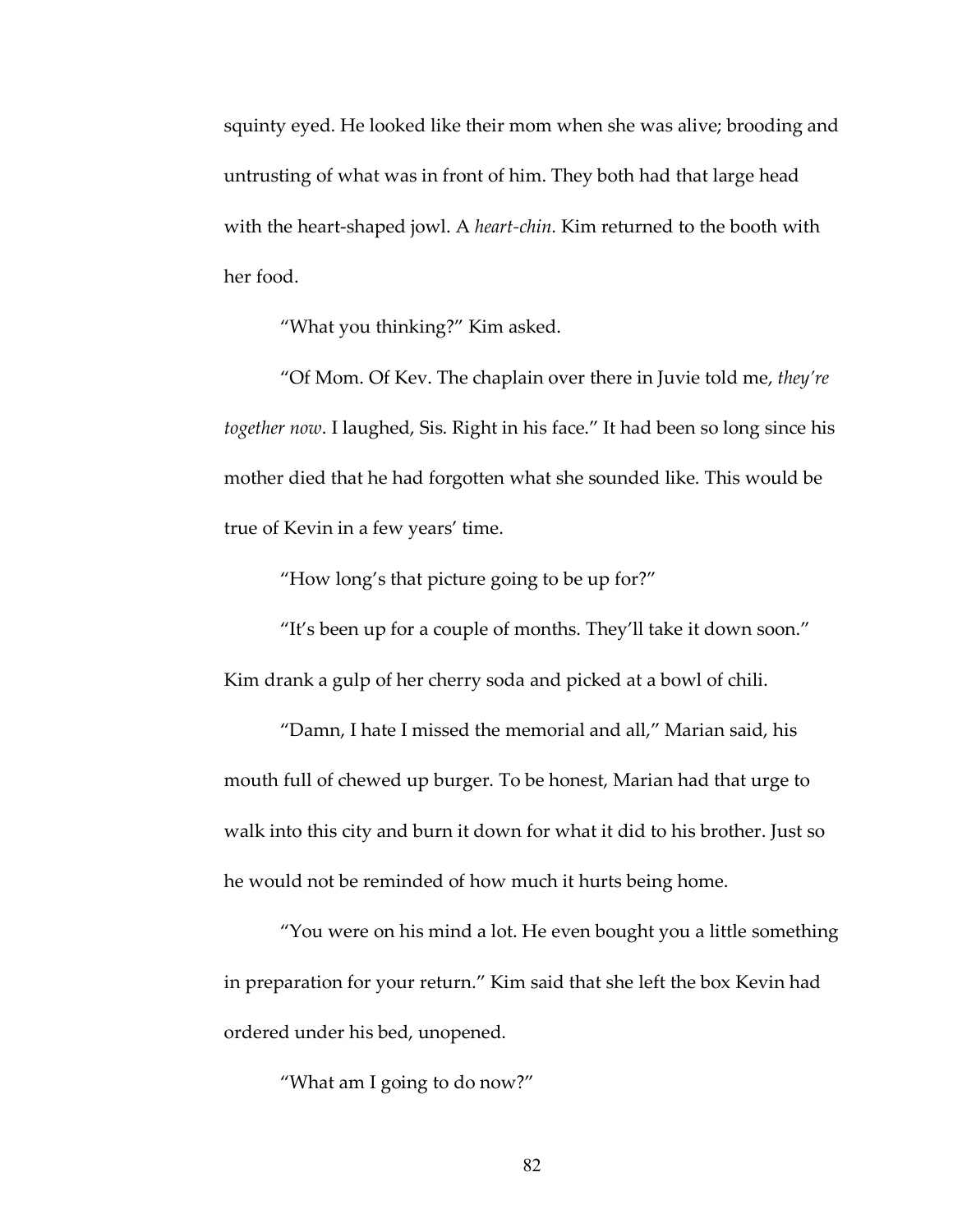"You could get a job here, you know." She waited for Marian to respond but he kept eating. Kept his eyes on his food. As the two sat in the booth, the rhythm of the restaurant rattled around them – laughter of children playing with their new plastic toys, the ringing of the register, the calling of order numbers, the greetings from the drive-thru window, the opening of the door as a new customer was being greeted by the workers behind the counter.

"There's Red," Kim said. Marian's head snapped up and his demeanor changed. Because him and Kevin were only a little more than a year apart, there friend group was the same. He waved Red over.

"Yo, Red, what up?" Marian bounced up and gave the boy the tightest hug. He kept his word from the letter he sent him a month ago. That he'll be there as soon as he got out. He was amused for nearly a second, before he smelled Red and saw how low his eyes were.

"You ready, Cuz?" Red said.

"He just got here," Kim interrupted. She pulled his arm, sat him back down. "Marian, we need to go home. Remember where you just left?"

"It's ok Kim. We're going across town," Red said.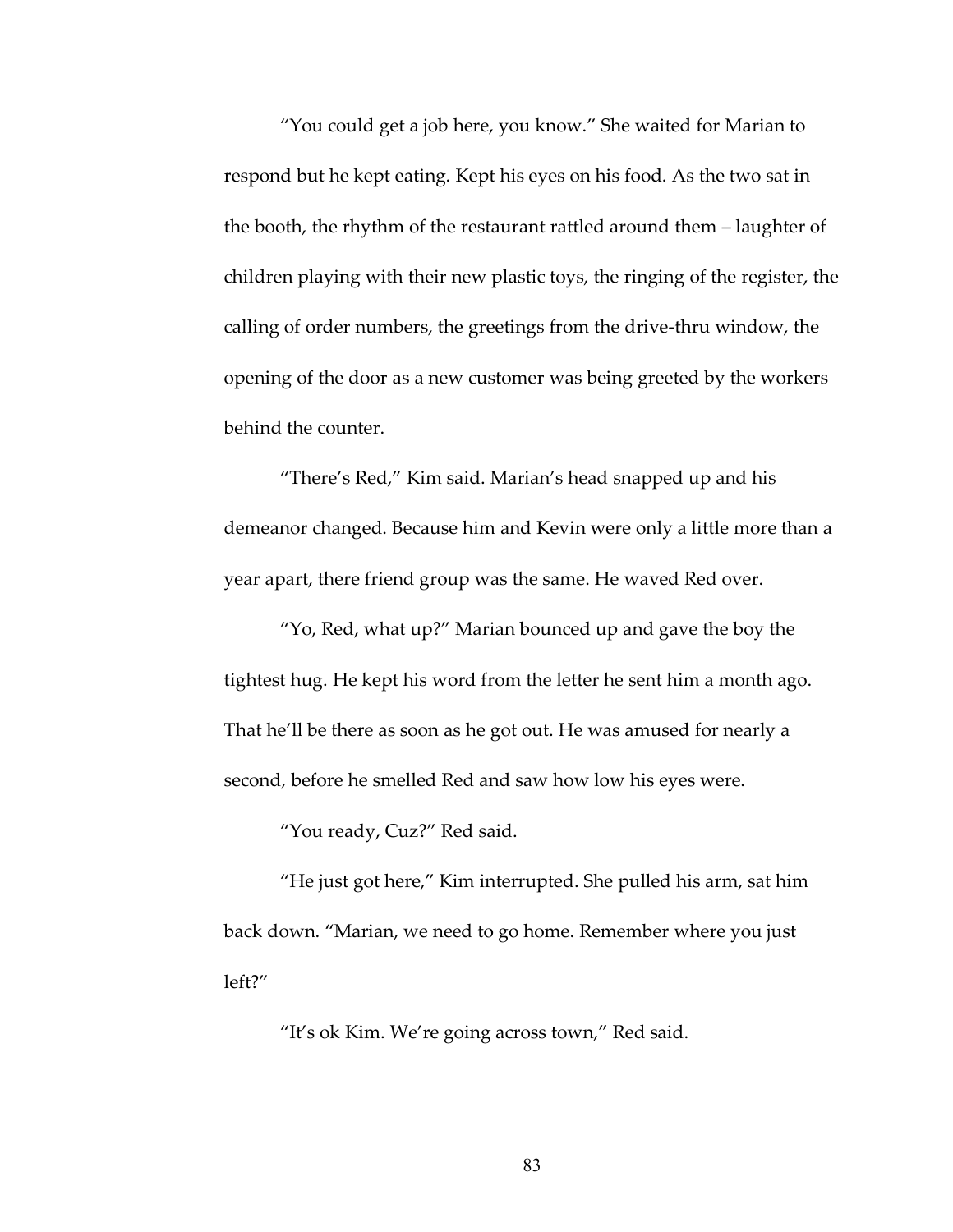Marian shoved the rest of the burger in his mouth, took the milkshake and gave Kim a hug. "Take my stuff with you, will you? I'll be back in an hour, just going to say hey to the fam." He left out, hugging Kim one more time. When he got into the passenger seat of Red's car a HY-CITY track blasted on the speakers.

"Remember this, Cuz?" Red bounced his head. Mouthed every word. Marian remembered the boys that they rolled with on the Southside, one of them rapping on this track. That same boy accused of turning on Kevin over some dumb shit like turf. That urge to burn something down began to fizzle. Marian thought, *what was all the beef for anyhow?*

"You still want in?" Red said, opening the glove compartment and pulling out a black bag.

Marian looked inside, saw the gun. His skinned tightened, like a cool breeze had just rushed over him. He got scared. "We sure he did it?"

"They talking about cease fire. About bringing us together, but what that going to do to bring Kev back?" Red lit the cigarette that was tucked behind his ear. He offered Marian a drag before remembering that he didn't smoke. "My bad, Cuz, you on that health shit?"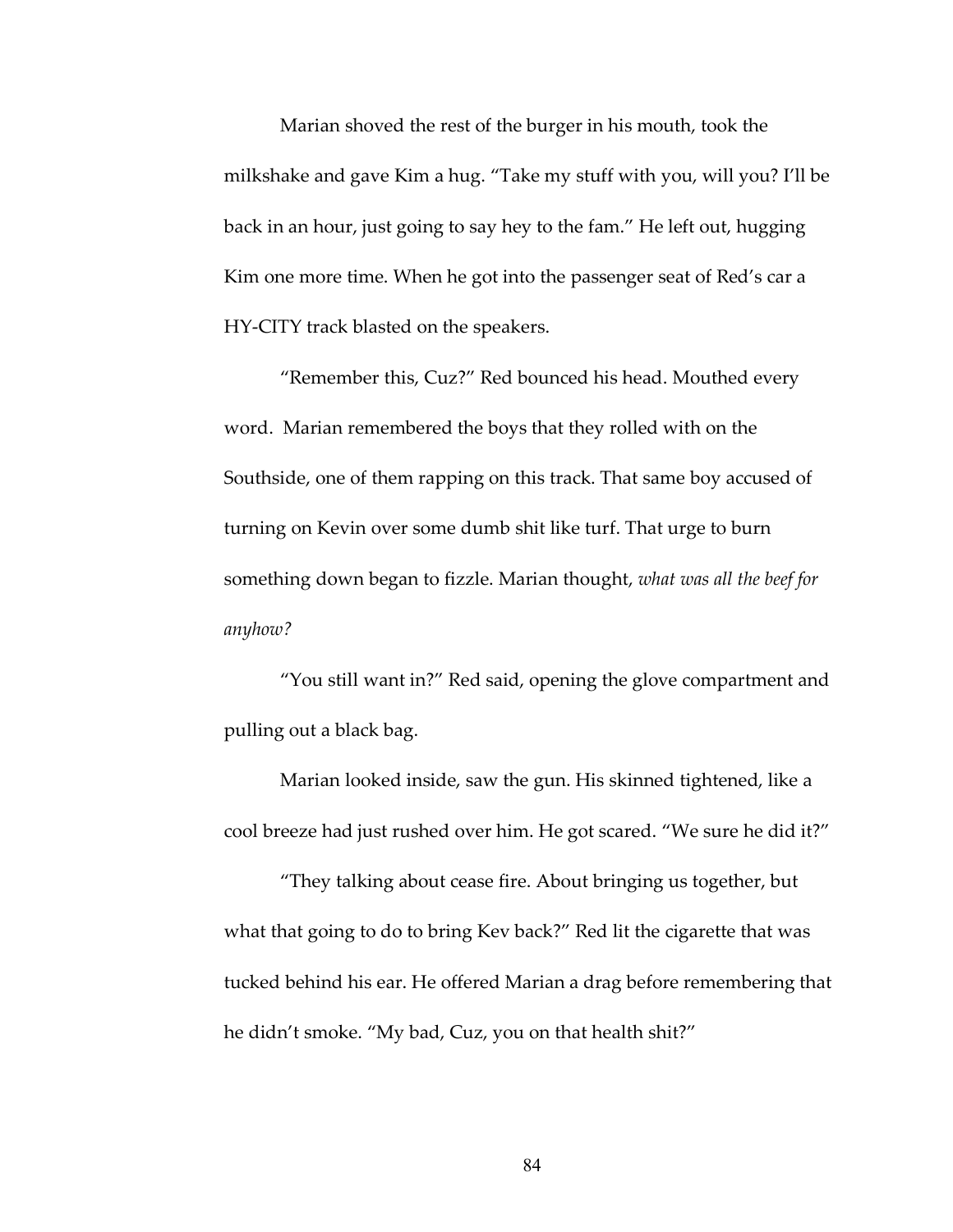"I'm good." As the car drove off and down the road, Marian watched the city pass by; Main Street and its row of fast food restaurants. The apartment complex Kim lived in behind it. The newly paved streets with black asphalt, glimmering in the moonlight. The stamp of High Point University flags hanging on every streetlamp, letting them know who *really* owns this place. As if the ones spraying bullets are only toy soldiers. Each streetlamp that rolled by flashed those same old lights and Marian knew the city was never going to change for them. He felt his stomach rumble, the milkshake he finished was not sitting well. "Take me home," he said.

"You sure?" Red stopped in front of a home depot. "Listen, Cuz, you know Q. from over that way? He's been popping off about taking out Kevin. We know where he hangs and everything. Just roll by with me. Pop pop, and then we drive off like nothing happened."

Marian took off his seatbelt, opened the car door and threw up. Chunks of burger splattered onto the side of the car.

"Watch the seat." Red turned off the engine.

"I'm sorry." Marian stepped out and ran, leaving Red to yell his name as he turned the corner. He didn't care who would see him, or chase him, or if the police would drive by and make a quick U-turn to catch up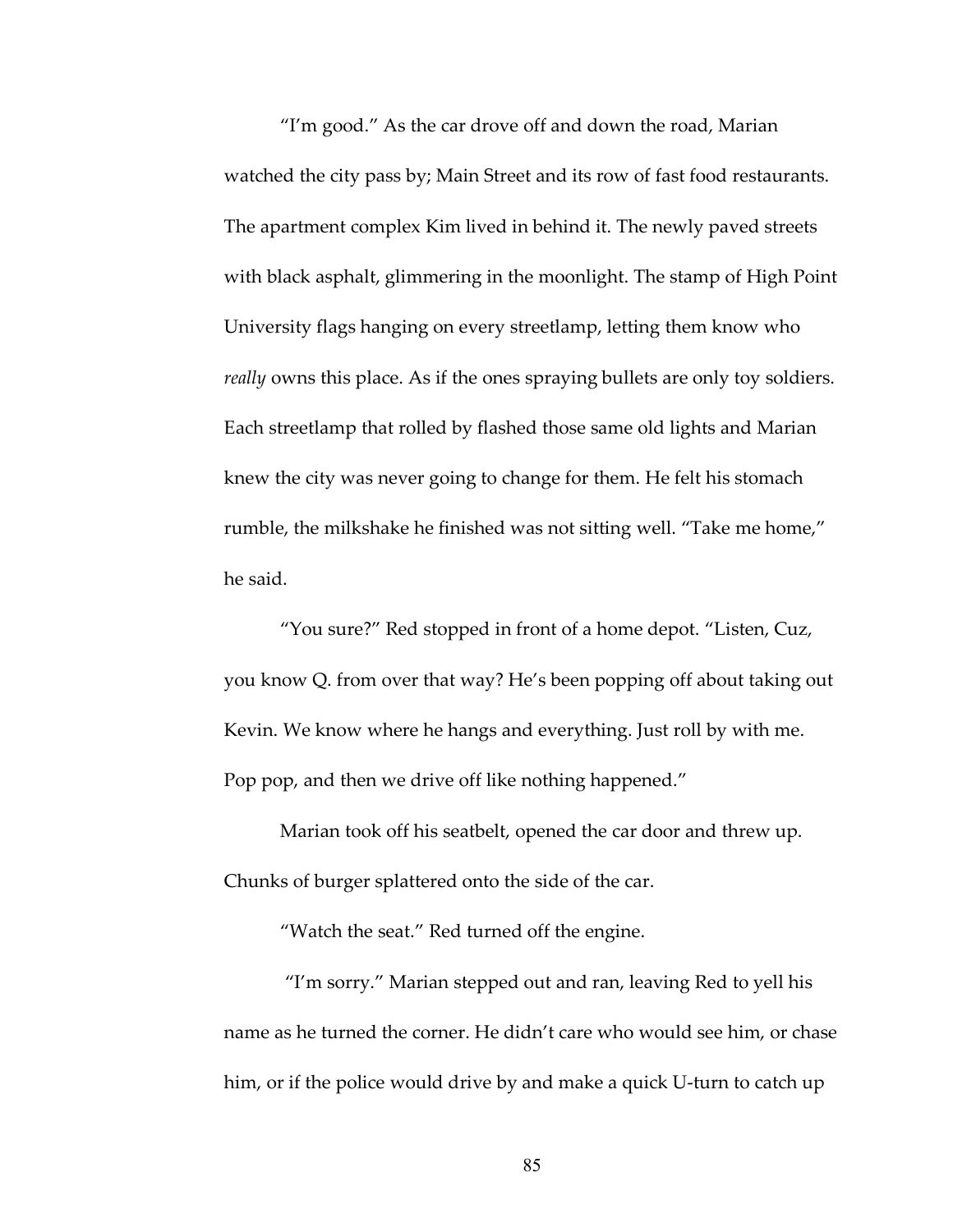to him. He ran to where the apartments were and caught his breath once he got onto Kim's porch. Inside the window, he could see Kim sitting alone on the couch with her phone out and her eyes closed like she was waiting for someone to call. He knocked on the door.

### **Part III:** *fuck Red, and everybody*

When she got home from Burger Joe's, shouting out every fucking curse word because *damn, Marian*, Kim decided to call Theresa to tell her what happened. Really, she wanted her to come home from work and just be there. To hold her. To kiss her. And to make her forget that she was a Springer, which meant that she could be the only one left in this fucking little city. If Marian would never come back. She called and waited for an answer until the knock on the door.

They hugged, tight. Marian's tears dropping onto the top of Kim's head. The two of them were silent, thinking of all the ways they could rescue a place like this, perhaps. The bodies of High Point - young men barely eighteen, are stacking up and nobody's got the money to bury them, so they're all just burning – are all just a pile of ashes. *Seventeen killed and it is only July.* Marian picked up Kevin's ashes in that urn on the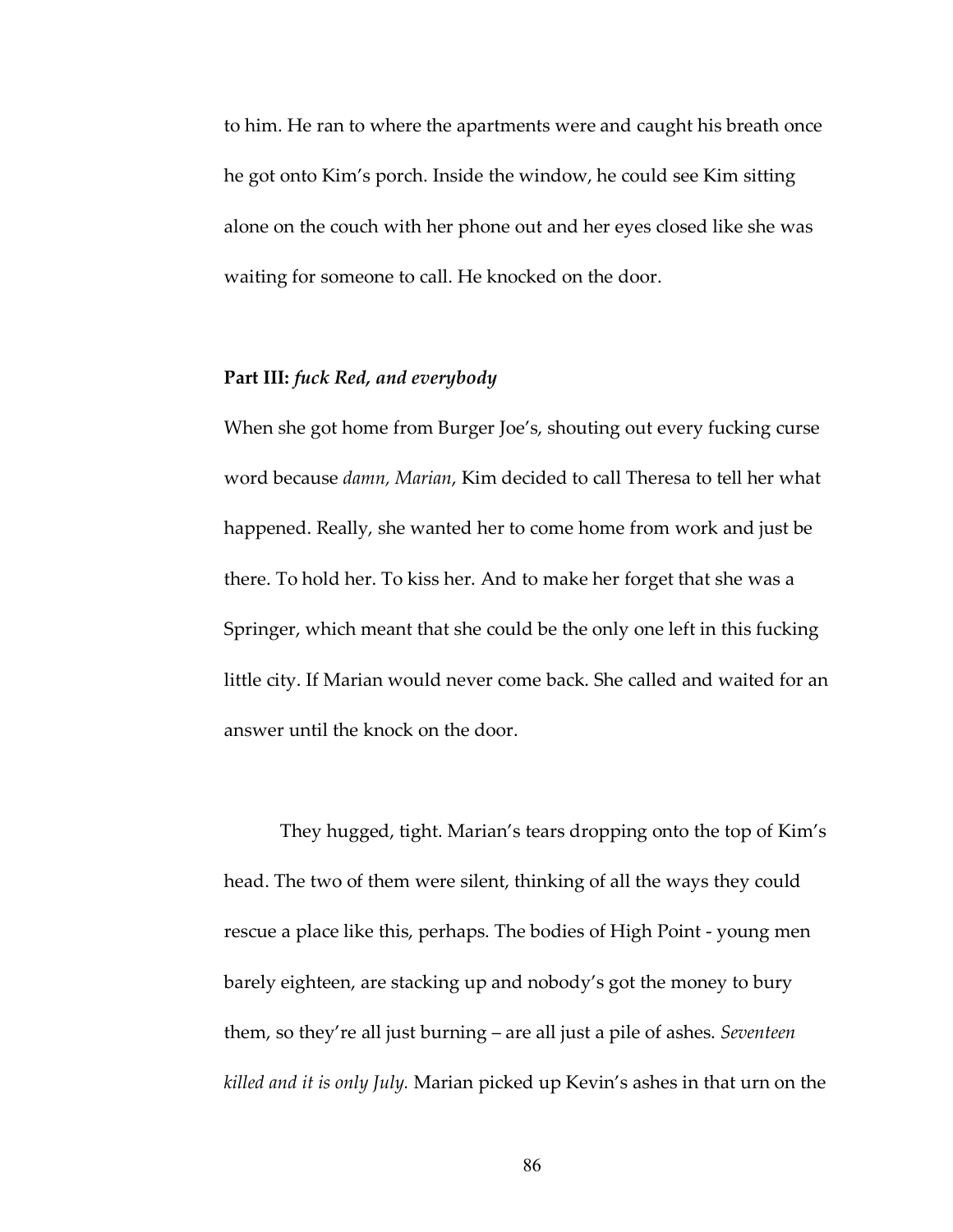coffee table and said, "Goddamn Bro, all you had to do was wait one more month."

It was like the urn screamed back, *fuck High Point, fuck this war, fuck Red, and everybody.*

In Kevin's room, Marian lied down and ripped open the letter he made for Kev. There was no writing on the paper. The bulk of the page was a sketched memory of Kevin he kept in his head. The one as they sat in the empty baseball field one summer night when they were young boys. They had stolen bikes that were found left outside of the playground and rode across town just on the other side of the tracks where there were bike lanes, a busy mall, pizza shops, and crowded bars with music blaring inside. They raced along the path up into a stretch of grass and trees and behind a high school where the field was illuminated with lights. The grass was newly wet from the sprinklers, but the boys cartwheeled and flipped along the field. They ran up and down the bleachers and called out each other's names from the opposite ends of the field.

They rested in the grass and looked up at the sky. Kevin laughed which made Marian laugh which made the two of them cackle uncontrollably. A feeling, Marian remembered, came up in him. It was not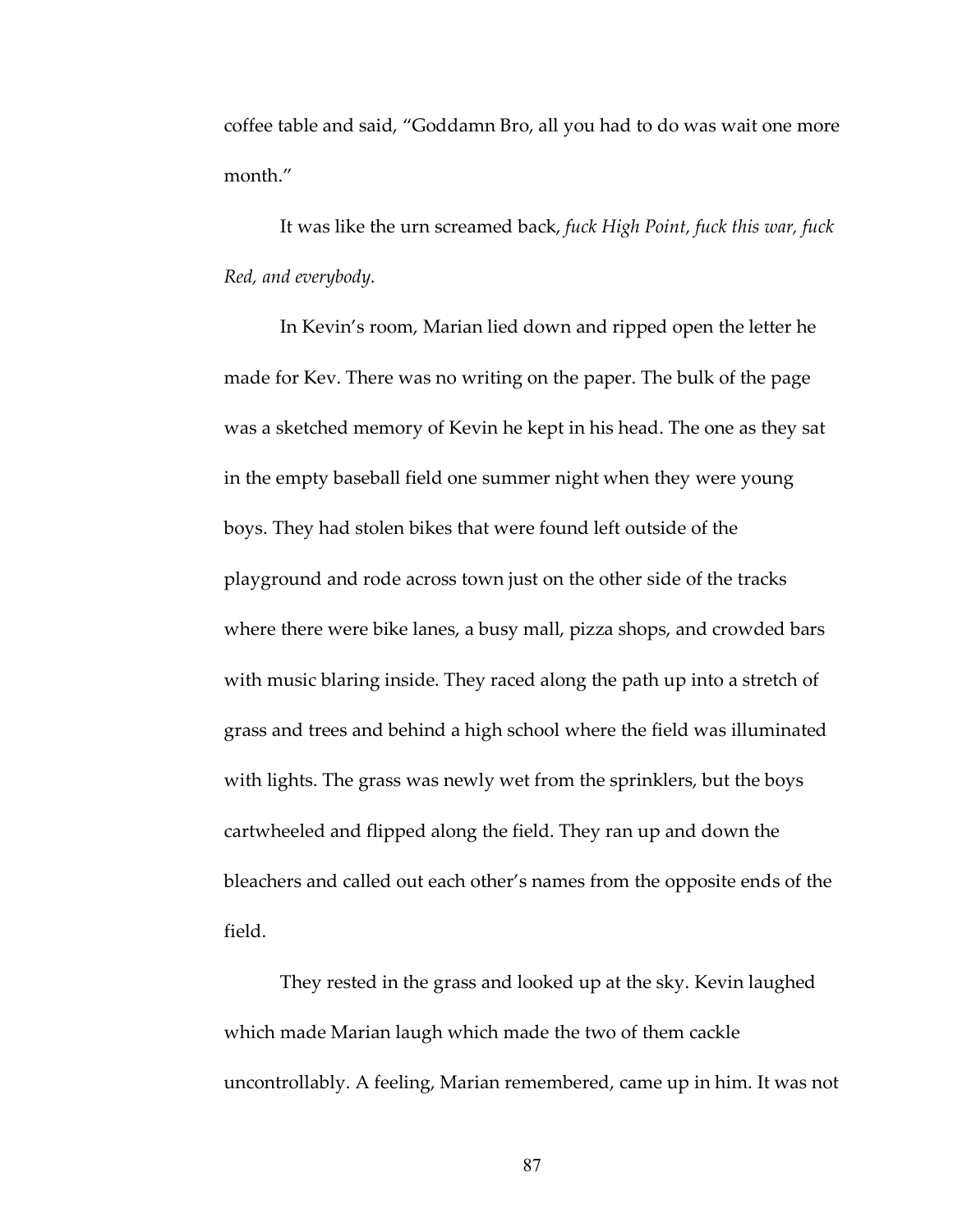like when he missed his mother at night, or when he was handcuffed the first time at sixteen, or when he was expelled from high school, indefinitely. It was something else entirely. Like, peace. Marian's sketch was of this peace – Kevin in laughter, and he fell asleep holding on to that memory.

## **Part IV:** *And I love you…*

Theresa came home late that night. They lied on the floor in Kim's room, smoked a joint, and listened to HY-CITY. "Not bad," Kim admitted. It all felt kind of wrong to know that eighteen-year-old Kev only wanted *money, weed, and bitches*. Something in that made all the sense in the world, except that her brother was gone. Still, forever.

When she made love to Theresa she said over and over until her tongue went numb*, I love you, I love you, I love you.*

The box sat underneath the bed, collecting dust. It was marked with a sticker from Switzerland. Inside was a mic, a mixer, and headphones. Recording equipment. A note typed inside.

*Fuck auto mechanics, we doing this or what?*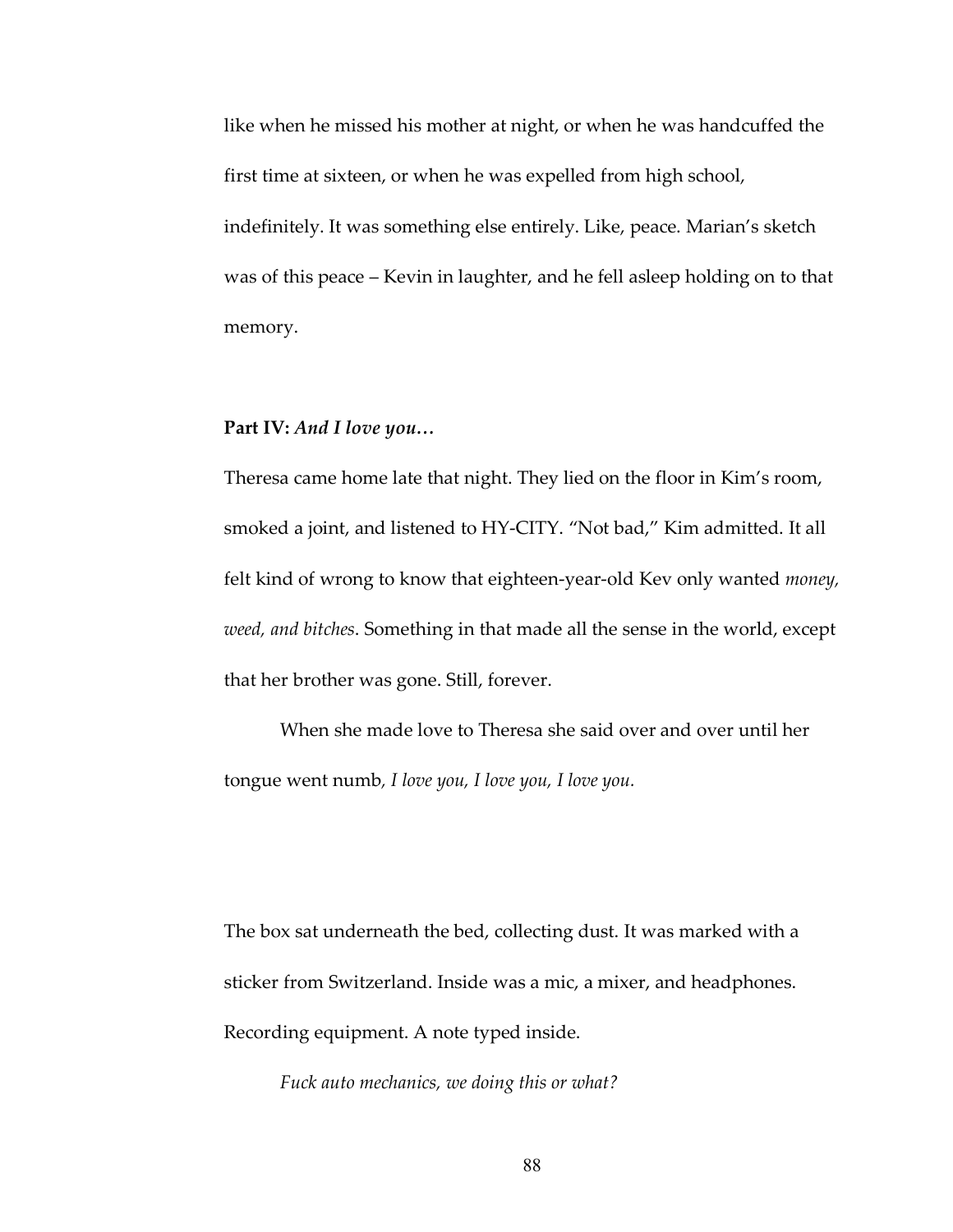Marian laughed. Kevin was the worst rapper, he thought, to be honest. And he was locked up when the group got together, recorded tracks. They mailed him CDs, and as he would listen to them in the common area on the stereo, the boys around him would toss crackers at the speakers. Marian was not a rapper, but then again, he kept a notebook with pages of his drawings and poems. He held the equipment in his lap and thought *what the hell*. By the end of the next morning, he had filled up the rest of his pages with rhymes.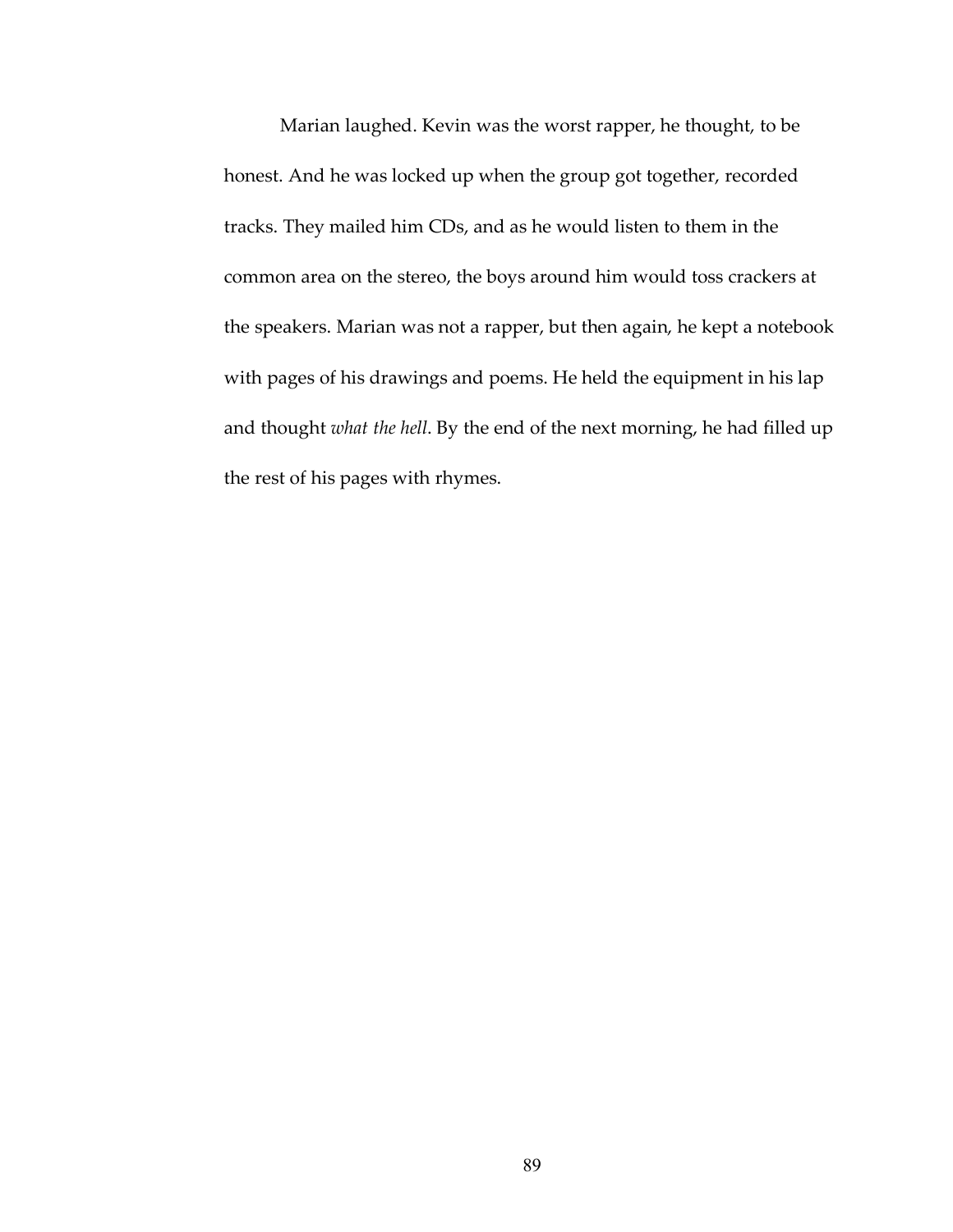And All That You Say Is Beautiful. Remember That.

It was the dropped phone calls that rattled Patrice. Her calls with Ari would be interrupted by static and then fade into other intimate conversations between two people. She had no idea what to expect from Ari's reaction to her marriage, but the cold click of the phone disconnecting was like the sharp stinger of a wasp piercing through her ear. The two of them had not lived in the same place for nearly three years and during that time, Patrice had given up on pursuing an acting career, moved back to her hometown and rekindled a relationship with her exboyfriend. The marriage, a month ago in a drab courthouse, was a surprise. To her, and now to Ari. It was a marriage of love and convenience, and at that moment Patrice was content with where her life was going. She only thought to tell of the marriage because she hadn't had a full conversation with Ari in months. Not like they used to, when three hours on the phone flew by and it would end with her sitting upside down on the couch soaking up all Ari's secrets. Now, it was as if each phone call was interrupted by static, or interference from another call, or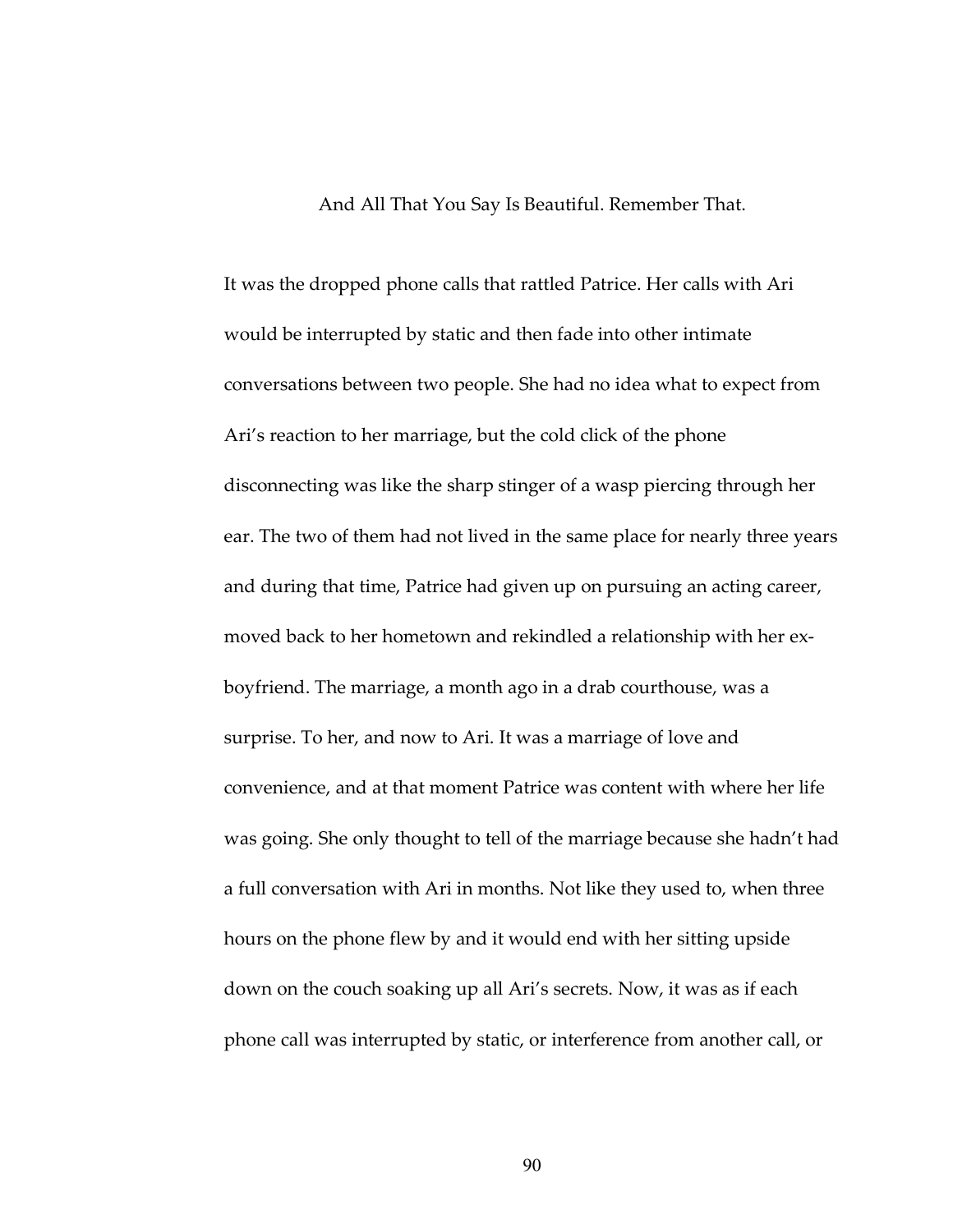the receiver jumbled and scattered their voices, allowing Patrice to eavesdrop on different conversations.

Before the click, though, Ari's response was, "I'm happy for you." It felt like an avoidance of conflict. Like Ari was holding back on something. On her balcony, beneath a bed of stars, Patrice slumped in her chair. Her big toe almost knocked over a potted spider plant sitting inches away from her foot.

"Is it ok?" Immediately, Patrice wanted to take back the question. It was possible that she was breaking a silent contract between the two of them that began when they were together. Or maybe she gave Ari the impression that this was not supposed to be the Patrice she once dated – married before thirty and living in a place where, in Patrice's words, dreams go to be strangled to death. All she could do was wait for an answer. On Ari's end, Patrice heard what sounded like dishes clashing against one another in the sink. A voice in the background muttered softly, *Uncle Wade*, it said. *Uncle Wade, that you?*

# "Hello, Ari?"

"As long as you're happy," Ari said. The voice stopped after a sound of what Patrice thought was laughter.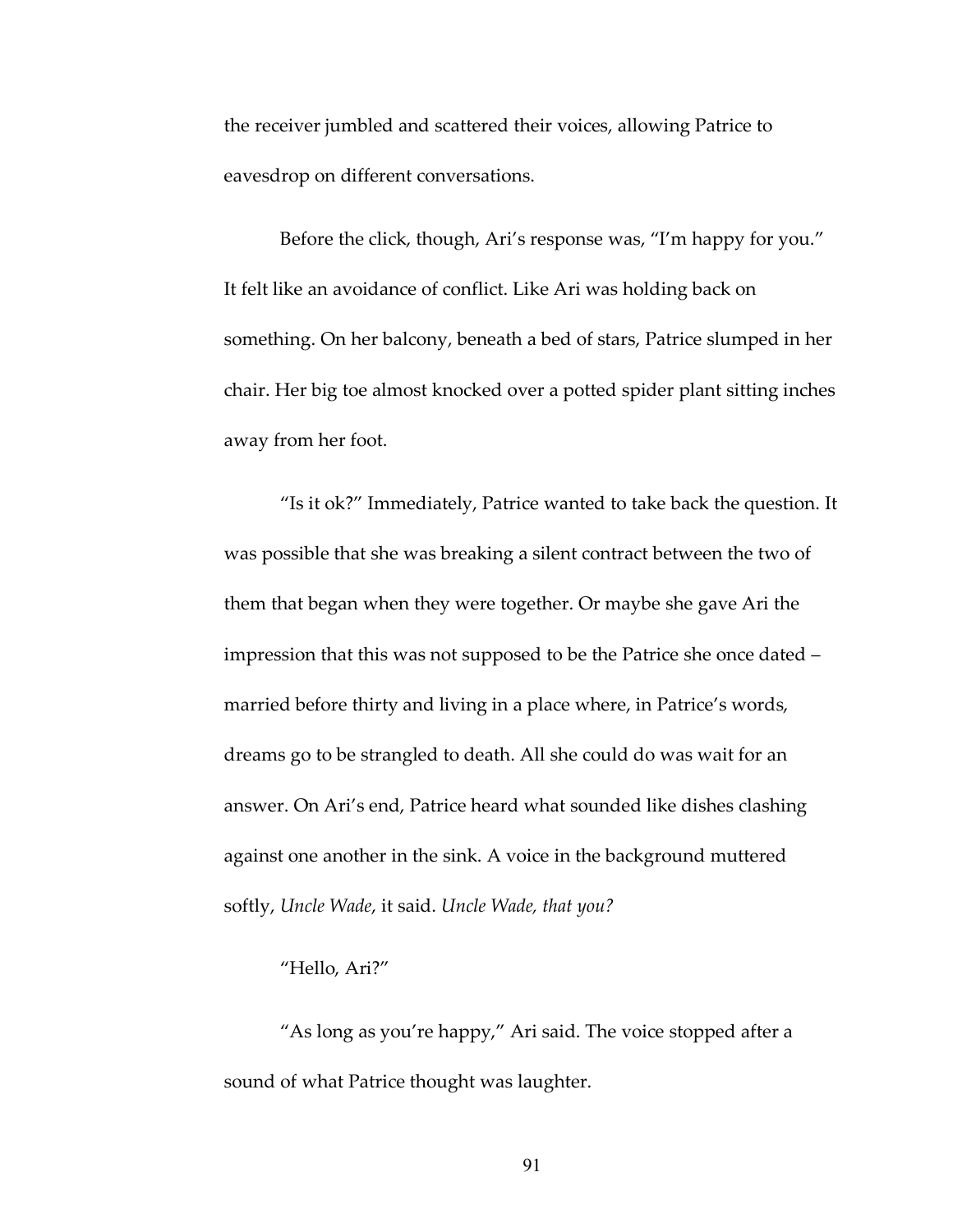"Are you busy? We can talk about this later." Patrice was watching the parking lot from her balcony. A car would enter or exit ever so often through the broken front gate of their apartment complex. Frank's white Honda entered and pulled into the same parking space they'd had since moving in a year ago. Patrice waved as he walked out of the car carrying a bag of that night's dinner.

"It's ok. Really. *Rogramulated*." There was static in Ari's voice. She was fading out.

"I can't hear, speak up?"

"Congratulations." It was forced out like the first breath of air after being submerged in a pool. Patrice didn't want this to be the last phone call they would have. She gripped it in her hand, holding on as if letting go would cause the thing to fall and completely shatter. She loved Ari. And Frank. And if a little marriage certificate was going to end their friendship, then to hell with Ari's judgments.

"I miss you." Patrice waited in silence for something. Anything. Static came through.

*His name was Kale, like the vegetable. I mean, I had to say yes…*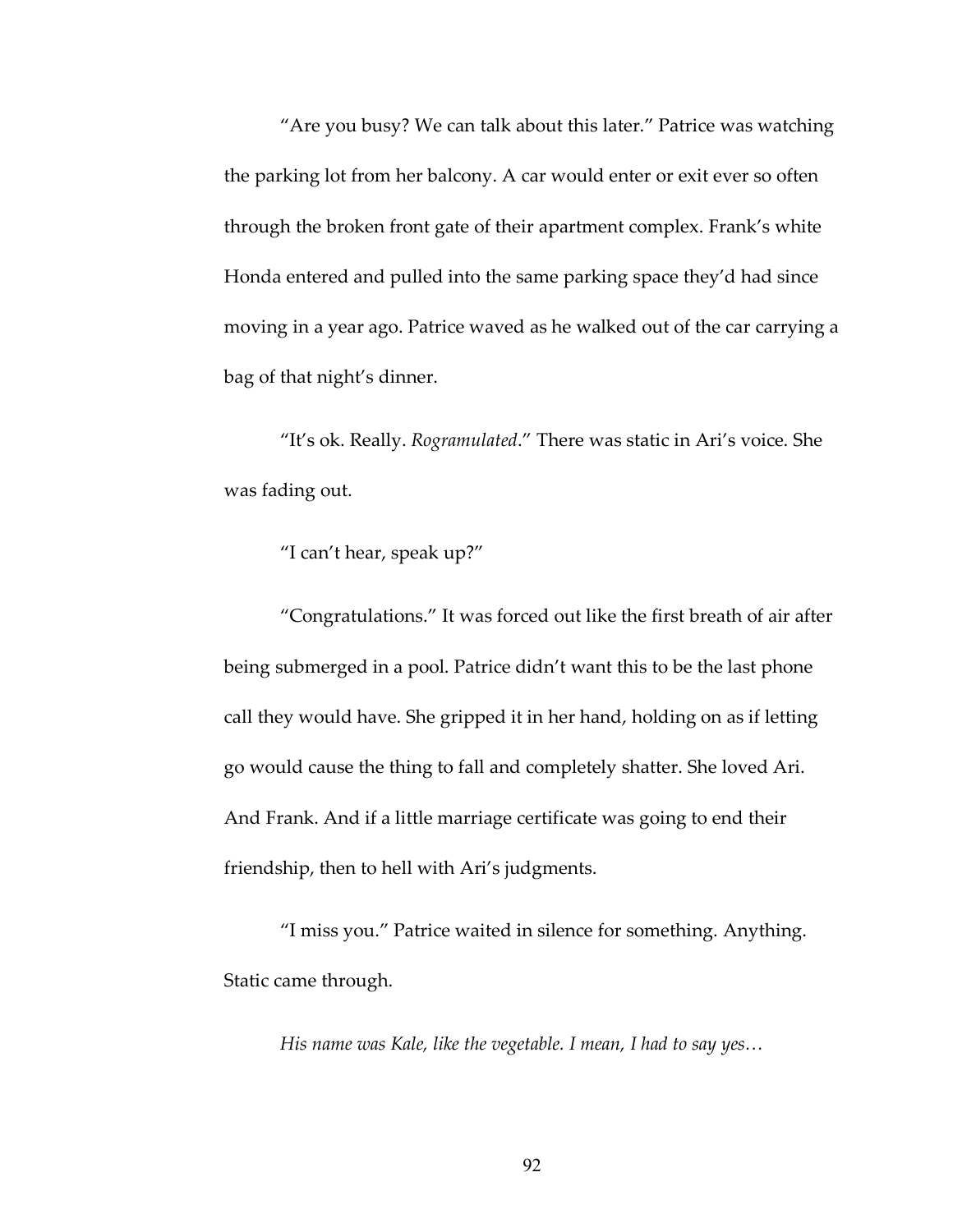"Kale?" Patrice poked the spider plant with her big toe, its green leaf dipped into its own soil.

"I miss you too. I get it, Patrice." The last part ended on a sigh. Her voice cracked. Ari's end was silent for a moment. The static seemed to have cleared. "Is this a goodbye?"

"What? No, you're still my core. He's fine with us, you know. I told him about you." Patrice whispered this. It was an embellished truth. She told Frank she had met a woman and fell in love before moving back home and that they were together for two years. But, she had never said anything about the phone calls, the plans to visit, the dream trips she wanted to take with Ari. The latter two were projections of a fantasy; last minute interruptions invaded their plans to see each other again. It was either a mother was sick, or work called last minute, or Frank had a show, or Ari had to do a thing. Even this call, concealed on her balcony with the glass door closed as Frank set the table in preparation for their dinner, was calculated.

"I'll come next month to see you, ok? You and me in the city. Let me have you for a day?" There was a tap at the glass door. Frank pulled up his shirt and rubbed his bloated belly, puffed out in exaggeration.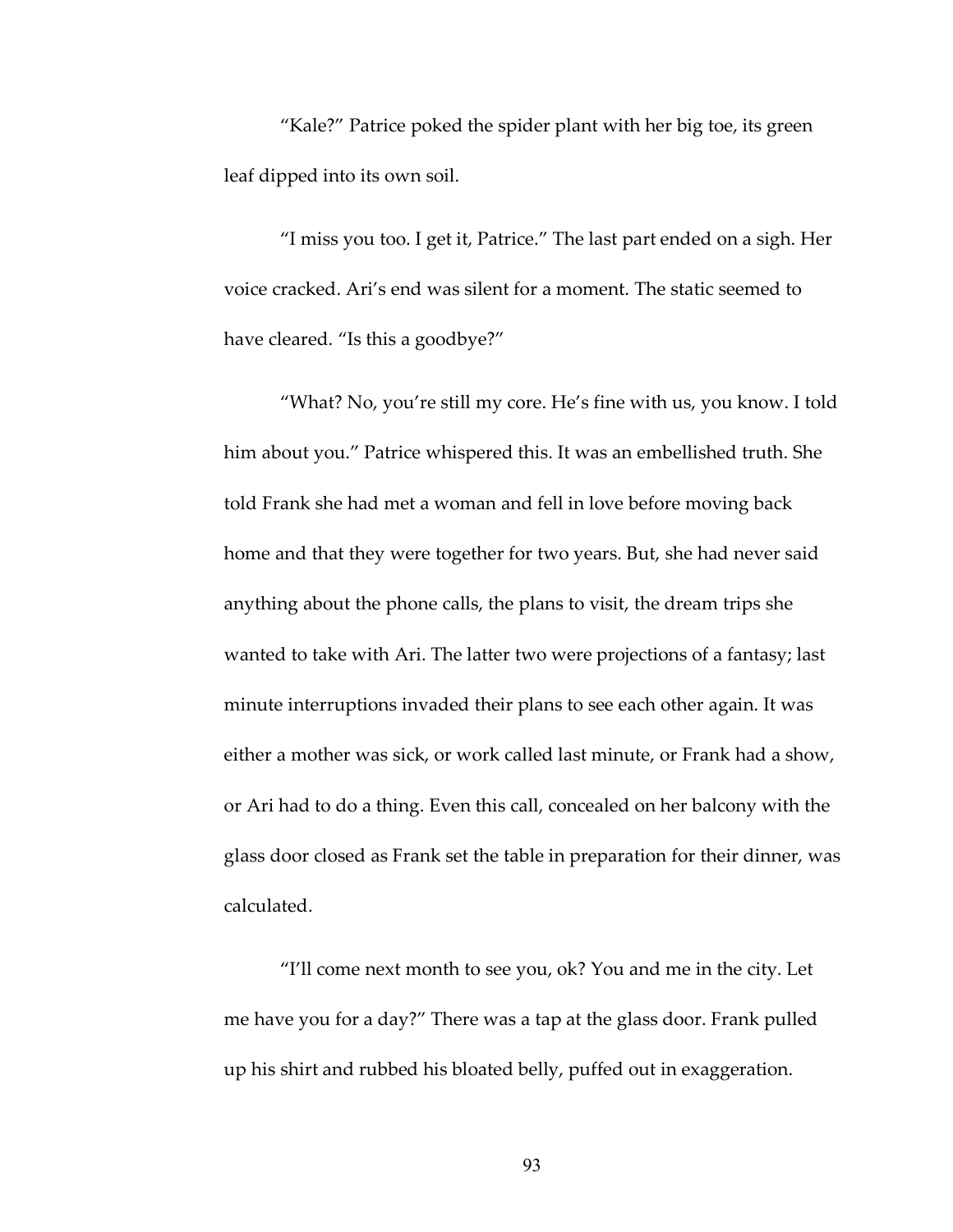Patrice silently faked a laugh and waved her hand. She mouthed *in a minute*.

"Sure," Ari replied. A simple, curt 'sure'*.* Patrice sunk even lower. "I mean, don't worry about me, I *donwangherbossmerkle*."

*Have you seen the video of that baby trying to ask Alexa to play 'baby shark'? Dude, I died.*

"Ari." Patrice sat up in her chair. "Give me a week. I'll be there."

"*Gerwoweiualgwleeihrmx*." And then a sting of the wasp. The call dropped. Patrice let out a puff of air through her un-parted lips. She was fed up with the lost signals, failed plans, and secrecy – all of it. She dialed Ari's number again. A gurgle of static and then another dropped call. She sent a text. *Call me back, please*. A red message appeared back on her screen. *Failed, try again?* Why the question mark? Ari couldn't have cut her off that fast. Patrice pushed the spider plant with her foot, the contents of it spilled out into a neat pile of dirt on the balcony floor. She walked inside to see Frank sitting in front of rice and hummus with grilled eggplant and mushrooms. His plate was nearly finished as he scraped the last bit of rice onto his spoon.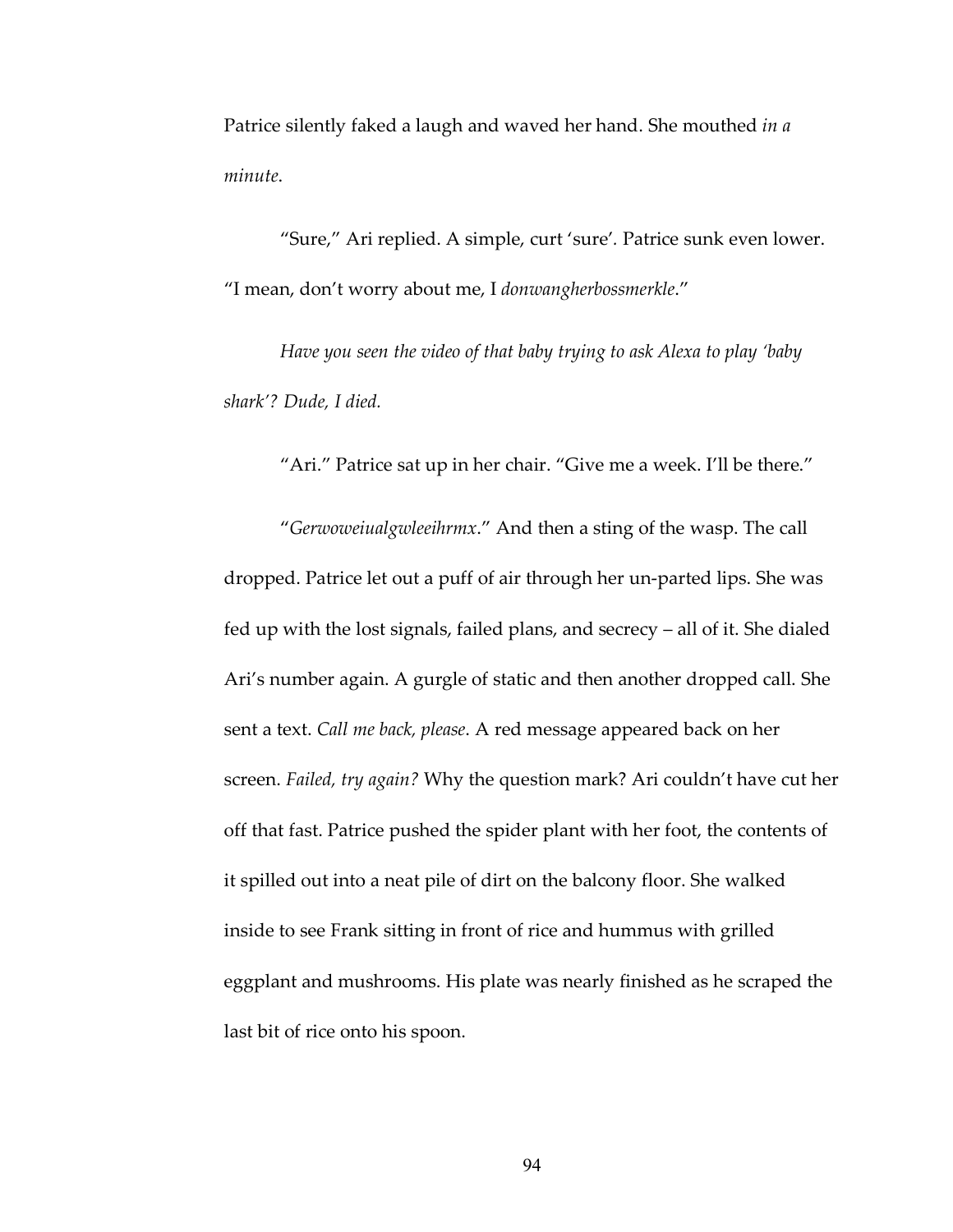Patrice tried calling Ari again the next day. A thin sound of white noise only answered back. The texts failed. She had completely dropped off the face of the earth. In the quiet stairwell of a temp job she was working for the week, Patrice balanced her peanut butter sandwich on her knee and dialed Ari's number from a borrowed cell phone. Her excuse was that her phone had died.

*Hello.*

"Ari, what happened?"

*The goddamn heater burst again*. *Find Gary's number, will ya?*

"Who is this?" A click. No answer. No Ari.

She bit into her sandwich. As she chewed, the peanut butter stuck to the roof of her mouth. She looked at the phone she had in her hand. It was Brenda's, her cubicle mate in the office. The case was pink and encrusted with rhinestones. Messages from email, text, and the news flashed across her screen. How many connections were contained in that small shiny device? The phone rang. A familiar number. Ari's.

"That you?"

"Listen, Patrice, I fell for you. Hard. Let me go, please-"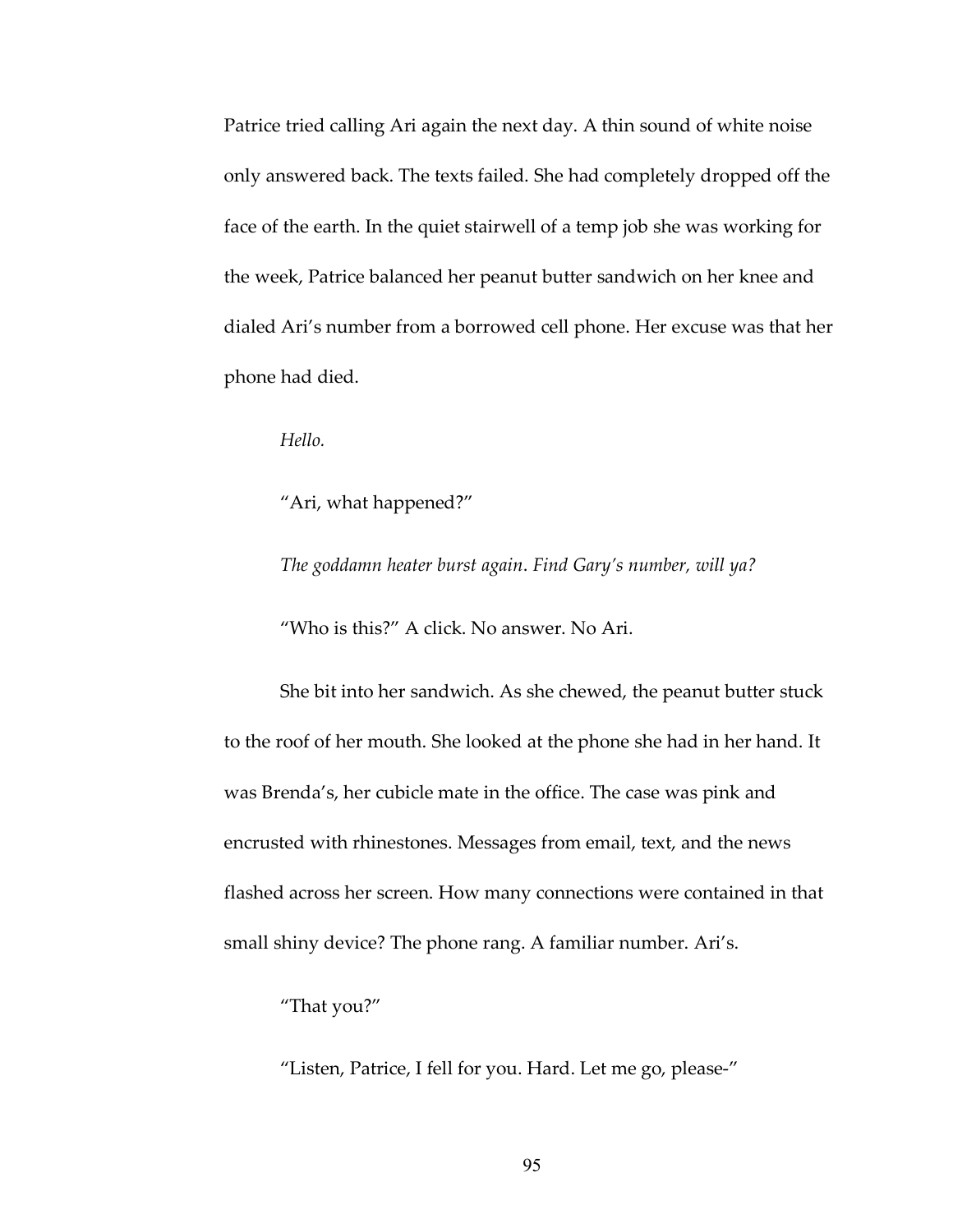"Are you home? I'm coming." Patrice sprang up from the steps and sprinted back into the office, out the front door. A collection of eyes from behind cubicle walls followed her. She did not care. She could have run the two thousand miles to Ari at that very moment.

"Don't come, ok? I need you to delete me. All of it. It's not how –" Before Ari could finish, the call was interrupted once again. This time a sound of a string instrument played back. A violin, possibly. Its pitch, a high screech. Its tone, a lonely echo. Like someone was sitting in a chair, playing to an empty room. Patrice listened as she stood outside, the Autumn air cool against her skin, the hairs on the back of her neck standing. The playing faded out to nothing but white noise. She looked up at the sky and, fuck, it was like a painting; a true-blue background with wispy white clouds drawn into it. Power lines cut into her sight, the black cords thick and twisted stretching out to the other utility poles. A fleet of poles lined along the interstate. One of the cords had fallen loose and hung from the other lines, swinging back and forth with the wind. Patrice screamed. It was a closed mouth scream, yes. An internal "ahhhhhhhhhhhhhh" that was ended with the click of her tongue. Ari was playing some nasty game, for sure, right? She gathered herself and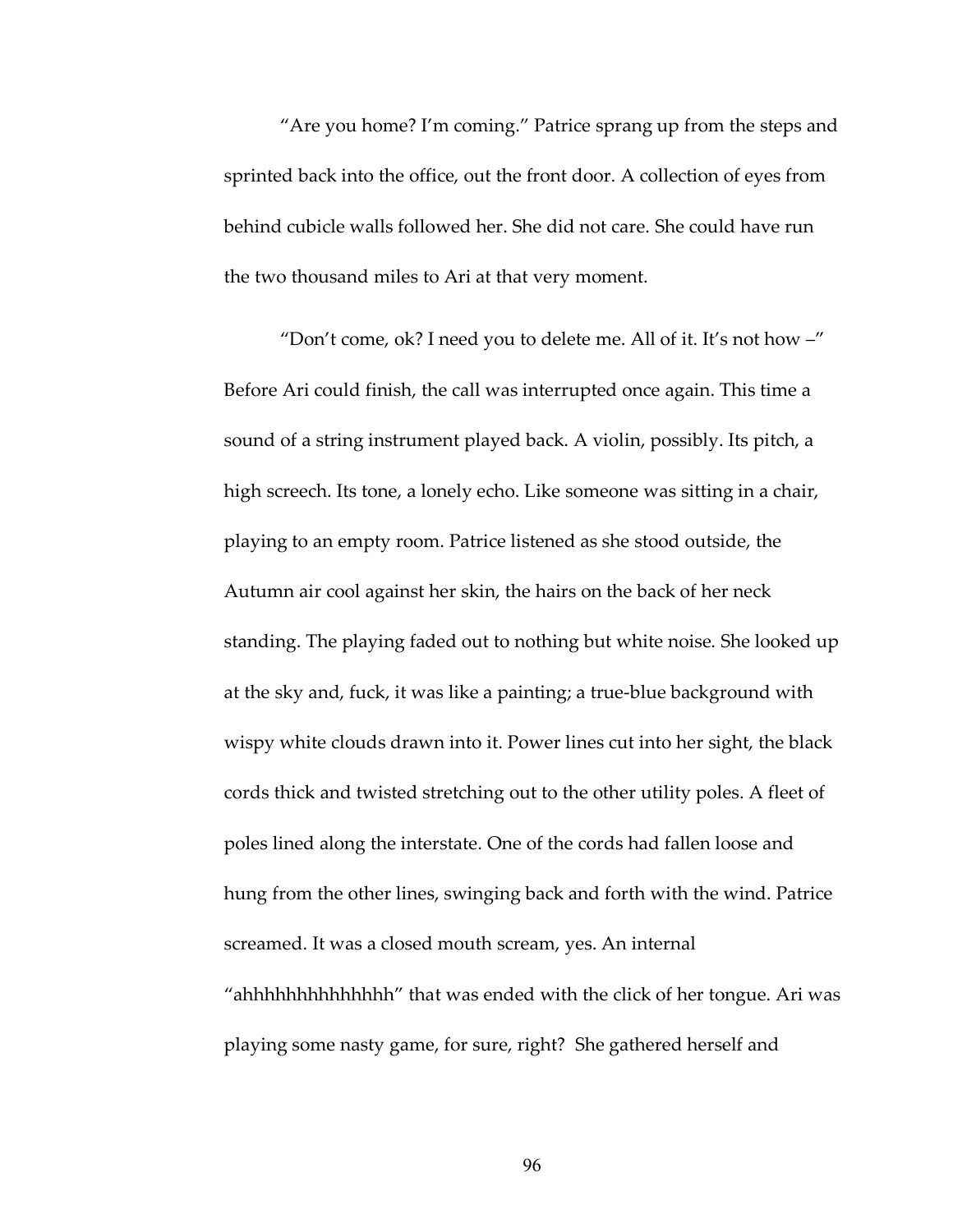walked back inside the gray office building. A buzz from the fluorescent lights turned on with each step, like a thousand bees swarming above.

A month had passed since their last conversation and Patrice, sullen, trudged through each of those days. It was getting colder out, Autumn was ending, and the early mornings were a dark gray when she woke up for work. Frank asked one morning before they left the apartment, "you want to talk about it?" He waited to put on his coat. Patrice could see in his worried brow that maybe he was waiting for her to say a horrible thing about him and about their drab marriage. She put on a smile, fakejabbed his chin and said that everything was fine. That the change of weather was getting the worst of her. And as soon as he left, she stood in a spot on her floor and imagined herself sinking into the ground like she'd stepped into quick sand.

It was called *auditory hallucination*, as WebMD termed it. Hearing sounds that were not there. Also related to schizophrenia. Patrice was sure none of this was true of her. On the couch one night in their one-bedroom apartment as the TV blared in front of them, Patrice searched possible ways to get rid of the static and reconnect with Ari. Her search terms were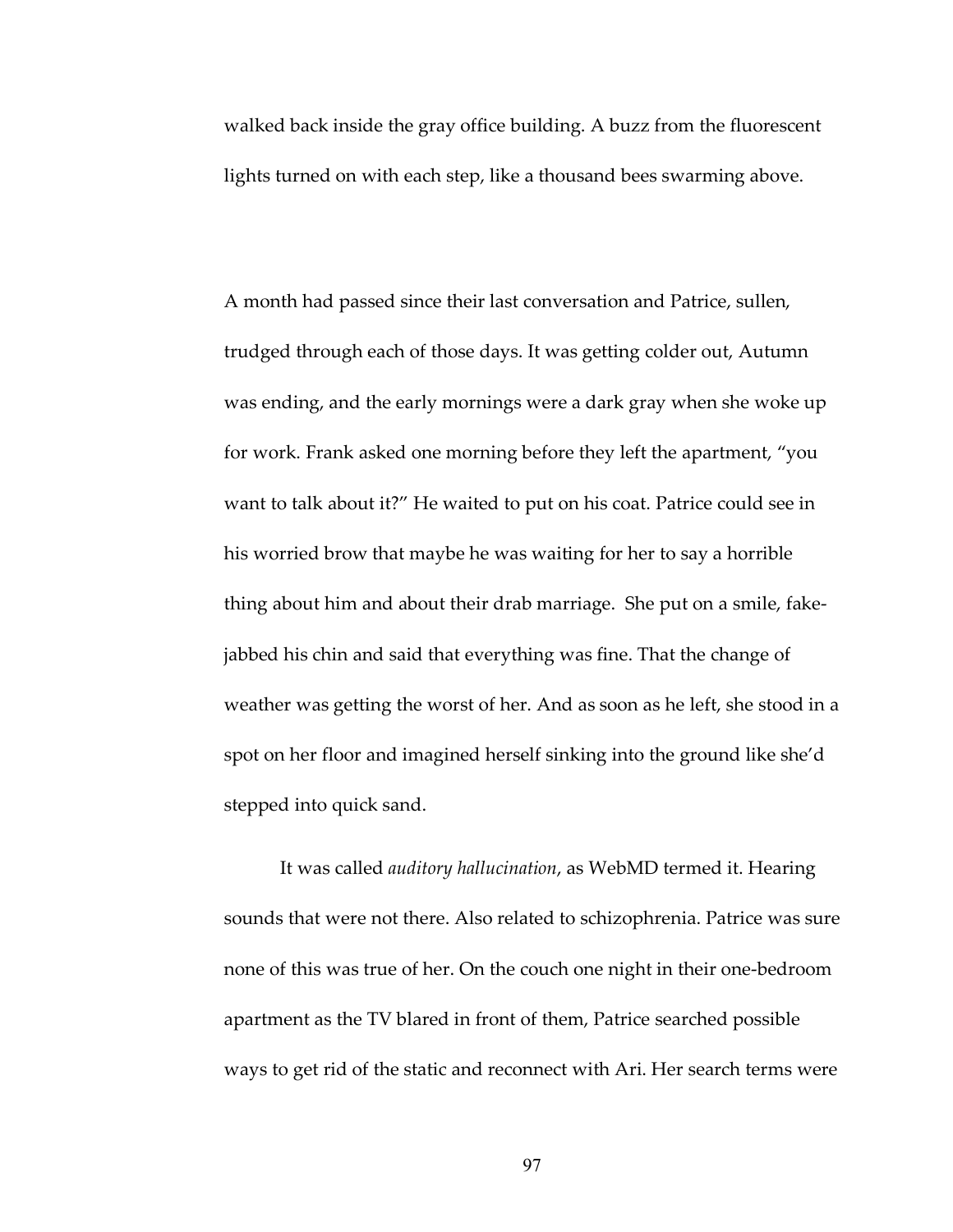getting more and more desperate – *dropped calls; call interference; Android malfunctions; what does it mean when a past love drowns in sound waves?* The latter was an experiment in internet surrealism. Maybe Ari was truly tangled in the wires and the best thing for her to do was to give up.

An old, defunct message board on the very subject appeared. She skimmed through ancient photos of early memes, and references to landlines. She stopped on a comment from a user. *My cellphone is dropping calls and picking up other conversations. Help!?* The question was specific to Patrice's situation, but the answer – from someone called *Yanny2387* – was as simple as it was absurd.

*You must have MetroPCS. Just hit #49 before dialing the number. Worked for me and now I can hear every conversation!*

Patrice held up her cheap *MetroPCS* phone and laughed. It was guttural and loud, which startled Frank who was asleep on the couch. Drool ran from the crevice of his lip down to his chin. He quickly wiped it away.

"What are you doing?" He asked, picking up the remote and roaming through the channels. He glanced over at Patrice's computer. "You sick?" He noticed the WebMD page that was up on her screen.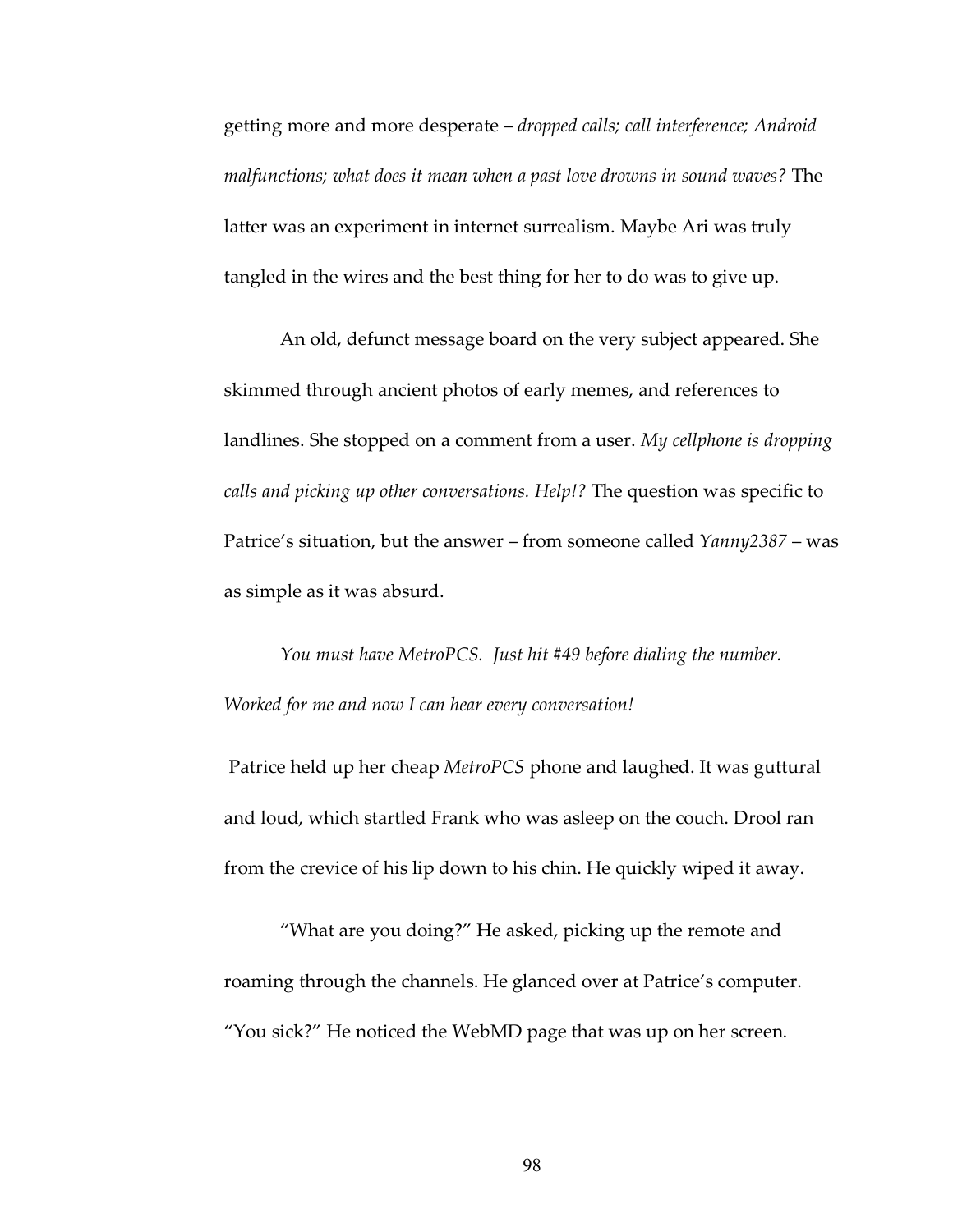"Could be schizophrenia. Watch out," She faked a jab across Frank's slobbery chin.

"Hmmm, I've been with worse." Frank leaned into her, kissed her nose. "You've been distant these past couple of months."

Patrice stared blankly at Frank for a moment. "I'm right here, Frank. I'm always right here."

"I know. I see you. But, you're not there. It's like you hide from me when you're on the phone, Patrice. You're always talking to someone else." He gestured to her clutching the phone. The whole time she was searching with one hand, the other attached to an expectant call.

Patrice shut the laptop in front of her and got up. "I'm trying to reach someone important to me." Frank looked up at her, adjusted the pillow she was sitting on. He tilted back on the couch and propped his feet up.

"Is it Ari?" he asked.

Patrice looked towards the bedroom. She thought of all she truly owned: her clothes, the laptop, the big foamy pillow, and her spider plants. This could all fit in the back of her car if Frank decided to end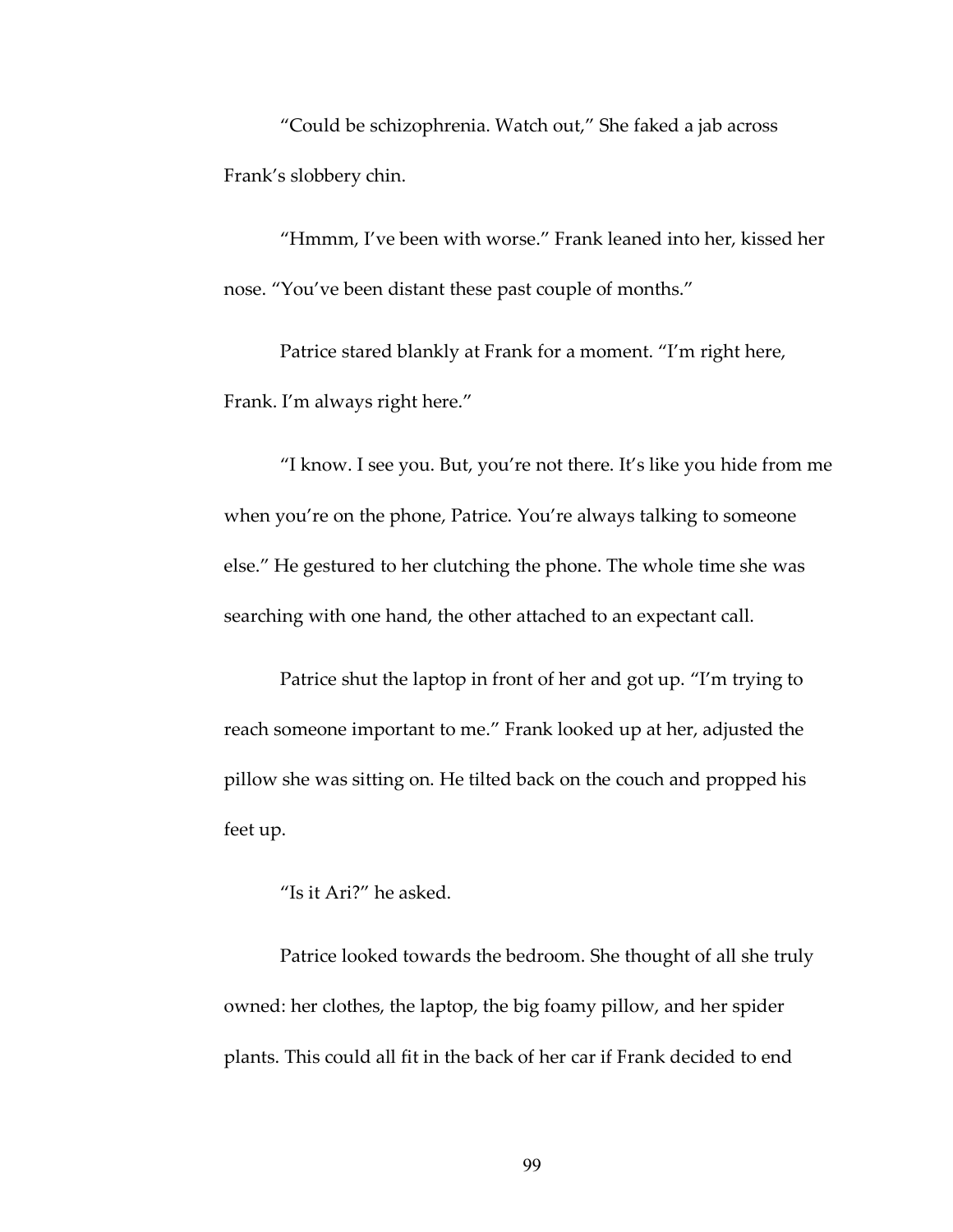things. "Yes," she said. "And I love *you*. But she will be in my life for a long time. I can't let her go, Frank."

"That's fine, ok. Just, don't keep secrets from me." He changed the channel to the tonight show. The host, a pale, bumbling gangly thing in a suit, was interviewing a camel. All they could hear was the muffled sound of the laugh track getting louder as Frank increased the volume.

Patrice stepped out onto the balcony and shut the door. She dialed #49 before entering Ari's number. And waited.

Static. On the other end was laughter, like the laugh track on the talk show before fading underneath distinct chatter.

*…maybe ice-skating as a hobby doesn't sound so bad…*

*…what do you think about Starburst, on a pure aesthetic level…*

*…Love, love, love, love, love the fuzzy rabbit's foot key fob everyone had in '98, remember?* 

*…no, I like you more…*

*…and they all lived happily ever after, fucking pricks…*

*…don't forget to bring something green, Danny…*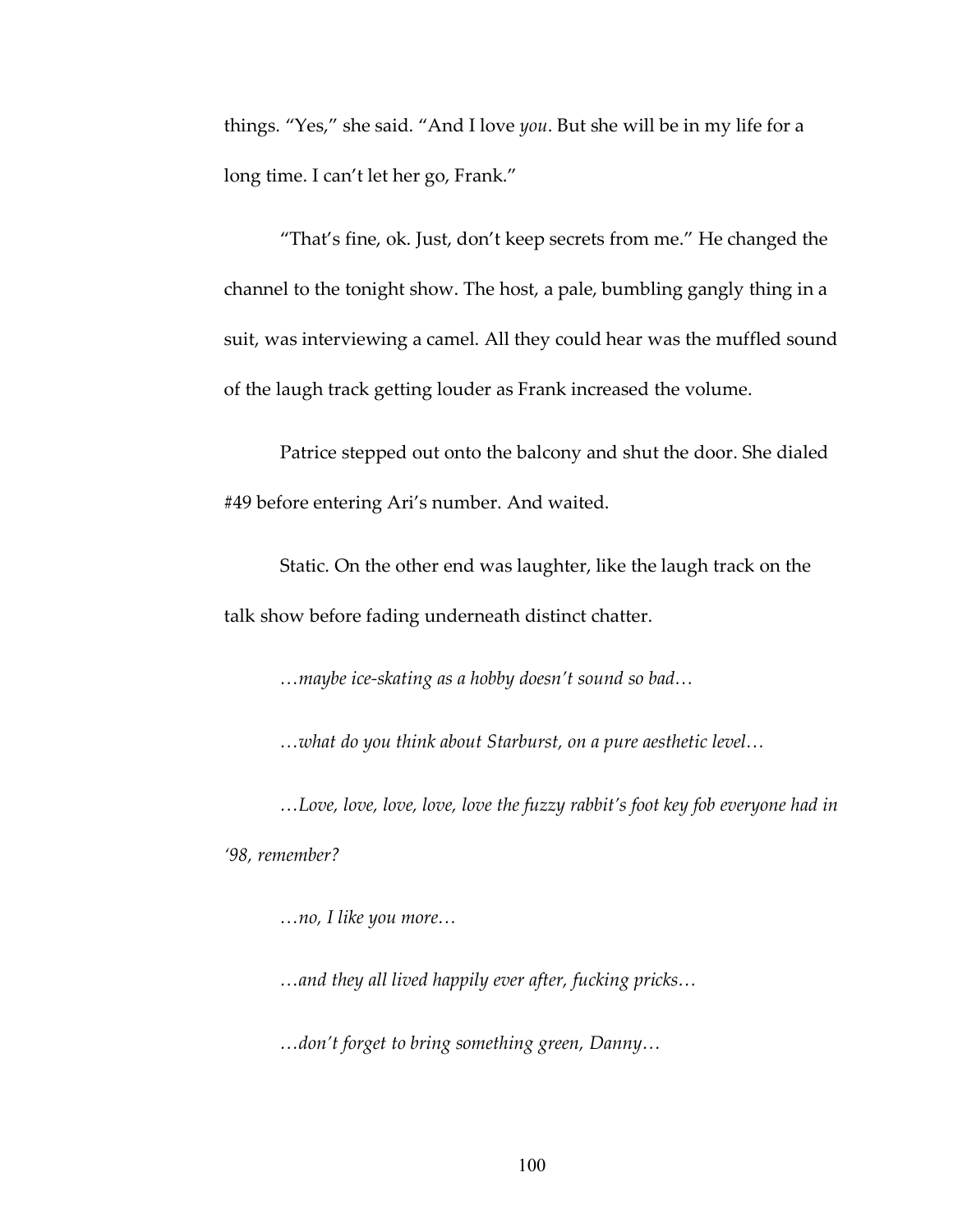A collage of conversations, single-sided, was fed into Patrice's ear. What strange things people say to each other over the phone. She listened in closely. Everyone's voice was an intimate whisper as if every word was a secret. It was sacred, these phone calls. A far reach for some response on the other end; a validation: *I am here even if you can't see me and I hear you and all that you say is beautiful. Remember that.* Their whispered voices were heavenly. But, Patrice felt guilty. She was intruding on these lives, lived somewhere distant from one another. She ended the call.

Her phone rang. It was Ari – fuck, it was Ari.

"I'm sorry," Patrice let out.

Ari exhaled. Patrice recognized the sigh, a thing that she had gotten used to over the years. She was starting to know the sounds she emitted, more so than she remembered the feel of her lips. The mole between her breasts. The edges of her elbows. And she was ok with that.

"You don't have to rescue me." Ari smacked her lips. "I'm figuring everything out, Patrice. I'll be fine."

"Your voice is all I have left of you."

There was sounds of waves in the background. An ocean interrupting their call. A wall of water swallowing their whispers.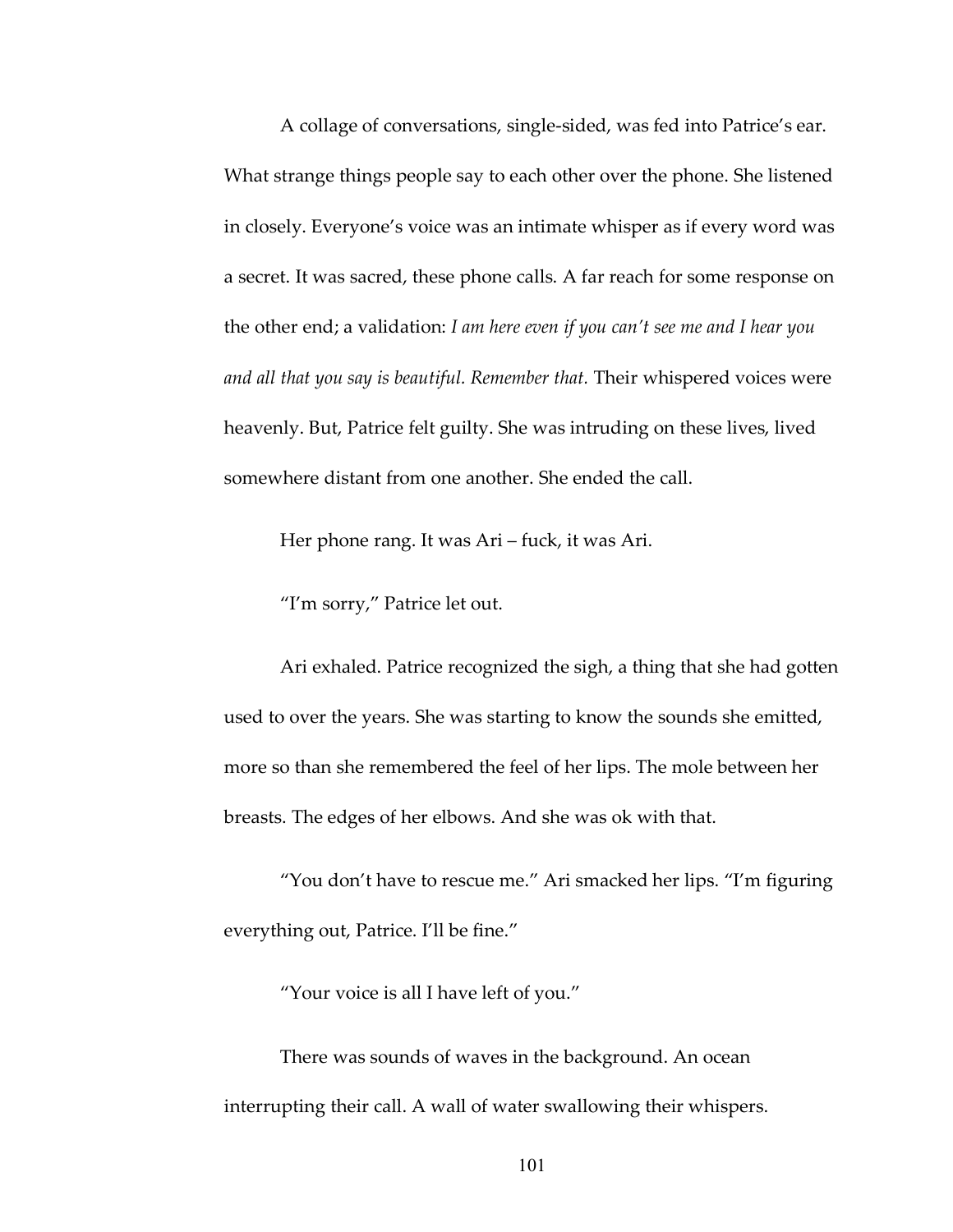"Are you on a beach?" Just then, the sounds of waves crashing had gotten louder.

"Hear that? It's our favorite spot on the boardwalk. Hold on." Patrice could hear the wind pick up, Ari wrestling with her phone, before the wind cut out and a crisp thin sound, a *wsshhh*, washed over her ear.

"What is that?"

"A seashell." Ari laughed.

"Nah, it's you," Patrice said. They sat in silence for a moment, listening to each other take in what was on the outside. Patrice had forgotten to put on warmer clothes before she stepped out. Her toes were getting numb. The streetlights replaced the glow of the moon – a faint crescent high above. "Next week?"

# "Always."

This was their assurance: they would always be in each other's ear, not letting one or the other fade into the background of white noise. They hung up and Patrice wobbled out of her chair, she turned to face Frank and prepared to let him in on her secrets.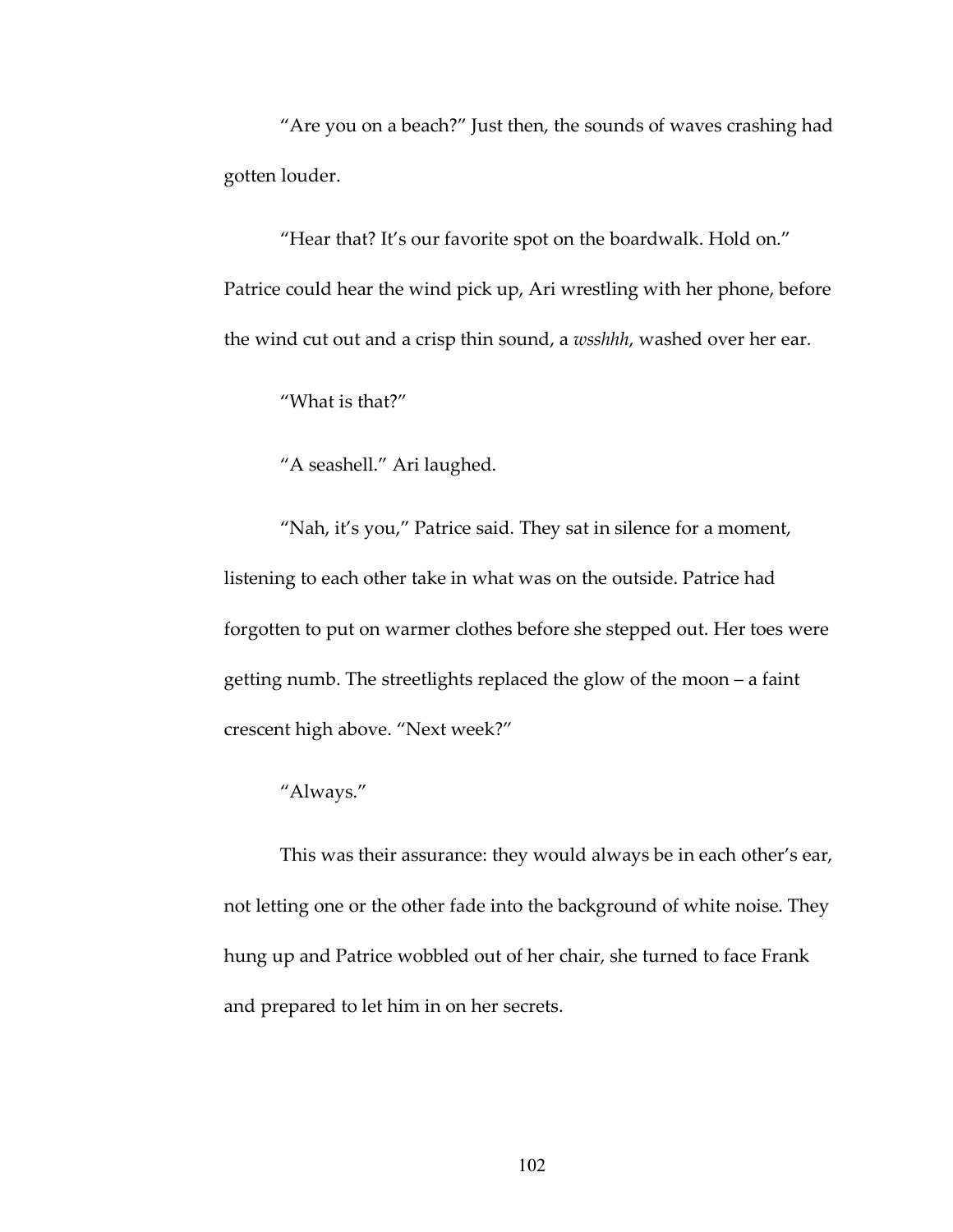#### For What It's Worth

### *A-side*

The last couple of weeks you and I were together before you moved back home to Georgia, I found myself thinking more about what life was like if I didn't move to New York City at all. Not like how much money I could have saved skipping college and traveling around the country, or if I'd be sharing an apartment with my mom somewhere in North Carolina, or if love would have found me and stayed just a little longer. It was more a thought of how else I would have failed. And to be honest, J., I thought so much that I had failed you because I didn't try hard enough to make you feel proud to be gay and to keep you with me. I brushed off the entire three years we had spent together living a one-sided lie. A, *it doesn't hurt so bad*, lie. Like all the times we held each other in bed, or when your palm rubbed the middle of my back, or when I kissed your temple as we walked down countless side streets at night in the city, was nothing but a list of meaningless gestures.

I'm telling you this now because after you left, I hated myself for the longest time. And now that I'm finally packing up the last bit of our apartment - my apartment – after a year of living alone, every corner of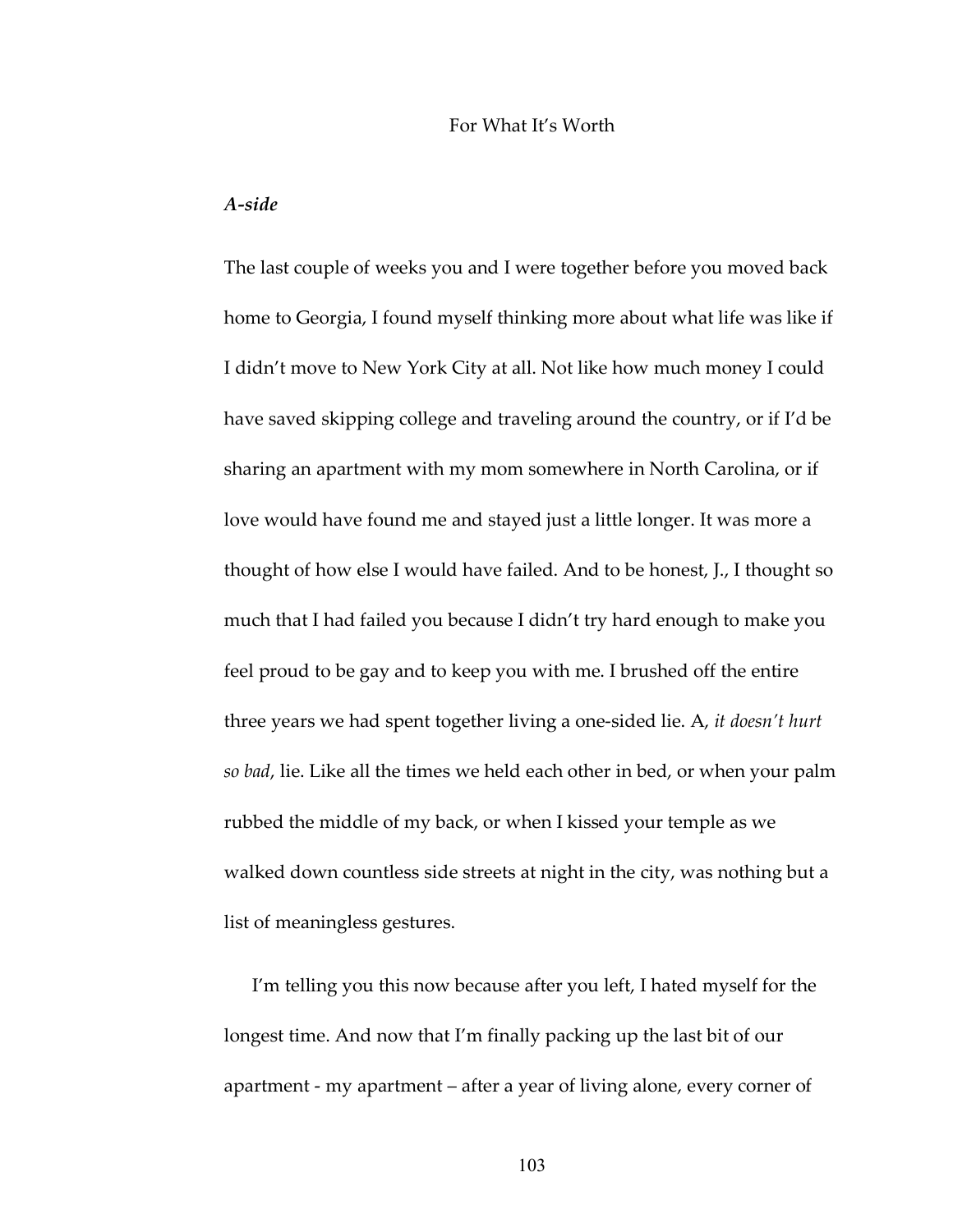this tiny place we shared must be remembered. Every little black strand of hair and bread crumb dropped between crevices must be worshipped.

### 1. *Haloumi Sandwiches and Fish Guts.*

I worked as a manager of a sandwich shop on Rivington Street. Once a week, I would make them and bring them home for dinner to our little apartment on Grand, above the fish market. It reeked of dead fish and sometimes we would hook clothespins to our noses when it stunk the most in the late afternoon in summer. You were a flight attendant then, and for two weeks each month I had you at home with me and because there was no living room or a real kitchen, we would spend those weeks cooped up in our bed in between the air conditioner and radiator eating those sandwiches with our legs tangled.

Even in that last week we were together. I said, "If we keep this up, we might swap bodies. Like *Freaky Friday*."

And with a clothespin hooked to your nose and your face all scrunched up, you said, "Well, I'll just have to become you and you me, and then I'll be the one to watch you fly away to Georgia." Because the thing was, we were still in love up until the end and even then, as I would walk home at night, it still felt like the first time we moved in together. My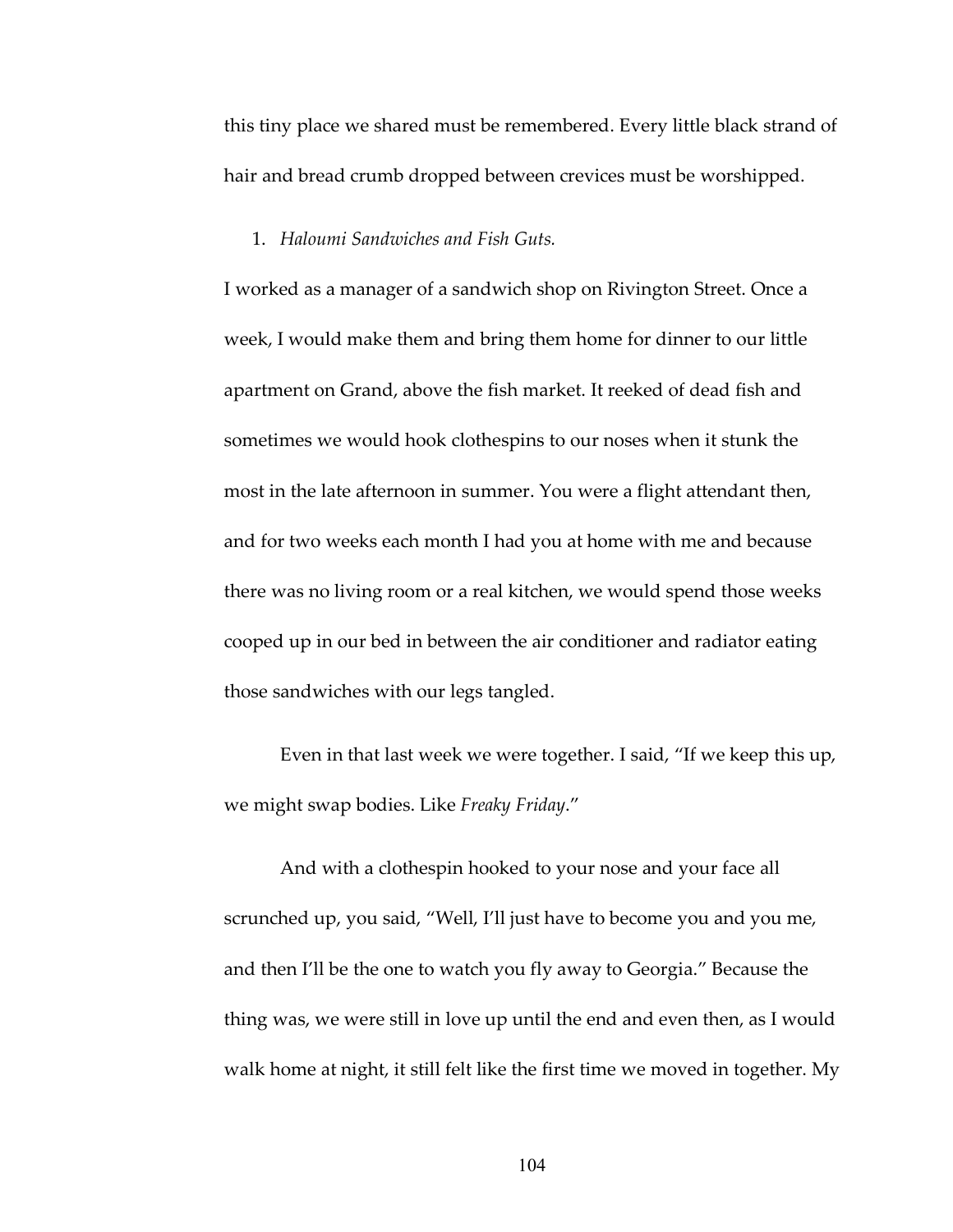heart beat faster with each step closer because damn I was lucky. Damn I had J. from Georgia, my Bankhead projects queen.

### 2. *Family.*

The first year we moved in, there was a mouse in our sink's drain you named Horace. With the leftover bits of bread and cheese as bait, you made a trap out of a toilet paper roll, a penny taped to the end, and a string tied to a shoebox. One night, as we slept, he fell into it and by the next morning you had poked holes into the box and convinced me to keep him it as a pet.

I said to you, "what about the diseases," and you laughed.

"He's our family," you said.

"We could get a cat?"

"But Horace is so much better. Look at him, he chose us, Babe." And his little mouse nose wiggled as he squeaked inside the box.

I see what you mean by family now. And choice. Really, I think after you moved away, it was a loss of this family I suffered. As for Horace, he died a week after you left, and I buried him in Grand Street park, right next to the squirrel bench.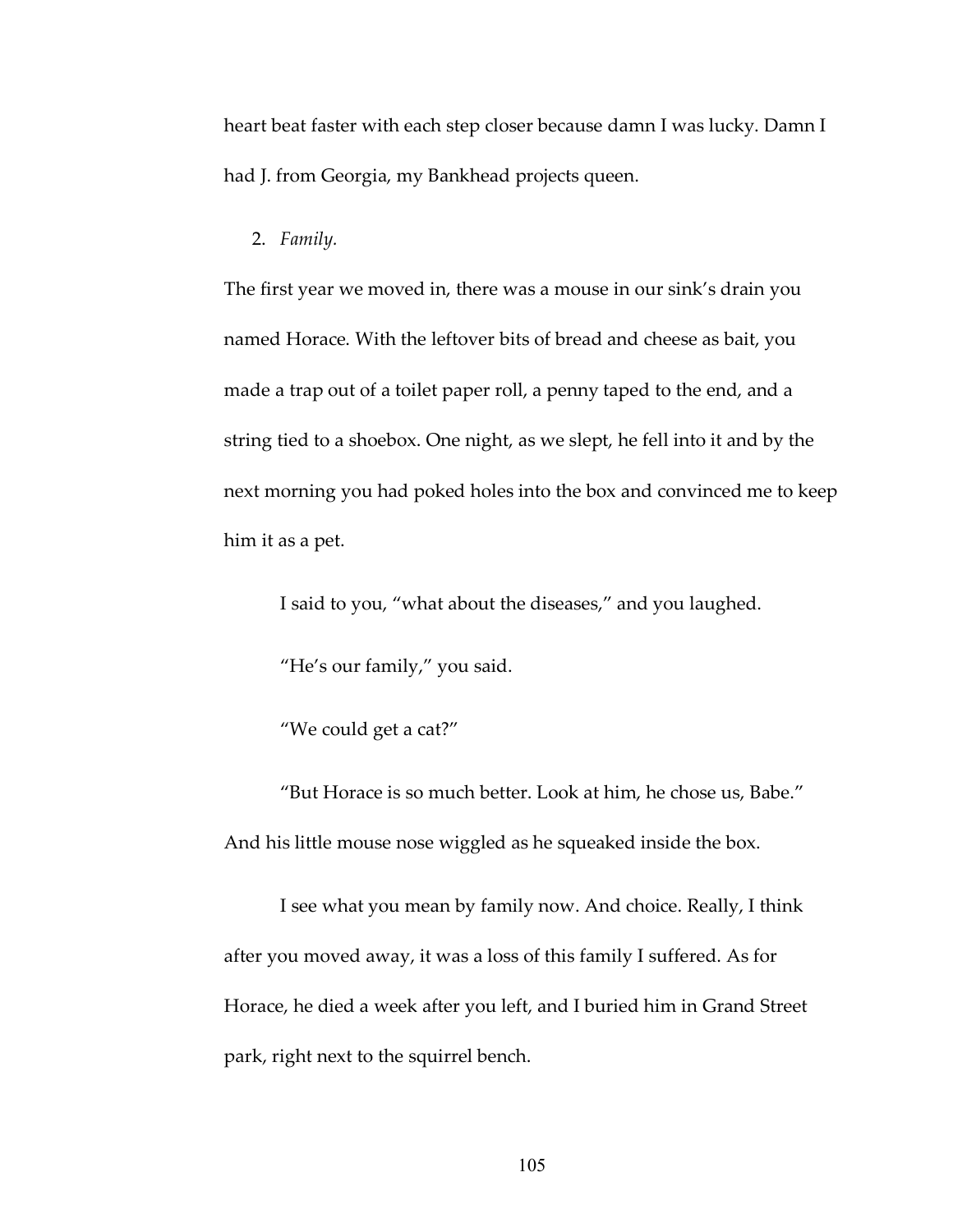### 3. *Headaches.*

Sometimes, before you would take on a two week shift at the airline, we'd spend that last day in bed if I had a day off. I loved the summer the most because we'd listen to the sounds outside our window; the Mister Softee truck, the garbage men, the honking from taxis, skateboarders, the passing conversations, a car or two blasting Reggaeton. So much of life we heard. I would tease you and say something like, "You won't hear *Daddy Yankee* in Denver," or whatever white-bread city you were headed to.

Mostly I was envious that you got to go, while I had to stay and inhale whatever stench the city let out on any given day.

You would complain about having to fly from SLC to LAX to ATL; all in thirty-six hours. And when you returned, I could see the dark circles under your eyes while you dragged that rolling suitcase into Grand Street, apartment 5F, and looked at me before collapsing on the bed.

"I hate this city," you'd say. "Let's move."

"Where?"

"New Mexico."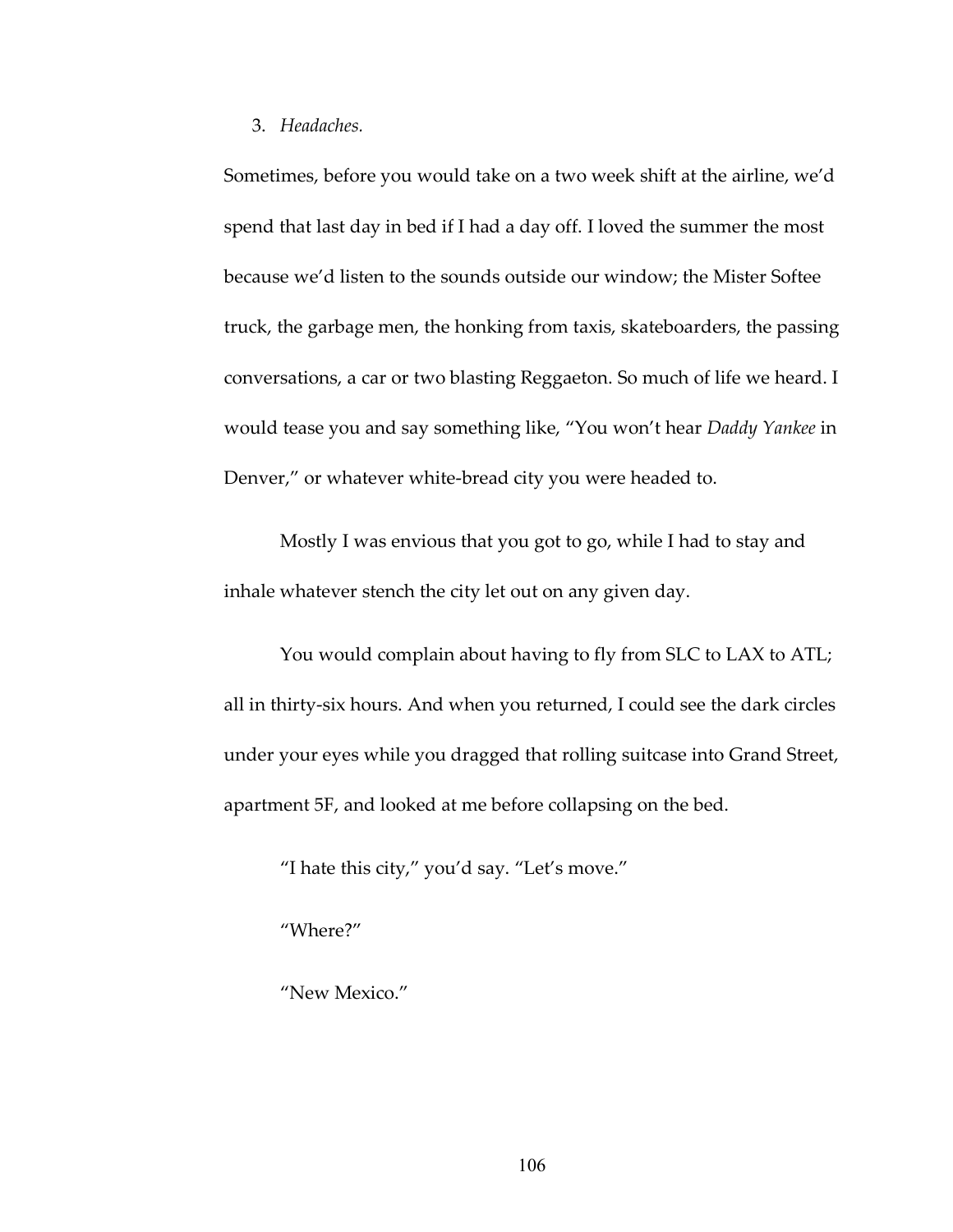"I don't know," I'd say, "I like it here." And I'd placed my head on your lower back and felt as you inhaled and exhaled because I knew you hated when I did this.

"Weirdo," you'd say. "I'm serious, babe, I'm done." You were. I believed you but, I wasn't ready to give up that apartment. Or those moments.

"*Let's open up a restaurant in Santa Fe*," I'd sing. Kiss your back. A lie. You'd catch it.

"You give me headaches," you'd say before rolling over and falling asleep in the middle of the afternoon when the sun was the highest and all that was happening in the world was right below us.

4. *Killing Trees.*

There was always a package in the front of our building for the neighbors on the third floor or just a bundle of *No. 1 China* menus left in between the door. And I always brought in the menus with the package because I'd forget to read the label. When I would walk in, you'd be in the bathroom with all the tabs on – the shower, the sink, the flushing toilet.

"Anything for me?" You'd ask.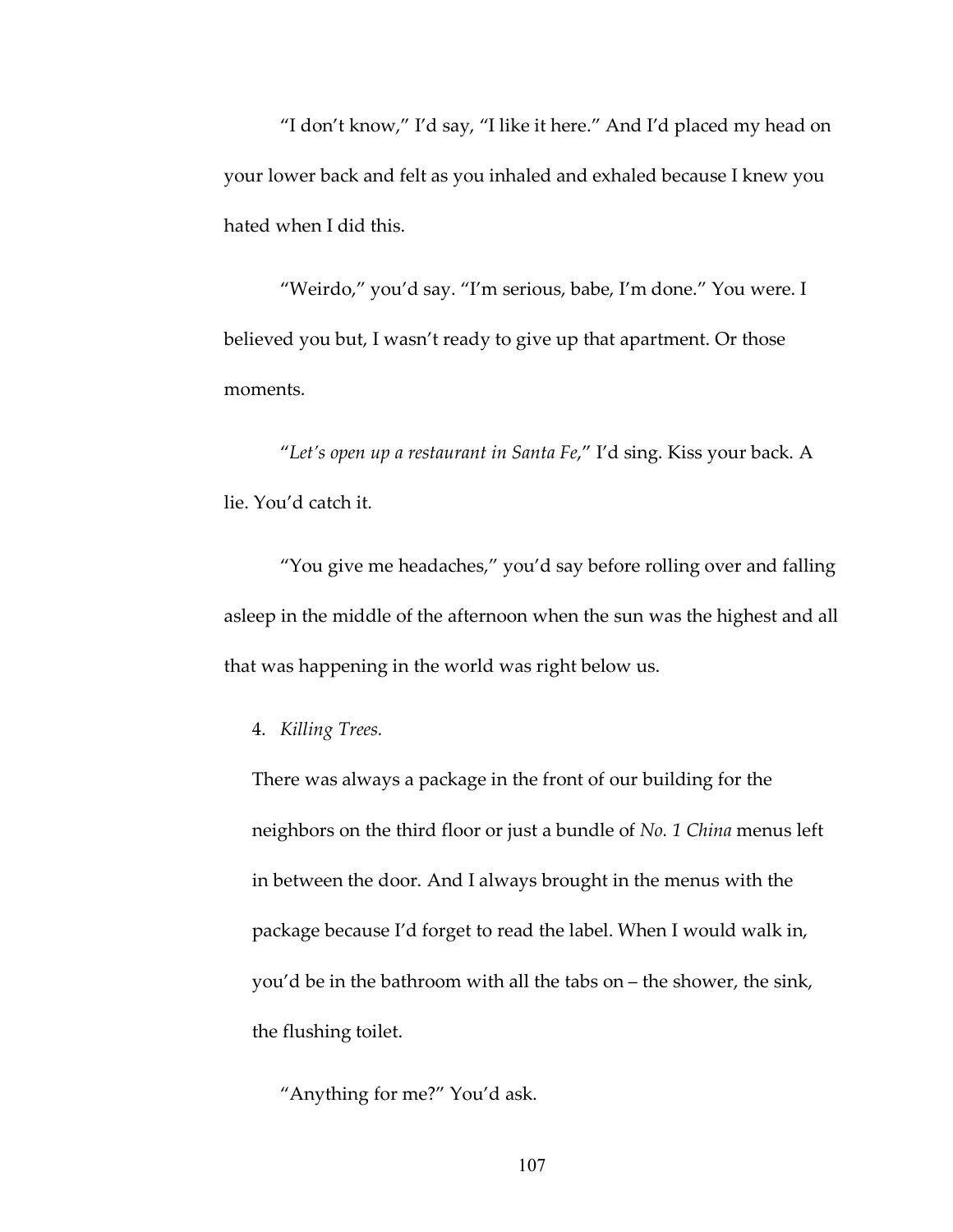"Nah, just the wrong one again. And another bundle." I would hold up the stack and you'd roll your eyes at me. Throw a wad of toilet paper.

"Stop bringing those in. They're killing trees." You'd go back to brushing your teeth with the water running and I'd toss the menus in the trash.

"Look who's talking," I'd say before you'd shut the water off. Ask me to repeat. And that's how it started. Picking silly little fights about big things like recycling. The same arguments on repeat before you would turn on the shower radio, to drown out my voice.

"That's my jam," you'd say through spits of toothpaste. And I'd feel bad because you were going out and I was staying in and it all felt like we were doing the wrong dance.

I'd come up behind you and kiss the back of your neck. "Let's compost," I'd say.

"J?" I asked one night in May that last year, the radio turned down. "You and me in Colonial Williamsburg next month?" We'd plan a trip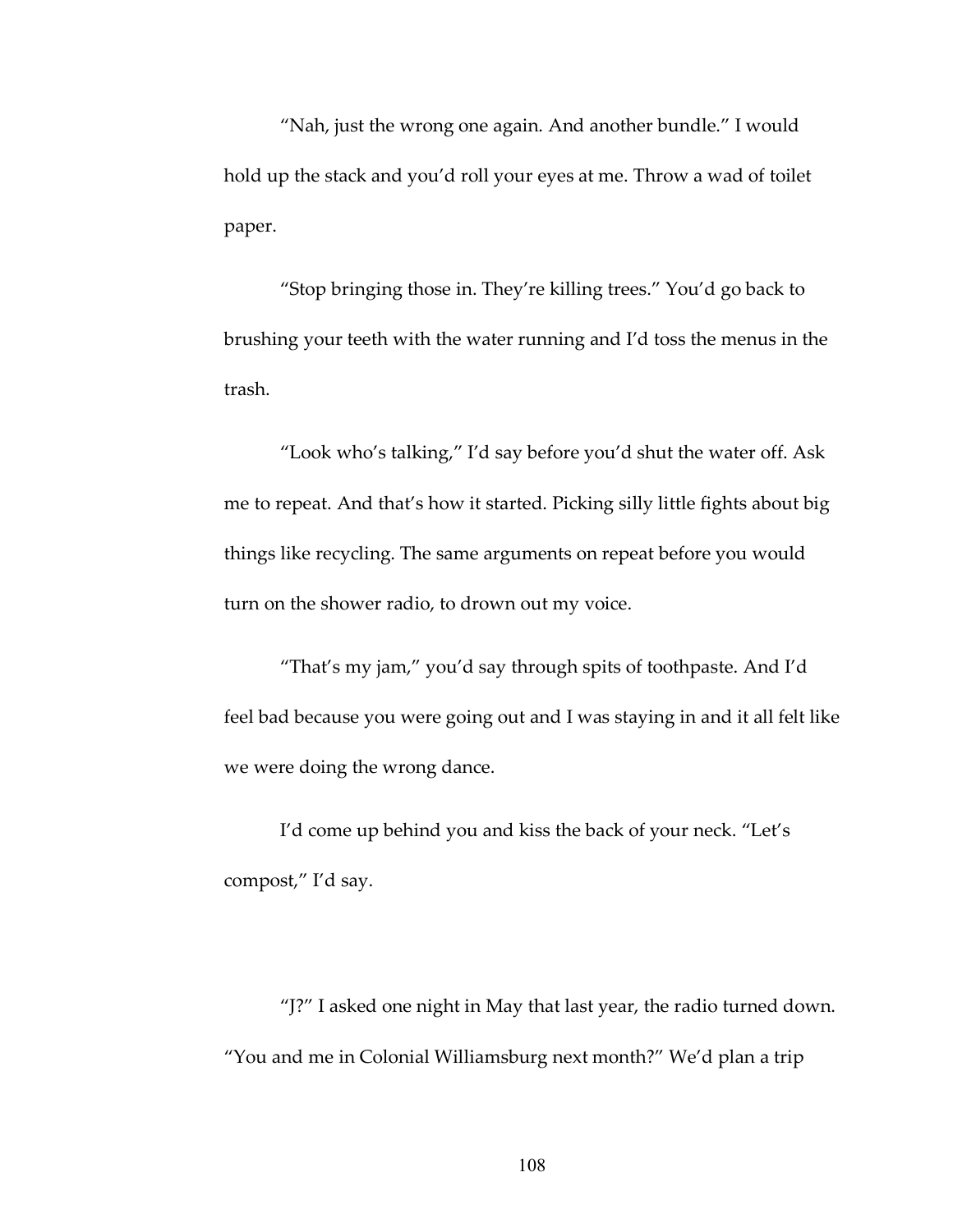each season and that summer, it felt right to explore early modern colonialism with you.

"I don't know, Babe. I can't risk being called into the airline while I'm away." Your job was new and after five years of being in this city cleaning toilets, wiping tables, making salads, you were finally doing something *worthy*, as you put it. And I understood this, yes, but still I gave you that blank stare.

"It's only a weekend. A few hours. *We need this*. Let's get out of this place for a while."

"*You* need this. Who's the one who has to be here every day?"

And all I said was, "OK."

That time, you did not throw a wad of toilet paper. "Something wrong?"

#### "No."

You finished getting dressed – slipping on a pair of tight jeans with one of my button downs. You kissed me goodnight, said you'd be out late because friends were in town from Barcelona. As soon as the door shut, the air around me felt thick. I was left with nothing, but the smell of Dove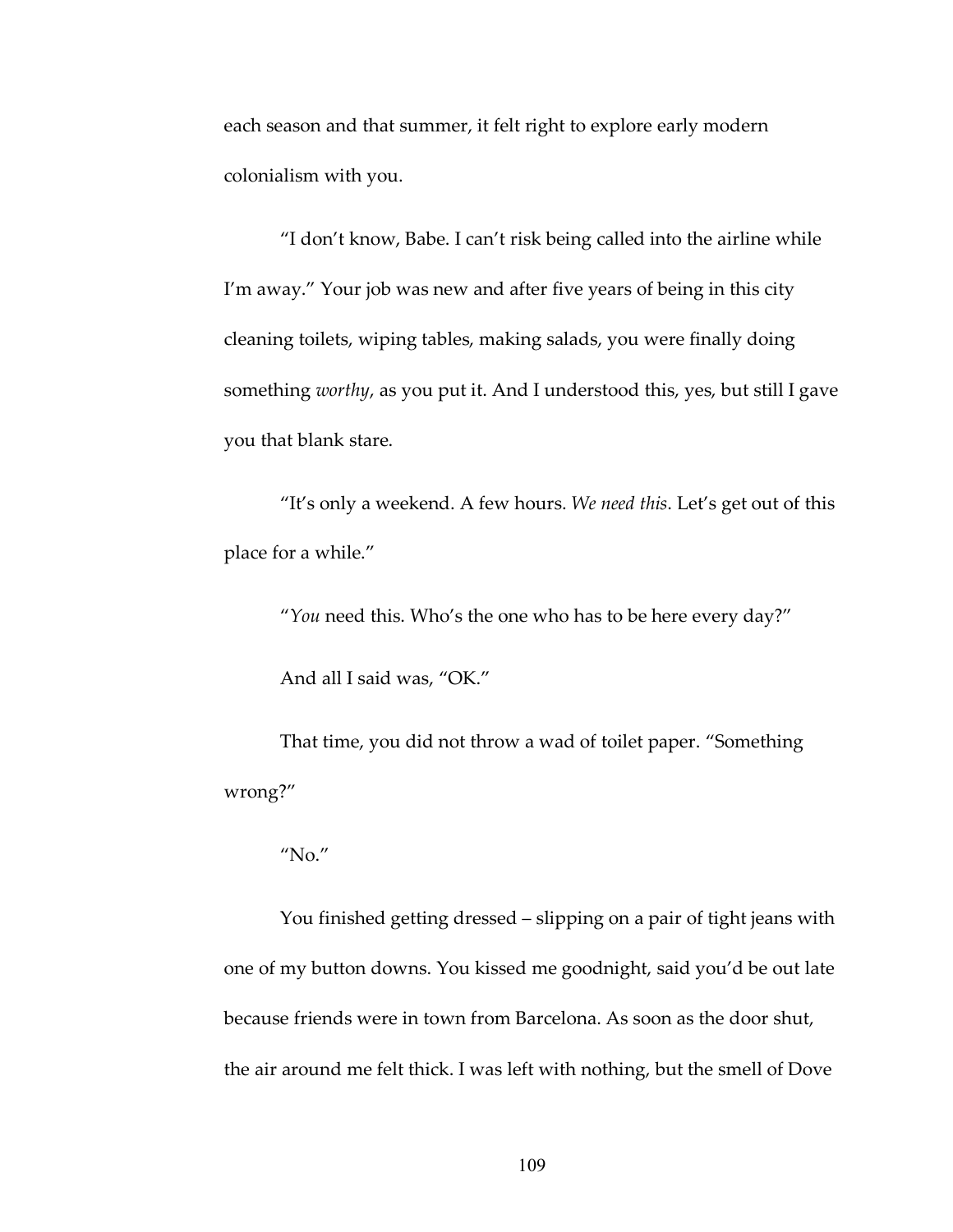soap mixed with mint toothpaste, mixed with rotting fish guts. How passive of me to end on a *no*.

- 5. *All the things I learned about love before I met you*
	- o It is meant to last forever
	- o It is one person a soulmate
	- o You find your soulmate when you are young, nineteen if you are lucky, and you get married, you have kids, you settle down
	- o If you do not have any of this before the age of thirty, you are doomed

I am in my thirties now and I am sure I still believe in one or two things on this list. But when I met you, I was lucky to be a woman in love for the first time at twenty-seven. The shame I carried from thinking I was a late bloomer was nothing compared to that first night we kissed in the back of a bar, over a plate of fries and two cold beers next to those men playing pool in dim light. My insides felt raw and mushy, like I was turning inside out. I don't know if that was love I felt then, but it was a feeling I won't allow myself to forget, J., even if you have already erased it from your memory.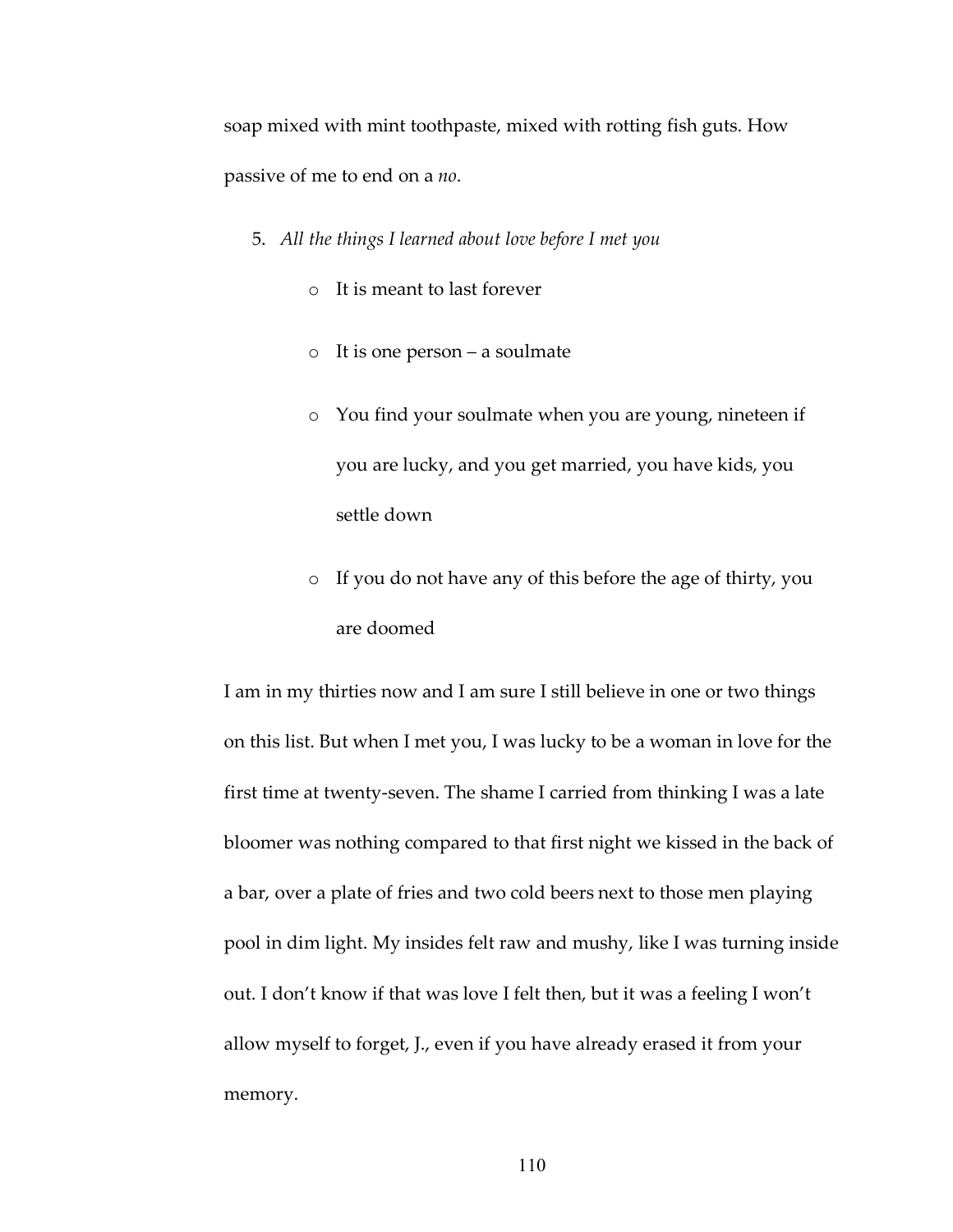#### 6. *Someone like you and me.*

You shared with me that you were not comfortable being gay. That you had only told a few close friends about us. Which is why you would never fly me out to Georgia to meet your family because all of them didn't know that you had fallen for a woman like me. A woman your friend Gina called a "stud", though I never saw myself that way. I was comfortable in ball caps and button downs. And proud. Something I wish you were. And let's say I kept it all a secret until now. That for three years I chose to ignore how you would not take pictures with me. Or walk hand in hand during the day. Or hear you tell your mom over the phone that I was your roommate. When you were gone for half the month, I would cry at night and think one of these days you'll figure out a way to say to the world that you were proud to fall in love with someone like me.

But that never happened. And I wasn't perfect either. I ended our relationship with a text.

*I can't do this J.*

# 7. *I'm scared, Babe.*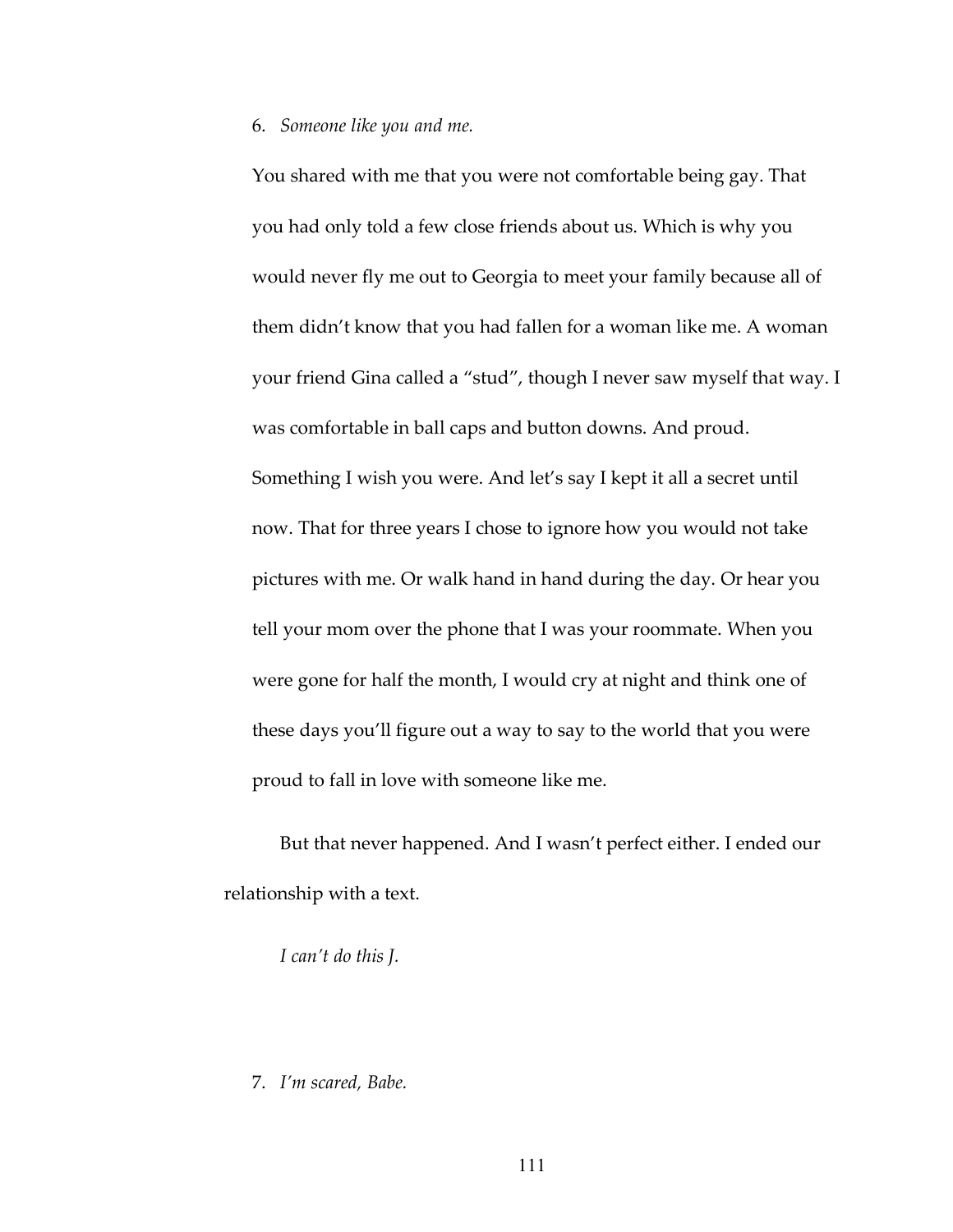It was a Tuesday and I was walking to work on a different path. I walked over an extra block. Tuesdays were the slowest days at the sandwich shop and I was in no rush to get to work. People pushed passed me eager to get home, to get a drink and eat their takeout. I liked this pull of gravity in the late afternoons as everyone rushed in the opposite direction of me, escaping a harsh world-order of work, work, work. It was like being sucked into a void. You let the bubble hang on your phone before replying.

# *Come home*.

It was all you wrote back. I let it sit, unread in my inbox, for the rest of the night.

When I got to work, there was a new server standing in front of my manager nook next to the dishwasher in the kitchen. He was waiting to be trained. I took a quick look at his resume one more time to get a sense of how perky I should be. *Jared Something. About 20 years old. Nebraska born. Worked as a dishwasher, a line cook, cashier, dog walker. White male, clean shaven, no tattoos, etc.…* He would be manager the very next year. Fuck. I handed him an apron and gave him the rounds.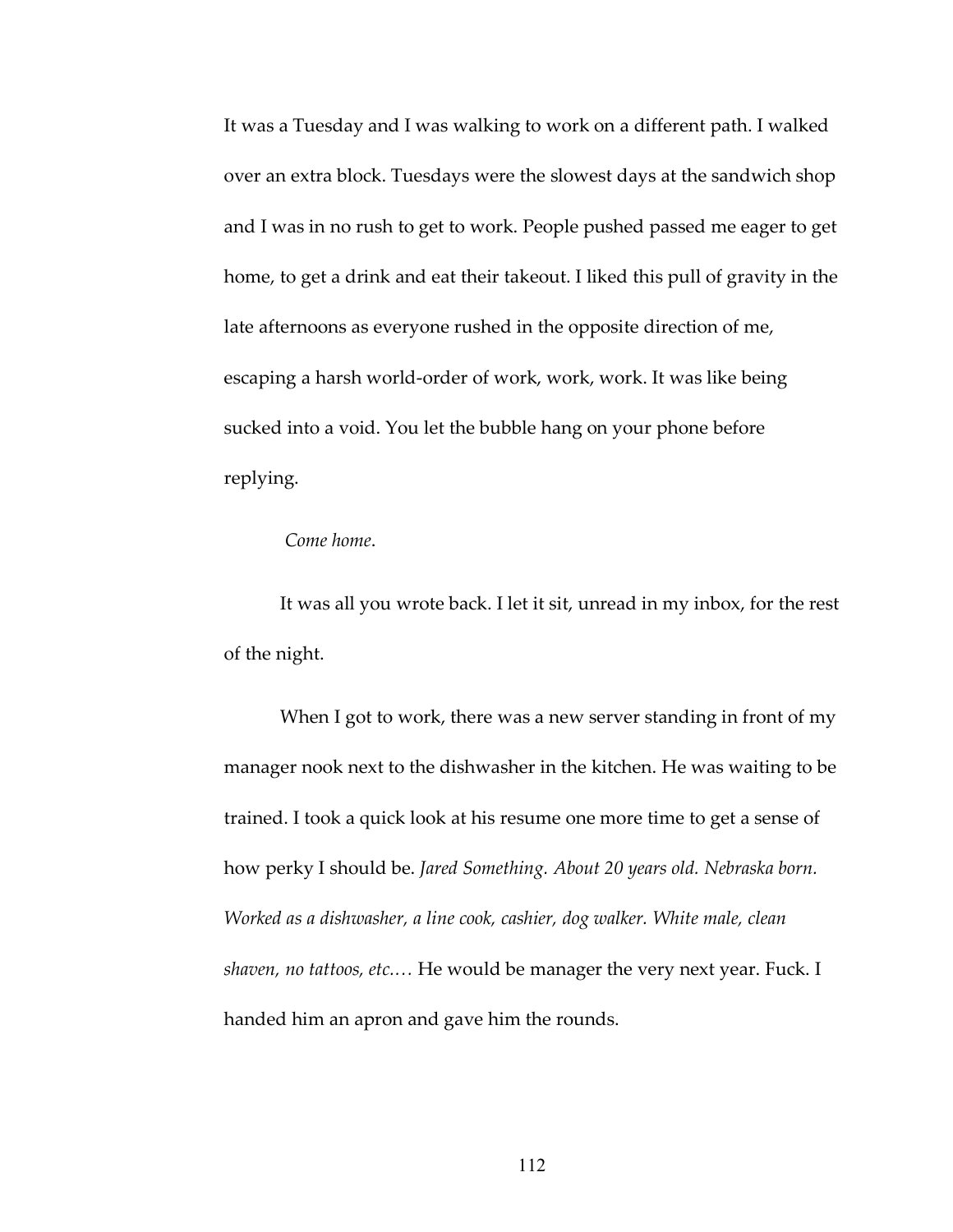"If they ask for house specials, say we have a daily menu that changes week to week." I told him to show up on time, to say "no" only if it threatens his life, be kind, and always say that it's great to work here. Within the next three weeks, he would catch me doing none of these things.

You came in on my break wearing pajama pants. You had been crying because your eyes were a little red and puffy. A kid who worked the register called me in from the back.

"What happened?" I asked when you sat in the corner at the counter.

"Are you leaving?"

"You know I can't do that," I whispered. There were no customers in the front, so the cashier and that new server just leaned against the counter and listened. I pulled you up and we walked outside.

"It's your chance now, J." We were standing in front of the alley where the trash gets dropped at night. A worker from across the street was smoking a cigarette and the air was humid. I started to sweat.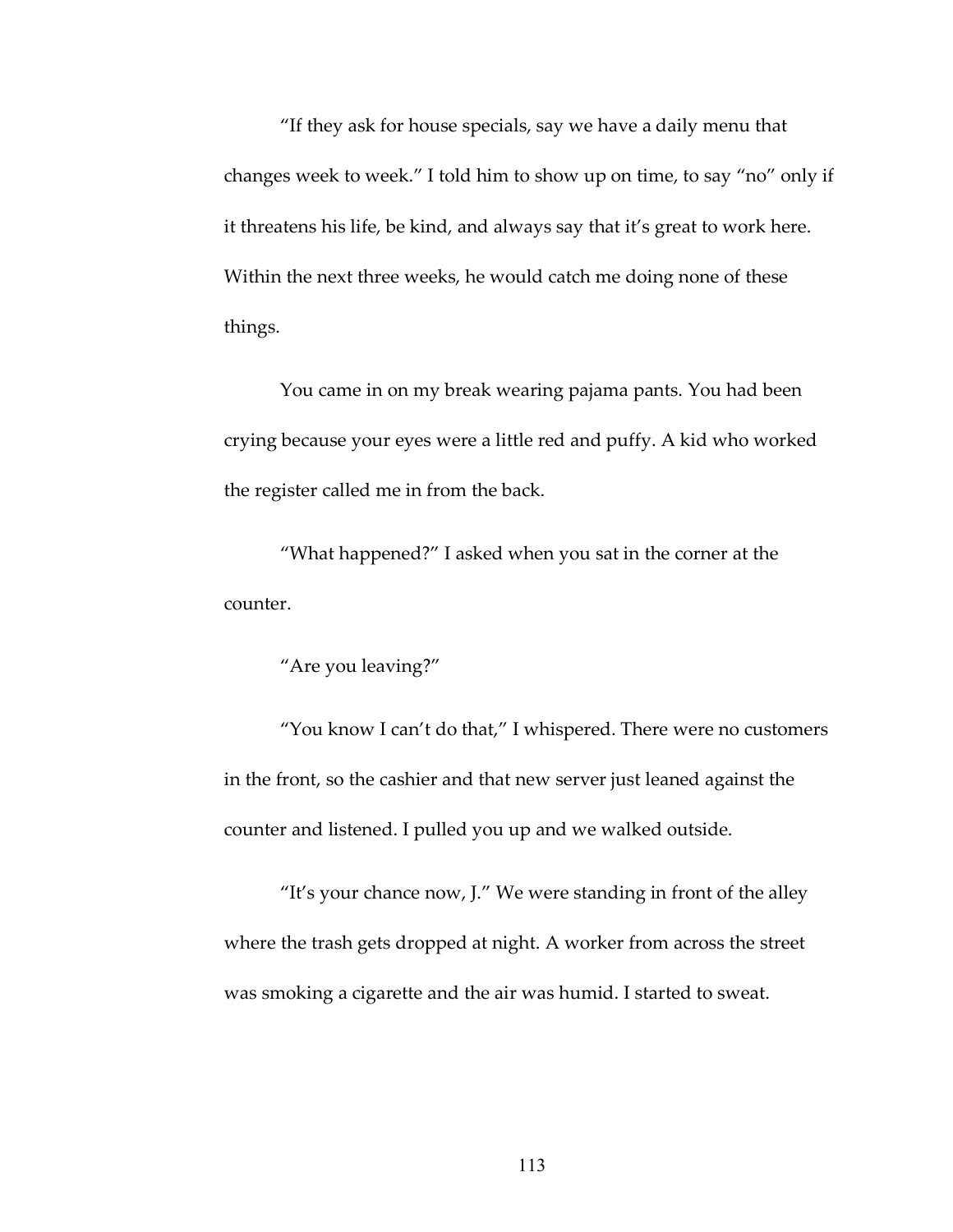"We can make this work. Just move with me ok, I promise we'll make this work." Your eyes shifted, danced away from my gaze. I wanted to believe you.

"When are you going to tell them about us? It's like we're hiding. I don't want to fucking hide you anymore." I said, heated. "You have no pictures of me in your phone, J." The worker stumped out his cigarette and just stood there for another moment. "Can I help you?" I said to him. He nodded, laughed, and left.

"I'm scared, Babe."

"Of what?"

"I don't know. Over there, there is a right and a wrong."

"This is *always* right, J." I took your hand. Entwined it with mine.

"You don't know *my family*." I couldn't hear you anymore. I couldn't hear you turn me away because I did not feel like *family* to you. It was bullshit.

"You disgust me," I said and now that I've had a chance to process that night, I regret saying this to you. It was not my intention to make you feel less than. You are worthy, and for whatever it's worth, I was so hurt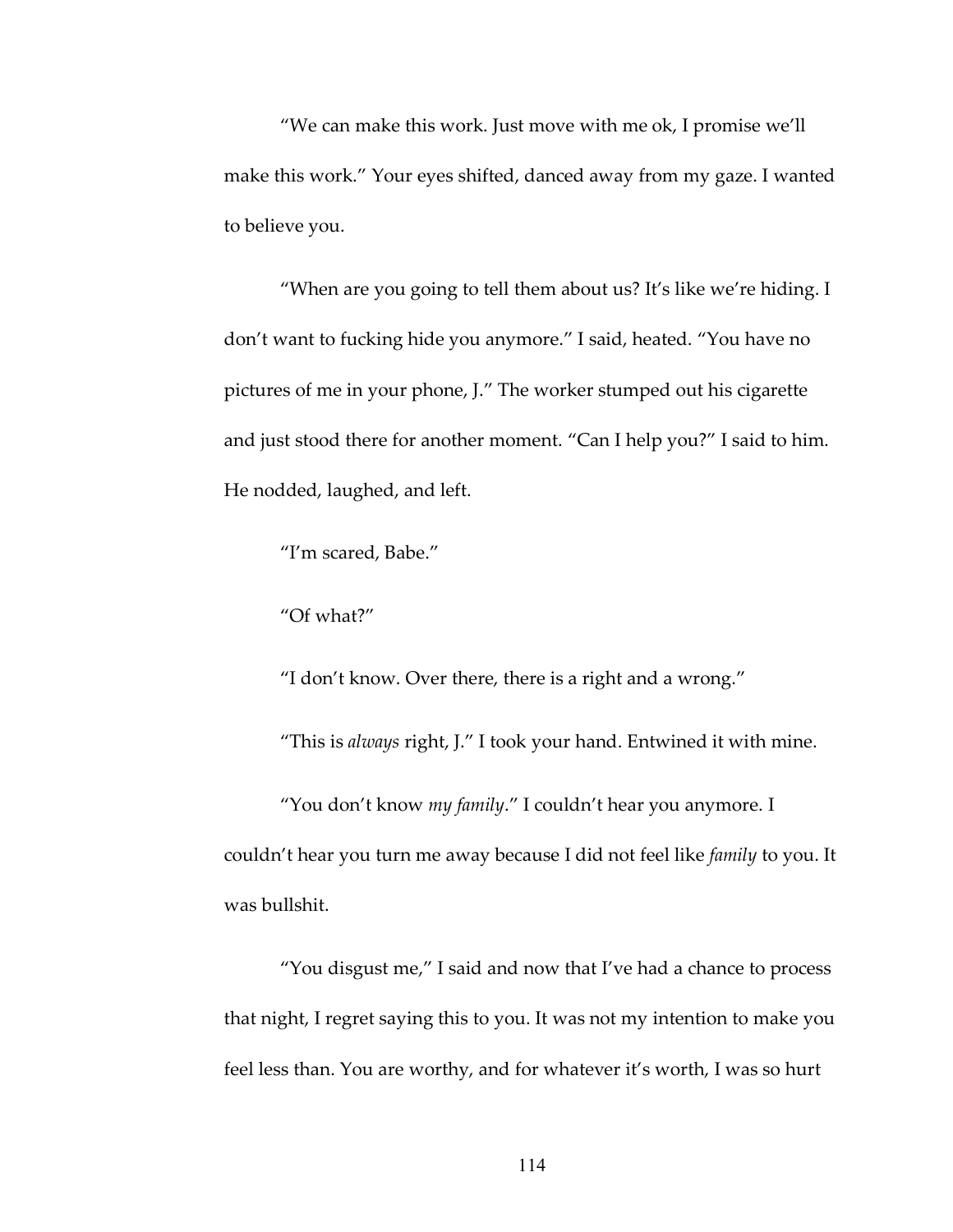that even if I found a way to say something different, it would have come out all wrong.

That night I worked in a fog. You had left me out there in front of the shop, saying *fuck you, fuck you*. When I came home, you were not there. The bed was cold and messy, a pile of your clothes was on top of our pillows. I slept on the floor with a blanket thinking that when you returned, you'd want to sleep alone.

You came back the next morning, dark circles under your eyes. You placed two egg sandwiches from the deli on the counter, one for me. We ate on opposite edges of the bed. I waited for you to say something, anything. I remember now how bare our apartment was. The room was small and all we had was one bookcase and a closet that overflowed with our clothes. Between the both us, it was like we lived in suitcases; unsure of how to settle.

"I'm leaving in a couple of weeks," you finally said.

"I know, the shift. The airline."

"No, Georgia. I'm going back home." You lay down on the bed and rolled over.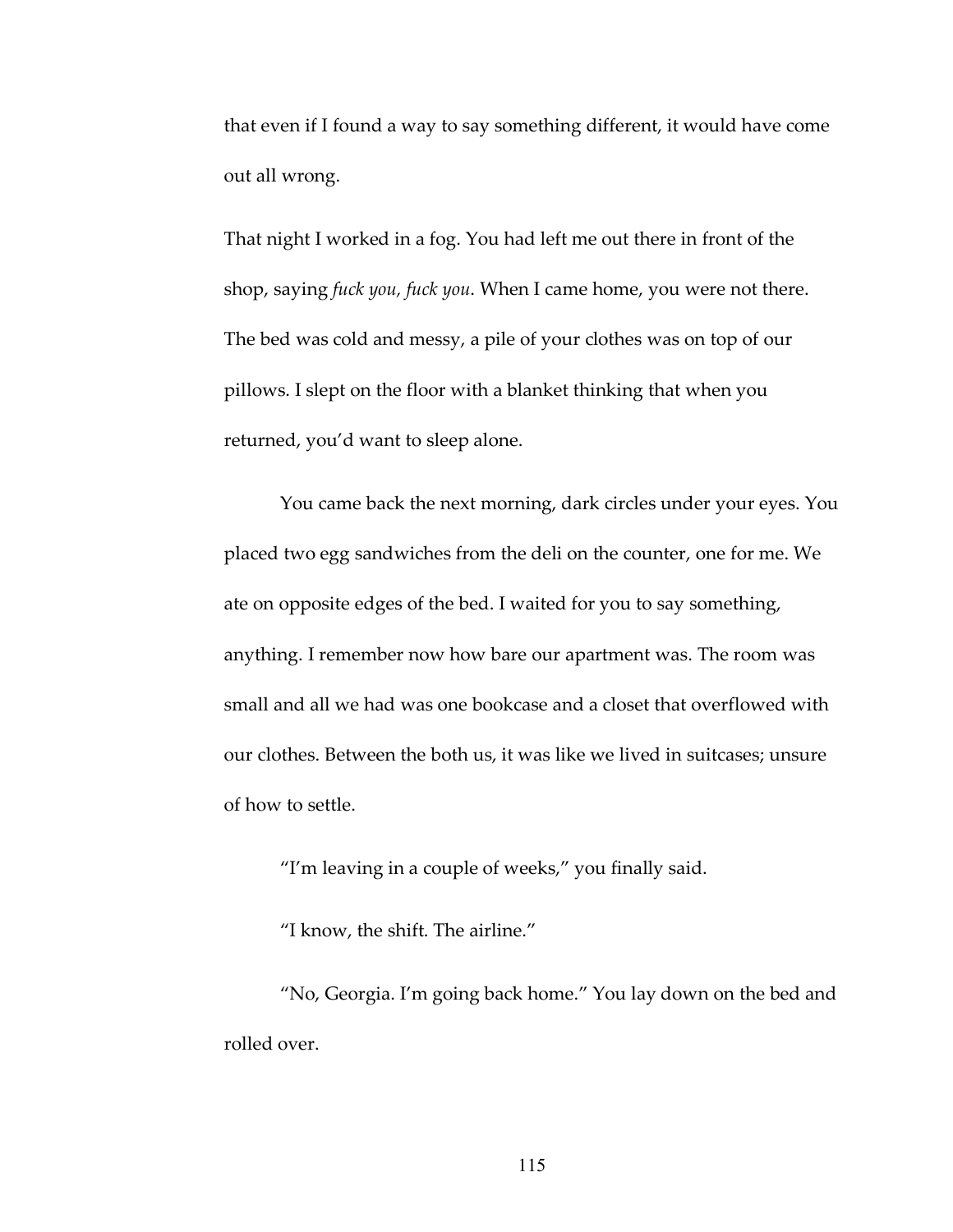"Can I hold you?" Wasn't I a fucking idiot for asking? But you nodded. And once again, we lay there holding each other as the day passed.

And there would be more of these days until that last day, when we shoved a suitcase full of your books and two more with clothes into the back of an SUV, headed to the airport to send you up and away. At *Departures*, we stood in front of Southwest. The driver unloaded. You hugged me tight, J., and it brought me back to being tangled. To swapping bodies. Thinking, let's stay together in that stinky place of ours one more time.

You promised to text when you landed.

"Ok," I said.

"Ok," you said.

"Be proud." And I kissed you on the lips and we lingered for a moment before you whispered.

"You've never let me down. I'm learning Babe."

*8. Take Care.*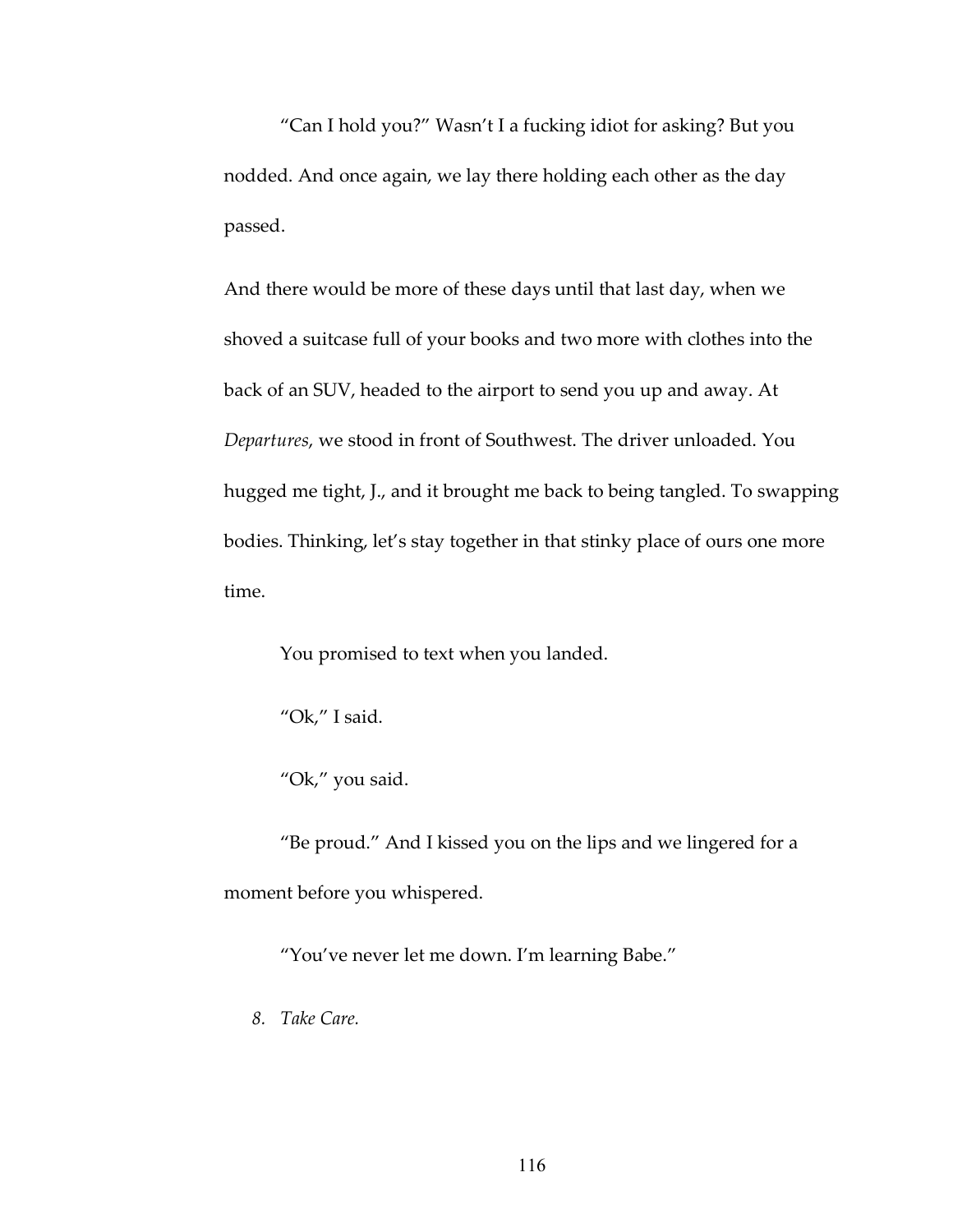On the drive home, I sat back in the cool SUV on the highway waiting for the smell of the city to return to me. The garbage. The fish guts. You texted me from the gate.

*Take care of Horace.* A wink face emoji.

I thought for a moment of what to text back, deleting and retyping. The driver was listening to an old Aretha song on his radio. He sang along, out of tune. It went something like this:

*With his arms all around me It was like a fairy tale Two people so in love Tell me how could it fail?*

I captured a video of him singing this and sent it to you. And for a long moment, I watched the typing bubble fade in and out.

*B-side*

All the things I know about love after J.: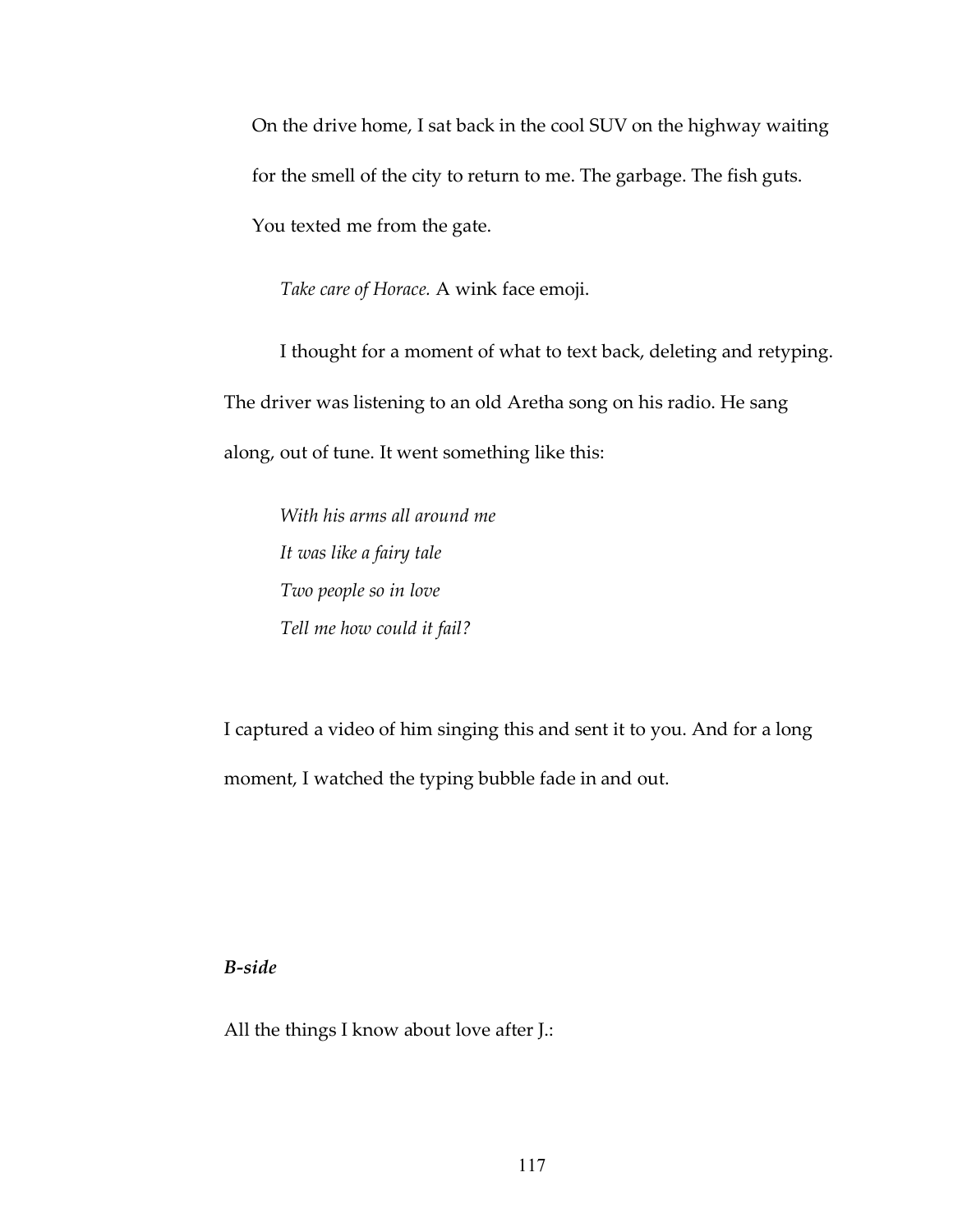- $\checkmark$  It morphs into something else over time and it is up to us to see the true beauty in that
- $\checkmark$  It is ok to love more than one. We are meant to love more than one
- $\checkmark$  And when that one is found, it will be brief in its intensity. The real test is in the everyday mundane. Think: *haloumi sandwiches in bed*
- $\checkmark$  You can fall in love over and over and over again. Just remember that the pain in between is temporary. *Just breath, push through*

My plane landed in Atlanta in the early afternoon in September. It was hot, hotter than it was in New York as I stepped out with my carry-on looking for the burgundy jeep. J.'s car. It had been four years since we saw each other in the flesh, and in between that time she had met a man – married him and divorced him - and had a child. Pictures of her son, as he grew, filled my text message box. J.'s updates were more frequent in the last year or so. She had called me every week to say hi, to see how things were going in the city.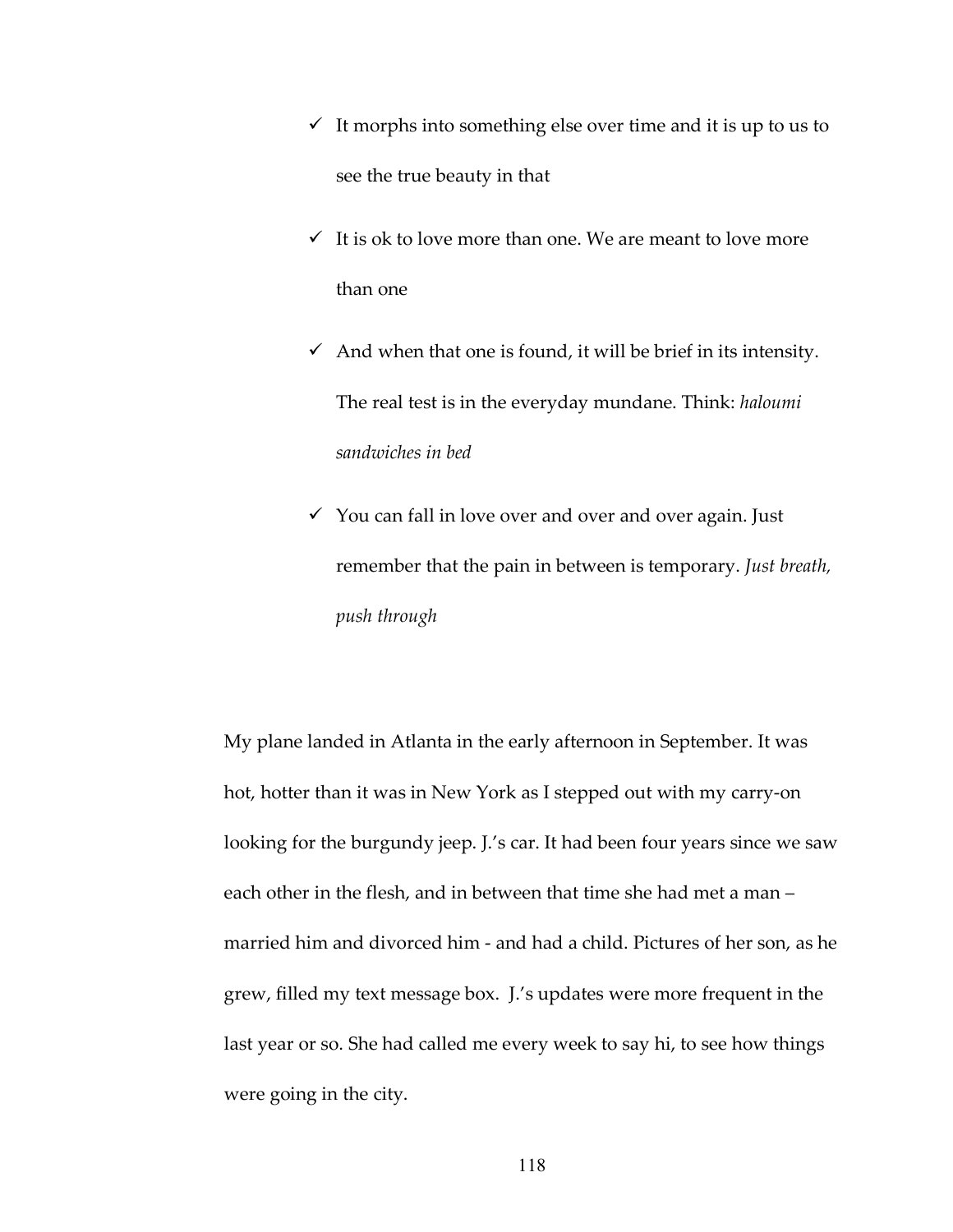When she stepped out, we stood there looking at each other for what felt like longer than a minute. J. grabbed me, and we hugged.

"Look at you." She nearly tried to rub my head because of my new haircut, but she backed her hands away. "I like the hair," she said.

The booster seat in the back of her car was caked in chip crumbs. She brushed away the crumbs. Clothes spilled out of the back seat as I place my bag inside.

"Sorry about the mess," she said.

"Still the same." We laughed.

J. drove on the highway from Atlanta to Marietta listening to the radio. She pointed to landmarks along the way and talked about how she loved it out here, how the amount of rich black people in one area would amaze me. "It's like Emerald City for black capitalists," she said.

When we pull into her neighborhood, I said, "Damn, you divorced up, J." She laughed, nudged my shoulder with her fist. Her street was lined with two story houses. The air smelled of fresh grass and pine. Her lawn was neatly trimmed, and her driveway paved.

"From Grand Street to suburbia," I said.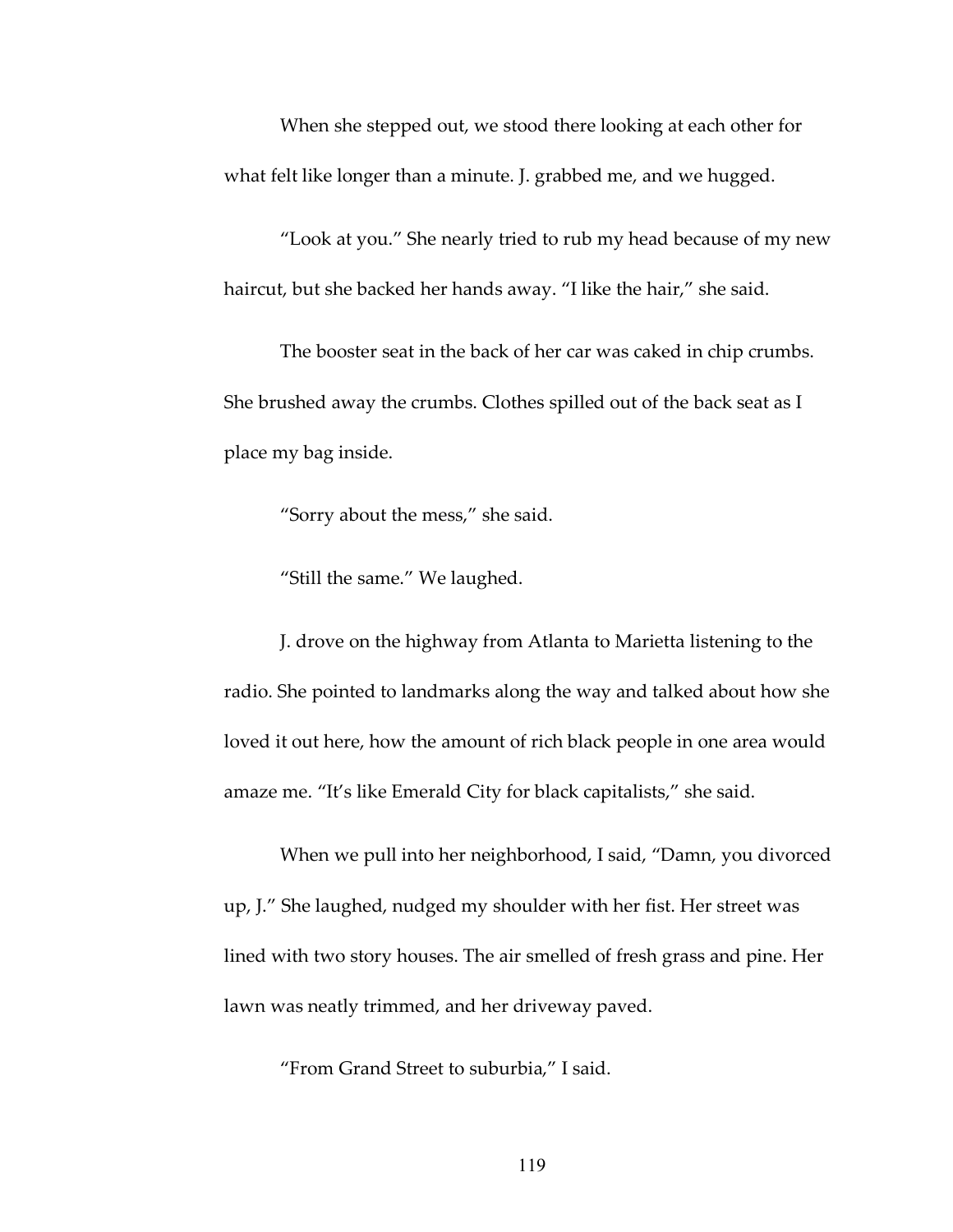"This is nothing," she said, "not like the big city you come from."

"Big city?" I was teasing because she had never spoken of New York like this before she moved back, and her southern accent was more pronounced. I looked at her and saw how much more feminine she appeared. She was wearing mascara. Her hair was still natural, though, and kept short. Her small curls as shiny and beautiful as I remembered it.

Inside of J.'s house, the TV was on in the living room. Her son sat on the floor coloring. The babysitter sat on the couch above him and as soon as J. was in sight, she popped up, said her goodbyes and left out.

"Look who's here." The boy said hi. Got up. Gave me a hug. Called me "Auntie." It felt weird at first, with J. being my ex and all and seeing this exact copy of her, pint sized, standing in front of me. I could see he looked like both J. and his father, E.

We sat in the kitchen. She took out a pitcher of Sangria. "It's Friday," she said.

"You like it here?" I asked.

"I do. It's quiet. The people are nice. I'm closer to E.'s family and mine now that we are here. My boy and I, we're a little family ourselves, you know."

120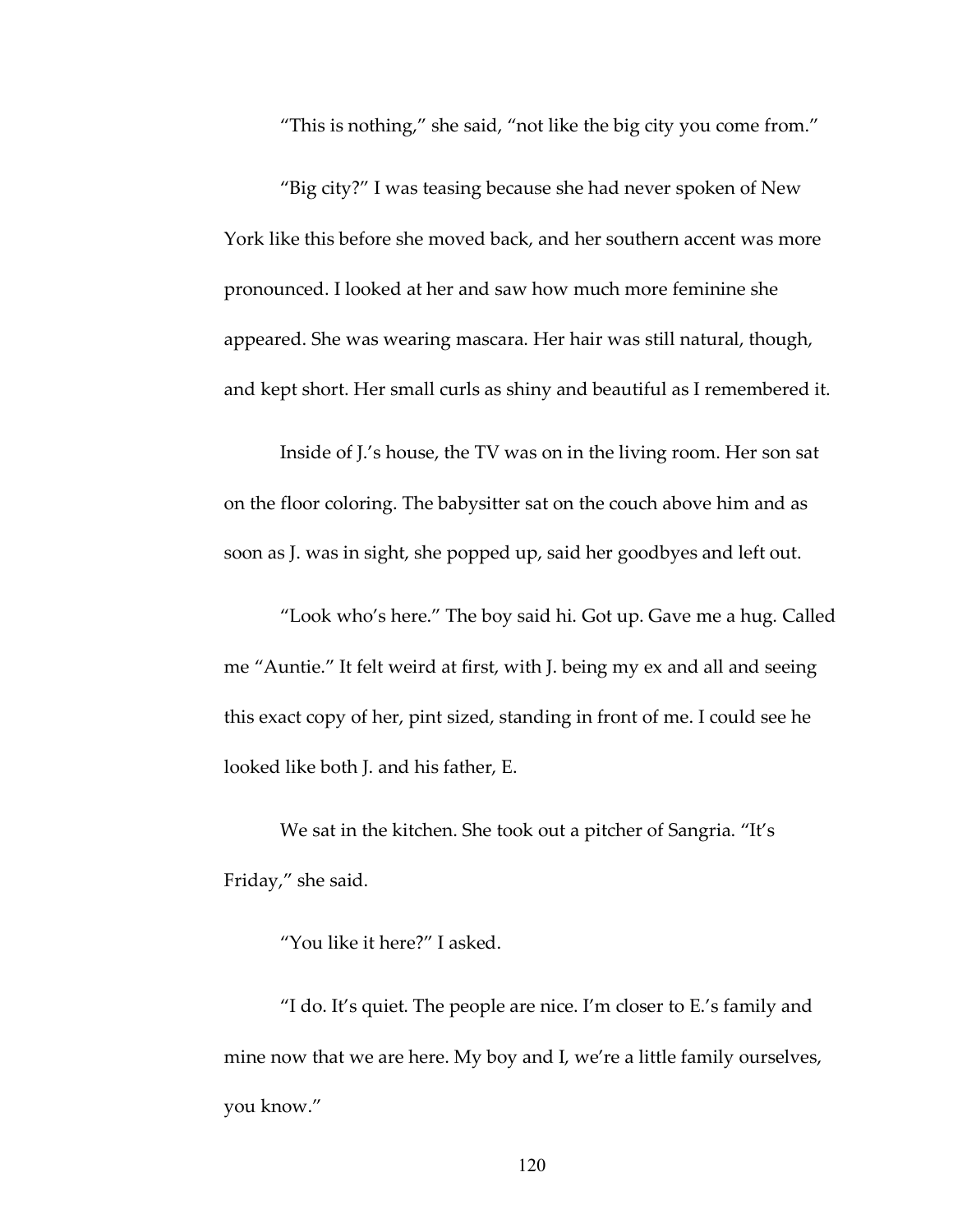*You know*. I did not, though, I nodded and thanked her for letting me stay the weekend.

"I'm sorry  $-$ " She started to say, but I stopped her. Told her it was in the past.

"Let's drink to happiness." We clinked our glasses.

"To happiness."

We talk about Grand Street. About Horace, about the neighbor who would not stop screaming at night.

"You woke up one night and opened the window and screamed, *shut the fuck up*," she said, the wine giving off a buzz as the afternoon slowly faded into night.

"I mean, he stopped. For a minute." We laughed, nearly forgetting that we didn't sleep well that entire year he screamed at night.

"When are you going to finally get out?" J. asked. Of my apartment in Brooklyn? Of my life as a manager of a café? Of my pretending that getting by in New York was all that I cared about?

"One day," I said.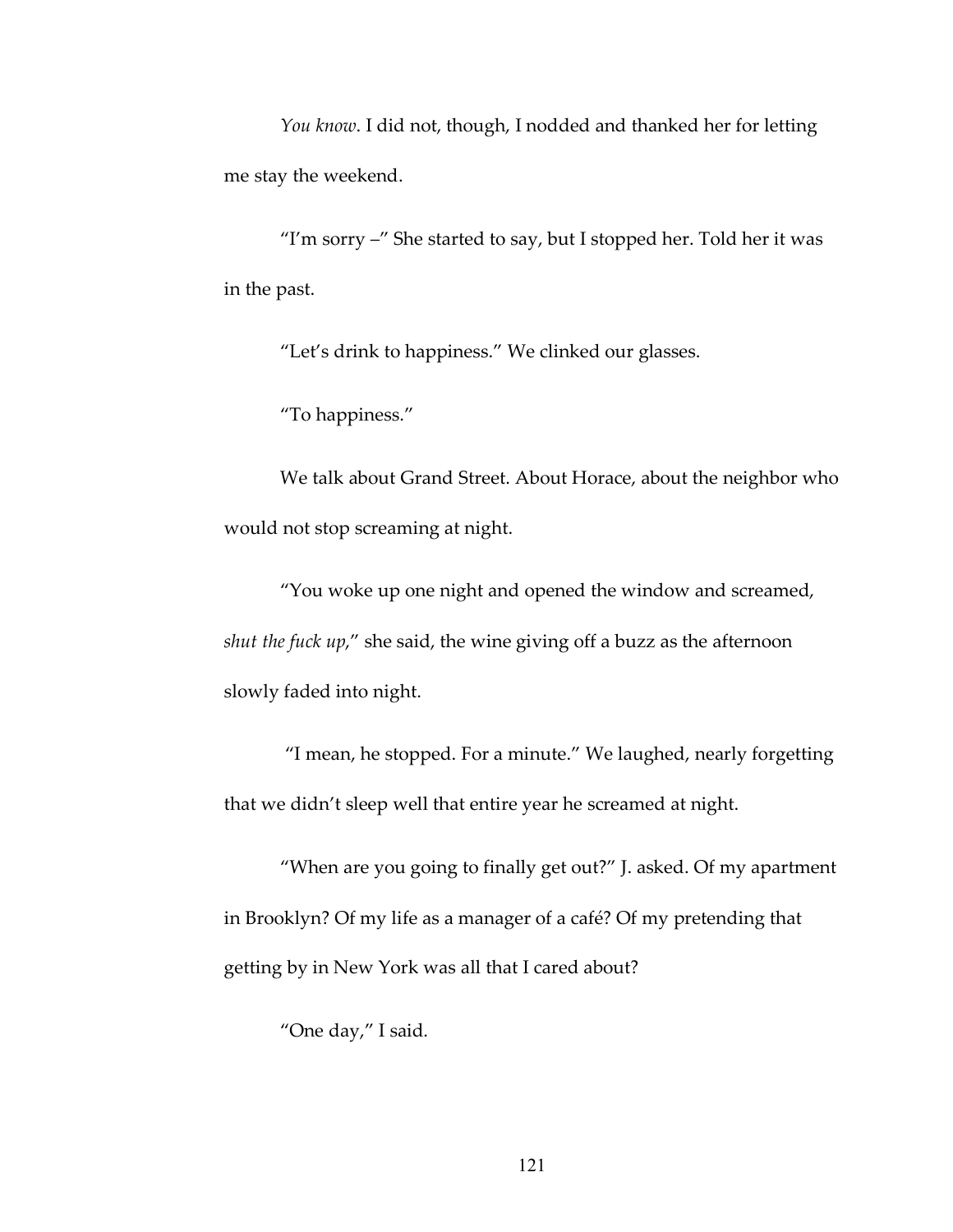We poured more sangria. The boy came in and out of the kitchen – grabbing gummy fruit snacks, hugging J., asking if he could play in his room.

"Don't mess anything up" J. said. He skipped off with a gummy hanging from his mouth. The sun was almost setting and through her kitchen window, the colors of the horizon reflect a reddish gold.

"Does E. know about me?"

"I told him about us. He thinks you're cool and all."

"Before or after the divorce?" I said. I felt a little bolder now that we had four years of separation. And I was there because a huge part of me has never let go of J. Of Grand Street. Of haloumi sandwiches in bed.

"It's not like that –" J.'s phone rang. She motioned for me to keep drinking. E. was on the other end. I knew little about him other than that they were co-parenting and he worked in construction. She told E. over the phone that I was there and that if he wanted to, he could meet me before I left.

"Sorry," she said after hanging up. "I should have asked you if you wanted to meet him." She brushed a piece of lint from my shirt. Her hand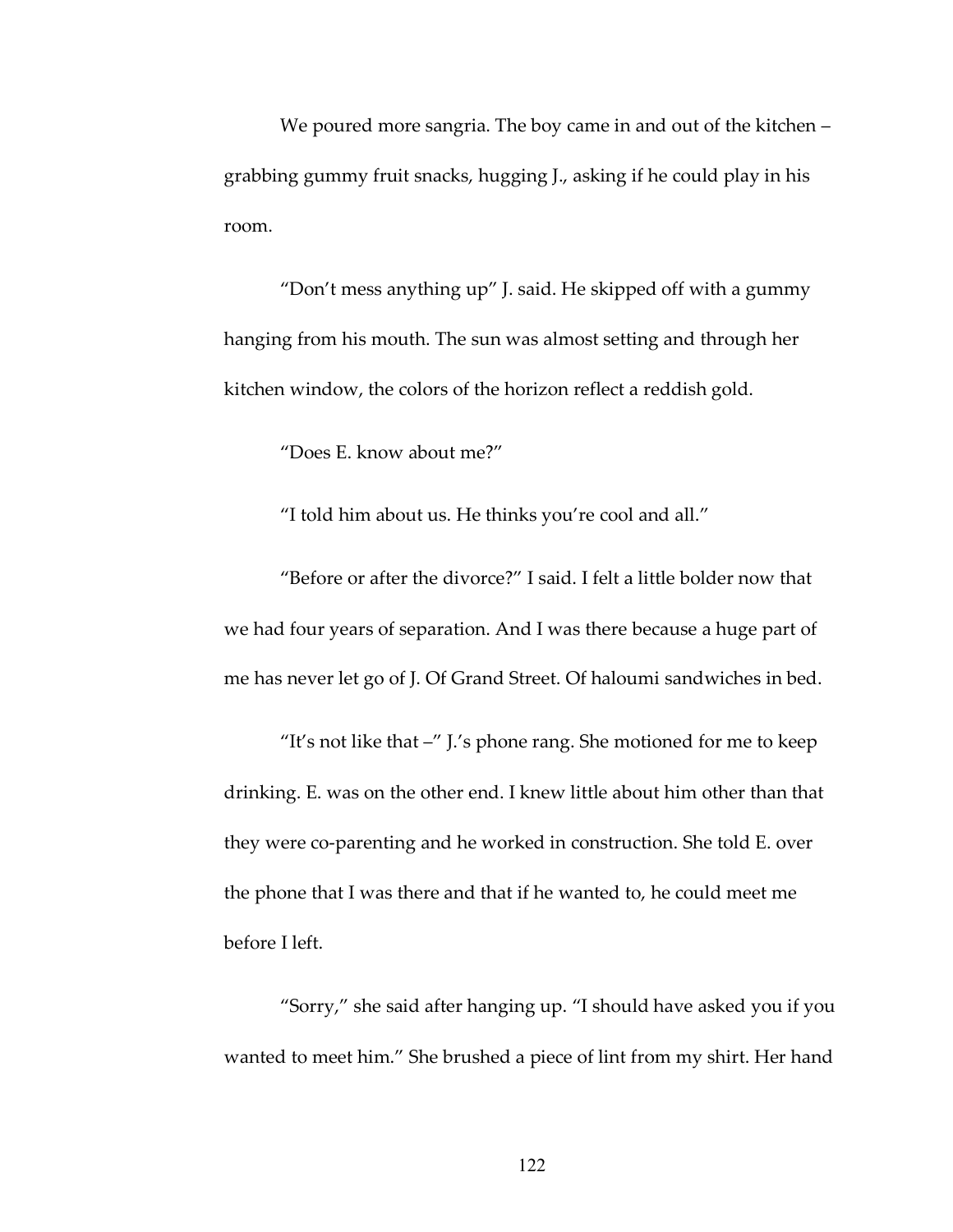lingered over my shoulder. We stared at each other. Her eyes glossy. "I just wanted to look at you." J. removed her hand and drank from her cup.

I tried to feel what she meant. I was uneasy, especially in that silence. Like I was going to slip up and kiss her, forgetting that we were no longer together.

"Did you love him?" I asked.

"Yes, at one point." I was relieved when J. changed the subject. "I want to collect wind chimes," she said.

"Those noisy things?"

"Yeah. I mean, for what it's worth, chimes help me sleep at night. It's so quiet here, especially when the little one is with E. I get lonely, you know?"

I said I did know. That I had always felt that way.

"Even with me?" She asked.

"Sometimes. When you were gone those couple of weeks each month, I would sleep on the floor." I hadn't told J. this even after all these years, yet I thought she should know in that moment.

"Weirdo," she said. "I miss you."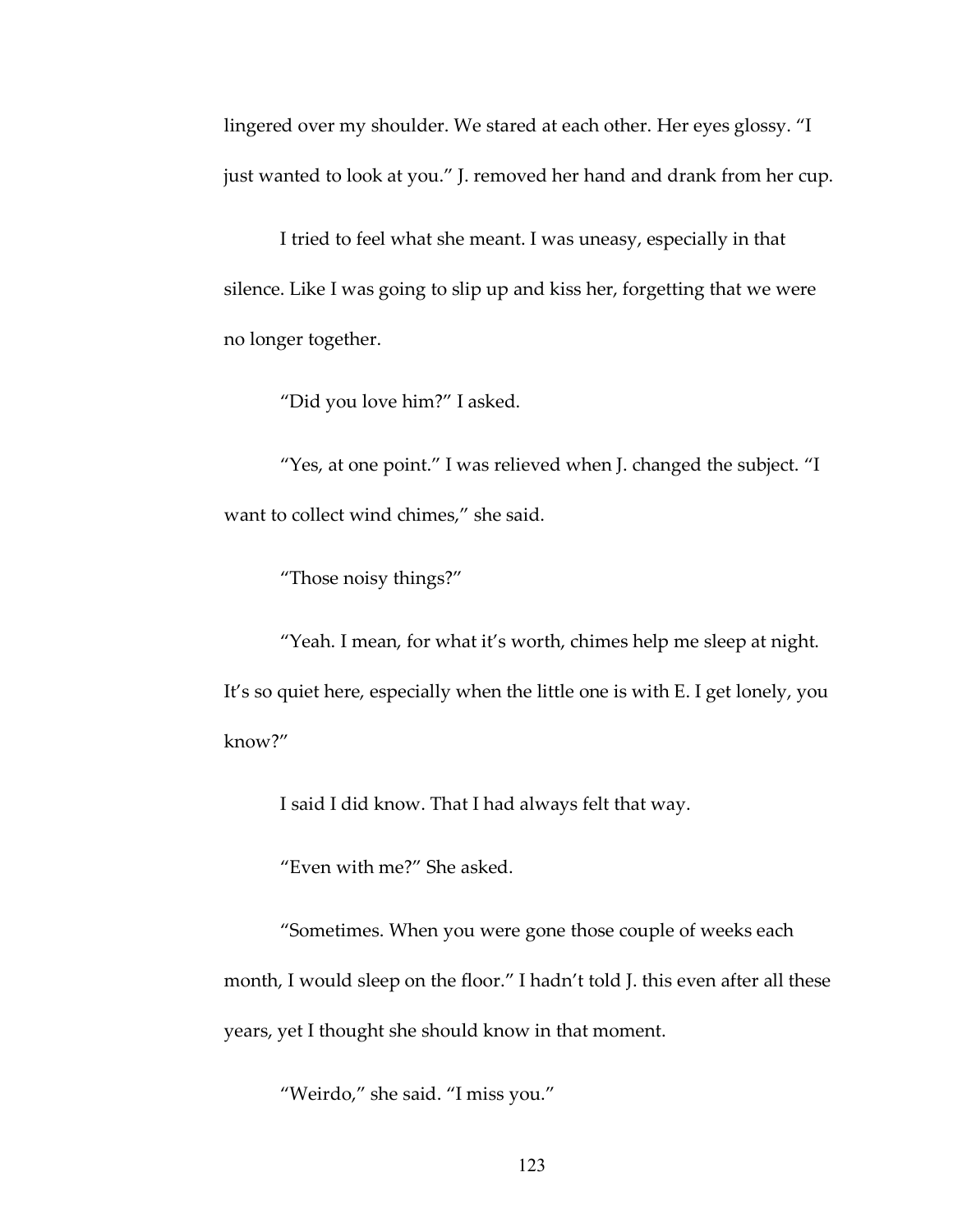J. decided to give me a tour of the house. "Here's our laundry room," she laughed. "I've always wanted to say laundry room." They had an attic where J. kept all the baby clothes. "I can't get rid of them just yet," she said. I tripped on a stair on the way down and J. grabbed my arm to keep me stable. We laughed at my clumsiness. "More wine, your highness," she said.

We made spaghetti and meatballs. We played a game of scrabble and kept it simple, no big words like "postulate" or "megalomania." The boy fell asleep in J.'s arms as she gently rocked him back and forth spelling out words on the board.

"You are so good with him," I said.

"Eh," J. looked at me, "don't get all soft on me just yet." She got up to lie him down. I hoped that I didn't say anything wrong. That my noticing her being a mother is something that I had never imagined J. to be. Certainly not with me.

"So," J. said as she sat back down at the kitchen table "Are you seeing anyone?"

I hesitated. "I was". I let that sit for a moment.

"Was it love?" she asked.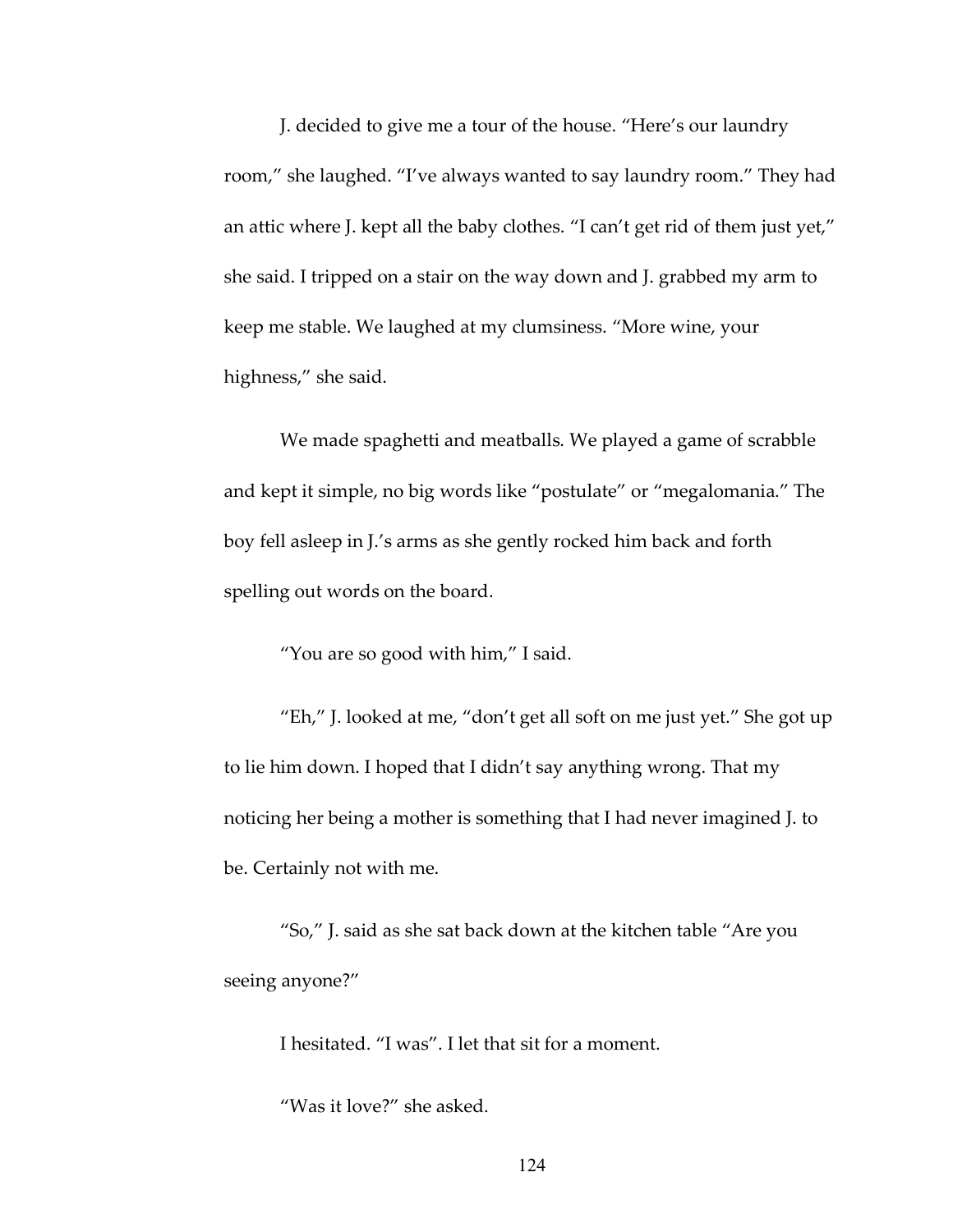"I haven't loved anyone since –" *What if*. I thought. I knew it was possible. We were both single now, but this would only reveal why I hadn't loved since –

"--Me," J. said.

"Yeah. We were like *this,* you know?" I entwined my fingers. *Tangled.*

"And you can be like that with someone else."

"J. Why am I here?" I asked.

"I wanted to see you, and to see that you're ok."

"Bullshit." I got up. I wanted to go back to the airport, spend the next night sleeping on a bench. "Am I being used because you are *lonely*?"

She kept her eyes off me and stared down at the scrabble board. "I wanted to feel all the things I felt when we were together. Can we have that?"

"No. Not anymore." I sank back into the chair.

There was a pause, before J. spoke. "I came out to my mom after I moved back. Told her that I liked women and that I was in love with you."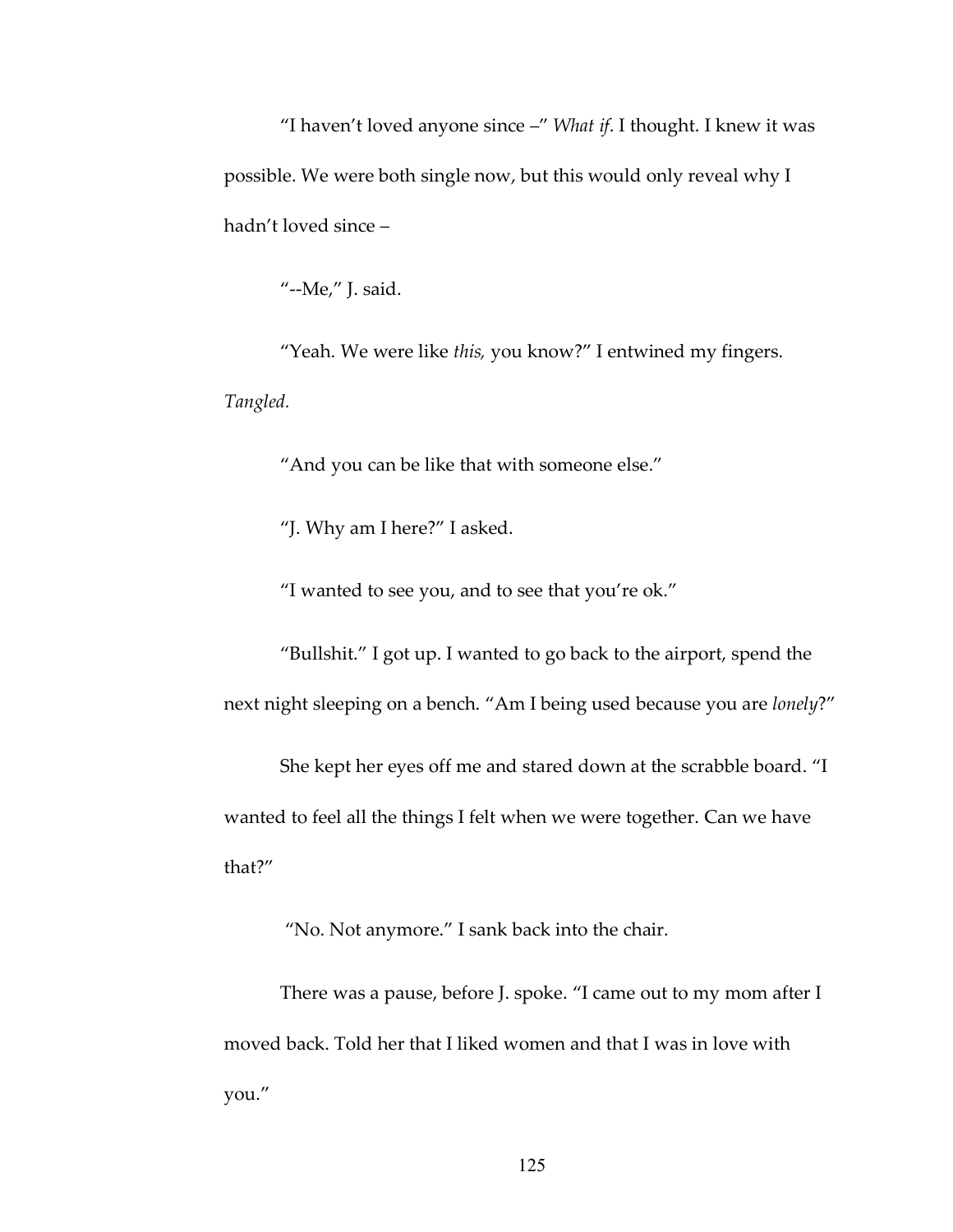"What did she say?" I asked.

"None of the things I told myself years ago. We hugged. She bought me a double cheeseburger." J. began to laugh, then cry, and I reached to hug her before stopping myself.

"I was in love with you for a long time afterwards," I said. "And now that I see you, I can only think about what could have been."

"You made me happy. Just know that." She placed an "A" on the board. The word *bacteria* was complete.

"I'm proud of you, J." I said.

Maybe we are meant to love each other from a distance. But, always know, *J. you are worthy. Be proud. You are worthy.*

We ended that night at the kitchen table. My hand in hers and, as stupid as it sounds, we took a selfie. The first selfie I had ever taken with J. I slept on the couch that night. And the next night.

Sunday came, I packed up to head back to New York. E. showed up. He greeted me in the kitchen eating cereal at the table with his son. He hugged me, said that he hoped I enjoyed my stay and that maybe the next time I come, the three of us can explore downtown Atlanta.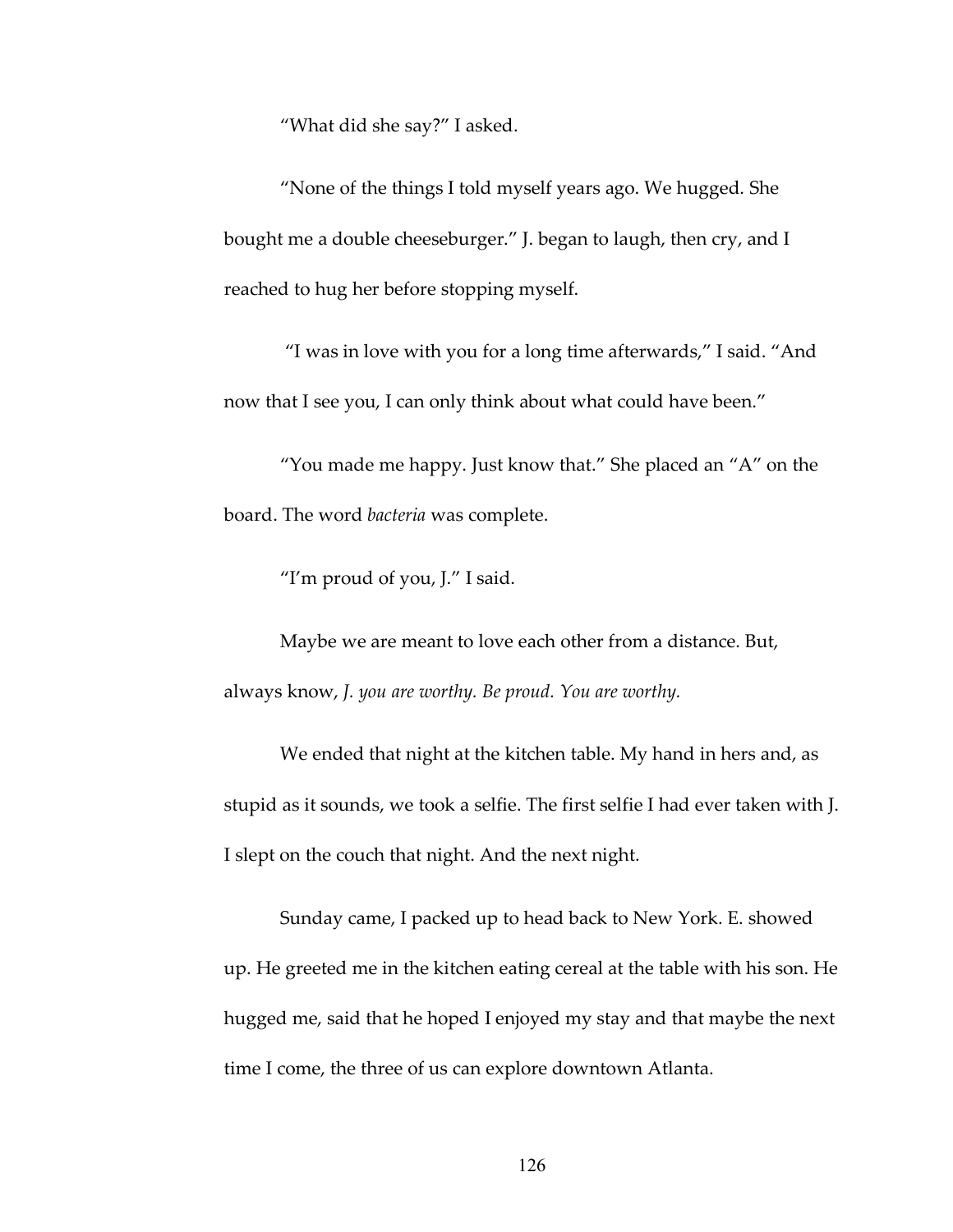"Maybe," I said.

On the flight home, before takeoff, I sent J. a text.

*Hey you, thanks for everything. Be well. You are worthy. Love.*

I fell asleep on the plane and dreamt of our tangling on Grand Street.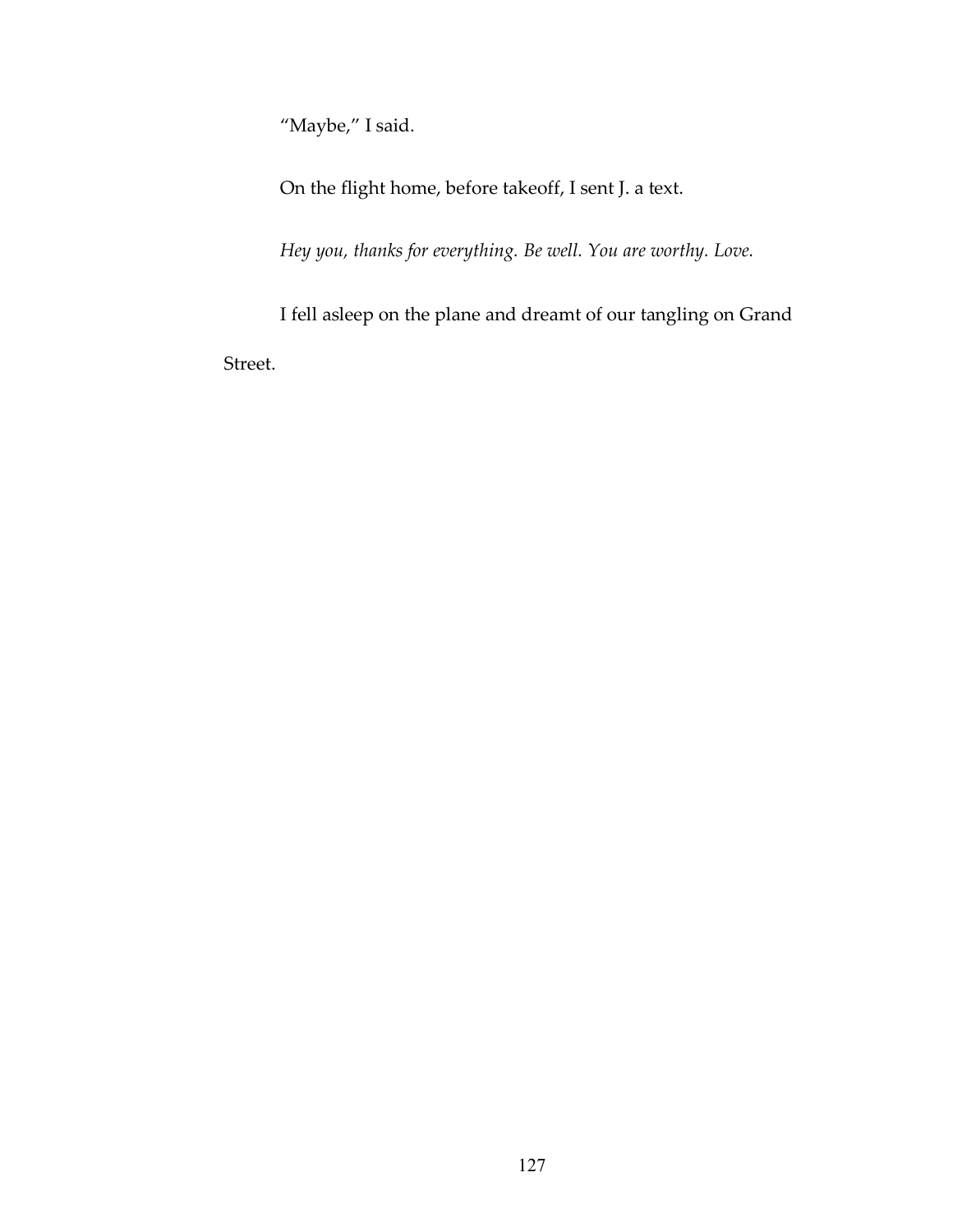# BIBLIOGRAPHY

*The following works influenced and informed the stories in this collection.*

Bambara, Toni Cade. (1972). *Gorilla, My Love.* Random House. New York.

Brinkley, Jamel. (2018). *A Lucky Man.* Graywolf Press. Minneapolis, MN.

Thompson-Spires, Nafissa. (2018). *Heads of the Colored People.* Atria Publishing Group. New York.

Nunez, Sigrid. (2018). *The Friend.* Riverhead Books. New York.

Morgan, C.E. (14 June 2010). *"Twins".* The New Yorker. New York.

Hannah-Jones, Nikole. (6 September 2017). *"The Resegregation of Jefferson County."* The New York Times Magazine. New York.